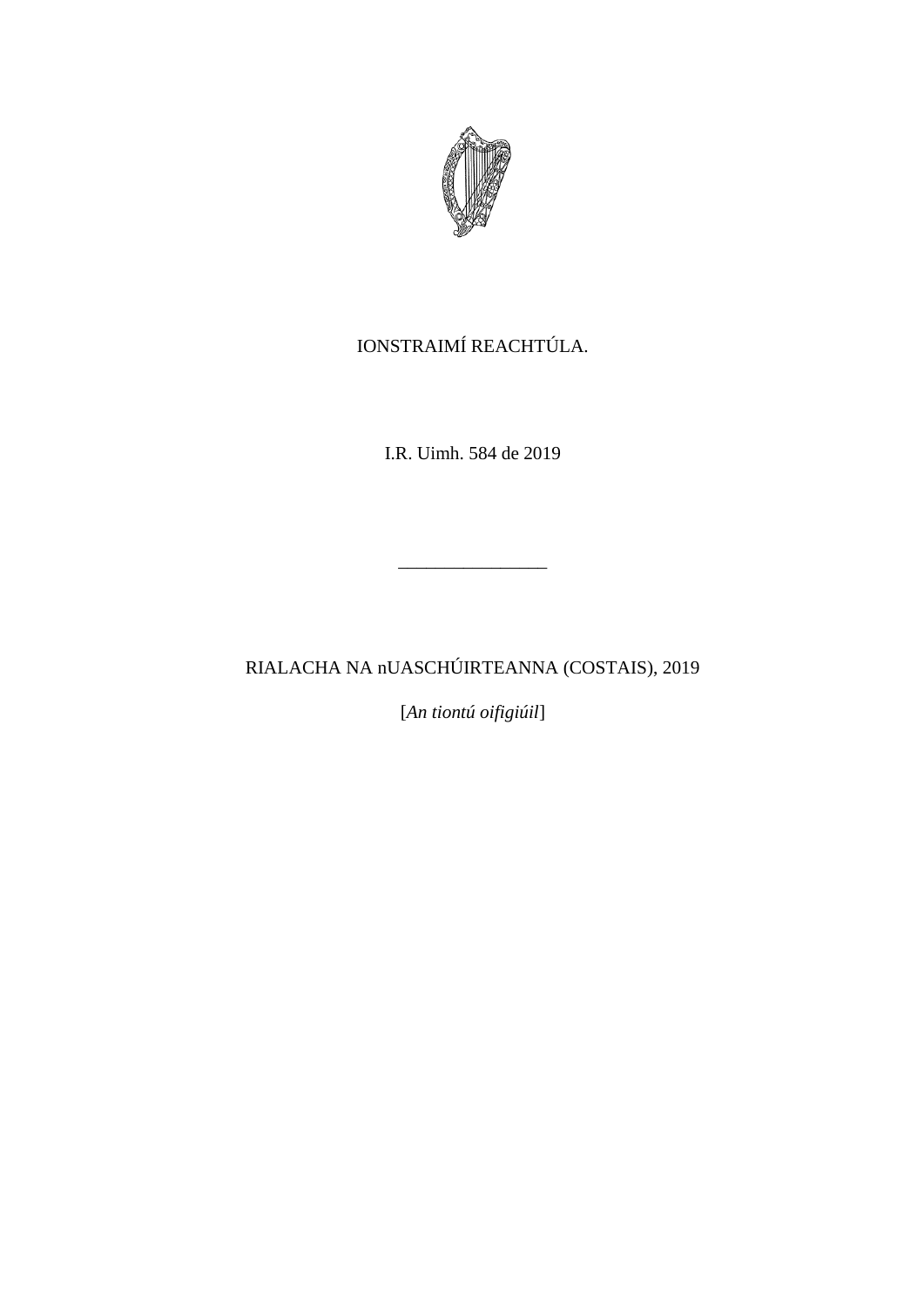#### I.R. Uimh. 584 de 2019

#### RIALACHA NA nUASCHÚIRTEANNA (COSTAIS), 2019

De bhua na gcumhachtaí a thugtar dúinn leis an Acht Cúirteanna Breithiúnais, 1924, alt 36, agus leis an Acht Cúirteanna Breithiúnais, 1936, alt 68 (mar a chuirtear chun feidhme iad le hAcht na gCúirteanna (Forálacha Forlíontacha), 1961, alt 48), leis an Acht Aturnaetha (Leasú), 1960, alt 25(2), le hAcht na gCúirteanna (Forálacha Forlíontacha), 1961, alt 14, leis an Acht um Rialáil Seirbhísí Dlí, 2015, ailt 143, 152(1), 154 agus 163 agus de bhua gach cumhachta eile lena gcuirtear seo ar ár gcumas, déanaimidne, Coiste Rialacha na nUaschúirteanna, a bunaíodh de bhun fhorálacha an Achta Cúirteanna Breithiúnais, 1936, alt 67, agus a athbhunaíodh de bhun fhorálacha an Achta Cúirteanna Breithiúnais, 1953, alt 15, leis seo, na Rialacha Cúirte seo a leanas.

Arna dhátú an 9ú lá seo de Dheireadh Fómhair, 2019

Frank Clarke Stuart Gilhooly George Birmingham John Mahon Peter Kelly Elizabeth Dunne Michael Peart Teresa Pilkington Conor Dignam Gráinne Larkin

Comhthoilím leis na Rialacha Cúirte seo a leanas a dhéanamh, an 20 Samhain 2019

CATHAL Ó FLANNAGÁIN, An tAire Dlí agus Cirt agus Comhionannais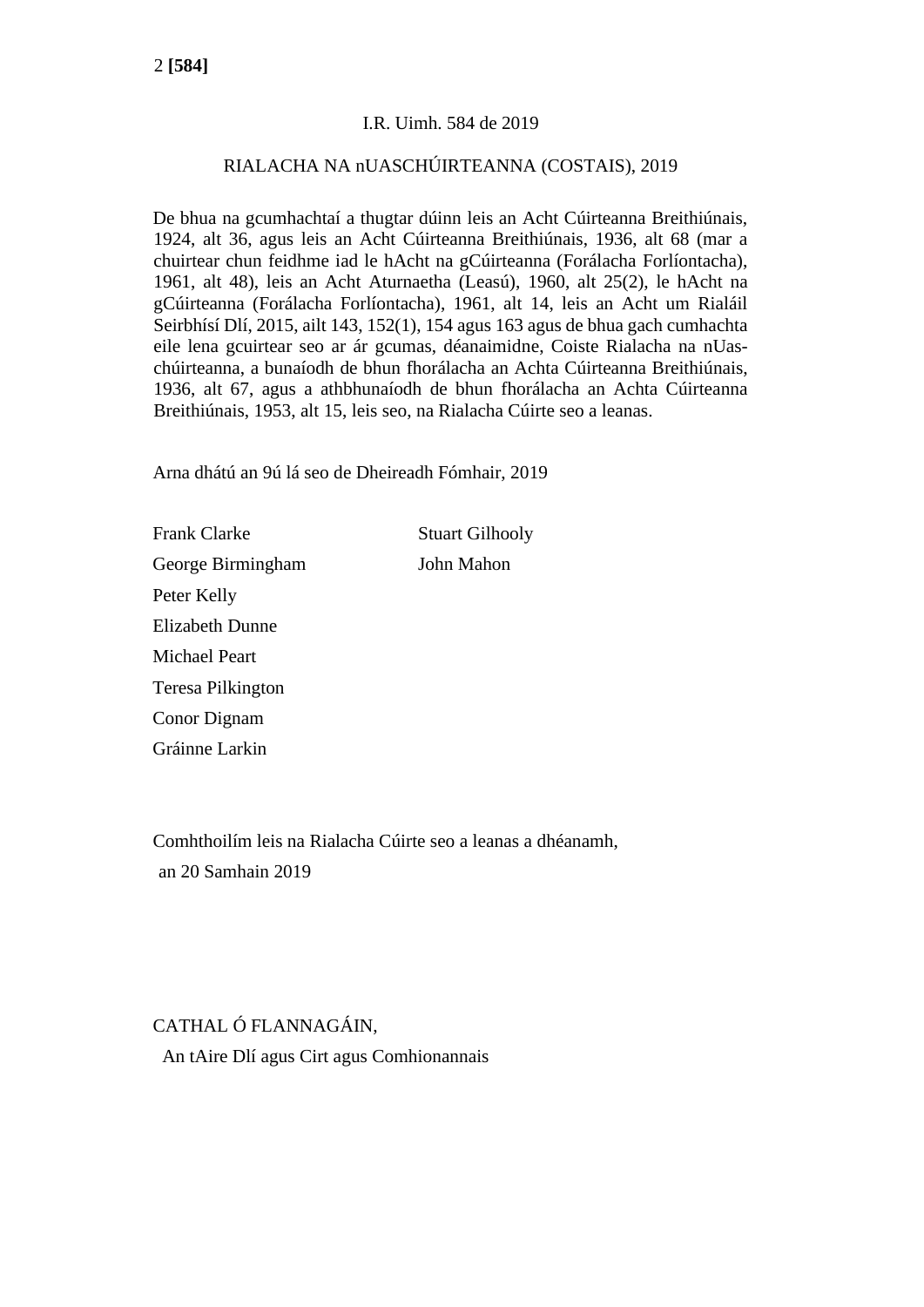#### I.R. Uimh. 584 de 2019

#### RIALACHA NA nUASCHÚIRTEANNA (COSTAIS), 2019

1. (1) Tiocfaidh na Rialacha seo, arb é Rialacha na nUaschúirteanna (Costais), 2019, is teideal dóibh, i ngníomh an 3<sup>ú</sup> lá de Nollaig, 2019.

(2) Forléireofar na Rialacha seo i dteannta Rialacha na nUaschúirteanna.

(3) Féadfar Rialacha na nUaschúirteanna, 1986 go 2019, a ghairm de Rialacha na nUaschúirteanna arna leasú leis na Rialacha seo.

2. (1) Más rud é, roimh an lá ar tháinig alt 165(1) den Acht um Rialáil Seirbhísí Dlí, 2015, i ngníomh, gur tarchuireadh ábhar lena fhómhas agus go raibh éisteacht ar an ábhar, leanfar leis an ábhar agus cinnfear é, de réir an fho-ailt sin, amhail is nach mbeadh na Rialacha seo tar éis teacht i ngníomh.

(2) Más rud é, roimh an lá ar tháinig alt 165(2) den Acht um Rialáil Seirbhísí Dlí, 2015, i ngníomh, gur tugadh breith ar ábhar a tarchuireadh lena fhómhas, déanfar aon athbhreithniú ar an mbreith a sheoladh agus a chinneadh, de réir an fho-ailt sin, amhail is nach mbeadh na Rialacha seo tar éis teacht i ngníomh.

(3) Más rud é, roimh an lá ar tháinig alt 165(3) den Acht um Rialáil Seirbhísí Dlí, 2015, i ngníomh, gur tarchuireadh ábhar lena fhómhas ach nach raibh éisteacht ar an ábhar fós, déileálfar leis an ábhar amhail is dá mb'éard a bhí sa tarchur iarratas ar bhreithniú costas dlí arna dhéanamh faoi alt 154 den Acht um Rialáil Seirbhísí Dlí, 2015, agus de réir Ordú 99 de Rialacha na nUaschúirteanna (arna leasú leis na Rialacha seo) an lá ar tarchuireadh an t-ábhar lena fhómhas agus:

- (i) déileálfar leis an dáta ar a mbeidh an t-ábhar lena fhómhas arna liostú den chéad uair mar an dáta a mbeidh an t-iarratas ar bhreithniú faoi alt 154 den Acht um Rialáil Seirbhísí Dlí, 2015, le cur ar ais, agus
- (ii) ar an dáta fillte sin, féadfaidh an Breithneoir Costas Dlí na cumhachtaí go léir a thugtar leis an Acht um Rialáil Seirbhísí Dlí, 2015, agus le hOrdú 99 de Rialacha na nUaschúirteanna (arna leasú leis na Rialacha seo) a fheidhmiú i ndáil leis an mbreithniú.
- 3. Leasaítear Rialacha na nUaschúirteanna:

(i) tríd an riail seo a leanas a chur in ionad riail 1 d'Ordú 19:

"1. (1)Déanfaidh an gearánaí, faoi réir fhorálacha Ordú 20, agus san am agus sa tslí a fhorordaítear san ordú sin, ráiteas ar a éileamh, agus ar an bhfaoiseamh nó an leigheas a mbeidh sé ag éileamh é a bheith ina theideal, a sheachadadh ar an gcosantóir.

*Foilsíodh fógra san "Iris Oifigiúil" an* 26 *Samhain,* 2019, *á rá go ndearnadh an Ionstraim Reachtúil seo.*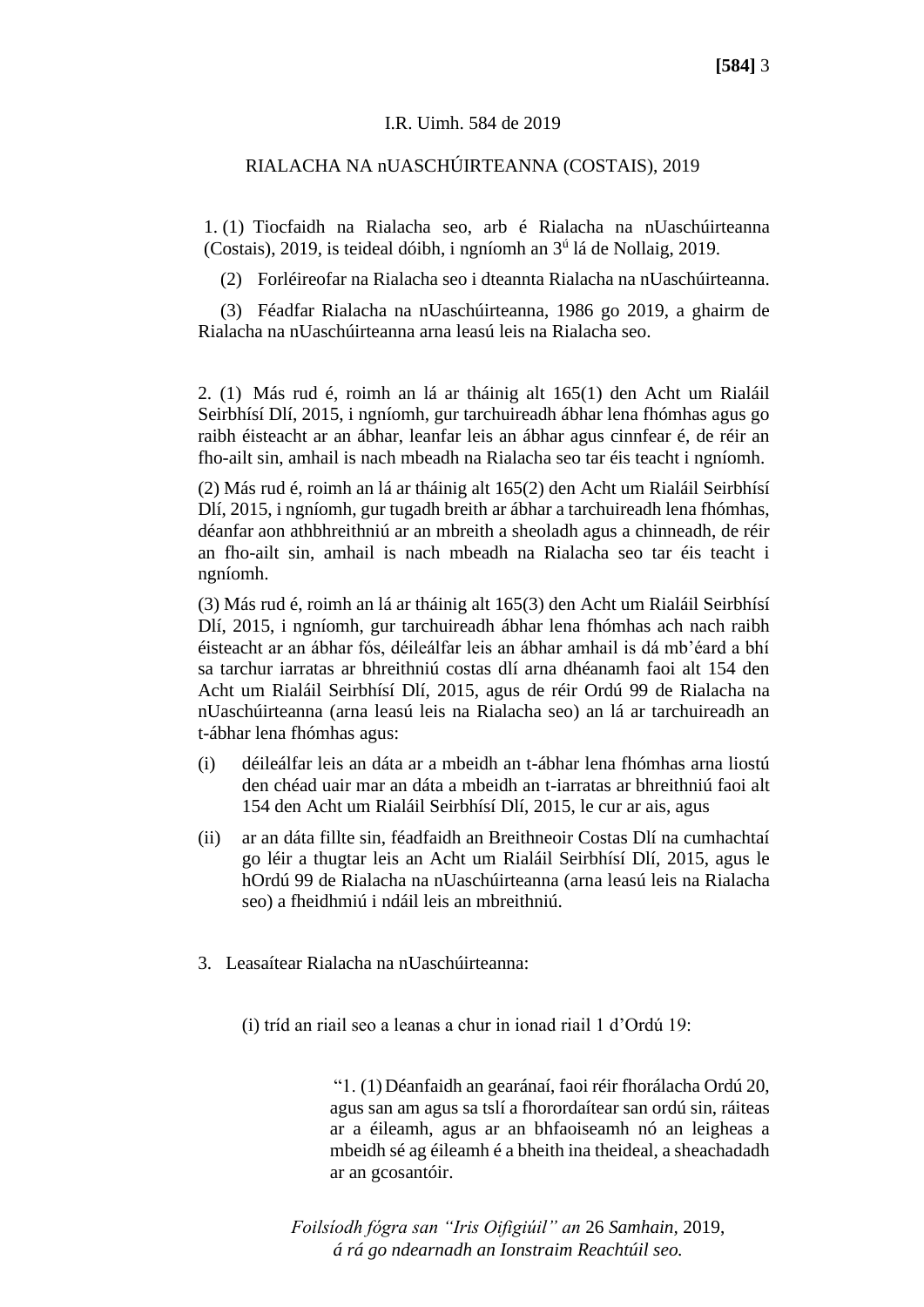(2) Déanfaidh an cosantóir, faoi réir fhorálacha Ordú 21, agus san am agus sa tslí a fhorordaítear san ordú sin, a chosaint, a fhritháireamh nó a fhrithéileamh (más ann) a sheachadadh ar an ngearánaí.

(3) Déanfaidh an gearánaí, faoi réir fhorálacha Ordú 23, agus san am agus sa tslí a fhorordaítear san ordú sin, a fhreagra (más ann) a sheachadadh ar an gcosaint, ar an bhfritháireamh nó ar an bhfrithéileamh sin.

(4) Beidh na ráitis sin chomh haicearrach agus is féidir sa chás, agus déanfaidh an Breithneoir Costas Dlí, ag breithniú chostais na caingne dó, ar thionscnamh aon pháirtí, nó féadfaidh sé gan aon iarraidh, réasúntacht an chostais a bhaineann le haon phléadáil den sórt sin a ullmhú agus le freagra a thabhairt uirthi, a fhiosrú, agus a ordú aon chostais a bheidh tagtha den mhíréasúntacht sin a bheith le híoc ag an bpáirtí sin.";

(ii) trí na míreanna seo a leanas a chur in ionad mhíreanna (i) agus (ii) faoi seach d'fho-riail (8) de riail 10 d'Ordú 22:

"(i) Déanfaidh an Breithneoir Costas Dlí costais an ghearánaí nó, má tá níos mó ná gearánaí amháin ann, costais na ngearánaithe go léir in aon chúis nó ábhar den sórt sin, nó na costais a bhainfidh leis na héilimh sa chúis nó san ábhar sin nó a leanfaidh astu, a bhreithniú amhail idir páirtí agus páirtí, fad a bhainfidh le costais a n-ordófar don chosantóir nó d'aon pháirtí eile sa chúis nó san ábhar sin iad a íoc leis an ngearánaí nó leis na gearánaithe sin.

(ii) Déanfaidh an Breithneoir Costas Dlí costais (más ann) an ghearánaí nó, má tá níos mó ná gearánaí amháin ann, costais na ngearánaithe sin go léir nach n-ordófar iad a bheith le híoc ag aon pháirtí eile nó a bheith inghnóthaithe ó aon pháirtí eile, a bhreithniú amhail idir dlí-chleachtóir agus cliant ar fhógra a bheith tugtha don Aturnae Ginearálta do Choimircithe Cúirte. Má tá aon chuid de na costais sin iníoctha ag aon pháirtí aosach sa chúis nó san ábhar agus an páirtí sin a bheith *sui juris*, deimhneoidh an Breithneoir Costas Dlí méid na coda sin agus na codanna a bheidh iníoctha ag an naíon nó ag an duine mímheabhrach sin. Ní bheidh aon chostais seachas na cinn a dheimhneofar amhlaidh iníoctha leis an aturnae thar ceann aon ghearánaí sa chúis nó san ábhar.";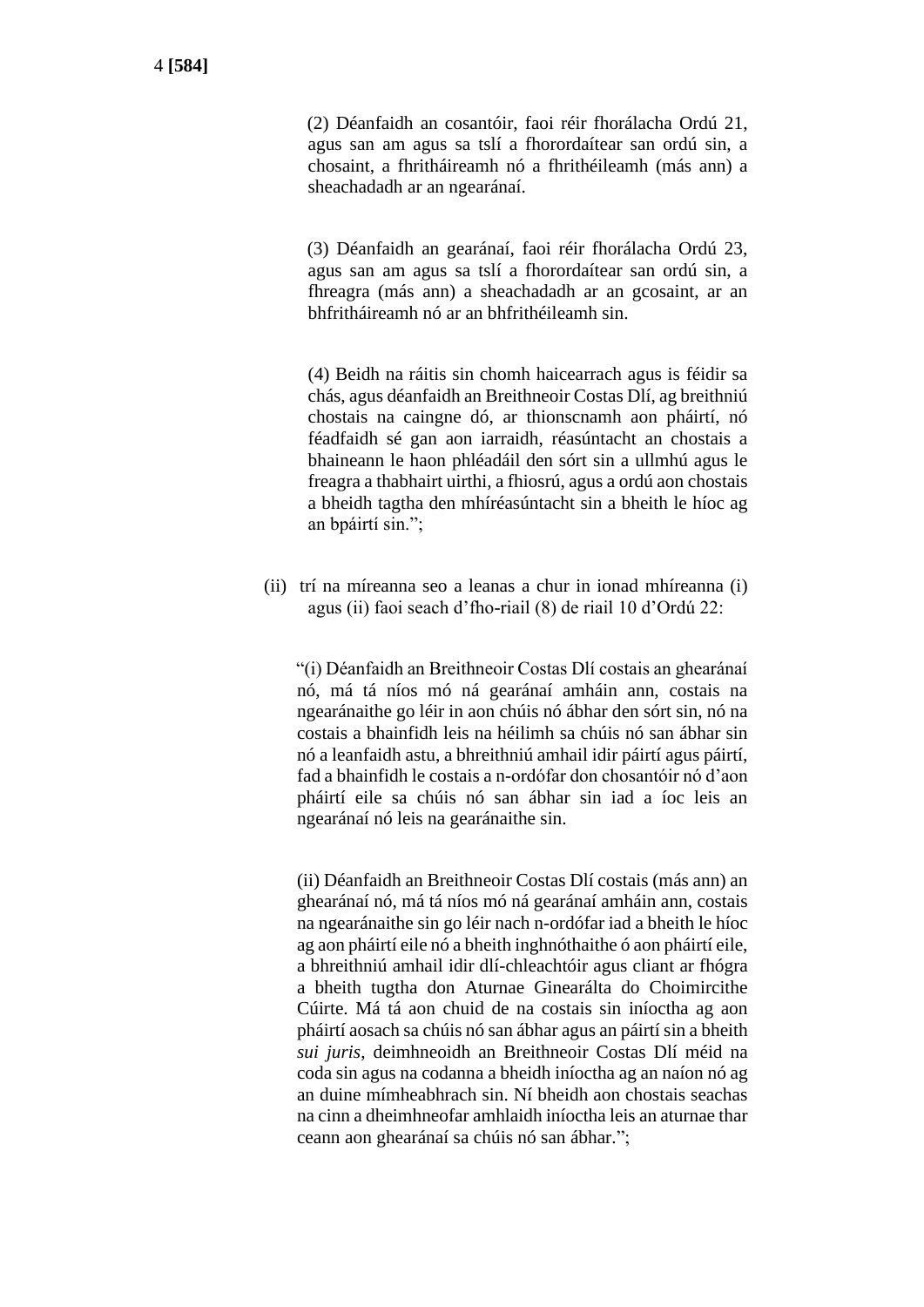(iii) tríd an riail seo a leanas a chur in ionad riail 3 d'Ordú 31:

"3. Le linn costais na cúise nó an ábhair a bhreithniú, déanfar fiosrúchán, ar thionscnamh aon pháirtí, ar réasúntacht na hagarcheisteanna sin a fhoilseánú. Más é tuairim an Bhreithneora Costas Dlí nó na Cúirte, le hiarratas nó gan iarratas ar fhiosrúchán, na hagarcheisteanna sin a bheith foilseánaithe go neamhréasúnach, is é an páirtí a chinnfear gur iompair sé é féin go míréasúnach a íocfaidh in aon chás na costais a bheidh tagtha de na hagarcheisteanna sin agus na freagraí orthu.";

(iv) tríd an riail seo a leanas a chur in ionad riail 25 d'Ordú  $31.$ 

"25. I ngach cúis, nó ábhar, déanfar, ach amháin mar a chomhaontófar a mhalairt idir na páirtithe nó mura n-ordóidh an Chúirt a mhalairt, costais an fhollasaithe, trí agarcheisteanna nó eile, a cheadú, mar chuid de chostais an pháirtí a mbeidh follasú á iarraidh aige, amhail idir páirtí agus páirtí nó idir dlí-chleachtóir agus cliant.";

(v) tríd an riail seo a leanas a chur in ionad riail 2 d'Ordú  $32:$ 

"2. Féadfaidh ceachtar páirtí iarraidh ar an bpáirtí eile aon doiciméad a admháil, lasmuigh de gach eisceacht chóir. Má dhiúltaítear nó má fhaillítear é a admháil, tar éis an fhógra sin, is é an páirtí a bheidh ag failliú nó ag diúltú amhlaidh a íocfaidh costais chruthaithe aon doiciméad den sórt sin, cibé toradh a bheidh ar an gcúis nó ar an ábhar, mura ndeimhneoidh an Chúirt sa triail nó ag an éisteacht é a bheith réasúnach diúltú na doiciméid sin a admháil. Ní cheadófar aon chostais chun aon doiciméad a chruthú mura mbeidh an fógra sin tugtha, ach amháin más é tuairim an Bhreithneora Costas Dlí gur sábháil chostais é gan an fógra a thabhairt.";

(vi) tríd an riail seo a leanas a chur in ionad riail 4 d'Ordú 32:

"4. Féadfaidh aon pháirtí, le fógra i scríbhinn, tráth ar bith nach déanaí ná naoi lá roimh an lá dá mbeidh fógra trialach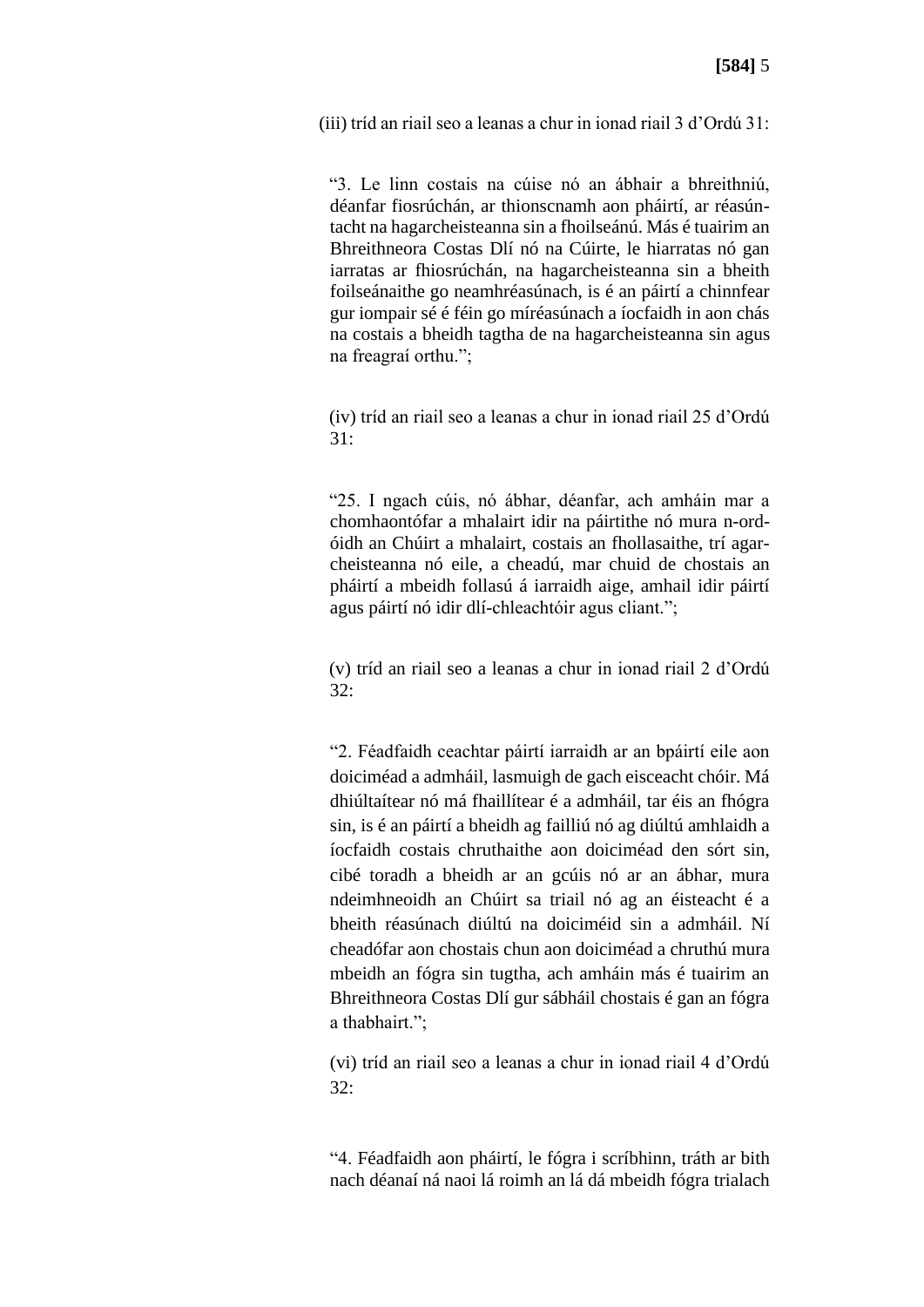tugtha, iarraidh ar aon pháirtí eile aon fhíoras sonrach nó aon fhíorais shonracha a bheidh luaite san fhógra sin a admháil chun críocha na cúise nó an ábhair nó na saincheiste agus chun na gcríoch sin amháin. I gcás go ndiúltaítear nó go bhfaillítear an fíoras nó na fíorais sin a admháil laistigh de shé lá tar éis an fógra sin a sheirbheáil, nó laistigh de cibé tréimhse ama bhreise a cheadóidh an Chúirt, is é an páirtí a bheidh ag failliú nó ag diúltú amhlaidh a íocfaidh na costais a bhaineann leis an bhfíoras sin nó leis na fíorais sin a chruthú, cibé toradh a bheidh ar an gcúis nó ar an ábhar nó ar an tsaincheist, mura ndeimhneoidh an Chúirt sa triail nó ag an éisteacht é a bheith réasúnach diúltú an fíoras nó na fíorais sin a admháil, nó mura n-ordóidh nó mura dtreoróidh an Chúirt a mhalairt tráth ar bith. Aon admháil a dhéanfar de bhun an fhógra sin measfar í a bheith déanta chun críocha na cúise nó an ábhair nó na saincheiste áirithe, agus chun na gcríoch sin amháin, agus nach mar admháil lena húsáid i gcoinne an pháirtí ar aon ócáid eile nó i bhfabhar aon duine seachas an páirtí a mbeidh an fógra á thabhairt aige. Féadfaidh an Chúirt, tráth ar bith, a cheadú d'aon pháirtí aon admháil a bheidh déanta amhlaidh a leasú nó a tharraingt siar ar cibé téarmaí is cóir leis an gCúirt. Is é a íocfaidh na costais agus na caiteachais sin go léir arb é, i dtuairim an Bhreithneora Costas Dlí nó na Cúirte, neamhsheirbheáil an fhógra sin ag aon pháirtí is cúis leo, an páirtí nach ndearna an fógra sin a sheirbheáil, cibé toradh a bheidh ar an gcúis nó ar an ábhar nó ar an tsaincheist, mura n-ordóidh an Chúirt a mhalairt.";

(vii) tríd an riail seo a leanas a chur in ionad riail 3 d'Ordú 40:

"3. Is é teideal a chuirfear ar gach mionnscríbhinn ná maidir leis an gcúis nó leis an ábhar ina mionnófar í. I ngach cás ina mbeidh níos mó ná gearánaí nó cosantóir amháin, is leor ainm iomlán an chéad ghearánaí nó an chéad chosantóra, faoi seach, a lua, agus a lua gearánaithe nó cosantóirí eile, de réir mar a bheidh, a bheith ann.";

(viii) tríd an riail seo a leanas a chur in ionad riail 10 d'Ordú 41:

"10. Déanfar na suimeanna a bheidh le lua amhlaidh i leith cíosa, mura bhfionnfar go cuí ar dhóigh eile iad, agus na costais faoi seach, a fhionnadh: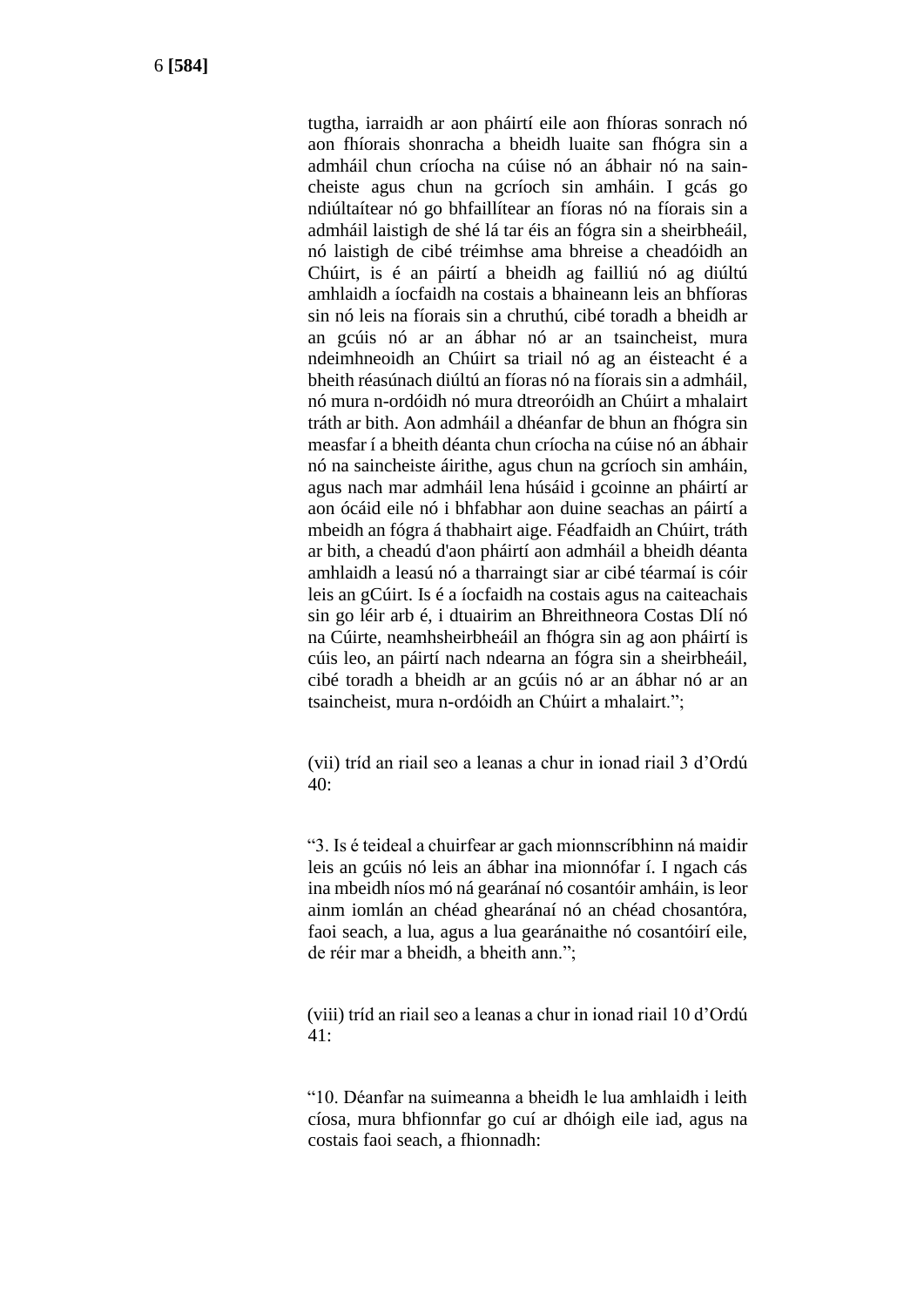- (*a*) i leith cíosa, le mionnscríbhinn ón ngearánaí, óna ghníomhaire, óna ghlacadóir, nó óna chléireach, tráth taifeadta an bhreithiúnais, agus
- (*b*) i leith costas (mura mbeidh siad tomhaiste ag an gCúirt), le deimhniú ón mBreithneoir Costas Dlí ar na costais sin, tráth ar bith sula n-eiseofar ordú seilbhe nó sula seirbheálfar fógra faoin *Land Law (Ireland) Act*, 1887, alt 7.";
- (ix) tríd an riail seo a leanas a chur in ionad riail 2 d'Ordú 55:

"2. Beidh cumhacht ag an Scrúdaitheoir, chun críche aon imeachtaí os a chomhair, fógráin a eisiúint, páirtithe agus finnéithe a thoghairm, daoine a chur faoi mhionn, a cheangal doiciméid a thabhairt ar aird, mionnscríbhinní agus admhálacha a thógáil, agus, i gcás inarb é a bheidh i gcuntas, go páirteach, bille costas, a iarraidh ar an mBreithneoir Costas Dlí cabhrú leis na costais sin a shocrú tríd an mbille sin a bhreithniú, agus, nuair a ordóidh an Chúirt dó sin a dhéanamh, na páirtithe agus na finnéithe a cheistiú ar agarcheisteanna nó *viva voce*.";

(x) tríd an riail seo a leanas a chur in ionad riail 13 d'Ordú 58:

"13. Ar achomharc a dhéanamh chun na Cúirte Uachtaraí, measfar ús a bheith ceadaithe i leith cibé tréimhse ama a mbeidh moill curtha ar fhorghníomhú leis an achomharc, mura n-ordóidh an Chúirt Uachtarach a mhalairt. Féadfaidh an Breithneoir Costas Dlí nó an t-oifigeach cuí eile an méid breise úis a ríomh gan aon ordú chun na críche sin.";

(xi) tríd an riail seo a leanas a chur in ionad riail 12 d'Ordú 61:

"12. Déanfaidh an Cláraitheoir Contae cuí costais achomharc, nuair a tharchuirfear iad lena bhfómhas, a fhómhas (agus chun na críche sin beidh cumhachtaí uile Breithneora Costas Dlí aige). Déanfar na costais sin, faoi réir aon ordachán speisialta ón gCúirt, a fhómhas de réir an scála a bheidh infheidhme maidir le caingean nó ábhar arna tionscnamh nó arna thionscnamh, nó arna héisteacht nó arna éisteacht, sa Chúirt Chuarda, i dteannta aon eisíoca is gá agus na n-ítimí atá leagtha amach i gCuid III de scálaí na gcostas i bhFoscríbhinn W. Is le fógra foriarratais chun na hArd-Chúirte ina suí di i mBaile Átha Cliath a dhéanfar aon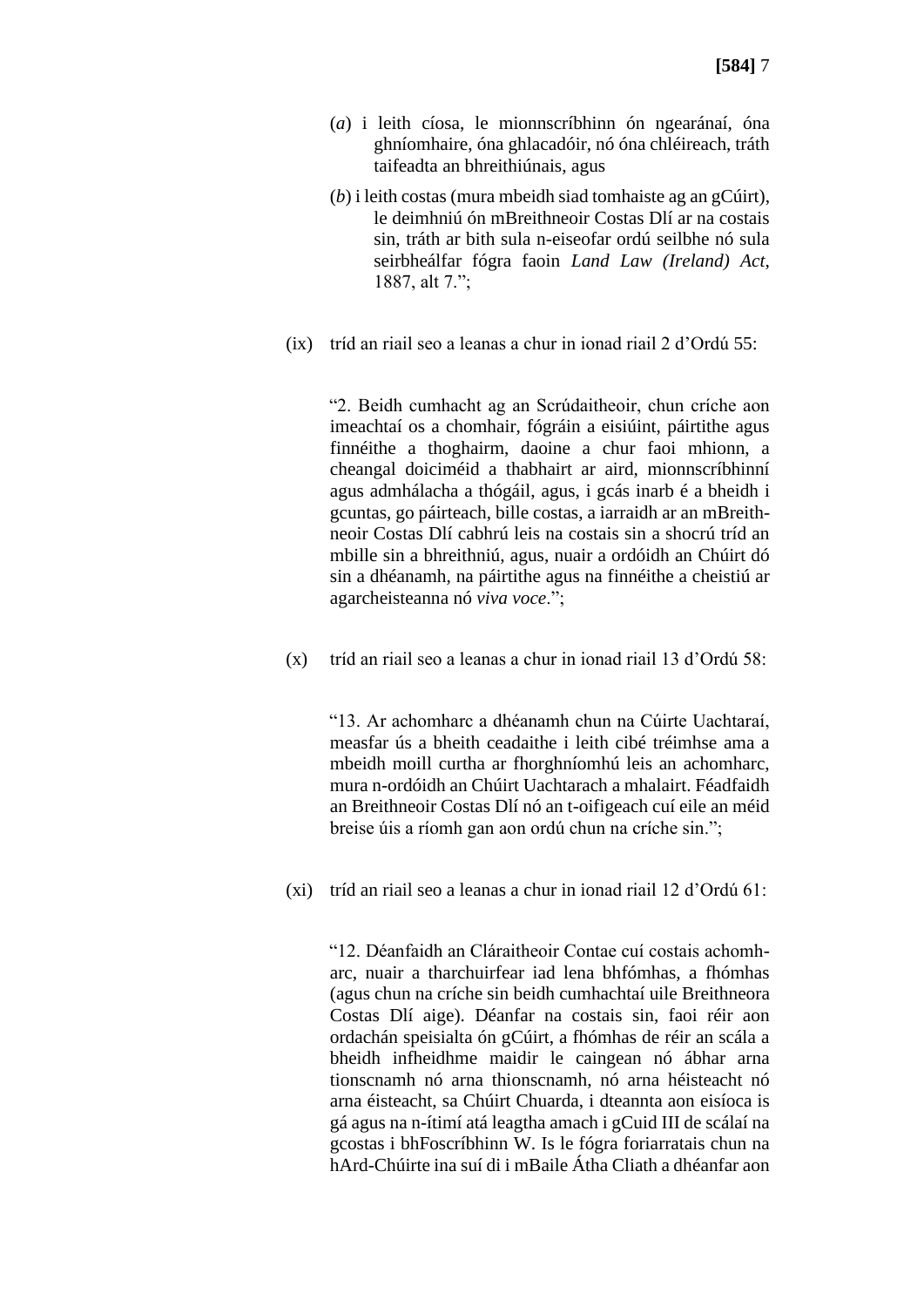iarratas chun fómhas a bheidh déanta faoin riail seo a athbhreithniú agus seirbheálfar é ar na páirtithe go léir dá ndéanfaidh an t-iarratas difear agus taiscfear sa Phríomh-Oifig é laistigh de dheich lá ó dháta an deimhnithe fómhais. Sonrófar san fhógra foriarratais na hábhair nó na hítimí nó na codanna díobh a mbeifear ag agóid ina gcoinne, maille leis na forais agus na fáthanna leis an agóid sin. Déanfar cóip den fhógra foriarratais a tharchur láithreach ón bPríomh-Oifig chuig an gCláraitheoir Contae chun a thuarascáil nó a thuairim a fháil air. Le linn costais a fhómhas faoin riail seo, tabharfaidh an Cláraitheoir Contae aird ar na costais a bheidh ceadaithe, nó incheadaithe, i leith éisteacht an cháis sa Chúirt Chuarda, i dteannta na bprionsabal a shonraítear i Sceideal 1 a ghabhann leis an Acht um Rialáil Seirbhísí Dlí, 2015";

- (xii) trí "Ordú 99, riail 4" a chur in ionad "Ordú 99, riail 2" i mír (xiv) de riail 2 d'Ordú 61A;
- (xiii) tríd an mír seo a leanas a chur in ionad mhír (28) de riail 1 d'Ordú 63:

"(28) Ordú seacht lá chun costais a íoc nó urrús a thaisceadh ar dheimhniú nó ar thuarascáil ón mBreithneoir Costas Dlí i gcúiseanna nó in ábhair maidir le pósadh.";

(xiv) tríd an riail seo a leanas a chur in ionad riail 98 d'Ordú 67:

"98. Faoi réir aon ordaithe a dhéanfaidh an Breitheamh san ábhar, féadfaidh an Cláraitheoir a ordú go ndéanfar aon bhille costas in aon imeacht faoin Acht a tharchur chuig an mBreithneoir Costas Dlí lena bhreithniú agus déanfaidh seisean an méid a bheidh dlite air a bhreithniú agus a dheimhniú in am trátha amhail is dá mbeifí tar éis a ordú dó é sin a dhéanamh le hordú ón mBreitheamh.";

(xv) trí na rialacha seo a leanas a chur in ionad rialacha 74 go 77, go huile, faoi seach, d'Ordú 70:

"74. Déanfaidh an Breithneoir Costas Dlí gach bille costas i leith gnó i gcúiseanna agus in ábhair maidir le pósadh a bhreithniú.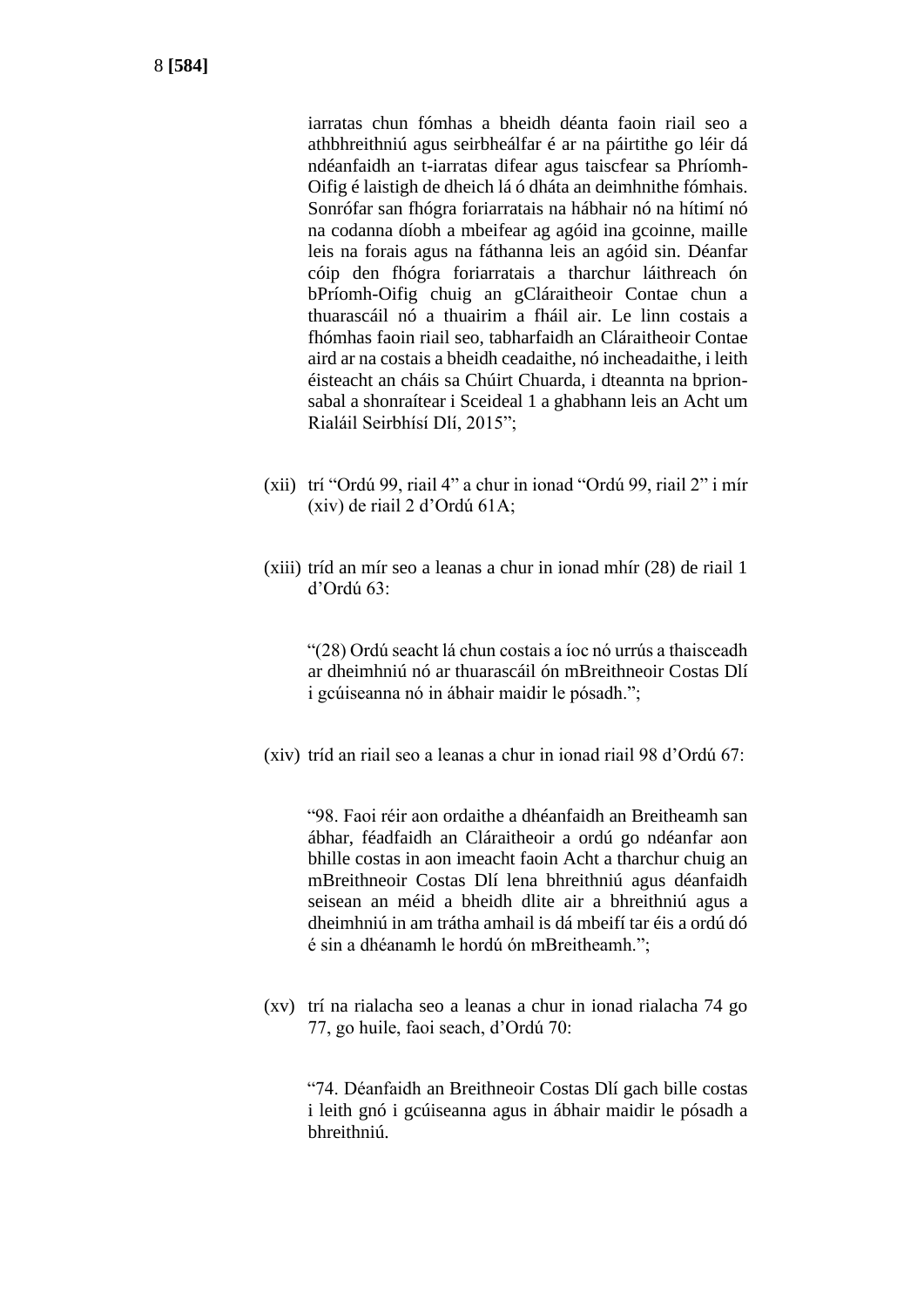75. Tar éis ordacháin a bheith tugtha i dtaobh modha éisteachta nó trialach cúise, nó i gcéim níos luaithe de chúis, más rud é go ndéanfar imthosca speisialta a shuíomh, féadfaidh an Chúirt, ar iarratas le foriarratas ó bhanchéile is achainíoch nó a mbeidh láithreas taifeadta aici (mura rud é go gcruthóidh an fearchéile eastát leordhóthanach ar leith a bheith ag an mbanchéile nó mura ndéanfaidh sé cúis mhaith eile a shuíomh), ordú a dhéanamh á ordú don fhearchéile costais an bhanchéile a íoc i leith na cúise suas go dtí dáta an iarratais sin, maille lena costais bhreise *de die in diem* suas go dtí an triail nó an éisteacht, agus á ordú don Bhreithneoir Costas Dlí na costais sin a bhreithniú agus, tráth an bhreithnithe sin (má bhíonn ordacháin tugtha roimh an mbreithniú sin i dtaobh an mhodha éisteachta nó trialach), a fhionnadh agus a dheimhniú cén tsuim airgid is leor a íoc isteach sa Chúirt nó cén t-urrús is leor don fhearchéile a thabhairt faoi chomhair chostais an bhanchéile a bhainfidh agus a ghabhfaidh le héisteacht nó triail na cúise.

76. I ngach cás ina ndéanfaidh an Chúirt, tráth éisteachta cúise, a ordú d'aon pháirtí san agra costais an pháirtí eile a íoc, féadfaidh aturnae an pháirtí a mbeidh na costais sin le híoc leis a bhille costas a thaisceadh láithreach agus dáta fillte a fháil don bhreithniú, ar an gcoinníoll nach ndéanfar an breithniú sin sula mbeidh an tréimhse ama a bheith ceadaithe chun triail nua a iarraidh, nó chun achomharc a dhéanamh, caite.

77. Nuair a bheidh a dheimhniú cinnidh, nó a dheimhniú i dtaobh urrúis, sínithe ag an mBreithneoir Costas Dlí, féadfaidh an páirtí a mbeidh an deimhniú sin á fháil aige é a thaisceadh sa Phríomh-Oifig, agus eiseoidh an Máistir ordú láithreach chun an tsuim a íoc nó urrús a thabhairt laistigh de sheacht lá. Seirbheálfar an t-ordú sin ar an bpáirtí a bheidh faoi dhliteanas nó ar a aturnae, ach ní eiseofar aon fhorghabháil chun an íocaíocht sin a chur i bhfeidhm mura rud é go bhfaighfear cead ón gCúirt.";

(xvi) tríd an mír seo a leanas a chur in ionad mhír (a) d'fho-riail (1) de riail (3) d'Ordú 77:

"(a) ainm gach duine a mbeidh aon chistí le híoc leis, le haistriú chuige nó le seachadadh air, mura rud é go mbeidh an t-ainm le lua i ndeimhniú ón Scrúdaitheoir, ón gCláraitheoir nó ón mBreithneoir Costas Dlí, nó mura rud é go mbeidh an íocaíocht sin le déanamh le hiontaobhaithe nó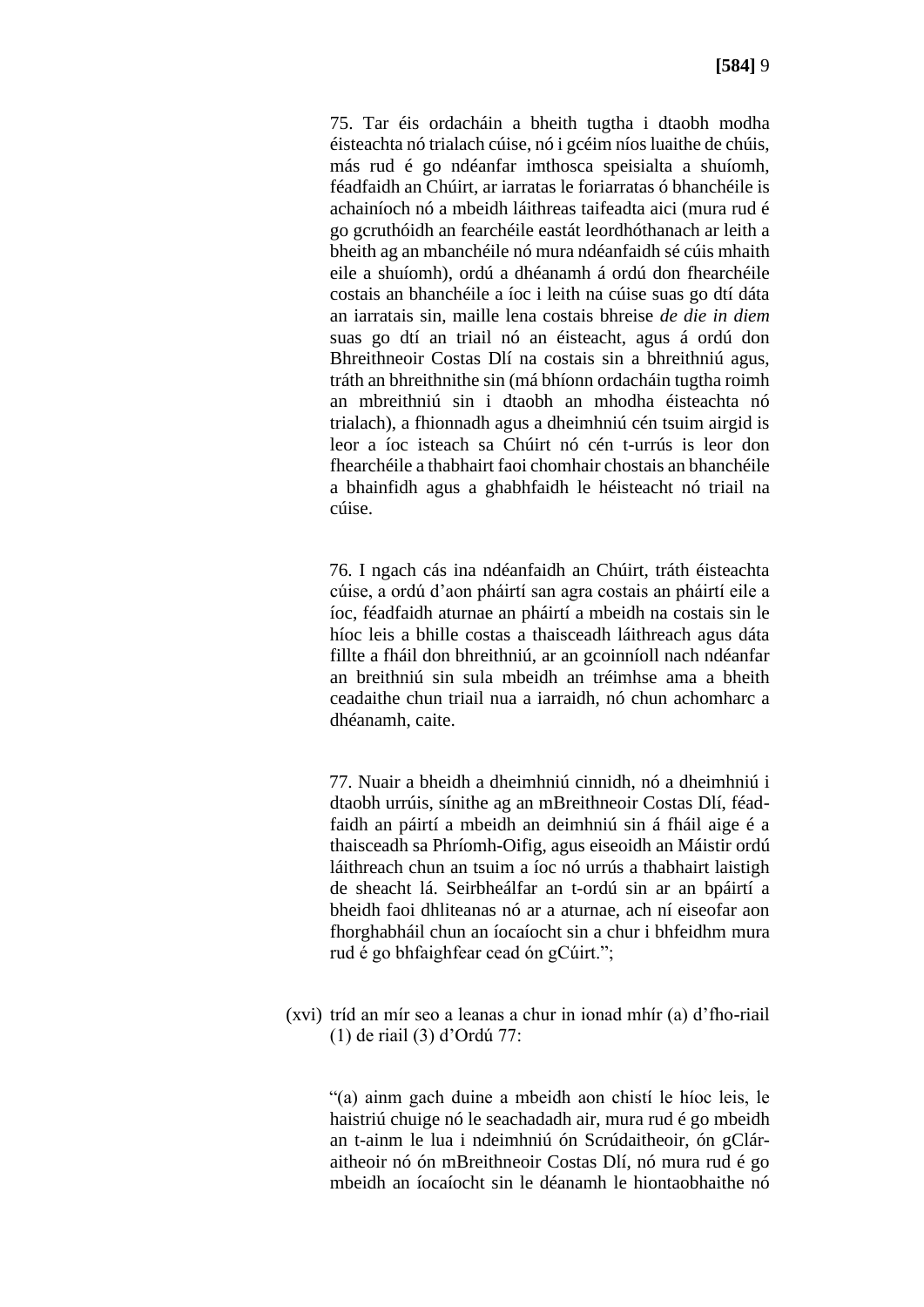daoine eile i gcomharbas, nó an t-aistriú sin le déanamh chucu nó an seachadadh sin le déanamh orthu, nó le hionadaithe nó chuig ionadaithe nó ar ionadaithe, nuair nach mbeidh aon phrobháid nó litreacha riaracháin bainte amach ar dháta an ordaithe;";

(xvii)tríd an bhfo-riail seo a leanas a chur in ionad fho-riail (1) de riail 8 d'Ordú 77:

"(1) I gcás ina n-ordófar le hordú aon suimeanna a fhionnadh le deimhniú ón Scrúdaitheoir, ón gCláraitheoir nó ón mBreithneoir Costas Dlí, nó ar aon slí eile, agus an Cuntasóir do dhéileáil leo dá éis sin, saineofar sin i sceideal na n-íocaíochtaí. Cuirfear an deimhniú sin, nó an t-údarás eile, nó cóip fhianaithe den chéanna, nó den mhéid sin de is gá (seachas i gcás ina mbeidh sé údaraithe an céanna a tharchur go leictreonach de réir fho-riail (2)) chuig an gCuntasóir. Is i bhFoirm Uimh. 4 i bhFoscríbhinn P a bheidh an deimhniú sin.";

(xviii) tríd an bhfo-riail seo a leanas a chur in ionad fho-riail (1) de riail 9 d'Ordú 77:

> "(1) I gcás ina n-ordófar le hordú aon chostais a mbeidh ordaithe iad a bhreithniú a íoc as ciste sa Chúirt, luafaidh an Breithneoir Costas Dlí ina dheimhniú cinnidh ainm agus seoladh an duine a mbeidh na costais sin iníoctha leis. Seachas i gcás ina n-údarófar deimhniú lena tharchur go leictreonach faoi fho-riail (2), is i bhFoirm Uimh. 5 i bhFoscríbhinn P a bheidh an deimhniú sin, agus cuirfear cóip fhianaithe de chuig an gCuntasóir.";

(xix) trí na rialacha seo a leanas a chur in ionad rialacha 10 agus 11 faoi seach d'Ordú 77:

> "10. Féadfar, mura n-ordófar a mhalairt leis an ordú, ús arna dheimhniú ag an Scrúdaitheoir nó ag an mBreithneoir Costas Dlí a ríomh go dtí lá tar éis dháta an deimhnithe agus a ainmneofar ann mar an lá le haghaidh íocaíochta, d'fhonn tréimhse ama réasúnach a thabhairt le gach gníomh is gá a dhéanamh chun a chumasú an íocaíocht a dhéanamh. Féadfaidh an Scrúdaitheoir nó an Breithneoir Costas Dlí a cheangal ráiteas i scríbhinn faoin ríomh sin, arna fhíordheimhniú le síniú an aturnae ar a mbeidh cúram an ordaithe, a thabhairt ar aird sula n-ullmhófar an deimhniú,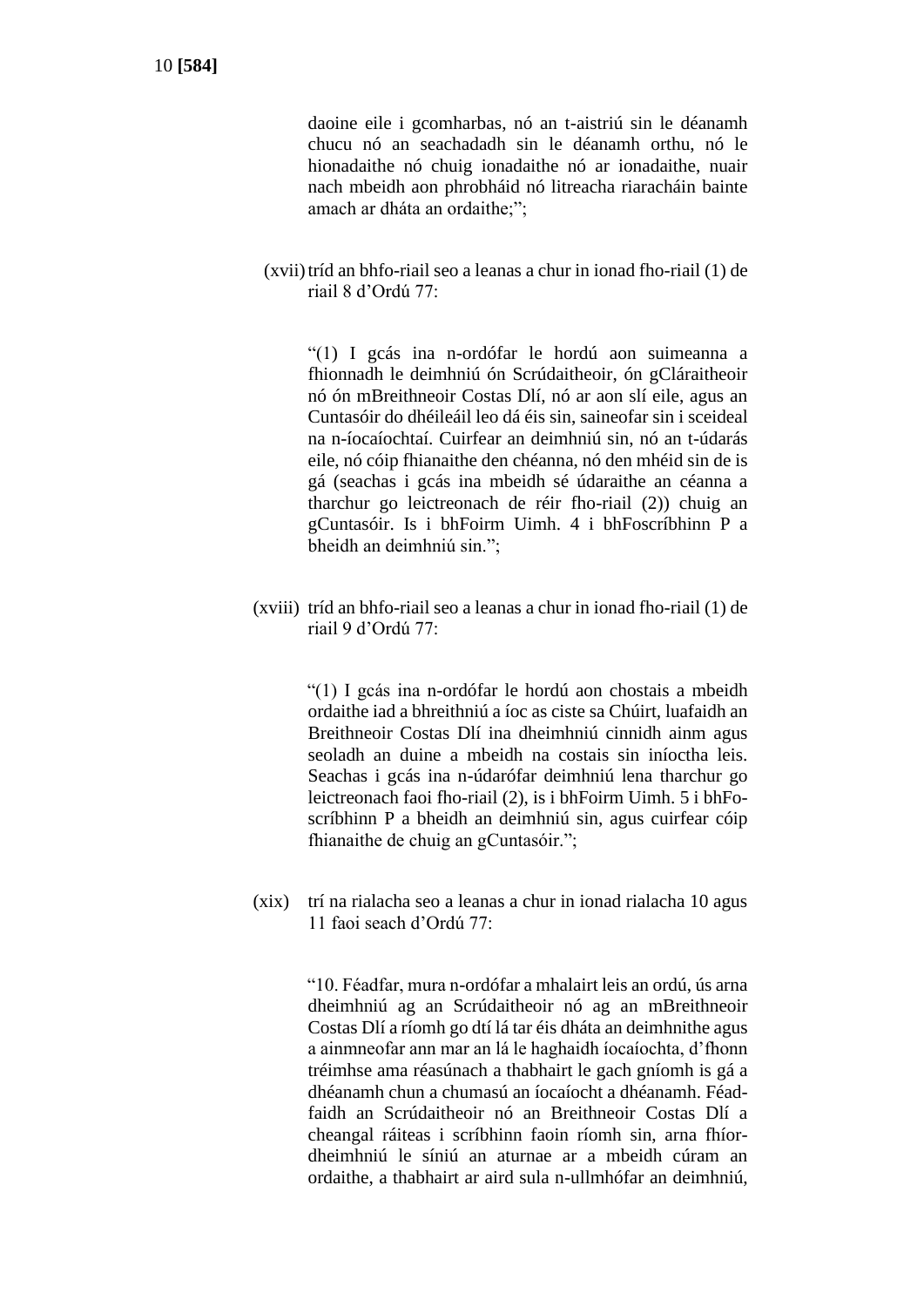ach ní bheidh aon mhionnscríbhinn ag fíorú an ríofa sin ag teastáil.

11. Nuair a ordófar le hordú ús a íoc i leith aon airgid sa Chúirt, gan bheith deimhnithe ag an Scrúdaitheoir, ag an gCláraitheoir, ag an mBreithneoir Costas Dlí nó ag duine eile, déanfar an ráta úis, an tréimhse dá mbeidh sé le ríomh nó (i gcás nach féidir an tréimhse sin a shocrú leis an ordú) an lá óna mbeidh sé le ríomh, agus méid an úis sin (más infhionnta ar dháta an ordaithe é) a lua i sceideal na n-íocaíochtaí.";

(xx) tríd an riail seo a leanas a chur in ionad riail 16 d'Ordú 77:

"16. Nuair a bheidh duine a n-ordófar cistí sa Chúirt a íoc leis, a aistriú chuige nó a sheachadadh air i dteideal na gcistí sin mar eastát réadach, nó mar iontaobhaí, mar sheiceadóir, mar riarthóir nó ar shlí eile seachas as a cheart féin nó chun a úsáide féin, luafar sa sceideal íocaíochtaí a bheidh ag gabháil leis an ordú, nó sa deimhniú ón Scrúdaitheoir nó ón mBreithneoir Costas Dlí, é a bheith i dteideal an chéanna mar eastát réadach, nó luafar ann an cháil ina mbeidh sé ina theideal amhlaidh.";

(xxi) tríd an riail agus an fho-riail seo a leanas a chur in ionad riail 43 agus fho-riail (1) faoi seach de riail 44 d'Ordú 77:

"43. Nuair a ordófar le hordú cistí sa Chúirt a íoc le haon duine, nó a aistriú chuige nó a sheachadadh air, is duine a bheidh ainmnithe nó a mbeidh a thuairisc tugtha in ordú, nó i ndeimhniú ón Scrúdaitheoir nó ón gCláraitheoir nó ón mBreithneoir Costas Dlí (ach amháin duine a mbeidh sé sainithe san ordú nó sa deimhniú é a bheith i dteideal na gcistí sin mar eastát réadach, nó é a bheith ina dteideal mar iontaobhaí, mar sheiceadóir nó mar riarthóir, nó ar shlí eile seachas as a cheart féin, nó chun a úsáide féin), féadfar na cistí sin, nó aon chuid díobh a bheidh gan íoc nó gan aistriú nó gan seachadadh de thuras na huaire, mura n-ordófar a mhalairt san ordú, ar bhás an duine sin a chruthú, cibé acu ar dháta an ordaithe sin nó dá éis sin – nó, i gcás íocaíochta a mbeidh ordaithe í a dhéanamh le creidiúnaithe, scairshealbhóirí nó bintiúraigh, sa cháil sin dóibh, roimh dháta an ordaithe sin – a íoc le hionadaí pearsanta dlíthiúil an duine éagtha sin, nó leis na daoine díobh is marthanóirí nó leis an duine díobh is marthanóir, nó a aistriú chuig an ionadaí sin nó an marthanóir nó na marthanóirí sin nó a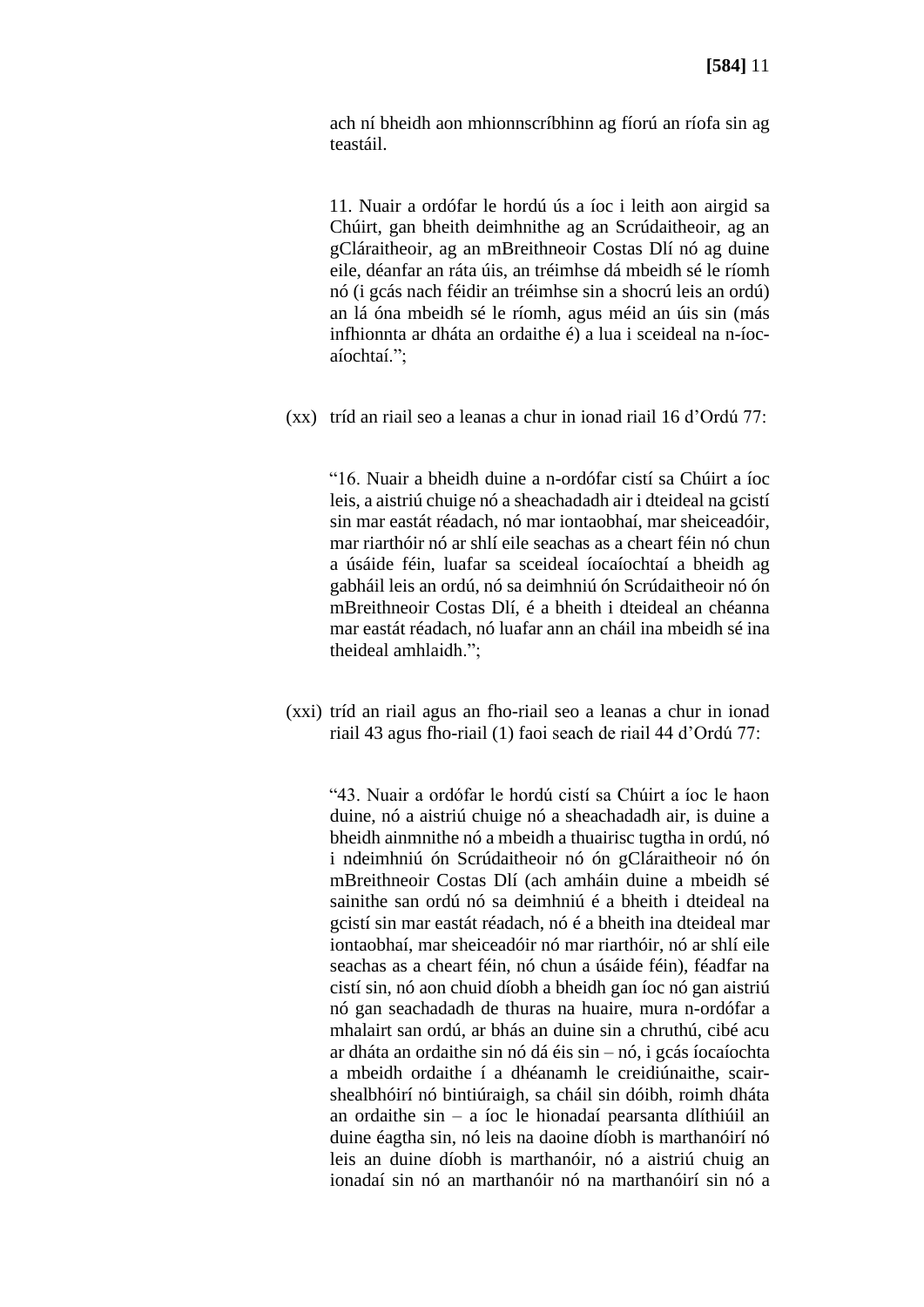sheachadadh air nó orthu. Mura mbeidh aon riarachán bainte amach i leith duine éagtha agus é i dteideal cistí as a cheart féin nó a mbeidh ordaithe na cistí sin a íoc lena ionadaithe pearsanta dlíthiúla arna dhéanamh sin díobh, nó a aistriú chucu nó a sheachadadh orthu, agus go mbeidh an duine sin tar éis éag ina dhíthiomnóir le sócmhainní nach mó ná €25,000 a luach, lena n-áireofar méid na gcistí a mbeidh ordaithe déileáil leo, féadfar na cistí sin a íoc leis an duine a bheadh, mar bhaintreach fir, baintreach, leanbh, athair, máthair, deartháir nó deirfiúr an éagaigh, i dteideal deonú riaracháin d'eastát an éagaigh a fháil, nó féadfar iad a aistriú chuig an duine sin nó a sheachadadh air nó uirthi, ar dhearbhú ón duine i bhFoirm Uimh. 13 i bhFoscríbhinn P.

44. (1) Nuair a ordófar le hordú airgead sa Chúirt a íoc le haon daoine a mbeidh comhpháirtithe nó daoine a bheidh ag trádáil nó a mbeidh gnó á sheoladh acu in ainm cuideachta nó gnólachta tugtha de thuairisc orthu san ordú, nó i ndeimhniú ón Scrúdaitheoir, ón gCláraitheoir nó ón mBreithneoir Costas Dlí, féadfar an t-airgead sin a íoc le haon duine amháin nó níos mó de na comhpháirtithe sin, nó leis an duine díobh is marthanóir.";

(xxii)tríd an riail seo a leanas a chur in ionad riail 21 d'Ordú 86A:

"21. Ar achomharc a dhéanamh chun na Cúirte Achomhairc, measfar ús a bheith ceadaithe i leith cibé tréimhse ama a mbeidh moill curtha ar fhorghníomhú leis an achomharc, mura n-ordóidh an Chúirt Achomhairc a mhalairt. Féadfaidh an Breithneoir Costas Dlí nó an t-oifigeach cuí eile an méid breise úis a ríomh gan aon ordú chun na críche sin.";

(xxiii) tríd an mír seo a leanas a chur in ionad mhír (2) de riail 13 d'Ordú 94:

> "(2) Faoi réir na nithe a dúradh is faoi rogha an Bhreithneora Costas Dlí a bheidh costais na saincheisteanna a bheidh ardaithe leis na sonraí i dtaobh sáruithe agus na sonraí i dtaobh agóidí.";

(xxiv) tríd an bhfo-riail seo a leanas a chur in ionad fho-riail (1) de riail 20 d'Ordú 97: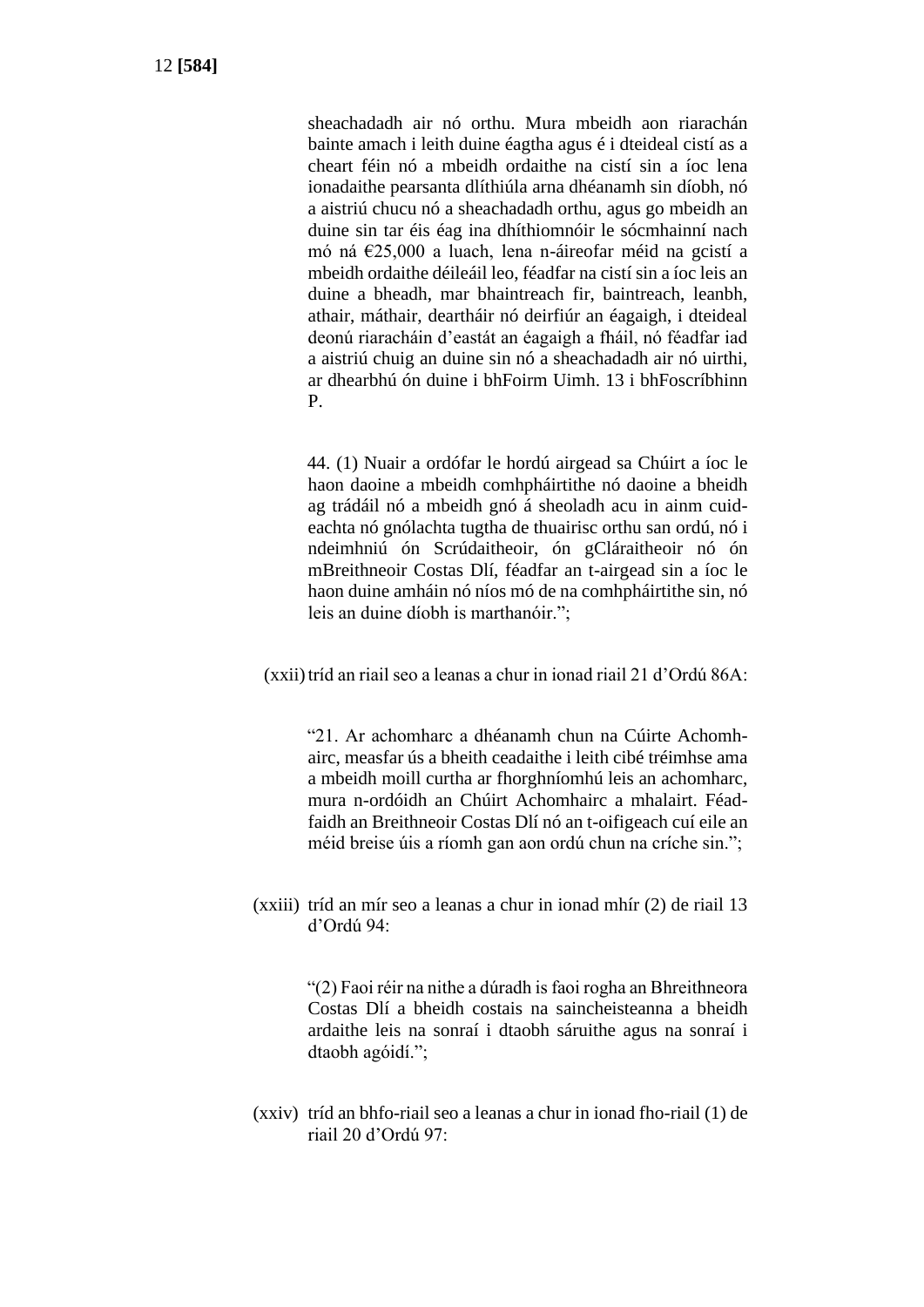"(1) Féadfaidh an Breithneoir Costas Dlí na costais go léir a bhainfidh agus a ghabhfaidh le hachainí thoghcháin a bhreithniú.";

- (xxv) tríd an Ordú atá leagtha amach i Sceideal 1 a chur in ionad Ordú 99;
- (xxvi) trí na foirmeacha ar a bhfuil na huimhreacha céanna faoi seach atá leagtha amach i Sceideal 2 a chur in ionad na bhfoirmeacha seo a leanas, eadhon, Foirm Uimh. 3 i bhFoscríbhinn D; Foirmeacha Uimh. 4, 6, 7 agus 8 i bhFoscríbhinn E; Foirm Uimh. 1 i bhFoscríbhinn F, Cuid 1; Foirmeacha Uimh. 1 agus 10 i bhFoscríbhinn F, Cuid II; Foirm Uimh. 7 i bhFoscríbhinn L agus Foirmeacha Uimh. 4 agus 5 i bhFoscríbhinn P, agus
- (xxvii) tríd an bhFoscríbhinn atá leagtha amach i Sceideal 3 a chur in ionad Fhoscríbhinn W.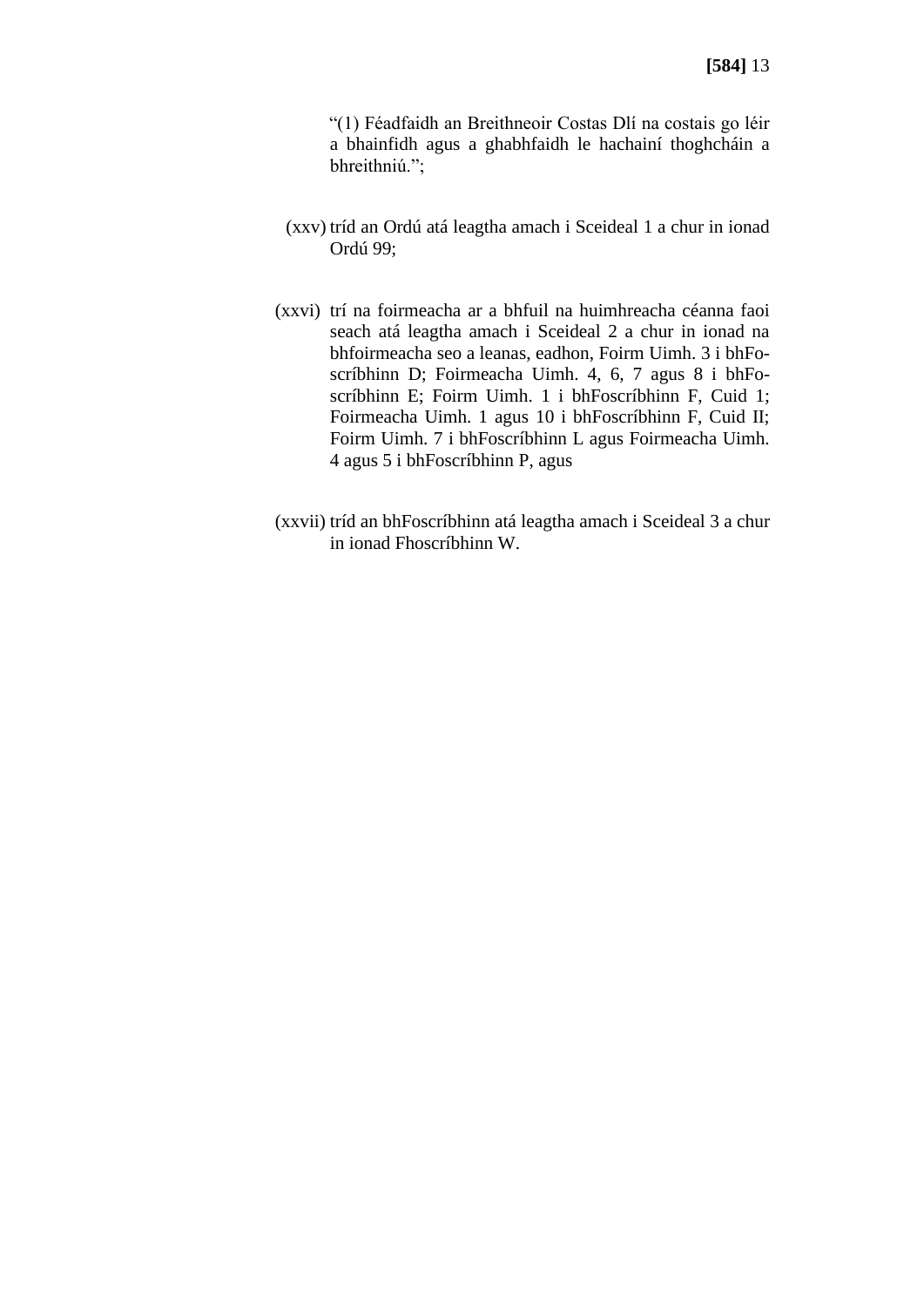# **SCEIDEAL 1**

# **"Ordú 99**

# **Costais**

# **I. Mínithe**

1. San Ordú seo:

ciallaíonn "Acht 2015" an tAcht um Rialáil Seirbhísí Dlí, 2015;

ciallaíonn costais nó aon ábhar nó ítim in aon bhille costas "a bhreithniú", nó "breithniú" a dhéanamh ar chostais nó aon ábhar nó ítim in aon bhille costas, an bille, an t-ábhar nó an ítim sin, de réir mar a bheidh, a bhreithniú de réir Chuid 10 d'Acht 2015;

ciallaíonn "breithniú dlí-chleachtóra agus cliaint" breithniú costas faoi alt 154(4) nó alt 154(5) d'Acht 2015;

ciallaíonn "breithniú páirtí agus páirtí" breithniú costas faoi alt 154(2) nó alt 154(3) d'Acht 2015;

beidh le focail agus abairtí atá san Ordú seo, i gcás ina gceadaíonn an comhthéacs é, an bhrí chéanna atá leo in Acht 2015.

# **II. Ceart chun costas**

2. Faoi réir fhorálacha reachta (lena n-áirítear ailt 168 agus 169 d'Acht 2015) agus ach amháin mar a fhoráiltear a mhalairt leis na Rialacha seo:

(1) Is faoi rogha na nUaschúirteanna a bheidh na costais a bhainfidh agus a ghabhfaidh le gach imeacht sna Cúirteanna sin faoi seach.

(2) Ní bheidh aon pháirtí i dteideal aon chostais a bhainfidh nó a ghabhfaidh le haon imeacht a ghnóthú ó aon pháirtí eile san imeacht sin ach amháin faoi ordú nó mar a fhoráiltear leis na Rialacha seo.

(3) Déanfaidh an Ard-Chúirt, an Chúirt Achomhairc nó an Chúirt Uachtarach, ar aon iarratas idirbhreitheach a chinneadh, dámhachtain costas ach amháin i gcás nach féidir breithniú cóir a dhéanamh ar dhliteanas i leith costas ar bhonn an iarratais idirbhreithigh.

(4) Beidh ar áireamh i ndámhachtain costas aon suim is iníoctha i bhfoirm cánach breisluacha ar na costais sin ag an bpáirtí ar ina fhabhar a dhéanfar dámhachtain den sórt sin, i gcás ina suífidh an páirtí sin nach inghnóthaithe an tsuim sin ar shlí eile, agus sa chás sin amháin.

(5) Féadfar a cheangal le hordú go n-íocfar suim i leith costas láithreach, d'ainneoin nach mbeidh na himeachtaí tugtha chun críche.

3. (1) Tabharfaidh an Ard-Chúirt, le linn breithniú a dhéanamh ar dhámhachtain chostais aon chaingne nó céime in aon imeachtaí, agus tabharfaidh an Chúirt Uachtarach agus an Chúirt Achomhairc le linn breithniú a dhéanamh ar dhámhachtain chostais aon achomhairc nó céime in aon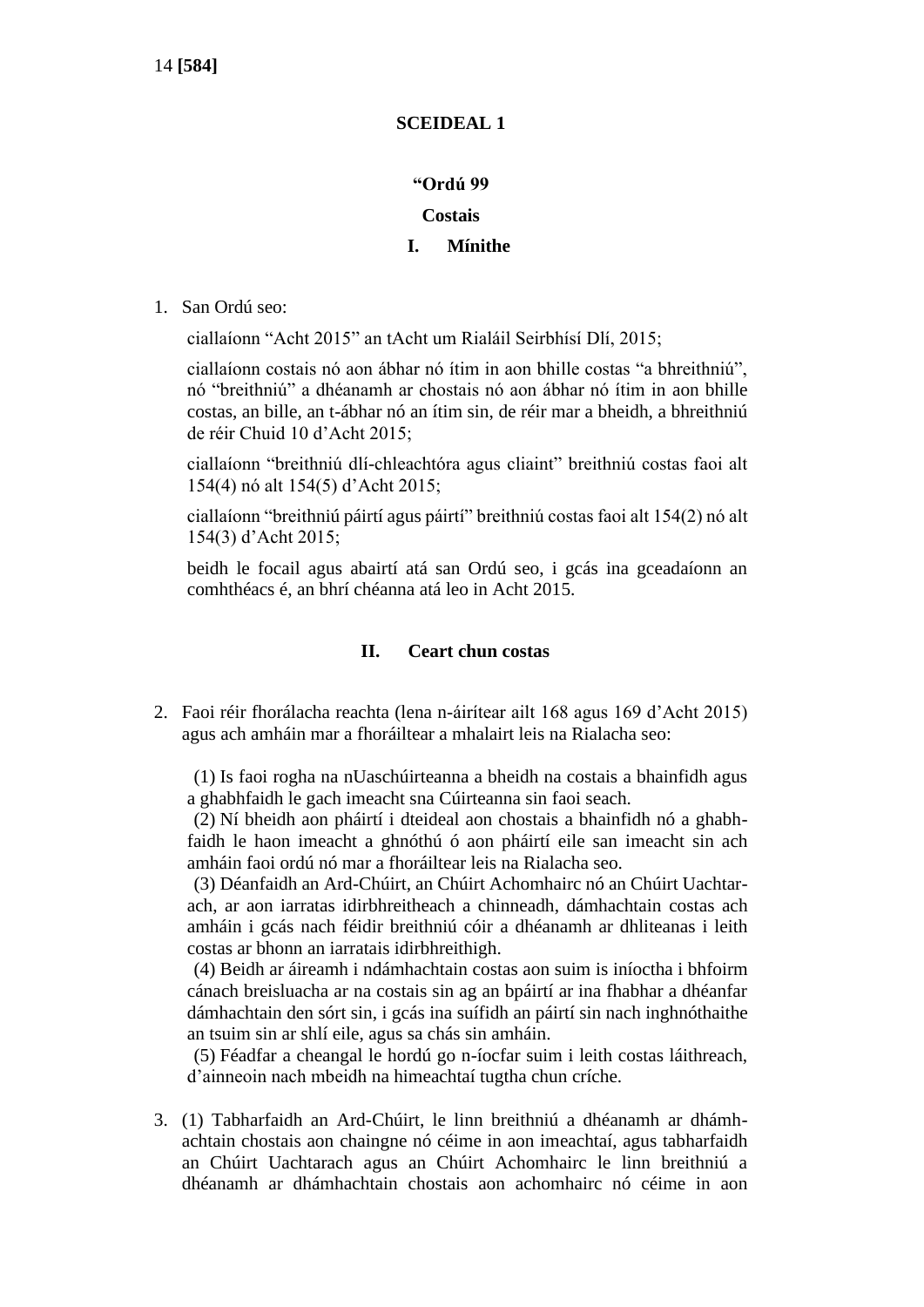achomharc, i leith éilimh nó frithéilimh, aird ar na nithe atá leagtha amach in alt 169(1) d'Acht 2015, más infheidhme.

(2) Chun críocha alt 169(1)(f) d'Acht 2015, áirítear i dtairiscint chun socrú a dhéanamh aon tairiscint i scríbhinn arna déanamh gan dochar, seachas maidir le saincheist costas.

- 4. Má aistrítear cúis ó íoschúirt, nó ó bhinse a bhfuil cumhacht aige chun costais a dhámhachtain, agus ag a bhfuil dlínse sa chúis, beidh na costais sa chúirt thíos nó sa bhinse ina gcostais sa chúis, mura n-ordóidh an Chúirt nó an íoschúirt sin nó an binse sin a mhalairt.
- 5. (1) Íocfar costais fiosrúchán chun an duine a bheidh i dteideal aon leagáide, airgid nó scaire a fhionnadh, nó na costais a bheidh tabhaithe ar shlí eile i ndáil leis sin, as an leagáid, as an airgead nó as an scair sin mura n-ordóidh an Chúirt a mhalairt.

(2) I gcás ina mbeidh daoine de na daoine a bheidh i dteideal scaire dáilí de chiste fionnta, agus go mbeidh deacracht nó moill tarlaithe, nó gur dócha go dtarlóidh deacracht nó moill agus na daoine a bheidh i dteideal na scaireanna eile á bhfionnadh, féadfaidh an Chúirt a ordú nó a cheadú a scaireanna a íoc láithreach leis na daoine a bheidh fionnta, gan aon chuid de na scaireanna sin a fhorchoimeád chun na costais ina dhiaidh sin a bhainfidh le fionnadh na ndaoine a bheidh i dteideal na scaireanna eile a fhreagairt. I ngach cás den sórt sin, féadfar ordú a dhéanamh chun na costais a bheidh tabhaithe anuas go dtí cibé íocaíocht a mheasfaidh an Chúirt a bheith réasúnach, agus an íocaíocht sin san áireamh, a fhionnadh agus a íoc.

- 6. Féadfar fritháireamh i leith damáistí nó costas idir pháirtithe a cheadú d'ainneoin lian an aturnae i leith costas sa chúis nó san ábhar áirithe ina mbeidh an fritháireamh á lorg.
- 7. (1) Féadfar a cheangal le hordú chun costais a íoc go n-íocfar na costais láithreach, d'ainneoin nach mbeidh na himeachtaí tugtha chun críche.

(2) Le linn costais a dhámhachtain, féadfaidh an Chúirt:

- a. a ordú go n-íocfar suim i gcomhlán in ionad costas breithnithe;
- b. le linn méid aon suim den sórt sin a chinneadh, ar a tionscnamh féin nó ar iarratas ó na páirtithe, cuntasóir costas dlí neamhspleách a cheapadh chun tuairisc a thabhairt ar an obair lena mbaineann na costais agus ordóidh sí go dtabharfar cóipeanna d'aon tuarascáil den sórt sin do na páirtithe, agus
- c. a ordú go ndéanfar na costais a bhaineann le tuarascáil dá dtagraítear i mír (b) a ullmhú a chur leis an tsuim i gcomhlán a dámhadh nó go ndéanfaidh páirtí eile iad a íoc.

(3) Féadfaidh an Chúirt, ag céim ar bith d'imeachtaí, a cheangal ar na páirtithe meastacháin ar na costais a bheidh tabhaithe acu, faoi seach, i leith cibé tréimhse a ordóidh an Chúirt agus arna sonrú i cibé modh a ordóidh an Chúirt, a thabhairt ar aird don Chúirt agus a mhalartú ar a chéile.

- 8. (1) I gcás ina ndealróidh sé don Chúirt, ar aon chúis nó ábhar a thriail nó ar aon imeacht eile, nach féidir leis an gcéanna dul ar aghaidh go caoithiúil, féadfaidh an Chúirt, d'fhonn a fhionnadh é sin a bheith:
	- a. mar gheall ar fhaillí dlí-chleachtóra ag gníomhú dó thar ceann aon pháirtí freastal go pearsanta nó trí dhuine cuí éigin thar a cheann, nó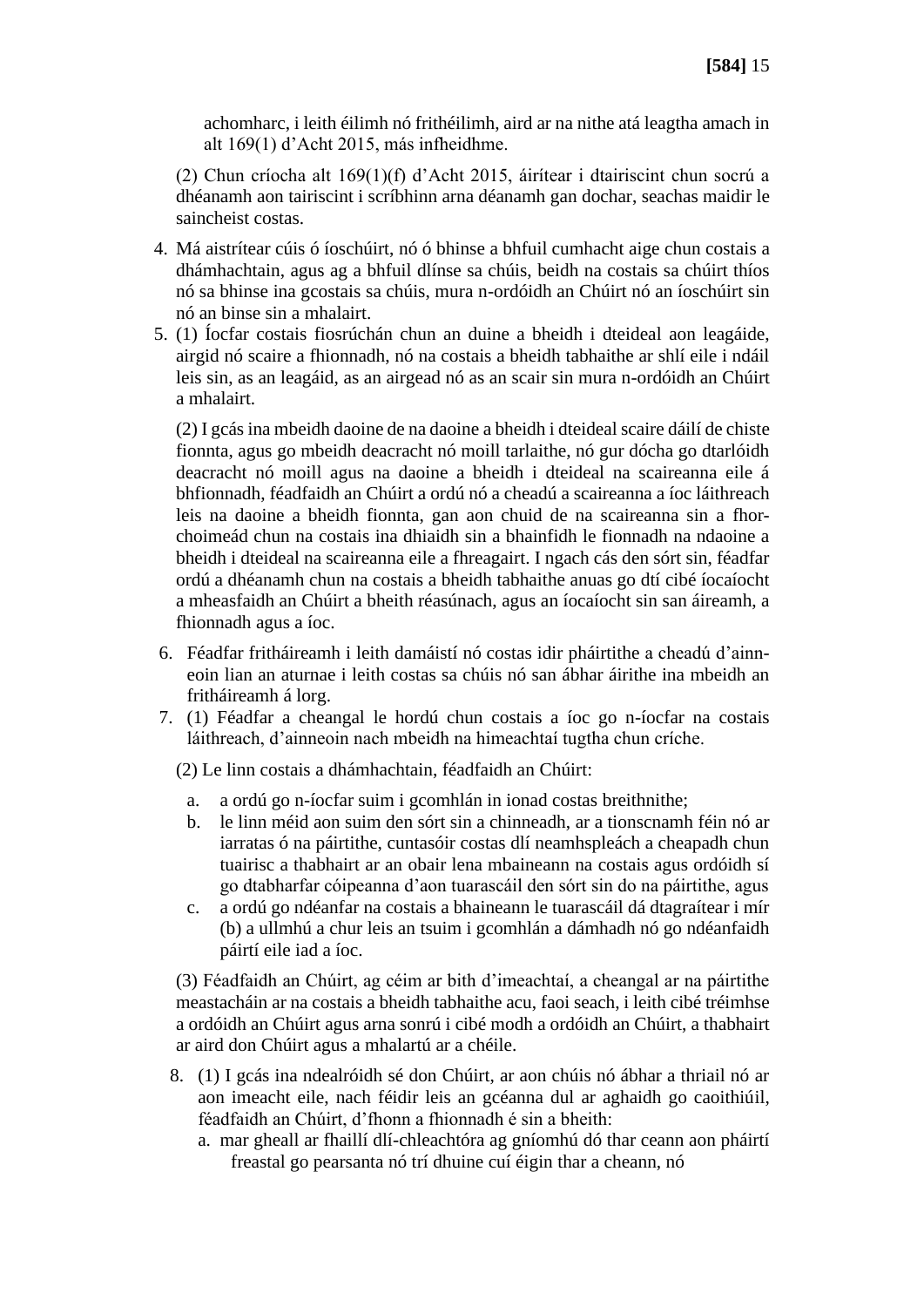- b. mar gheall ar loiceadh an dlí-chleachtóra sin a bheith ullamh go cuí don triail nó don imeacht sin, nó
- c. mar gheall ar an dlí-chleachtóir sin gan a bheith tar éis aon pháipéar a raibh gá leis le haghaidh úsáid na Cúirte a sheachadadh agus ar ceanglaíodh leis na Rialacha seo, le hordachán cleachtais nó le hordú nó le hordachán ón gCúirt go ndéanfaí é a sheachadadh, an t-imeacht a chur ar atráth ar feadh tréimhse 14 lá ar a laghad d'fhonn deis a thabhairt don dlí-chleachtóir lena mbaineann fianaise a thabhairt ar aird agus aighneachtaí i scríbhinn agus ó bhéal a dhéanamh i leith cibé ábhair amháin nó níos mó de na hábhair a shonraítear i míreanna (a) go (c) a ordóidh an Chúirt.

(2) I gcás ina gcinnfidh an Chúirt, tar éis di aon fhianaise nó aon aighneachtaí den sórt sin a bhreithniú ag éisteacht atrátha na n-ábhar, nach bhféadfadh an t-imeacht dul ar aghaidh de bhua na faillí, an loicthe nó an neamhsheachadta sin (de réir mar a bheidh) ag an dlí-chleachtóir lena mbaineann, féadfaidh sí a ordú go ndéanfaidh an dlí-chleachtóir sin cibé costais is cuí leis an gCúirt a dhámhachtain a íoc go pearsanta leis an bpáirtí eile.

9. (1) Más rud é, in aon chás, go ndealróidh sé don Chúirt go mbeifear tar éis costais a thabhú go míchuí nó gan aon chúis réasúnach, nó, maidir le haon chostais a bheidh tabhaithe go cuí, go ndealróidh sé don Chúirt nach mbeidh aon toradh tar éis bheith orthu, mar sin féin, don duine a bheidh tar éis iad a thabhú, mar gheall ar aon mhoill mhíchuí dul ar aghaidh faoi aon bhreithiúnas nó ordú, nó mar gheall ar aon mhí-iompar nó mainneachtain ag an dlí-chleachtóir, féadfaidh an Chúirt –

- (a) a iarraidh ar dhlí-chleachtóir an duine a mbeidh na costais sin tabhaithe amhlaidh aige cúis a shuíomh le nach cóir na costais sin a dhícheadú amhail idir an dlí-chleachtóir agus a chliant agus (más gá in imthosca an cháis) le nach cóir don dlí-chleachtóir aon chostais a bhféadfaidh go mbeifear tar éis a ordú don chliant iad a íoc le haon duine eile a aisíoc lena chliant, agus air sin cibé ordú a dhéanamh a dhlífidh an ceartas sa chás;
- (b) an t-ábhar a tharchur chuig an mBreithneoir Costas Dlí lena fhiosrú agus le tuarascáil a thabhairt air agus dlí-chleachtóir eile a ainmniú chun freastal ar an bhfiosrúchán sin agus páirt a ghlacadh ann.

(2) Tabharfar fógra faoin ordú don chliant i cibé slí a ordóidh an Chúirt. Íocfaidh na páirtithe sin costais ar bith de chuid an dlí-chleachtóra a bheidh ainmnithe mar a dúradh, nó íocfar iad as cibé cistí a ordóidh an Chúirt; nó, mura n-íocfar ar shlí eile iad, féadfar iad a íoc as cibé airgead (más ann) a sholáthróidh an tOireachtas.

#### **III. Méid na gcostas**

10. (1) Tá feidhm ag an gCuid seo maidir le costais a bheidh, de réir na Rialacha seo nó fúthu, nó de réir aon ordaithe nó ordacháin ón gCúirt nó faoi, le híoc le páirtí in aon imeachtaí ag páirtí eile sna himeachtaí sin nó as aon chiste (seachas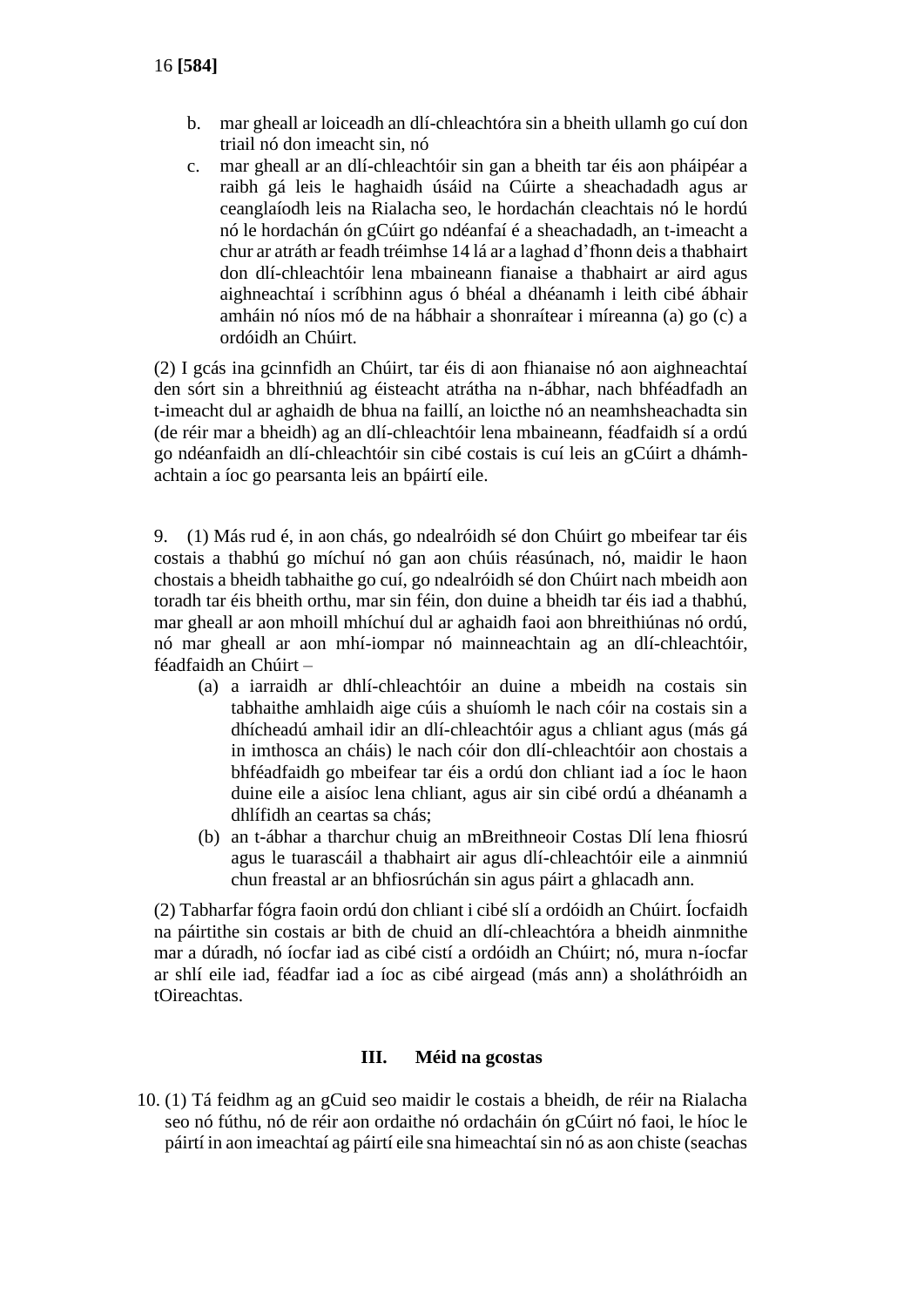ciste a bheidh ar teachtadh mar iontaobhaí nó ionadaí pearsanta ag an bpáirtí a mbeidh na costais le híoc leis).

(2) Faoi réir fho-riail (3), déanfar costais a bhfuil feidhm ag an gCuid seo maidir leo a bhreithniú ar bhonn páirtí agus páirtí de réir alt 155 agus Sceideal 1 a ghabhann le hAcht 2015.

(3) Le linn costais a mbeidh feidhm ag an riail seo maidir leo a dhámhachtain, féadfaidh an Chúirt, in aon chás inar dóigh léi gur cuí sin a dhéanamh, a ordú nó a threorú go ndéanfar na costais a bhreithniú ar bhonn dlí-chleachtóra agus cliaint.

- 11. Is de réir alt 155 d'Acht 2015 agus Sceideal 1 a ghabhann leis an Acht sin, agus de réir cibé rialacha de na Rialacha seo is infheidhme maidir le costais dlíchleachtóra agus chliaint a dhéanfar breithniú dlí-chleachtóra agus cliaint.
- 12. (1) I gcás inar i ndáil le gnó cointinneach a tabhaíodh na costais lena mbaineann, áireofar mar ítimí aonair sa bhille costas, chun críocha alt 154(1)(c), na céimeanna agus na gníomhaíochtaí (más iomchuí) atá i gCodanna I, II agus III de scálaí na gcostas i bhFoscríbhinn W, agus ullmhófar iad de réir na nótaí agus na bhforálacha ginearálta atá iontu.

(2) Nuair a bheidh méid luach saothair aturnae i leith díolachán, ceannachán, léasanna, morgáistí agus ábhar eile a bhainfidh le tíolacas, nó i leith aon ghnó neamhchointinnigh eile, á rialáil le haon orduithe ginearálta a bheidh i bhfeidhm de thuras na huaire faoin *Solicitors' Remuneration Act*, 1881, nó le haon rialacha a bheidh i bhfeidhm de thuras na huaire faoin Acht um Chlárú Teidil, 1964, déanfar méid na gcostas a bheidh le ceadú sa bhreithniú i leith an ghnó sin a rialáil leis na horduithe nó na rialacha sin, d'ainneoin aon ní atá san Ordú seo.

#### **IV. Costais a bhreithniú**

- 13. (1) Féadfaidh an Breithneoir Costas Dlí na costais seo a leanas a bhreithniú:
	- (a) na costais a bhainfidh le haon chúis nó ábhar, nó a thiocfaidh d'aon chúis nó ábhar, in aon cheann de na hUaschúirteanna;
	- (b) aon chostais is ábhar d'ordú a bheidh déanta ag binse eadrána de réir alt 21(4) den Acht Eadrána, 2010, á ordú Breithneoir Costas Dlí do bhreithniú chostais na headrána;
	- (c) costais ghlacadóra a bheidh ceaptha in aon chúis nó ábhar, ar an nglacadóir nó aon pháirtí sa chúis nó san ábhar sin dá iarraidh sin;
	- (d) an costas a bhainfidh le breithiúnais a chlárú mar mhorgáistí, le deonuithe probháide agus litreacha riaracháin a fháil, le breithiúnais a shásamh, agus aon chostais eile a bhreithnítear *ex parte* de ghnáth, ar aon pháirtí leasmhar dá iarraidh sin;
	- (e) gan aon ordú chuige sin, costais amhail idir dlí-chleachtóir agus cliant, ar an gcliant dá iarraidh sin agus ar ghealltanas scríofa uaidh, a bheidh le taisceadh in Oifig na mBreithneoirí Costas Dlí, go n-íocfar aon iarmhéid a chinnfidh agus a dheimhneoidh an Breithneoir Costas Dlí;
	- (f) aon chostais eile a bheidh le breithniú faoi reacht nó de bhua reachta nó faoi na Rialacha seo nó dá mbua.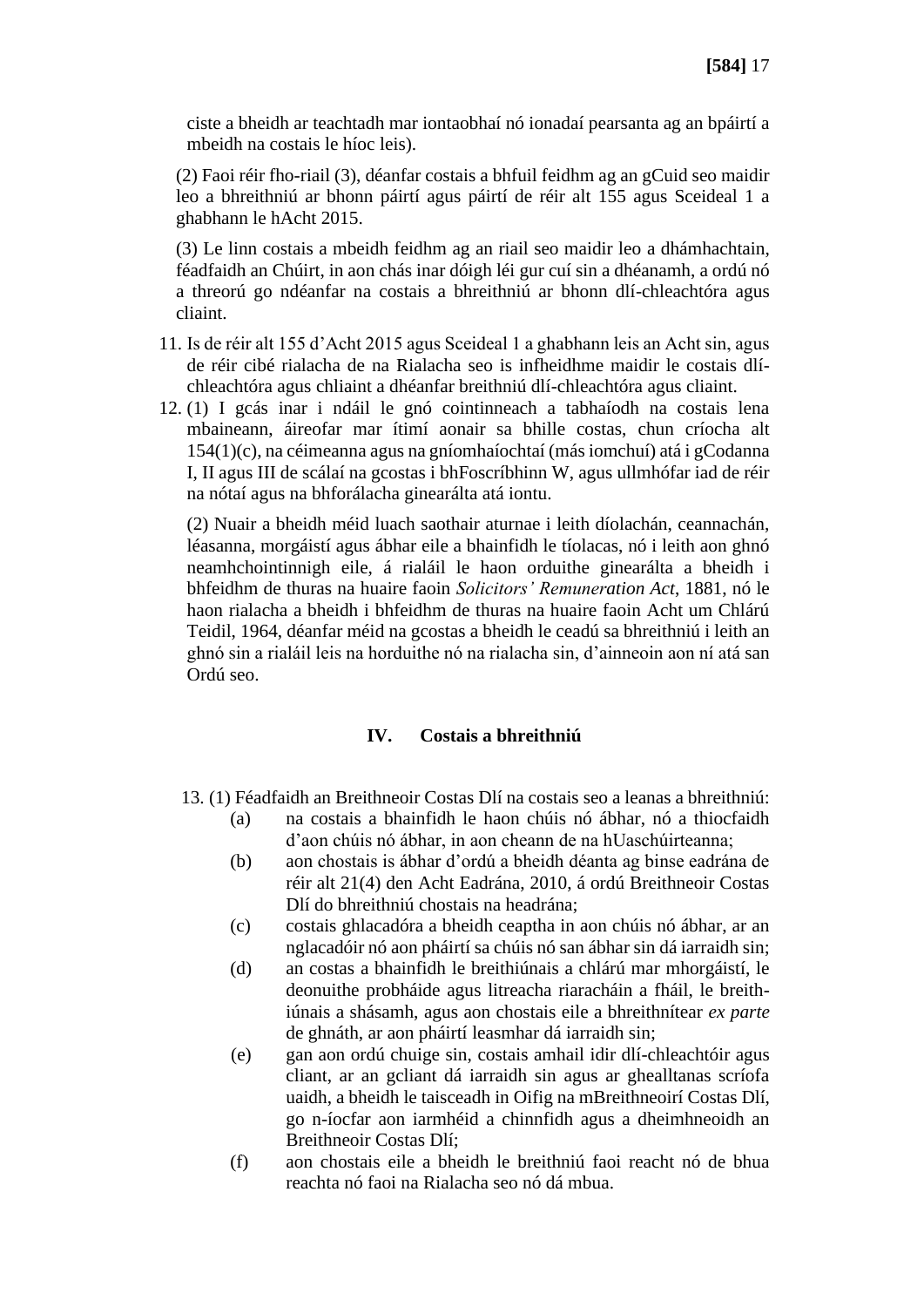(2) Leanfaidh na costais agus na caiteachais a bhainfidh le breithniú toradh an bhreithnithe, mura n-ordóidh an Breithneoir Costas Dlí a mhalairt ar chúis speisialta a bheidh le lua ina chinneadh.

14. Déanfaidh na Breithneoirí Costas Dlí na billí costas go léir a bheidh le breithniú a chur de láimh de réir uainíochta a bheidh le socrú acu ó thráth go chéile, nó i cibé slí nó ord a ordóidh an Príomh-Bhreitheamh ó thráth go chéile; ar an gcoinníoll go bhféadfaidh an Chúirt a ordú, tráth ar bith, go ndéanfar aon chostais áirithe nó aon bhille costas áirithe a tharchur chuig aon duine de na Breithneoirí Costas Dlí.

15. (1) Faoi réir cheanglais an Ordaithe seo, déanfar na billí costas go léir a bheidh le breithniú a thaisceadh in Oifig na mBreithneoirí Costas Dlí. Áireofar i ngach bille den sórt sin, nó beidh ag gabháil leis, meabhrán arna shíniú ag an dlíchleachtóir a mbeidh sé á thaisceadh aige, nó arna shíniú thar a cheann, ina luafar an mbeifear nó nach mbeifear tar éis aon bhreithniú nó aon fhómhas costas a dhéanamh roimhe sin sa chúis chéanna nó san ábhar céanna, nó a bheidh bainteach leis an eastát nó leis an iontaobhas céanna, agus más amhlaidh go mbeifear, cén Breithneoir Costas Dlí a bheidh tar éis é a dhéanamh agus dáta an chéanna.

(2) Féadfaidh an Príomh-Bhreithneoir Costas Dlí a ordú go ginearálta, le fógra a fhoilseofar ar cibé modh a chinnfidh sé, nó féadfaidh Breithneoir Costas Dlí a ordú in aon chás, go ndéanfar bille costas nó cóip de a thaisceadh i bhfoirm leictreonach.

16. (1) Féadfar clár na gcinntí a bheidh le cothabháil chun críocha alt 140 d'Acht 2015 a bhunú agus a chothabháil go leictreonach agus beidh na sonraí a cheanglaítear leis an alt sin san áireamh ann, faoi réir an ailt sin.

(2) Beidh clár na gcinntí ar oscailt lena iniúchadh ag aon pháirtí leasmhar le linn uaireanta oifige de réir alt 140(8) d'Acht 2015.

17. Beidh na Breithneoirí Costas Dlí faoi seach i gcúnamh dá chéile, agus féadfaidh aon Bhreithneoir Costas Dlí bille costas a bheidh tarchurtha chuig breithneoir eile a bhreithniú nó cuidiú sa bhreithniú sin, agus sa chás sin deimhneoidh sé dá réir sin.

18. Beidh Breithneoir Costas Dlí amháin ar a laghad ar fáil chun cibé gnó a bheidh ag teastáil le linn na saoire Fada a chomhlíonadh.

19. Déanfaidh na Breithneoirí Costas Dlí, i bhfeidhmiú a gcumhachtaí agus i gcomhlíonadh a bhfeidhmeanna, aird a thabhairt ar aon treoirlínte a fhoilseofar de réir alt 142 d'Acht 2015.

20. Déanfaidh an Breithneoir Costas Dlí mionsonraí faoi ítimí a cheadófar nó a dhícheadófar i leith bille costas a thaifeadadh. Coinneofar an bille in Oifig na mBreithneoirí Costas Dlí nó, más i bhfoirm leictreonach dó, faoi rialú an Phríomh-Bhreithneora Costas Dlí. I gcás ina mbeidh breithniú curtha i gcrích agus nach mbeifear tar éis athbhreithniú nó achomharc a lorg laistigh den tréimhse ama a cheadaítear, nó go mbeifear tar éis aon athbhreithniú nó aon achomharc a chinneadh, beidh an bille costas bunaidh arna mhionsonrú ag an mBreithneoir Costas Dlí ar fáil lena iniúchadh (i bhfoirm inléite amháin más rud é go mbeidh sé á chothabháil go leictreonach), faoi réir aon fholuithe a mheasfaidh an Breithneoir Costas Dlí is gá chun ceanglais alt 140(5) d'Acht 2015 a chomhlíonadh, ag aon pháirtí i mbreithniú le linn uaireanta oifige gan táille nó muirear, cibé acu mar chuid de chlár na gcinntí nó ar shlí eile.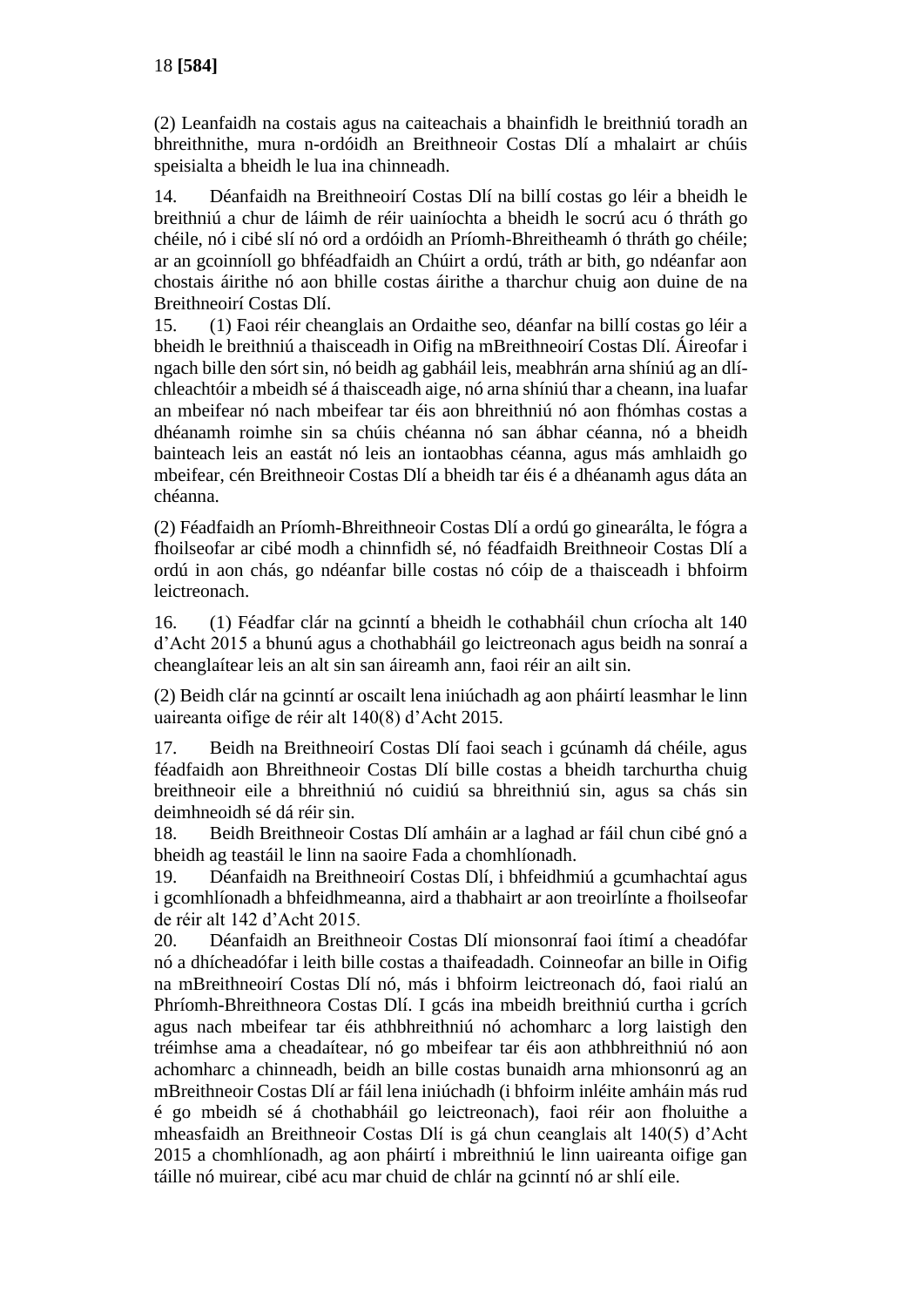21. Féadfaidh Breithneoir Costas Dlí, d'fhonn bille costas a bhreithniú, i dteannta na gcumhachtaí a bheidh infheidhmithe faoi alt 156 d'Acht 2015-

- (a) a ordú doiciméid, taifid agus dearbháin a thabhairt ar aird dósan nó d'aon pháirtithe eile sa bhreithniú;
- (b) a cheangal ar aon pháirtí go bhfeidhmeodh aturnae ar leith ar a shon, agus,
- (c) i gcoitinne, a ordú d'aon pháirtí sa bhreithniú cibé bearta a dhéanamh a mheasfaidh sé is gá.
- 22. Déanfar cóip de gach breithiúnas nó ordú, lena mbeidh ordaithe aon chostais a íoc, a thaisceadh in Oifig na mBreithneoirí Costas Dlí sula rachfar ar aghaidh le breithniú ar na costais sin, agus deimhneoidh an t-aturnae a mbeidh an chóip sin á taisceadh aige í a bheith ina cóip chruinn.
- 23. (1) Is le fógra i bhFoirm Uimh. 1 (i gcás breithniú páirtí agus páirtí) nó i bhFoirm Uimh. 2 (i gcás breithniú dlí-chleachtóra agus cliaint) i gCuid V d'Fhoscríbhinn W a bheidh iarratas ar bhreithniú ar aon ábhar nó ítim i mbille costas.

(2) Déanfar gach fógra iarratais a thaisceadh i ndúblach in Oifig na mBreithneoirí Costas Dlí. Déanfar dáta fillte tosaigh a shannadh do gach iarratas den sórt sin agus déanfar fógra comhlánaithe a chur ar ais chuig an iarratasóir lena sheirbheáil.

(3) Faoi réir Riail 26, beidh na nithe seo a leanas ag gabháil le gach fógra um iarratas ar bhreithniú páirtí agus páirtí:

- (i) an bille costas san fhoirm a fhorordaítear leis na Rialacha seo;
- (ii) dearbháin, sonraisc agus/nó fáltais i leith aon eisíoca nach mbeidh comhaontaithe;
- (iii) aon taifid eile, arna n-innéacsú ar leithligh agus na leathanaigh uimhrithe iontu, ar a mbeidh an t-iarratasóir ag brath mar thaca leis na costais a bheidh á n-éileamh; agus
- (iv) i gcás ina mbeidh an t-iarratasóir ag brath ar thaifid ama mar thaca leis na costais a bheidh á n-éileamh, na taifid ama sin, arna n-innéacsú ar leithligh agus na leathanaigh uimhrithe iontu, ina léireofar –
	- I. gach cleachtóir dlí nó duine eile lena mbainfidh;
	- II. an ráta (na rátaí) san uair is infheidhme;
	- III. an dáta (na dátaí) ar a mbeidh an obair iomchuí gafa de láimh agus na huaireanta an chloig iarbhír, nó codanna d'uaireanta an chloig iarbhír, a bheidh caite uirthi;
	- IV. líon iomlán na n-uaireanta an chloig, nó codanna d'uaireanta an chloig, a bheidh caite uirthi, agus
	- V. i gcás ina ndéanfar aon tréimhse ama den sórt sin a mheas, ráiteas á rá go bhfuiltear tar éis an tréimhse ama sin a mheas;
- (v) cóip dhílis den ordú ón gCúirt, den dámhachtain ón eadránaí nó d'ordú nó d'ionstraim eile lena mbeifear tar éis na costais a dhámhachtain nó a cheadú, agus
- (vi) i gcás breithniú páirtí agus páirtí a mbeidh an duine is ábhar don ordú na costais a íoc tar éis é a iarraidh, deimhniú á rá alt 154(2) d'Acht 2015 a bheith comhlíonta ag an duine.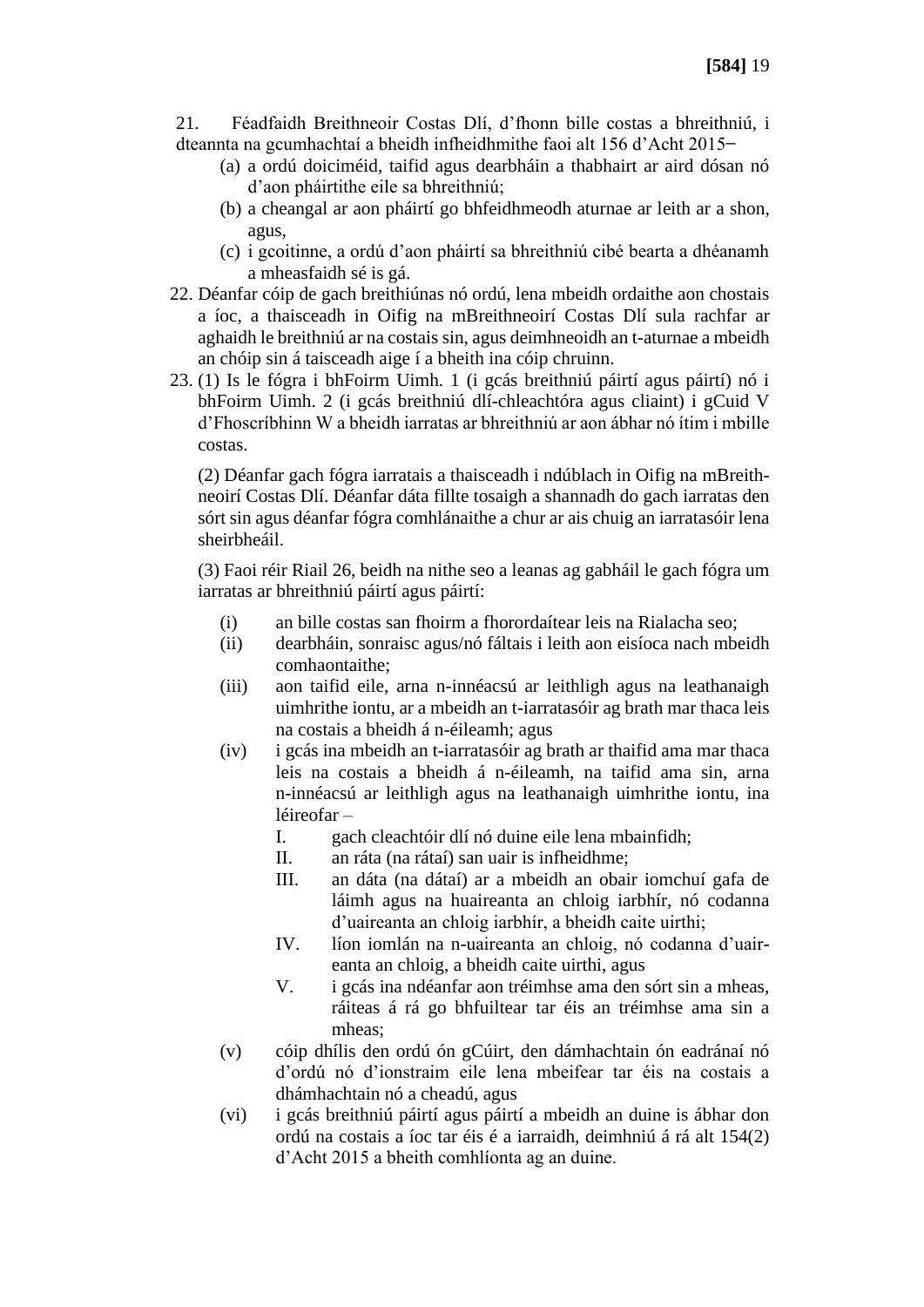(4) Beidh na nithe seo a leanas ag gabháil le gach fógra iarratais ar bhreithniú dlí-chleachtóra agus cliaint:

- (i) an bille costas san fhoirm a fhorordaítear leis na Rialacha seo;
- (ii) dearbháin, sonraisc agus/nó fáltais i leith aon eisíoca nach mbeidh comhaontaithe;
- (iii) aon taifid eile, arna n-innéacsú ar leithligh agus na leathanaigh uimhrithe iontu, ar a mbeidh an t-iarratasóir ag brath mar thaca leis na costais a bheidh á n-éileamh, agus
- (iv) i gcás ina mbeidh an t-iarratasóir ag brath ar thaifid ama mar thaca leis na costais a bheidh á n-éileamh, na taifid ama sin, arna n-innéacsú ar leithligh agus na leathanaigh uimhrithe iontu, ina léireofar –
	- I. gach cleachtóir dlí nó duine eile lena mbainfidh;
	- II. an ráta (na rátaí) san uair is infheidhme;
	- III. an dáta (na dátaí) ar a mbeidh an obair iomchuí gafa de láimh agus na huaireanta an chloig iarbhír, nó codanna d'uaireanta an chloig iarbhír, a bheidh caite uirthi;
	- IV. líon iomlán na n-uaireanta an chloig, nó codanna d'uaireanta an chloig, a bheidh caite uirthi, agus
	- V. i gcás ina ndéanfar aon tréimhse ama den sórt sin a mheas, ráiteas á rá go bhfuiltear tar éis an tréimhse ama sin a mheas;
- (v) cóip dhílis de gach fógra a bheidh soláthraithe ag an dlí-chleachtóir lena mbainfidh don chliant de réir alt 150 agus/nó de gach comhaontú faoi alt 151(1) d'Acht 2015;
- (vi) cóip dhílis d'aon ráiteas i scríbhinn a bheidh curtha faoi alt 153 (1) d'Acht 2015;
- (vii) cóip dhílis d'aon tuairim i scríbhinn a bheidh curtha faoi alt 153 (3) d'Acht 2015, agus
- (viii) cóip dhílis d'aon éileamh ar íocaíocht.

(5) I gcás iarrataisar bhreithniú dlí-chleachtóra agus cliaint, déanfaidh an t-iarratasóir cóipeanna den fhógra iarratais a bheidh eisithe lena n-áirítear an dáta fillte agus na doiciméid a bheidh taiscthe leis, a sheirbheáil ar an gcliant nó, de réir mar a bheidh, ar an dlí-chleachtóir lena mbainfidh, sa tslí a fhoráiltear leis na Rialacha seo.

(6) I gcás iarratais ar bhreithniú páirtí agus páirtí, déanfaidh an t-iarratasóir cóipeanna den fhógra iarratais a bheidh eisithe lena n-áirítear an dáta fillte agus na doiciméid a bheidh taiscthe leis a sheirbheáil ar an dlí-chleachtóir nó, de réir mar a bheidh, ar an duine is ábhar don ordú na costais a íoc, sa tslí a fhoráiltear leis na Rialacha seo.

24. (1) Ar dháta fillte tosaigh an iarratais ar bhreithniú, nó ar aon dáta a gcuirfear an t-iarratas sin ar atráth chuige, féadfaidh an Breithneoir Costas Dlí, mura rachaidh sé ar aghaidh chun na hábhair nó na hítimí lena mbainfidh sa bhille costas a bhreithniú:

(i) ordacháin a thabhairt maidir le fógra faoin mbreithniú a sheirbheáil ar aon duine eile;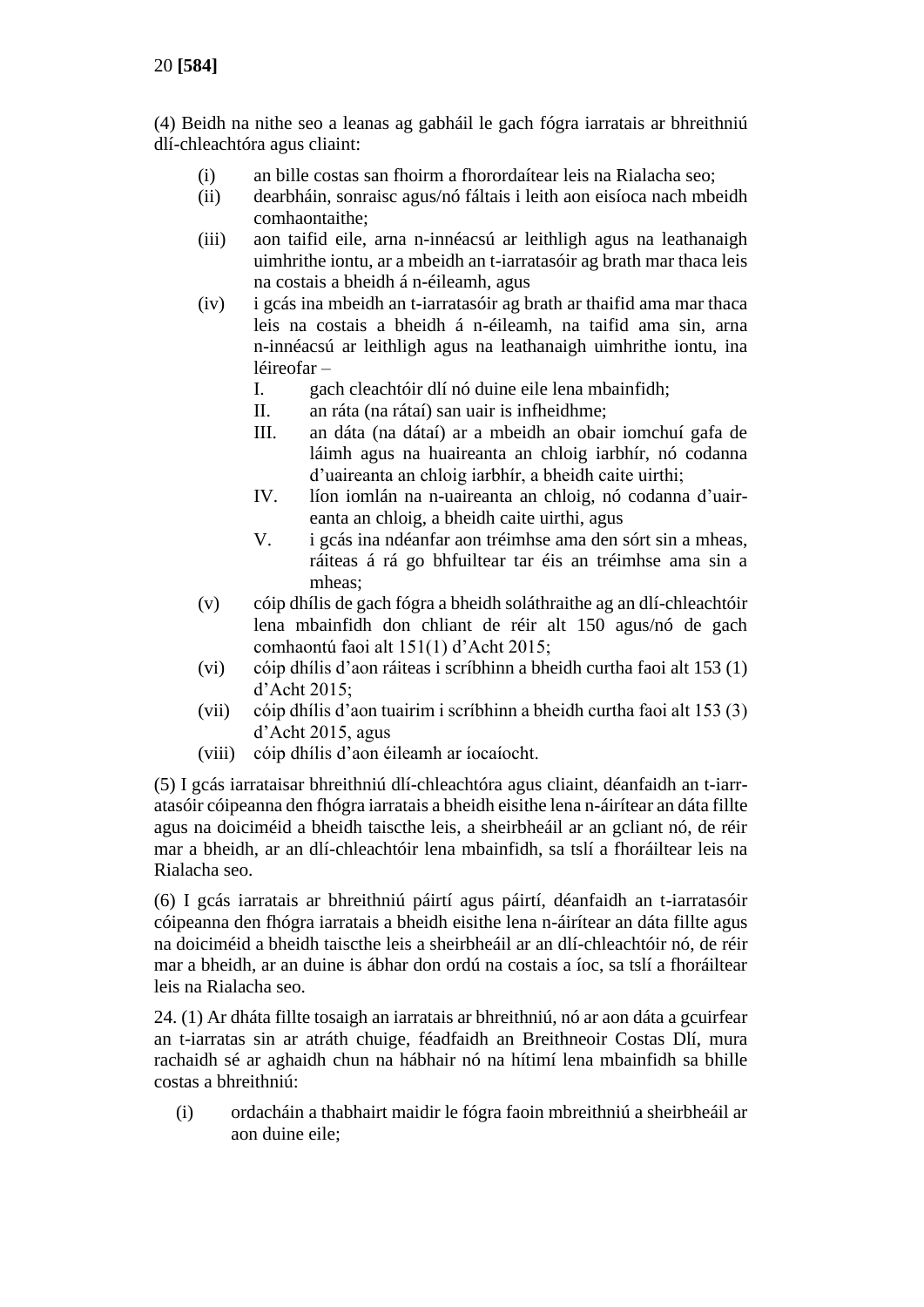- (ii) cibé ordacháin bhreise, más ann, a thabhairt a mheasfaidh sé is gá, maidir le doiciméid, taifid agus dearbháin bhreise a thabhairt don Phríomh-Bhreithneoir Costas Dlí nó do pháirtithe eile sa bhreithniú:
- (iii) ordacháin a thabhairt maidir le haighneachtaí i scríbhinn a sheachadadh agus a chomhdú chun críocha an bhreithnithe;
- (iv) cibé ordacháin bhreise i bhfeidhmiú na gcumhachtaí atá ar fáil faoi Acht 2015 agus faoin Ordú seo a thabhairt a mheasfaidh sé is caoithiúil chun an breithniú a chinneadh ar shlí a bheidh cóir, dlúsúil agus ar dóigh dó costais an bhreithnithe a íoslaghdú.

25. (1) Déanfar fógra iarratais ar bhreithniú a eisiúint agus a sheirbheáil ionas go bhféadfaidh 14 lá glan dul in éag idir lá na seirbheála agus an dáta fillte tosaigh. In imthosca práinneacha (a bheidh le cinneadh ag an mBreithneoir Costas Dlí) féadfar, le cead ón mBreithneoir Costas Dlí, fógra iarratais ar bhreithniú a eisiúint agus é a bheith le cur ar ais ar dháta níos luaithe.

(2) Ní gá cóip d'aon doiciméad nó d'aon ítim a sheirbheáil ar an bpáirtí freasúrach is doiciméad nó ítim a bhí ag gabháil leis an bhfógra a comhdaíodh in Oifig na mBreithneoirí Costas Dlí a seirbheáladh ar an bpáirtí freasúrach nó a seoladh chuige roimhe sin nó a sholáthair an páirtí freasúrach don pháirtí a mbeidh an tseirbheáil á déanamh aige.

(3) Féadfar fógra um iarratas ar bhreithniú arna eisiúint agus arna sheirbheáil i leith aon bhille costas a shrianadh ionas go n-iarrfaí nach ndéanfaí ach aon ábhar nó ítim amháin nó níos mó sa bhille costas a bhreithniú. Sonrófar go beacht in aon fhógra um iarratas den sórt sin ar bhreithniú na hábhair nó na hítimí a cheanglófar ar an mBreithneoir Costas Dlí a bhreithniú agus na nithe nó na hítimí a bheidh comhaontaithe idir na páirtithe nó idir an dlí-chleachtóir agus an cliant, de réir mar a bheidh. Déanfaidh an Breithneoir Costas Dlí, más deimhin leis go mbeifear tar éis an fógra sin a eisiúint agus a sheirbheáil agus nach gá na hábhair nó na hítimí go léir sa bhille costas a bhreithniú, an chuid sin den bhille agus na hábhair agus na hítimí uirthi a mbeidh an fógra eisithe ina leith a bhreithniú.

26. (1) Formhuineofar ar gach bille costas a thaiscfear lena bhreithniú ainm agus áit chláraithe ghnó aon dlí-chleachtóra a bheidh á thaisceadh amhlaidh nó dá mbeidh sé á thaisceadh amhlaidh. I gcás ina n-éileofar cáin bhreisluacha i mbille costas ní foláir an uimhir chláraithe a bheidh leithroinnte ag na Coimisinéirí Ioncaim ar an duine a bheidh cláraithe le haghaidh cánach breisluacha a bheith in áit fheiceálach ar gach bille costas, cuntas nó dearbhán, de réir mar is cuí, ar a mbeidh cáin bhreisluacha á héileamh nó inmhuirearaithe.

(2) Maidir le billí costas agus fógraí a cheanglófar a sheirbheáil, beidh an tseirbheáil arna déanamh formhuinithe orthu i slí a shonróidh go dóthanach, ach go haicearrach, an duine a bheidh seirbheáilte, tráth, áit agus modh na seirbheála, agus an duine a mbeidh siad seirbheáilte aige, agus déanfar na doiciméid sin, arna bhformhuiniú amhlaidh, a thabhairt ar aird agus seirbheáil á cruthú.

(3) Ní chuirfear aon ní breise isteach i mbille costas nó ní dhéanfar aon athrú ann tar éis é a thaisceadh lena bhreithniú ach amháin le ceadú an Bhreithneora Costas Dlí nó le hordachán uaidh.

(4) Ní chuirfear aon taifead, inisealacha nó marcáil i mbille costas a bheidh taiscthe, ach amháin taifead, inisealacha nó marcáil a chuirfidh an Breithneoir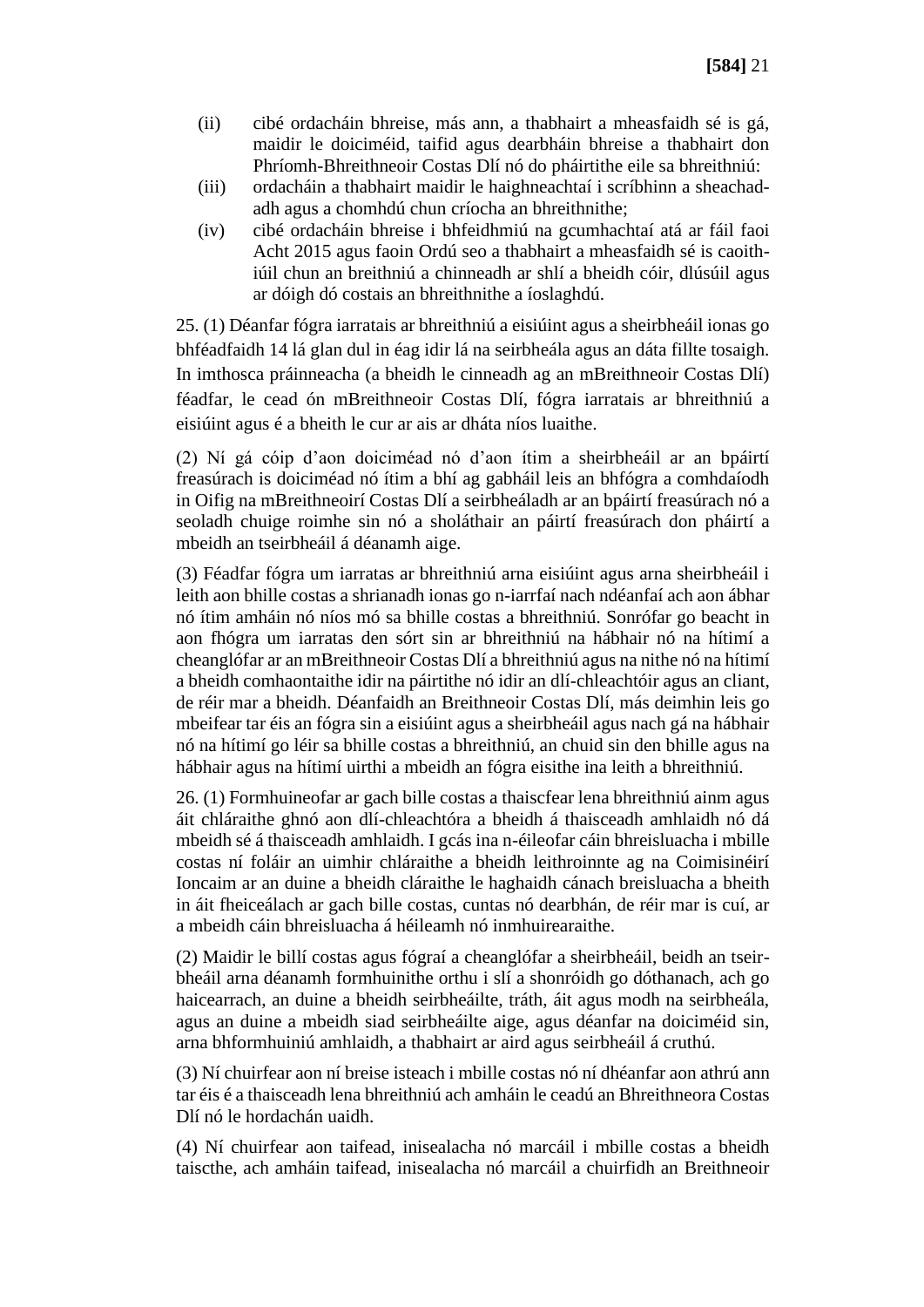Costas Dlí ann, ná ní cheadófar aon scriosadh amach. I gcás ina sárófar an fhoráil seo, féadfaidh an Breithneoir Costas Dlí, faoi réir achomharc chun na Cúirte, aon ábhar nó ítim a mbeidh an sárú déanta ina leith a dhícheadú, nó féadfaidh sé an t-ábhar a thuairisciú don Chúirt.

(5) Faoi réir fho-riail (6), is i bhFoirm Uimh. 3 i gCuid V d'Fhoscríbhinn W a bheidh bille costas a thaiscfear lena bhreithniú.

(6) I gcás ina mbeidh dlí-chleachtóir agus cliant an dlí-chleachtóra tar éis comhaontú a dhéanamh faoi alt 151 d'Acht 2015, beidh feidhm ag fo-riail (5) faoi réir ailt 152(5) go (7) d'Acht 2015.

(7) I gcás ina n-ordóidh Breithneoir Costas Dlí amhlaidh, féadfar bille costas a ghlacadh lena bhreithniú d'ainneoin easpa comhréireachta leis an bhfoirm fhorordaithe, ar an gcoinníoll gur deimhin leis an mBreithneoir Costas Dlí, maidir leis an mbille costas:

- (i) más bille costas é a bheidh tugtha ag dlí-chleachtóir do chliant, go bhfuil na sonraí a shonraítear in alt 152 (2) d'Acht 2015 ann;
- (ii) gur leor é, i dtuairim an Bhreithneora Costas Dlí, nuair a léitear é in éindí leis na doiciméid a bheidh seirbheáilte agus comhdaithe maille leis an mbille sin, chun a chumasú don pháirtí íoca an obair a bheidh glactha de láimh agus na heisíocaíochtaí a bheidh tabhaithe a n-éilítear táillí ina leith a mheas agus a dhíospóid nó cur ina coinne nó ina gcoinne, agus
- (iii) gur leor é, i dtuairim an Bhreithneora Costas Dlí, nuair a léitear é in éindí leis na doiciméid a bheidh seirbheáilte agus comhdaithe maille leis an mbille sin, chun a chumasú don Bhreithneoir Costas Dlí na hábhair agus na hítimí faoi dhíospóid a bhreithniú de réir Acht 2015.

(8) I gcás nach leor bille costas nach bhfuil i gcomhréir leis an bhfoirm fhorordaithe chun ceanglais fho-riail (7) a chomhlíonadh, féadfaidh an Breithneoir Costas Dlí:

- (i) an breithniú a chur ar atráth agus a ordú go ndéanfar bille costas nua, nó bille costas leasaithe, a sheirbheáil agus a thaisceadh;
- (ii) an breithniú a chur ar atráth agus a ordú faisnéis bhreise nó doiciméid bhreise a sheirbheáil agus a thaisceadh i leith ábhar nó ítimí sa bhille costas;
- (iii) an t-iarratas ar bhreithniú a scriosadh amach gan dochar do cheart an pháirtí tionscanta iarratas eile a dhéanamh.

27. (1) Déanfar innéacs nó sceideal de na doiciméid a bheidh ar áireamh i ngach mionteagasc a thabhairt ar aird sa bhreithniú má éilíonn an Breithneoir Costas Dlí é.

(2) Faoi réir ordachán an Bhreithneora Costas Dlí, déanfar na doiciméid nó codanna de dhoiciméid a bheidh taifeadta i bhfianaise nó tugtha ar aird in aon éisteacht a mbeidh táille á héileamh ina leith sa bhille costas a thabhairt ar aird sa bhreithniú.

(3) Déanfar cuntais i leith eisíocaíochtaí a bheidh muirearaithe i mbille costas, mar aon le gach rialú, ordú, tuarascáil agus doiciméad tábhachtach eile, a thabhairt ar aird sa bhreithniú.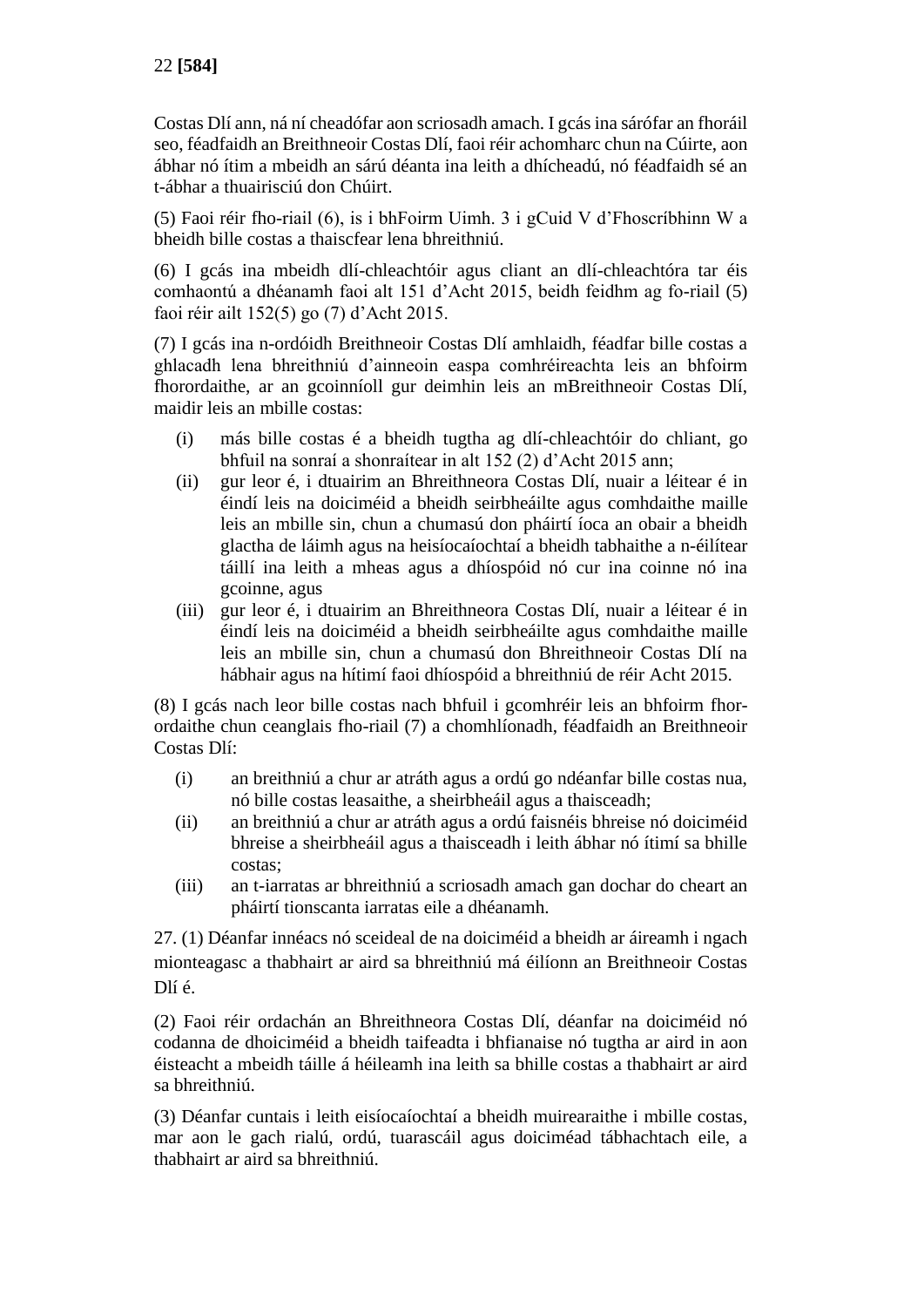(4) Faoi réir ordachán an Bhreithneora Costas Dlí, déanfar na dréachtaí agus na doiciméid eile go léir a mbeidh táille á héileamh sa bhille costas i leith a n-ullmhaithe a thabhairt ar aird sa bhreithniú.

(5) Faoi réir ordachán an Bhreithneora Costas Dlí, déanfar na mionsonraí seo a leanas i leith gach finné a mbeidh caiteachais á n-éileamh ina leith i mbille costas a thabhairt ar aird nó a sholáthar sa bhreithniú:

- (i) ainm, seoladh agus slí bheatha an duine;
- (ii) an áit ina mbeifear tar éis *subpoena* a sheirbheáil ar an duine;
- (iii) an t-achar a raibh ar an duine taisteal chun freastal ar an triail;
- (iv) na dátaí ar ceanglaíodh ar an duine freastal ar an triail;
- (v) i gcás inarb infheidhme, an chailliúint ioncaim, arna deimhniú go cuí, a bheidh á héileamh ag an duine, ag eascairt as an gceanglas freastal ar an triail;
- (vi) an nóta den fhianaise ón duine sin arna mhionteagasc d'abhcóide i gcomhair na trialach.

28. Déanfar deimhnithe cinntí ar mhéid na gcostas a bheidh ceadaithe a ullmhú gan idirlíniú, nó athrú ach amháin na cinn a mheasfaidh an Breithneoir Costas Dlí é a bheith ceart iad a mharcáil lena inisealacha, agus ní cheadófar aon ní in aon chor a scriosadh amach.

29. (1) Féadfaidh an Breithneoir Costas Dlí táillí cuí i leith a ullmhúcháin agus a fhreastail a cheadú do dhlí-chleachtóir nó do chuntasóir costas dlí a bheidh ag freastal chun cur i gcoinne costais a bhreithniú, ar dhóigh seachas amhail idir páirtí agus páirtí.

(2) I gcásanna ina mbeidh deacracht speisialta agus lena mbeidh tábhacht speisialta agus lena ngabhfaidh ceisteanna prionsabail, féadfaidh an Breithneoir Costas Dlí, mar chuid de chostais an bhreithnithe, caiteachais an abhcóide a bheidh ag láithriú os a chomhair a cheadú.

(3) Le linn don Bhreithneoir Costas Dlí aon chostais ina dhiaidh sin sa chúis chéanna nó san ábhar céanna a bhreithniú,

(a) tabharfaidh sé aird ar an mbille nó ar na billí roimhe sin, nó ar chostais nó táillí eile a bheidh ag teacht de na hábhair chéanna nó d'ábhair dá samhail, agus

(b) chun na críche sin, féadfaidh sé a cheangal ar pháirtí faisnéis a bhaineann leis an ábhar nó na hábhair a mheasfaidh sé a bheith iomchuí a thabhairt ar aird.

30. Más rud é, le linn aon bhille costas a bhreithniú nó aon chuntas idir dlíchleachtóir agus cliant a thógáil, go ndealraíonn sé nach foláir airgead a bheith iníoctha ag an aturnae leis an gcliant in aon chás, féadfaidh an Breithneoir Costas Dlí, ó thráth go chéile, deimhniú eatramhach a dhéanamh i dtaobh an mhéid is iníoctha amhlaidh ag an aturnae. Ar an deimhniú sin a chomhdú féadfaidh an Chúirt a ordú go ndéanfar an t-airgead a bheidh deimhnithe amhlaidh a íoc láithreach leis an gcliant nó a thabhairt isteach sa Chúirt.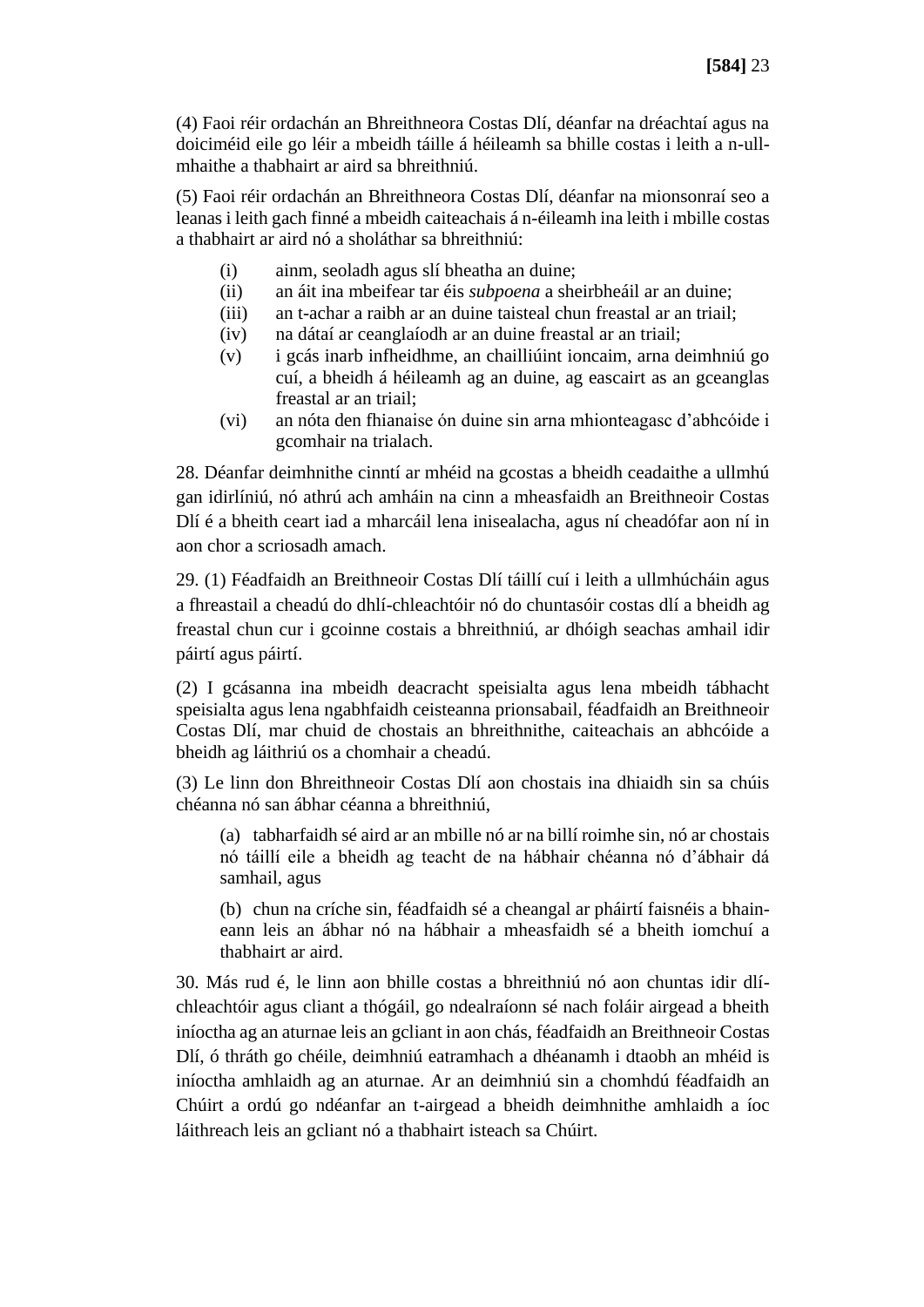31. Leanfar gan bhriseadh, más féidir, leis an mbreithniú go dtí go mbeidh sé curtha i gcrích, ach má chuirtear ar atráth é ar aon chúis déanfar fógra faoin atráthú a thabhairt d'aon dlí-chleachtóir nach mbeidh i láthair tráth an atráthaithe agus ar gá nó ar cuí go bhfreastalódh sé ar an éisteacht atráthaithe.

32. (1) Féadfaidh cliant dlí-chleachtóra breithniú costas a iarraidh trí fhógra iarratais a eisiúint agus an fógra sin a sheirbheáil ar an dlí-chleachtóir de réir riail 23.

(2) I gcás iarratais ar bhreithniú dlí-chleachtóra agus cliaint ón duine atá faoi dhliteanas i leith na gcostas, ní cheanglaítear ar an gcliant an bille costas a bheith aige san fhoirm a fhorordaítear leis na Rialacha seo ach féadfaidh sé an bille costas, an meabhrán costas nó an cuntas le haghaidh costas a thaisceadh, i cibé foirm ina bhfuarthas é ón dlí-chleachtóir, agus dá éagmais sin féadfaidh an t-iarratasóir ráiteas scríofa maidir leis na fíorais iomchuí a chur síos ina n-ionad sin.

(3) Féadfaidh Breithneoir Costas Dlí, má mheasann sé é a bheith cóir caoithiúil, a ordú don dlí-chleachtóir, gan aon chostas nó aon chaiteachas ar an gcliant, bille costas a athbhreithniú don chliant chun a chinntiú an bille costas a bheith ullmhaithe de réir alt 152 d'Acht 2015.

(4) Ar an mBreithneoir Costas Dlí do chríochnú an bhreithnithe ar an mbille costas déanfaidh an dlí-chleachtóir an deimhniú cinnidh a thógáil laistigh de thréimhse 21 lá nó cibé tréimhse bhreise a cheadóidh an Chúirt nó an Breithneoir Costas Dlí. Má lorgaíonn ceachtar páirtí breithniú de réir alt 160 d'Acht 2015 ag an mBreithneoir Costas Dlí ar aon bhreith i dtaobh ábhair nó ítime sa bhille costas, nó má lorgaíonn ceachtar páirtí athbhreithniú ag an gCúirt de réir alt 161 d'Acht 2015, oibreoidh an tréimhse iomchuí ó dháta na breithe nó an chinnidh faoi alt 160(5) d'Acht 2015 nó, de réir mar a bheidh, ordú na Cúirte faoi alt 161(4) d'Acht 2015.

(5) Má loiceann an dlí-chleachtóir an deimhniú cinnidh a thógáil laistigh den tréimhse sin 21 lá, nó cibé tréimhse fhadaithe a cheadaítear de réir fho-riail (4), féadfaidh an cliant an deimhniú cinnidh a thógáil ar an táille chúirte ar an mbille costas agus ar an deimhniú cinnidh a íoc. Beidh an cliant i dteideal aon táille a bheidh ceadaithe don dlí-chleachtóir sin nó iníoctha leis as freastal ar an mbreithniú agus as cur ina choinne a bhaint as an mbille costas. Beidh an cliant i dteideal costais an bhreithnithe, an táille chúirte ar an mbille costas agus ar an deimhniú cinnidh, an táille as an mbille costas a tharraingt agus as freastal ar an mbreithniú, nó aon cheann acu, a bhaint as an mbille costas.

(6) Beidh feidhm ag na forálacha sin roimhe seo den riail seo maidir le cásanna a bhainfidh le breithniú bille costas is iníoctha as ciste nó eastát, nó as sócmhainní cuideachta faoi leachtú, chomh maith le breithniú bille costas idir dlí-chleachtóir agus cliant.

 33. I gcás ina ndealróidh sé don Bhreithneoir Costas Dlí, nuair a bheidh aon bhille costas á bhreithniú, gur gá aon leabhair, páipéir nó doiciméid a mbeidh baint acu leis an gcúis nó leis an ábhar a iniúchadh, féadfaidh an Breithneoir Costas Dlí a iarraidh ar an gCláraitheoir nó ar an Scrúdaitheoir a mbeidh na leabhair, na páipéir nó na doiciméid sin ina choimeád a chur faoi deara iad a tharchur chuig oifig an Bhreithneora Costas Dlí. Féadfaidh an Breithneoir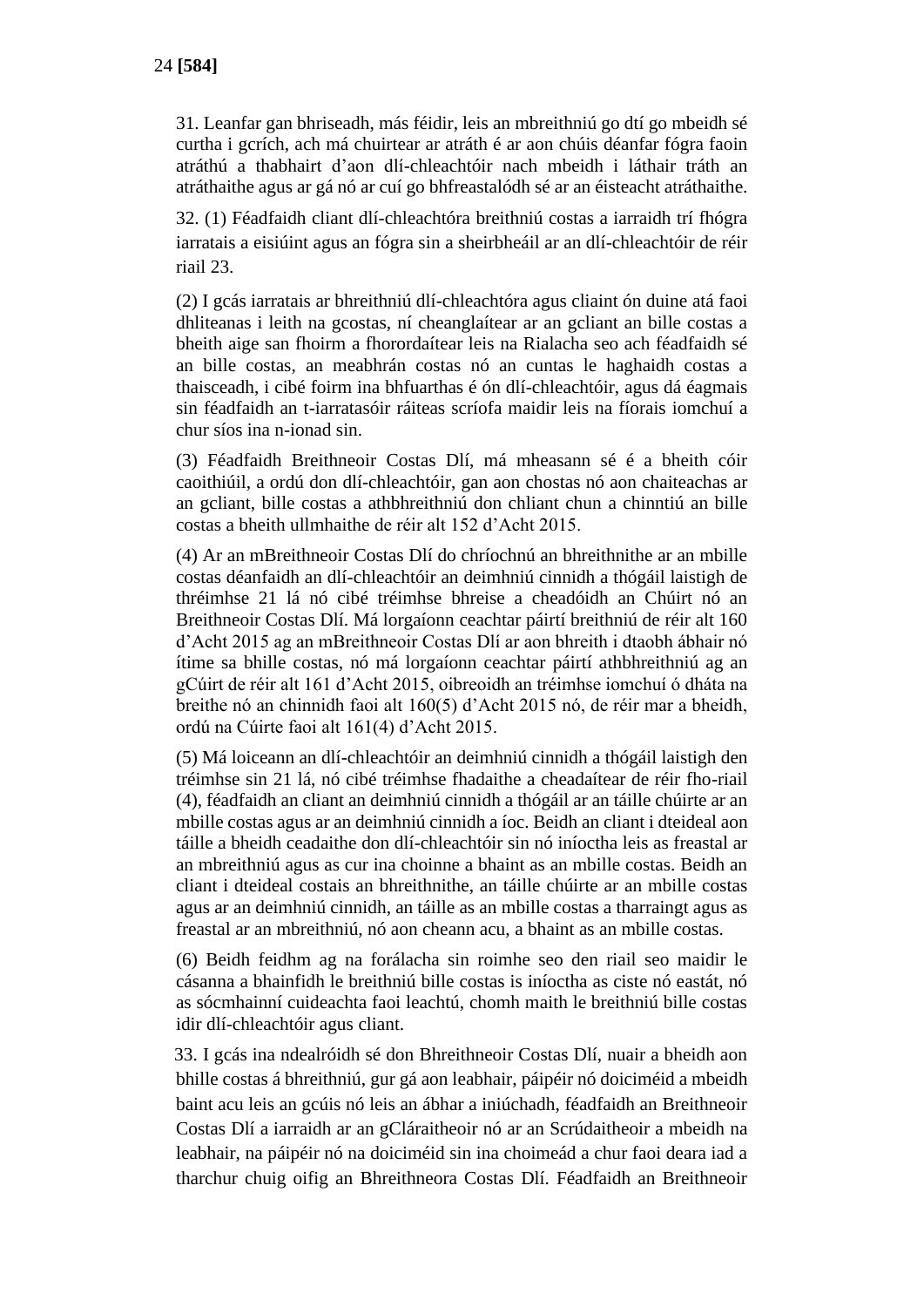Costas Dlí a iarraidh, freisin, ar an gCláraitheoir nó ar an Scrúdaitheoir sin aon imeachtaí a fhéadfaidh a bheith cuimsithe sa bhille costas a bheidh faoi bhreithniú a dheimhniú. Sna cásanna sin, cuirfidh an Cláraitheoir nó an Scrúdaitheoir faoi deara, a luaithe is caoithiúil, na leabhair, na páipéir agus na doiciméid sin a tharchur chuig oifig an Bhreithneora Costas Dlí le haghaidh a úsáide le linn an bhreithnithe agus deimhneoidh sé na himeachtaí a bheidh tar éis bheith ar bun de réir na hiarrata ón mBreithneoir Costas Dlí. Tar éis na costais a bheith deimhnithe, cuirfidh an Breithneoir Costas Dlí faoi deara na leabhair, na páipéir agus na doiciméid chéanna a thabhairt ar ais.

34. Féadfaidh an Breithneoir Costas Dlí cibé suim is réasúnach leis a cheadú as cóipeanna de phléadálacha, freagraí agus doiciméid eile a chló nó a atáirgeadh, lena n-áirítear trí mheán leictreonach, i gcás ina measfaidh sé go raibh an cló nó an t-atáirgeadh riachtanach nó cuí.

35. (1) Faoi réir fho-riail (2), beidh sna táillí a bheidh le ceadú i leith athscríobhaithe cibé suim is réasúnach leis an mBreithneoir Costas Dlí.

(2) Ní thabharfar lamháltas i leith athscríbhinne d'fhianaise a mbeidh aon pháirtí tar éis a éileamh go dtabharfaí dó í le linn na trialach mura rud é go mbeidh an Chúirt tar éis a ordú an athscríbhinn sin a dhéanamh, nó go n-úsáidfear ina dhiaidh sin í chun críche achomhairc.

36. (1) Féadfaidh an Chúirt, ar aon iarratas nó imeachtaí in aon chúis nó ábhar, nó le linn aon chúis nó ábhar a éisteacht, agus cibé acu a chuirfear nó nach gcuirfear i gcoinne an chéanna, a ordú costais aon fhormhuinithe ar thoghairm, pléadáil, mionnscríbhinn nó aon doiciméad eile, a bheidh míchuí, nó ina mbeidh ábhar cráiteach nó neamhriachtanach, nó a mbeidh fad neamhriachtanach ann, a dhícheadú, nó féadfaidh sí a ordú don Bhreithneoir Costas Dlí an céanna a iniúchadh agus na costais a bhainfidh leis, nó costais cibé coda de a chinnfidh sé a bheith míchuí, nó ábhar cráiteach nó neamhriachtanach, nó fad neamhriachtanach, a bheith inti, a dhícheadú. Sa chás sin, íocfaidh an páirtí a ndéanfar a chostais a dhícheadú amhlaidh na costais a bheidh tagtha de sin leis an bpáirtí eile. In aon chás nach mbeidh an Chúirt tar éis déileáil leis an gceist sin, beidh sé de dhualgas ar an mBreithneoir Costas Dlí réasúntacht aon fhormhuinithe ar thoghairm, pléadáil, mionnscríbhinn nó aon doiciméad eile a iniúchadh amhail is dá mbeifí tar éis a ordú go speisialta dó é sin a dhéanamh.

(2) In aon chás ina ndlífidh páirtí a bheidh i dteideal costais a fháil costais a íoc le haon pháirtí eile, féadfaidh an Breithneoir Costas Dlí na costais a mbeidh an páirtí sin faoi dhliteanas amhlaidh iad a íoc a bhreithniú, agus féadfaidh sé iad a choigeartú trí asbhaint nó trí fhritháireamh gan aon ordú ón gcúirt.

(3) Féadfaidh an Breithneoir Costas Dlí a ordú cé hiad na páirtithe a bheidh le freastal os a chomhair nuair a bheidh costais a bheidh le híoc ag ciste nó eastát á mbreithniú, agus féadfaidh sé costais aon pháirtí a dhícheadú a mheasfaidh sé, dá rogha féin, a fhreastal a bheith neamhriachtanach de dhroim leas an pháirtí sin sa chiste nó san eastát sin a bheith beag nó cianda, nó a bheith leorchosanta ag páirtithe leasmhara eile, nó ar leorchúis eile.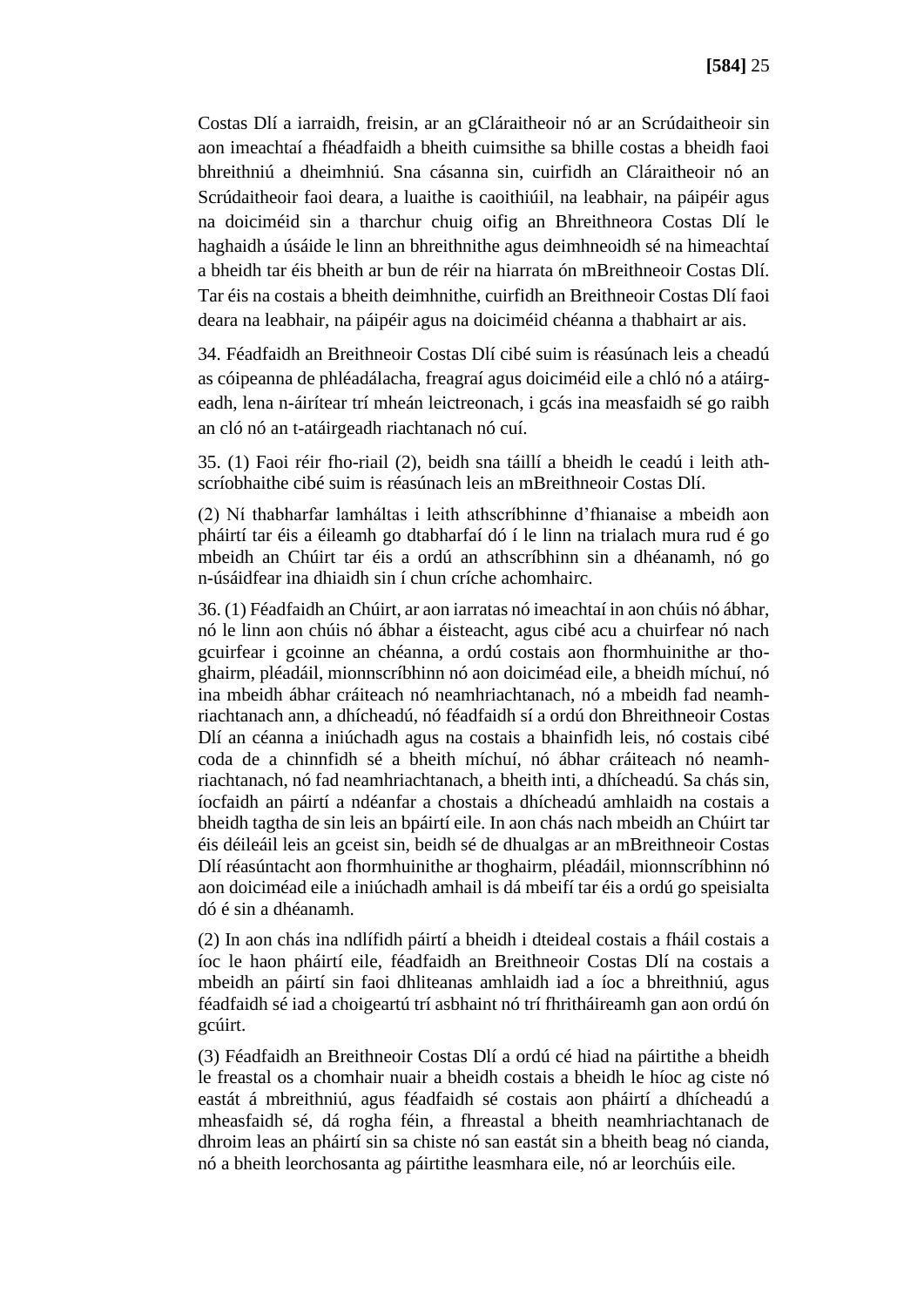(4) I gcás ina n-ordófar aon bhille costas a bhreithniú chun go n-íocfar nó go gcruinneofar na costais as aon chiste nó maoin, féadfaidh an Breithneoir Costas Dlí, dá rogha féin, a cheangal ar an aturnae fógra a thabhairt dá chliaint nó do cibé cliant nó cliaint díobh a ordóidh an Breithneoir Costas Dlí, agus féadfaidh sé an breithniú a fhionraí go dtí go mbeidh an fógra sin tugtha. Luafar san fhógra sin an bille costas sin a bheith tarchurtha chuig an mBreithneoir Costas Dlí agus an dáta agus an t-am a bheidh socraithe ag an mBreithneoir Costas Dlí don bhreithniú do dhul ar aghaidh, agus luafar ann freisin an páirtí a mbeidh an fógra sin dírithe chuige a bheith i dteideal láithriú, agus duine a bheith ag feidhmiú ar a shon, chun cur i gcoinne na lamháltas sa bhreithniú.

(5) Nuair a dhiúltóidh nó nuair a fhailleoidh duine a mbeidh ordú chun costais a íoc déanta ina fhabhar, nó duine eile a bheidh i dteideal costas, bille costas a sheachadadh ar an duine a bheidh faoi dhliteanas íoc, agus go mbeidh dochar á dhéanamh aige don duine sin nó d'aon pháirtí eile dá chionn sin, féadfaidh an Breithneoir Costas Dlí costais na bpáirtithe eile a dheimhniú, agus an diúltú nó an fhaillí sin a dheimhniú, nó féadfaidh sé suim ainmniúil nó suim eile i leith na gcostas sin a cheadú don duine a bheidh ag diúltú nó ag failliú, ionas go gcoiscfear dochar a dhéanamh d'aon pháirtí eile de dheasca an diúltaithe nó na faillí sin.

(6) I gcás ina n-ordófar don ghearánaí costais na cúise a íoc leis an gcosantóir, measfar, maidir leis na costais a bheidh curtha ar chosantóir le haon leasú ar phléadálacha an ghearánaí (ach amháin maidir le haon leasú a dhealróidh go raibh gá leis mar gheall ar mhainneachtain an chosantóra sin), iad a bheith ina gcuid de chostais an chosantóra sin sa chúis, ach bainfear as na costais sin aon suim a fhéadfaidh a bheith íoctha ag an ngearánaí i leith aon leasaithe.

(7) (i) I gcás ina bhfuil suim íosta agus suim uasta, nó an focal "lánroghnach", taifeadta i scálaí na gcostas i bhFoscríbhinn W, is faoi rogha an Bhreithneora Costas Dlí, laistigh de theorainneacha na suimeanna atá taifeadta amhlaidh (más ann), a bheidh an méid costas a bheidh le ceadú i leith na hítime sin, faoi réir aon ordaithe ón gCúirt.

(ii) Ag feidhmiú a rogha dó i ndáil le haon ítim, tabharfaidh an Breithneoir Costas Dlí aird ar na nithe atá leagtha amach i Sceideal 1 a ghabhann le hAcht 2015.

(8) Maidir leis na táillí agus liúntais uile nach dtagraítear dóibh i bhfo-riail (7), is faoi rogha an Bhreithneora Costas Dlí a bheidh sé iad a dhícheadú go hiomlán nó go páirteach.

(9) Más rud é, in imeachtaí os comhair an Bhreithneora Costas Dlí, go mbeidh aon pháirtí ciontach i bhfaillí nó i moill, nó go gcuirfidh sé aon chostas neamhriachtanach nó míchuí i dtaobh na n-imeachtaí sin ar aon pháirtí eile, féadfaidh an Breithneoir Costas Dlí, gan teorainn a bheith le haon chumhacht eile a bheidh ar fáil dó, a ordú don pháirtí sin nó dá dhlí-chleachtóir na costais réasúnacha a bheidh tagtha den fhaillí nó den mhoill sin a íoc. Féadfar na costais sin a bhaint as méid na gcostas a mbeifear tar éis a chinneadh iad a bheith dlite sa bhreithniú, nó, de réir mar a bheidh, iad a chur leis an méid sin agus a áireamh ann.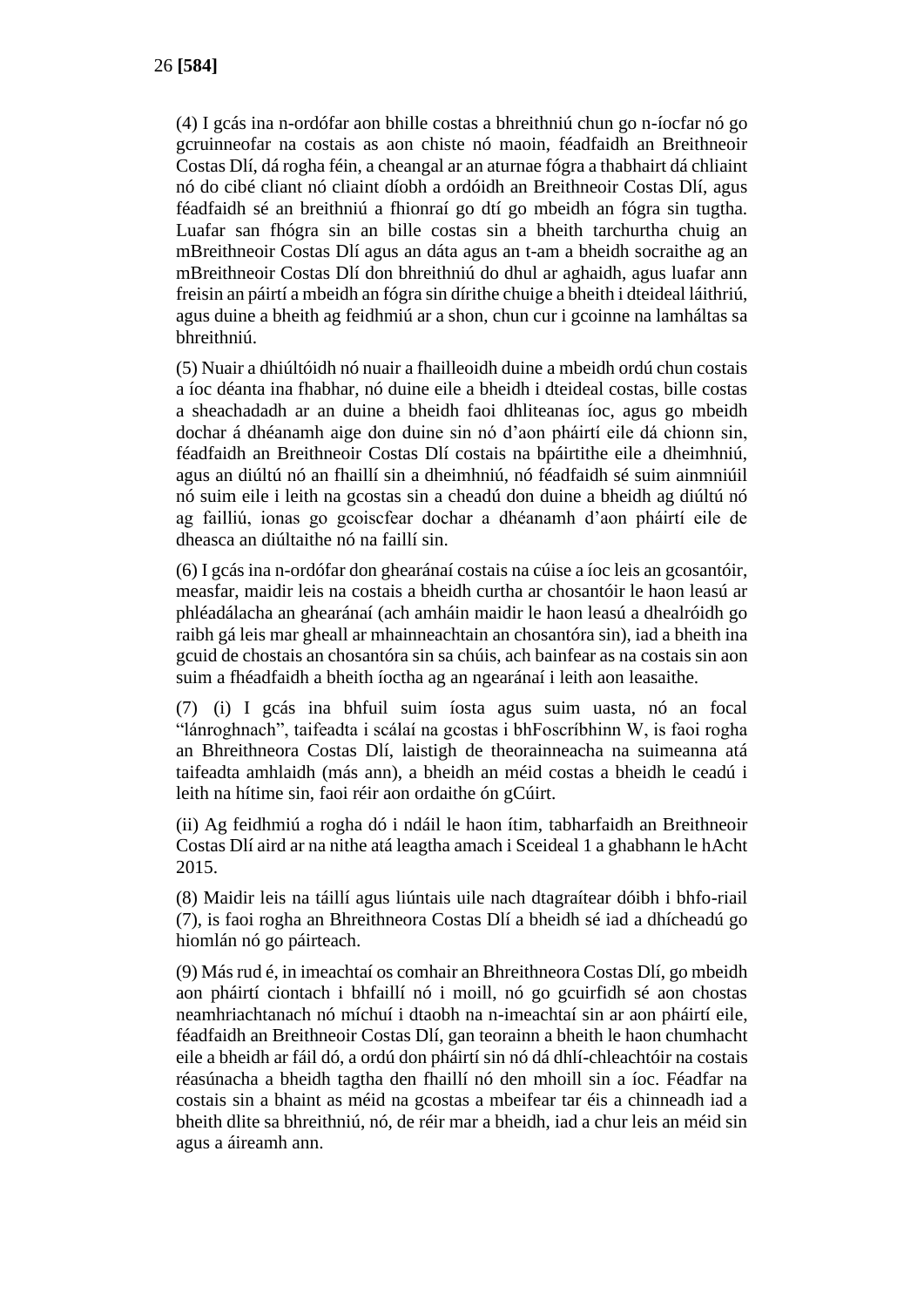(10) Faoi réir aon fhorála i reacht, féadfaidh an Breithneoir Costas Dlí an tréimhse ama i gcomhair aon imeachtaí os a chomhair a theorannú nó a fhadú. I gcás ina mbeidh, leis na Rialacha seo, tréimhse ama ceaptha i gcomhair aon imeachtaí os comhair Breithneora Costas Dlí nó ag Breithneoir Costas Dlí, mura n-ordóidh an Chúirt a mhalairt, féadfaidh an Breithneoir Costas Dlí sin, ó thráth go chéile, an tréimhse ama a bheidh ceaptha a fhadú ar cibé téarmaí (más ann) a dhlífidh an ceartas sa chás, agus bíodh nach mbeidh an t-iarratas air sin déanta go dtí tar éis dheireadh na tréimhse ama a bheidh ceaptha.

(11) In aon chás ina n-ordófar le haon ordú costais a íoc, agus go ndéanfar na costais sin a chinneadh agus a dheimhniú ina dhiaidh sin, féadfaidh an páirtí a bheidh i dteideal na gcostas sin, tar éis don chinneadh sin teacht i bhfeidhm de réir alt 158 d'Acht 2015, ar an ordú sin a thabhairt ar aird, maille le deimhniú cinnidh an Bhreithneora Costas Dlí i dtaobh mhéid na gcostas sin, agus cruthúnas nach ábhar do chomaoin faoi alt 160 nó d'athbhreithniú faoi alt 161 d'Acht 2015 iad, ordú forghníomhaithe a fháil chun méid deimhnithe na gcostas sin a íoc.

#### **V. Breithniú a bhreithniú**

37. (1) Aon pháirtí a bheidh míshásta leis an mBreithneoir Costas Dlí do cheadú nó do dhícheadú an iomláin nó coda d'aon ítim (lena n-áirítear aon lamháltas speisialta), féadfaidh sé, laistigh den tréimhse ama a cheadaítear le halt 160(1) d'Acht 2015, iarratas a dhéanamh chun an Bhreithneora Costas Dlí le fógra i bhFoirm Uimh. 4 de Chuid V d'Fhoscríbhinn W chun an bhreith nó na breitheanna a bheidh sonraithe san fhógra a bhreithniú agus ar chinneadh faoin alt sin. Liostófar go comair san fhógra na hábhair nó na hítimí, nó na codanna díobh, lena mbainfidh breith an Bhreithneora Costas Dlí a mbeidh agóid á déanamh ina gcoinne, agus na forais do na hagóidí sin agus na fáthanna atá leo. Déanfar cóip den fhógra a sheirbheáil ar an bpáirtí eile sa bhreithniú tráth nach déanaí ná 14 lá roimh an dáta fillte a bheidh sannta chun an t-iarratas a éisteacht.

(2) Déanfaidh an Breithneoir Costas Dlí, más cuí leis, agus ar an bpáirtí a bheidh i dteideal na gcostas dá iarraidh sin, deimhniú cinnidh eatramhach a eisiúint de réir alt 160(3) d'Acht 2015 go dtí go n-éistfear an t-iarratas faoi alt 160 d'Acht 2015. Eiseoidh an Breithneoir Costas Dlí cibé deimhniú breise is gá tar éis a bhreithe ar an iarratas chun an bhreith nó na breitheanna lena mbainfidh a bhreithniú.

(3) Ar an iarratas sin a dhéanamh, athmheasfaidh agus athbhreithneoidh an Breithneoir Costas Dlí a chinneadh de réir alt 160(4) d'Acht 2015.

#### **VI. Athbhreithniú ar chinneadh Breithneora Costas Dlí**

38. (1) Is le foriarratas iar bhfógra do na daoine a shonraítear in alt 161(2) d'Acht 2015 a dhéanfar iarratas chun na Cúirte faoi alt 161(1) d'Acht 2015. Comhdófar an fógra foriarratais sa Phríomh-Oifig agus comhdófar cóip de in Oifig na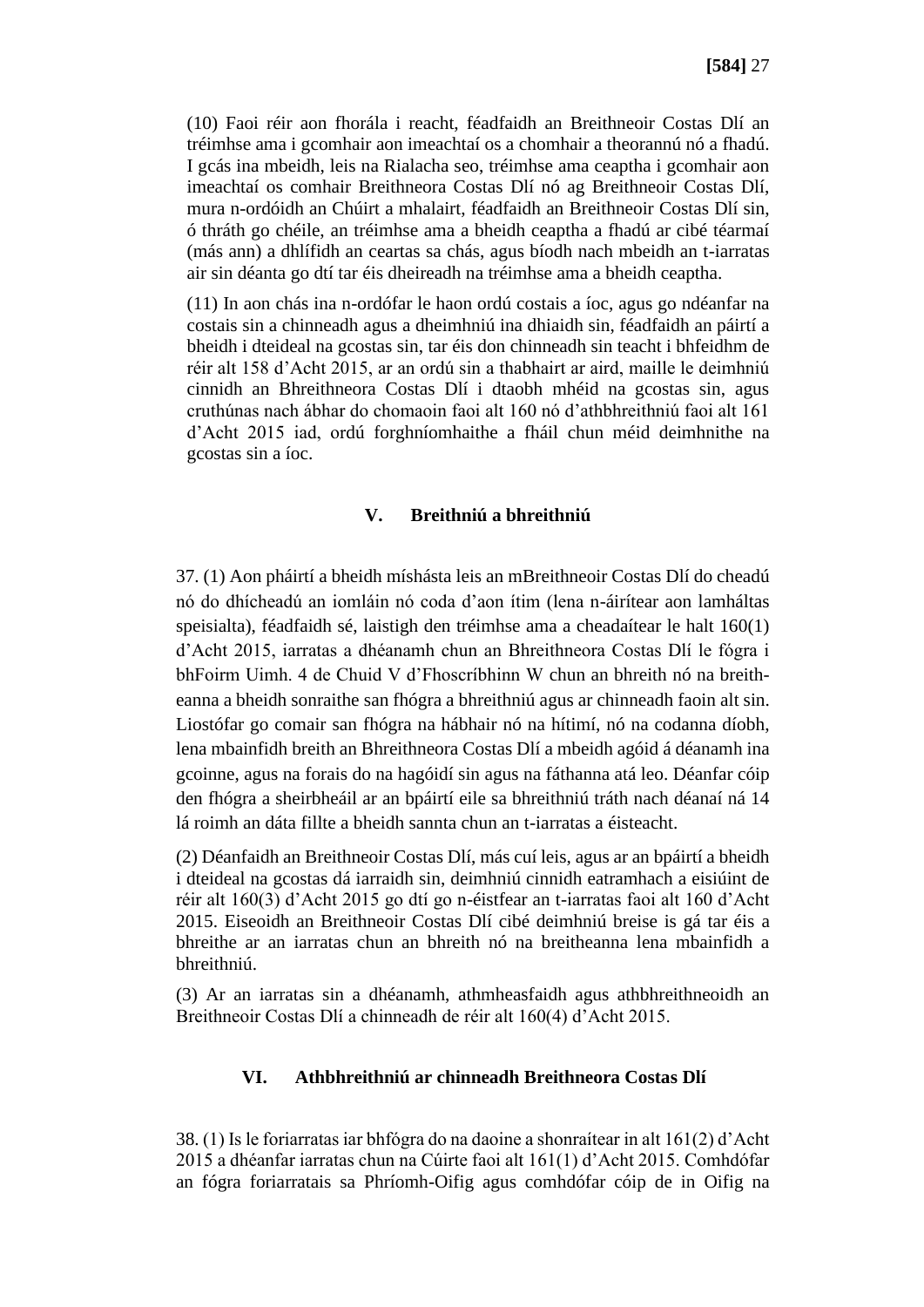mBreithneoirí Costas Dlí. Déanfaidh an Chúirt an foriarratas a éisteacht agus a chinneadh ar an bhfianaise a thabharfar isteach os comhair an Bhreithneora Costas Dlí, agus ní ghlacfar aon fhianaise bhreise nuair a bheifear á éisteacht, mura n-ordóidh an Chúirt a mhalairt.

(2) Déanfaidh an páirtí a mbeidh athbhreithniú á lorg aige ar an gcinneadh cóipeanna den bhille costas bunaidh arna ndeimhniú go cuí, fógra um iarratas ar bhreithniú breise agus aighneachtaí mar thaca leis an iarratas sin, maille le haon aighneachtaí freagartha agus aon doiciméid ábhartha eile, a thabhairt ar aird don Chúirt.

(3) Tar éis don Chúirt cinneadh a dhéanamh tarchuirfear an t-ábhar chuig an mBreithneoir Costas Dlí, i gcás inar gá, chun an breithniú a chríochnú de réir bhreith na Cúirte agus, i gcás inar gá, chun deimhniú cinnidh críochnaitheach a eisiúint.

(4) Má tharchuirtear an bille costas, nó aon chuid de, chuig an mBreithneoir Costas Dlí i gcomhair breithniú breise, féadfaidh aon pháirtí, ar an mbreithniú breise sin, iarratas a dhéanamh chun an breithniú breise a bhreithniú agus beidh feidhm ag forálacha na rialach seo maidir leis an mbreithniú breise sin amhail ar an mbreithniú bunaidh.

#### **VII. Ceist dlí a tharchur**

39. Is i bhfoirm cáis shonraithe de réir Ordú 62 a dhéanfar aon cheist dlí a tharchur chun na Cúirte faoi alt 159(1) d'Acht 2015.

#### **VIII. Costais breithiúnais mainneachtana**

40. I ngach cás a bhainfidh le breithiúnas de mhainneachtain láithriú le haghaidh éilimh leachtaithe, i gcás ina mbeidh an gearánaí i dteideal costas, cuirfear na suimeanna faoi seach i leith costas a leagtar amach i gCuid II scálaí na gcostas i bhFoscríbhinn W leis an bpríomhshuim dá mbeidh an breithiúnas sin marcáilte.

41. I gcásanna a thiocfaidh faoi riail 40 nó faoi Ordú 4, riail 5, i gcás:

(i) ina mbeifear tar éis ordú a dhéanamh chun an toghairm nó fógra faoin toghairm a sheirbheáil lasmuigh den dlínse, nó

(ii) ina mbeifear tar éis ordú a dhéanamh chun seirbheáil ionadach nó eile a dhéanamh, nó

(iii) ina mbeifear tar éis ordú a dhéanamh chun fógra a thabhairt in ionad seirbheáil a dhéanamh, nó

(iv) ina mbeifear tar éis ordú a dhéanamh chun a dhearbhú gur leor seirbheáil a bheidh déanta, nó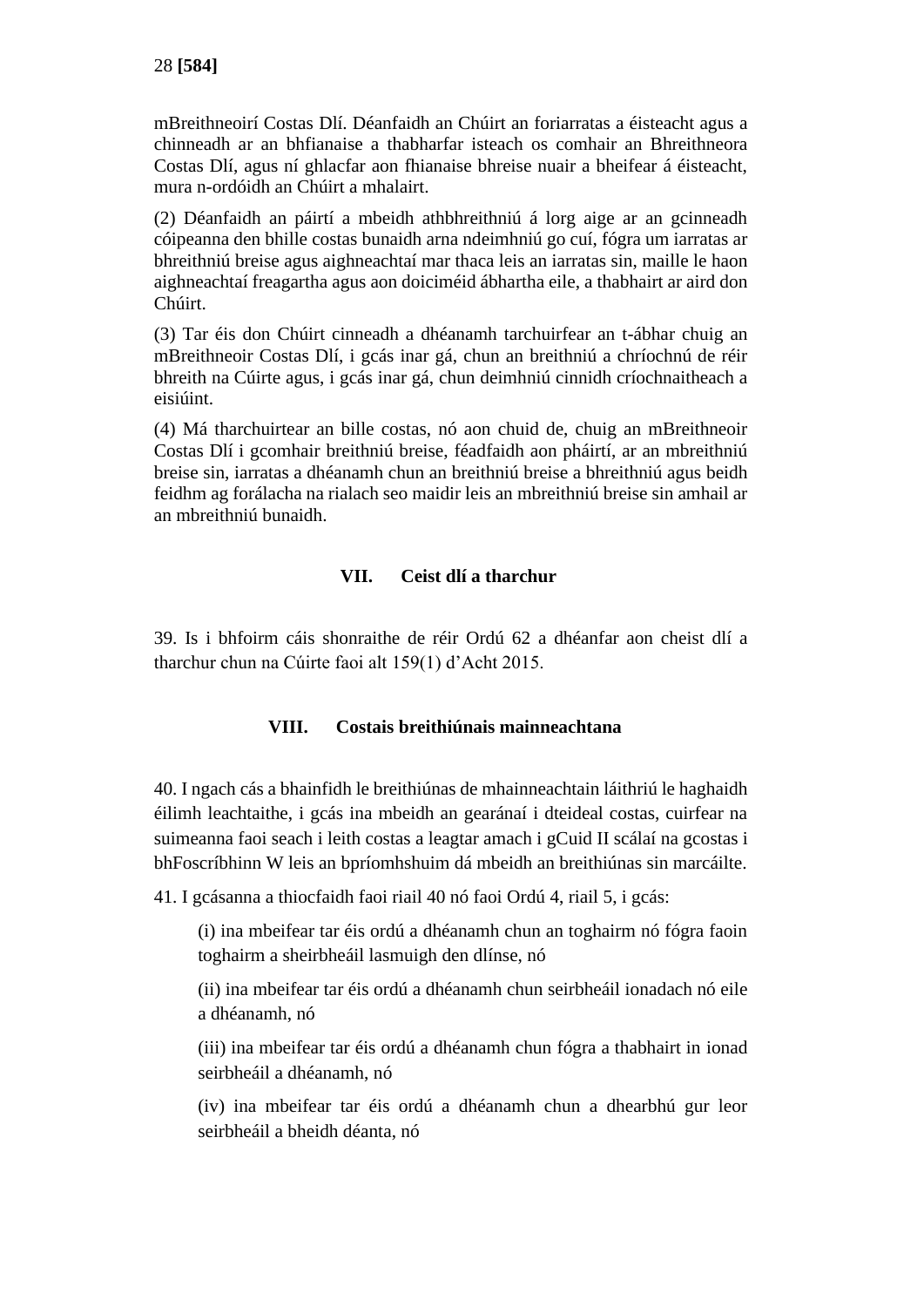(v) ina mbeidh níos mó ná freastal amháin tar éis bheith ag teastáil chun seirbheáil a dhéanamh, nó

(vi) ina mbeifear tar éis fógra a thabhairt le fógrán faoi eisiúint na toghairme faoi Ordú 9, riail 7,

cuirfear leis na suimeanna faoi seach a luaitear i riail 40 na costais bhreise riachtanacha chuí, a bheidh le fionnadh sa bhreithniú (i gcásanna a bhainfidh le héilimh laistigh de dhlínse na Cúirte Cuarda nó na Cúirte Dúiche, is de réir an scála is cuí sa chúirt lena mbainfidh a bheidh costais).

42. I gcásanna a bhainfidh le breithiúnas de mhainneachtain láithriú le haghaidh éilimh leachtaithe, i gcás ina ndealróidh sé, le mionnscríbhinn arna déanamh ag duine éigin a fhéadfaidh mionnú go deimhneach i dtaobh an fhéich, go mbeidh suim a bheidh níos mó ná an tsuim dá mbeidh breithiúnas marcáilte tar éis bheith dlite don ghearánaí i leith na suime a mbeifear tar éis agra a dhéanamh ina leith tráth seirbheála na toghairme, cuirfear leis an bpríomhshuim dá mbeidh an breithiúnas sin marcáilte an tsuim chéanna i leith costas a bheifí tar éis a chur léi amhlaidh dá mbeifí tar éis an breithiúnas a mharcáil don tsuim a bheidh tar éis bheith dlite tráth na seirbheála sin, mar aon leis na costais chlárúcháin faoin *Judgments Registry (Ireland) Act* 1850.

43. In éilimh ar éileamh leachtaithe, i gcás:

(i) ina mbeadh an gearánaí, dá mbeadh aon suim dlite fós de bhun an éilimh sin, i dteideal breithiúnas a thaifeadadh de mhainneachtain láithriú, agus

(ii) ina ndealróidh sé, le mionnscríbhinn arna déanamh ag duine éigin a fhéadfaidh mionnú go deimhneach i dtaobh an fhéich, go mbeidh suim a shonrófar tar éis bheith dlite don ghearánaí i leith na suime a mbeifear tar éis agra a dhéanamh ina leith tráth seirbheála na toghairme,

beidh an gearánaí i dteideal breithiúnas a thaifeadadh le haghaidh a chostas i cibé suim a bheifí tar éis a chur san áireamh dá mbeifí tar éis breithiúnas a mharcáil don tsuim a bheidh tar éis bheith dlite tráth na seirbheála sin, mar aon leis na costais chlárúcháin faoin *Judgments Registry (Ireland) Act* 1850.

44. (1) I gcásanna a bhainfidh le breithiúnas le haghaidh éilimh leachtaithe faoi Ordú 37, nuair nach mbeidh aon bheart déanta ag an gcosantóir i ndiaidh an láithris, cuirfear leis an bpríomhshuim dá mbeidh an breithiúnas marcáilte i leith costas, mura n-ordóidh an Chúirt a mhalairt, na suimeanna céanna a cheadaítear faoi seach anseo roimhe seo i gcás breithiúnais de mhainneachtain láithriú, mar aon le cibé costais eile a bhainfidh leis an bhforiarratas ar bhreithiúnas a cheadóidh an Chúirt.

(2) I gcásanna a bhainfidh le hiarratais faoi Ordú 13, rialacha 14 agus 15, cuirfear leis na suimeanna a cheadaítear i gcás breithiúnais de mhainneachtain láithriú cibé costais eile (más ann) a bhainfidh leis an bhforiarratas chun breithiúnas a thaifeadadh a cheadóidh an Chúirt.

45. In aon chaingean a thionscnófar ar ionstraim shoshannta, i gcás ina ndéanfar breithiúnas a mharcáil trí mhainneachtain, taiscfear deimhniú leis an oifigeach cuí ina luafar cibé acu a bheifear nó nach mbeifear tar éis níos mó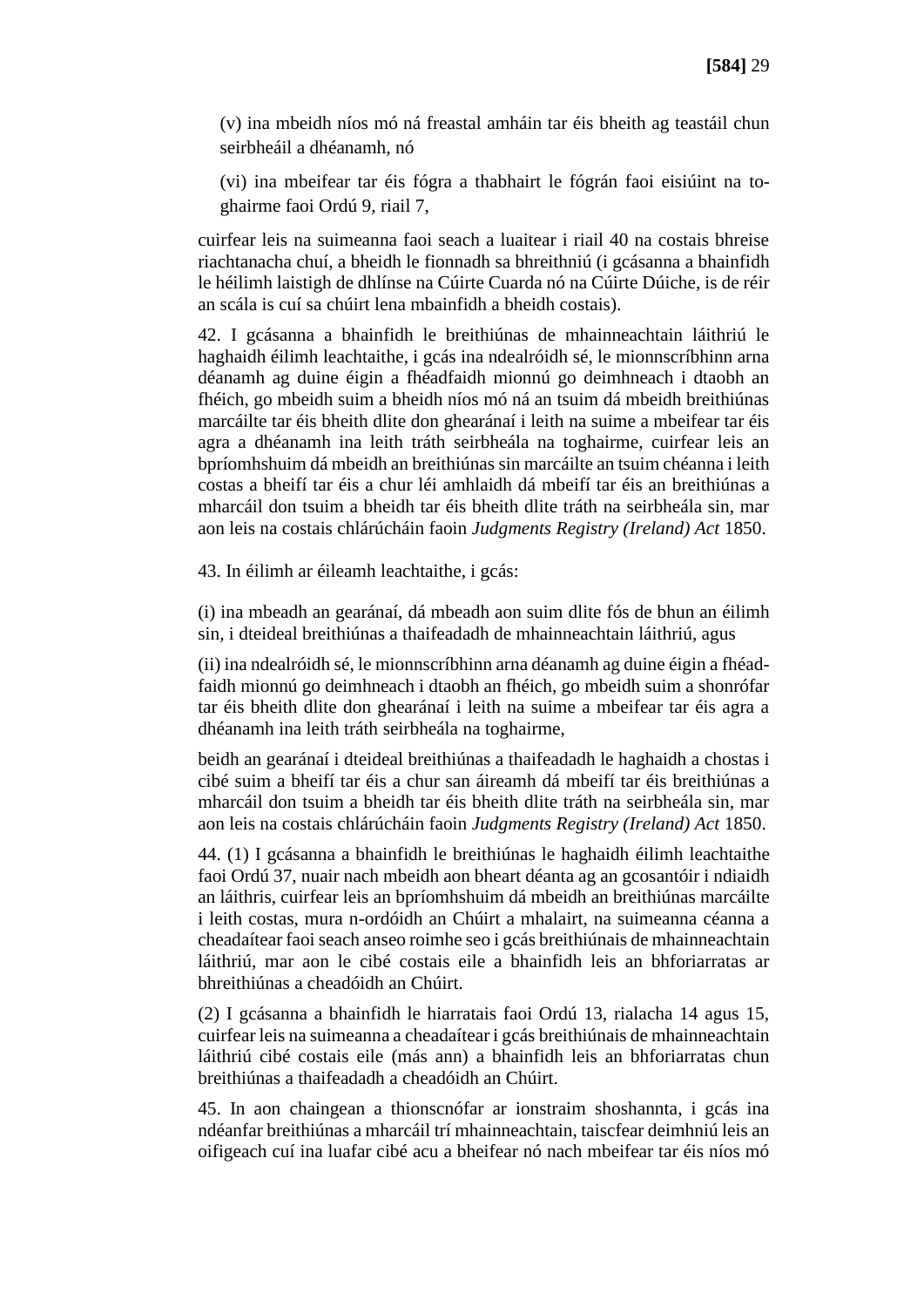ná caingean amháin a thionscnamh ar an ionstraim chéanna. Déanfaidh an t-oifigeach cuí an deimhniú sin a chomhdú.

46. I ngach cás neamhchosanta ina dtiocfaidh páirtí chun bheith i dteideal breithiúnais mainneachtana, beidh sa mhionnscríbhinn a bheidh mar fhoras ag an bpáirtí sin dá éileamh ar chostais na n-imeachtaí deimhneasc ina luafar cibé acu a bheidh nó nach mbeidh cáin bhreisluacha iníoctha aige ar na costais sin, agus más amhlaidh go mbeidh, cibé acu a bheidh an tsuim a bheidh iníoctha amhlaidh inghnóthaithe aige trí fhritháireamh i gcoinne aon chánach breisluacha a bheidh iníoctha leis.

#### **IX. Costais forghníomhaithe**

47. I ngach cás nach bhforáiltear dó le riail 40 ina bhfaighidh duine breithiúnas chun airgead nó costais a íoc, má eisítear agus nuair a eiseofar forghníomhú de bhun an bhreithiúnais sin, déanfaidh an t-oifigeach a mbeidh an forghníomhú sin á eisiúint aige an tsuim chuí a shonraítear i leith costas forghníomhaithe a leagtar amach i gCuid I de scálaí na gcostas i bhFoscríbhinn W a chur leis an tsuim a mbeidh ordaithe í a íoc.

#### **X. Ábhair phrobháide neamhchointinneacha**

48. In ábhair phrobháide neamhchointinneacha, is faoi rogha an Bhreithneora Costas Dlí a beidh na costais agus na táillí a cheadófar.

#### **XI. Féimheacht**

49. Féadfar na cineálacha costas seo a leanas a bhreithniú gan ordú:

(a) aon chostais amhail idir an Sannaí Oifigiúil agus an t-aturnae a bheidh ceaptha ag an Sannaí Oifigiúil chun cúram na n-imeachtaí a bheith air thar a cheann, ar iarratas ón Sannaí Oifigiúil;

(b)aon chostais amhail idir iontaobhaí i bhféimheacht agus an t-aturnae a bheidh ceaptha chun cúram na n-imeachtaí a bheith air thar a cheann, ar iarratas ón iontaobhaí;

(c) aon chostais eile a ndearbhaíonn an Chúirt an Sannaí Oifigiúil nó an t-iontaobhaí i bhféimheacht a bheith ina dteideal.

50. Is faoi rogha an Bhreithneora Costas Dlí a bheidh na costais agus na táillí is iníoctha le haturnaetha i leith imeachtaí i bhféimheacht.

51. Déanfar na costais a bhainfidh le haturnae ar leith a fhostú faoi riail 21(b), ar an deimhniú breithnithe ina leith a thabhairt ar aird, a íoc as an eastát i dtosaíocht chuí, mura n-ordóidh an Chúirt a mhalairt.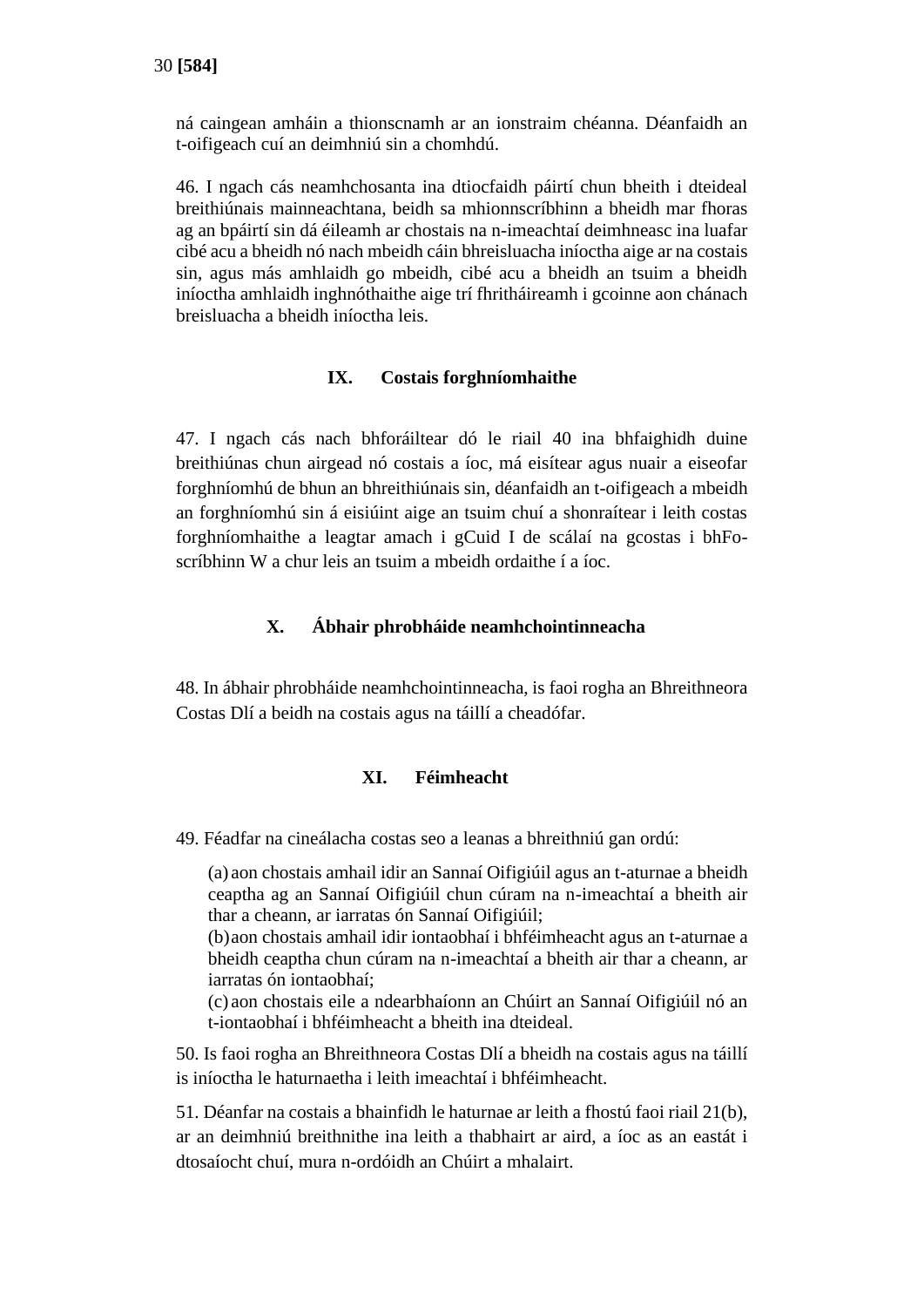52. Féadfaidh an Scrúdaitheoir féin suim a thomhas i leith costas i gcás:

(i) ina n-ordóidh an breitheamh amhlaidh, nó

(ii) ina dtoileoidh na páirtithe lena mbainfidh amhlaidh, nó

(iii) ina measfaidh sé nár mhó ná €10,000 an tsuim a cheadófaí sa bhreithniú.

53. (1) Nuair nach mó ná €20,000 na fáltais chomhlána as na sócmhainní a réadófar in aon fhéimheacht, ceadófar eisíocaíochtaí aturnae an chreidiúnaí achainígh mar aon le trí chúigiú amháin de mhuirir ghairmiúla an aturnae sin, mura n-ordóidh an Chúirt a mhalairt.

(2) Nuair nach mbeidh aon réadú tar éis bheith ann, nó nuair a bheidh an réadú gan chríochnú, más deimhin leis an gCúirt gur dócha go réadóidh na sócmhainní €20,000 ar a laghad, agus go n-ordóidh sí amhlaidh, ceadóidh an Breithneoir Costas Dlí na heisíocaíochtaí agus na muirir ghairmiúla iomlána.

54. Ní íocfaidh an Sannaí Oifigiúil aon suim, nó ní cheadófar aon suim dó, i leith nó as los costas gan ordú ón gCúirt mura mó ná an méid a shonraítear in alt 61(3)(h) den Acht Féimheachta, 1988, an tsuim sin.

55. (1) Nuair a bheidh dhá bharántas nó níos mó in ábhair ar leithligh i bhféimheacht nó i gcomhshocraíocht ag Cigire Féimheachta nó teachtaire nó cúntóir lena bhforghníomhú, agus go bhforghníomhófar iad, nó go bhféadfar iad a fhorghníomhú, san am céanna nó ar thuras leanúnach gan filleadh ar Bhaile Átha Cliath, déanfar na caiteachais taistil agus eile a thabhófar i leith an turais iomláin a chionroinnt idir na féimheachtaí nó na comhshocraíochtaí éagsúla, de réir mar a bheidh, agus ní cheadófar aon mhuirir dhúblacha in aon chás.

(2) Féadfaidh an Sannaí Oifigiúil airgead a airleacan chuig an gCigire Féimheachta nó chuig cúntóir ag tabhairt faoi aon turas dó.

56. Déanfar cóip de gach bille i bhféimheacht, nuair a bheidh sé tomhaiste nó breithnithe, a chomhdú láithreach leis an Scrúdaitheoir san ábhar lena mbainfidh sé.

#### **XII. Taisceadh nó forthairiscint i leith costas**

57. (1) In aon iarratas chun costais a bhreithniú arna thionscnamh faoin Ordú seo ag duine a mbeidh an t-ordú chun costais a íoc déanta ina fhabhar nó ag dlíchleachtóir, féadfaidh an duine is ábhar don ordú chun costais a íoc nó, de réir mar a bheidh, an cliant, laistigh de 21 lá ón iarratas a sheirbheáil air, nó tráth ar bith is déanaí ná sin le cead ó Bhreithneoir Costas Dlí, ar fhógra a bheith tugtha don pháirtí a mbeidh d'oibleagáid air costais a íoc nó, de réir mar a bheidh, an dlí-chleachtóir lena mbainfidh, suim airgid a íoc isteach sa Chúirt mar shásamh san éileamh ar chostais (sa Chuid seo, "taisceadh mar shásamh i gcostais").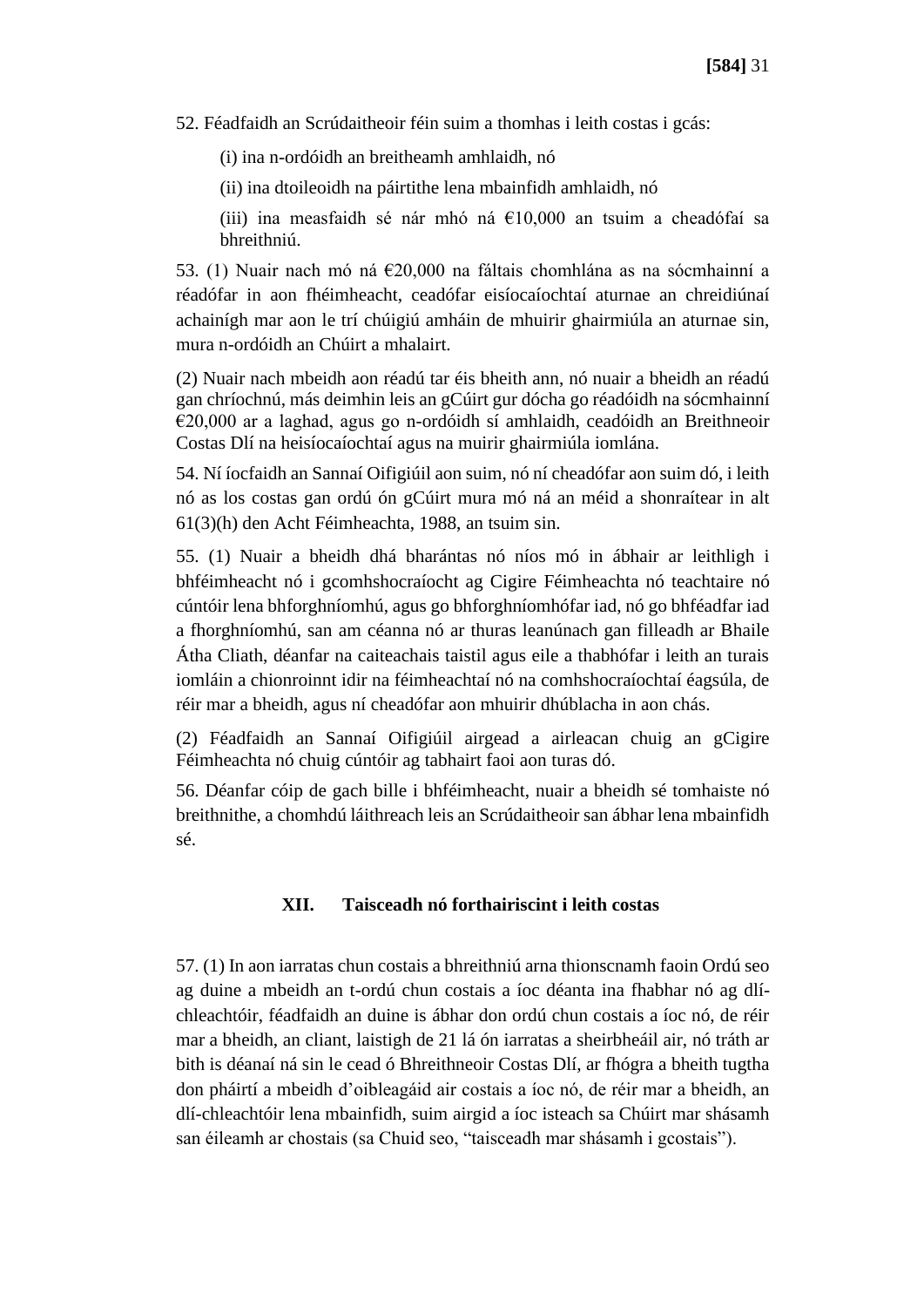(2) I gcás ina ndéanfar taisceadh mar shásamh i gcostais, sonrófar san fhógra faoi thaisceadh mar shásamh i gcostais an tsuim a bheidh íoctha isteach i leith gach cinn de na nithe seo a leanas (Cáin Bhreisluacha san áireamh, i gcás inarb infheidhme): (i) costais aon ghnólachta aturnaetha; (ii) costais aon abhcóide, agus (3) an méid iomlán eisíocaíochtaí nó eisíoca (seachas i leith táillí dlíchleachtóirí) a bheidh á éileamh, agus an méid iomlán a bheidh íoctha isteach amhlaidh.

(3) Déanfaidh páirtí a mbeidh d'oibleagáid air costais a íoc nó, de réir mar a bheidh, dlí-chleachtóir, ar a seirbheálfar fógra faoi thaisceadh mar shásamh i gcostais, cóip den fhógra faoi thaisceadh mar shásamh i gcostais a sheirbheáil ar gach dlí-chleachtóir a mbeidh méid i leith costas sonraithe dá ghnólacht nó dó san fhógra faoi thaisceadh mar shásamh i gcostais.

(4) Is i bhFoirm Uimh. 5 i gCuid V d'Fhoscríbhinn W, fara aon mhodhnuithe is gá, a bheidh an fógra faoi thaisceadh mar shásamh i gcostais agus déanfar é a chomhdú in Oifig na mBreithneoirí Costas Dlí, ach ní dhéanfar é a nochtadh don Bhreithneoir Costas Dlí go dtí go mbeidh cinneadh críochnaitheach déanta ar na himeachtaí maidir leis an iarratas ar bhreithniú costas.

58. (1) I gcás ina ndéanfar taisceadh mar shásamh i gcostais faoi riail 57 féadfaidh an duine a mbeidh an t-ordú chun costais a íoc déanta ina fhabhar nó, de réir mar a bheidh, an dlí-chleachtóir, laistigh de 14 lá ón lá a bhfaighidh sé an fógra faoi thaisceadh mar shásamh i gcostais, nó laistigh de cibé tréimhse bhreise a chomhaontóidh na páirtithe, glacadh leis an tsuim mar shásamh sna costais trí fhógra a thabhairt don pháirtí a bheidh faoi dhliteanas na costais a íoc, i bhFoirm Uimh. 6 i gCuid V d'Fhoscríbhinn W, fara aon mhodhnuithe is gá; agus air sin beidh sé i dteideal íocaíocht na suime a mbeidh glactha léi mar shásamh a fháil.

(2) Is leis an duine a mbeidh an t-ordú chun costais a íoc déanta ina fhabhar nó, ar údarás i scríbhinn uaidh lena aturnae nó, de réir mar a bheidh, leis an dlíchleachtóir lena mbainfidh, a íocfar an t-airgead, agus air sin bacfar imeachtaí maidir leis an mbreithniú nó i leith bhreithniú na gcostas.

59. Mura ndéanfar an t-airgead a bheidh íoctha isteach a thógáil amach faoi riail 60, ní dhéanfar an t-airgead sin a íoc amach ach amháin mar shásamh sna costais a mbeidh sé íoctha isteach ina leith agus de bhun deimhnithe ón mBreithneoir Costas Dlí.

60. Mura nglacfaidh an duine a mbeidh an t-ordú chun costais a íoc déanta ina fhabhar nó, de réir mar a bheidh, an dlí-chleachtóir, leis an tsuim a bheidh íoctha isteach amhlaidh ach go rachaidh sé ar aghaidh leis an mbreithniú i leith na gcostas sin agus nach gcinnfear níos mó ná an tsuim a bheidh íoctha isteach sa Chúirt a bheith dlite dó, ansin beidh feidhm ag na forálacha seo a leanas:

(1) Más mó an tsuim a bheidh íoctha isteach sa Chúirt ná an tsuim a chinnfear a bheith dlite i leith costas don duine a mbeidh an t-ordú chun costais a íoc déanta ina fhabhar nó, de réir mar a bheidh, don dlí-chleachtóir, aisíocfar an bhreis leis an duine is ábhar don ordú chun costais a íoc nó, de réir mar a bheidh, leis an gcliant, agus coimeádfar an t-iarmhéid sa Chúirt.

(2) Beidh an duine a mbeidh an t-ordú chun costais a íoc déanta ina fhabhar nó, de réir mar a bheidh, an dlí-chleachtóir, i dteideal chostais an bhreithnithe anuas go dtí tráth déanta na híocaíochta sin isteach sa Chúirt.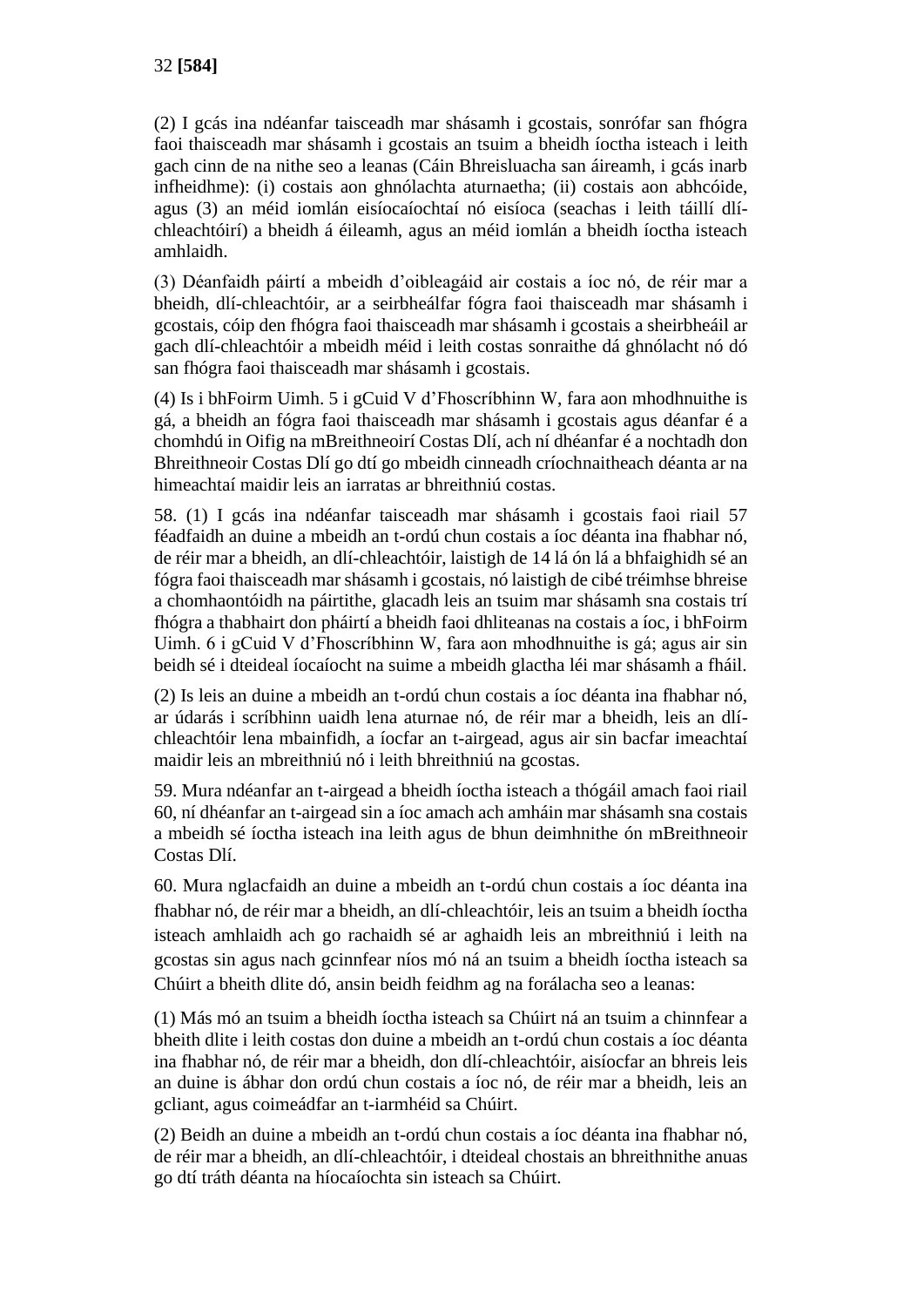(3) Beidh an duine is ábhar don ordú chun costais a íoc nó, de réir mar a bheidh, an cliant, i dteideal chostais an bhreithnithe ó thráth déanta na híocaíochta sin isteach sa Chúirt.

(4) Déanfar na costais a luaitear i míreanna (2) agus (3) a fhritháireamh i gcoinne a chéile, agus:

(i) más rud é go mbeidh an t-iarmhéid i bhfabhar an duine is ábhar don ordú chun na costais a íoc nó, de réir mar a bheidh, i bhfabhar an chliaint, déanfar méid an chéanna a shásamh *pro tanto* as an airgead a bheidh fágtha sa Chúirt agus, a mhéid nach leor an t-airgead a bheidh fágtha sa Chúirt chun an céanna a shásamh, beidh sé inghnóthaithe ón duine a mbeidh an t-ordú chun costais a íoc déanta ina fhabhar nó, de réir mar a bheidh, ón dlí-chleachtóir, nó

(ii) más rud é go mbeidh an t-iarmhéid i bhfabhar an duine a mbeidh an t-ordú chun costais a íoc déanta ina fhabhar nó, de réir mar a bheidh, i bhfabhar an dlí-chleachtóra, beidh méid an chéanna inghnóthaithe ón duine is ábhar don ordú chun costais a íoc nó, de réir mar a bheidh, ón gcliant.

(5) Aon airgead a bheidh fágtha sa Chúirt tar éis an t-iarmhéid (más ann) a bheidh dlite don duine is ábhar don ordú chun costais a íoc nó, de réir mar a bheidh, don chliant, i leith costas mar a dúradh a shásamh, íocfar amach é leis an duine a mbeidh an t-ordú chun costais a íoc déanta ina fhabhar nó, de réir mar a bheidh, leis an dlí-chleachtóir.

(6) Más rud é, in aon chás, go mbeidh an Breithneoir Costas Dlí den tuairim nach gá, chun críocha na míreanna sin roimhe seo den riail seo, an t-iarmhéid go léir dá dtagraítear i mír (1) a choinneáil sa Chúirt, féadfaidh sé a ordú cibé méid de is cuí leis a íoc amach leis an duine a mbeidh an t-ordú chun costais a íoc déanta ina fhabhar nó, de réir mar a bheidh, leis an dlí-chleachtóir.

61. (1) Sa riail seo, tá le "páirtí cáilithe" an bhrí chéanna atá leis in Ordú 22, riail 14.

(2) I gcás ina mbeidh páirtí cáilithe i dteideal taisceadh a dhéanamh mar shásamh i gcostais faoi riail 57, ansin féadfaidh an páirtí sin, in ionad aon airgead a thaisceadh sa Chúirt, a fhorthairiscint íoc a dhéanamh mar shásamh i gcostais leis an bpáirtí nó na páirtithe eile sa chúis nó sna himeachtaí (sa riail seo, "forthairiscint mar shásamh i gcostais").

(3) Measfar aon fhorthairiscint mar shásamh i gcostais a dhéanfar faoin riail seo a bheith ina taisceadh mar shásamh i gcostais agus measfar an éifeacht chéanna a bheith léi is atá le taisceadh mar shásamh i gcostais agus beidh feidhm *mutatis mutandis* ag forálacha uile rialacha 57 go 60 go huile maidir leis an bhforthairiscint sin mar shásamh i gcostais i dtaca leis an tréimhse ama chun an céanna a dhéanamh agus chun glacadh leis an gcéanna amhail mar atá feidhm acu maidir le taisceadh mar shásamh i gcostais.

(4) Is de réir Fhoirm Uimh. 5 i gCuid V d'Fhoscríbhinn W, fara na modhnuithe is gá, a dhéanfar forthairiscint mar shásamh i gcostais. Is i bhFoirm Uimh. 6 i gCuid V d'Fhoscríbhinn W, fara na modhnuithe is gá, a bheidh fógra i dtaobh glacadh le forthairiscint mar shásamh i gcostais, agus beidh feidhm ag forálacha riail 58 maidir leis sin.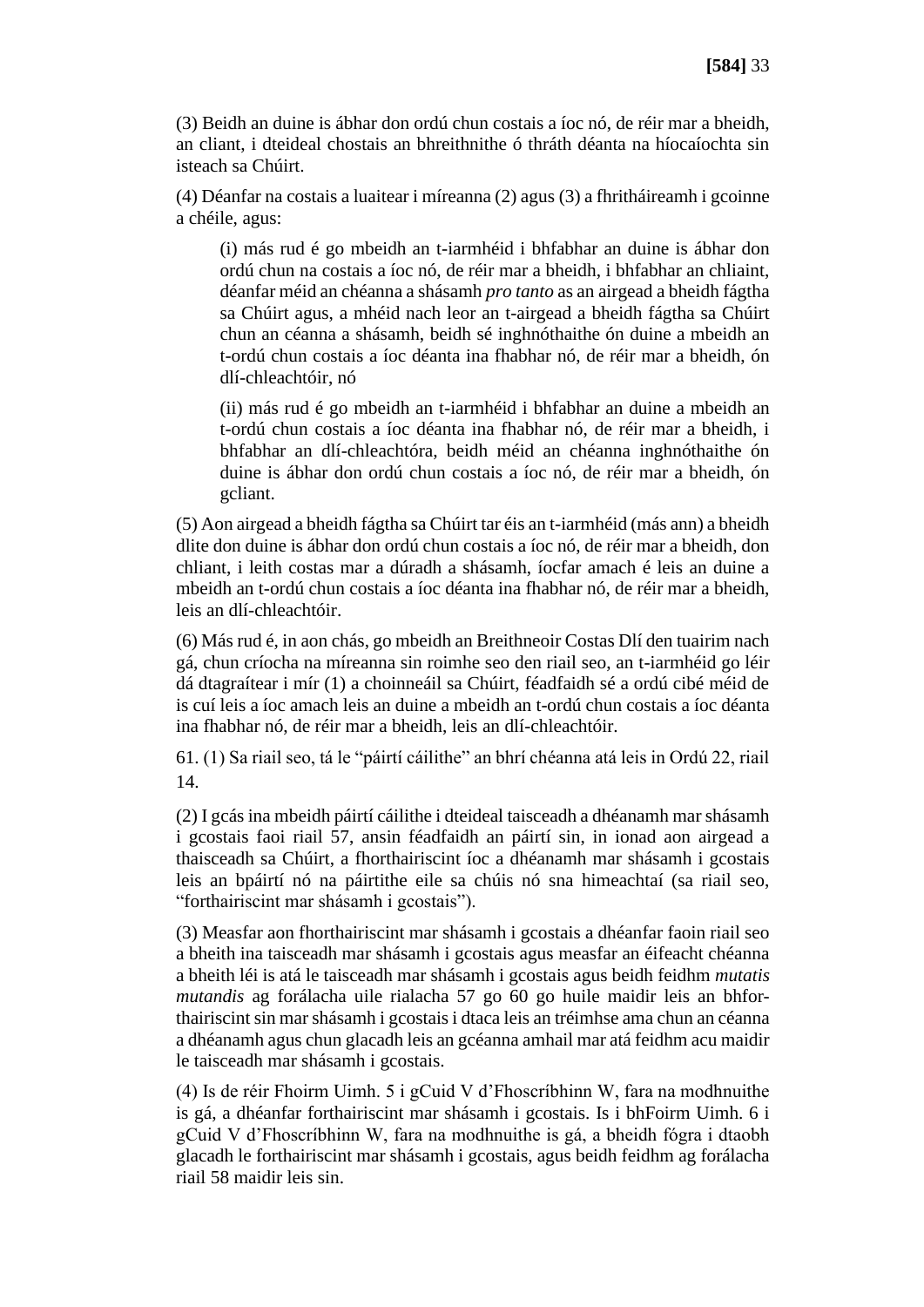(5) I gcás ina mbeidh glactha le forthairiscint mar shásamh i gcostais, agus as an aithle sin go gceanglófar ar an bpáirtí a mbeidh an fhorthairiscint mar shásamh i gcostais déanta aige an tsuim a bheidh sonraithe a íoc, déanfar an tsuim shonraithe sin a íoc laistigh de cheithre seachtaine ó dháta an fógra a fháil go bhfuiltear ag glacadh leis an gcéanna.

(6) Maidir le haon pháirtí cáilithe a mbeidh forthairiscint mar shásamh i gcostais déanta aige a mbeifear tar éis glacadh léi ach a mbeidh mainnithe aige an tsuim a bheidh sonraithe san fhorthairiscint sin mar shásamh i gcostais a íoc laistigh den tréimhse ama a bheidh ceangailte, leanfaidh sé air de bheith faoi dhliteanas an tsuim a bheidh sonraithe a íoc, mar aon le hús uirthi, de réir an ráta a bheidh socraithe i gcomhair breithiúnas ón gCúirt, in aghaidh gach míosa nó coda den mhí a fhanfaidh an tsuim sin nó aon chuid di fós gan íoc."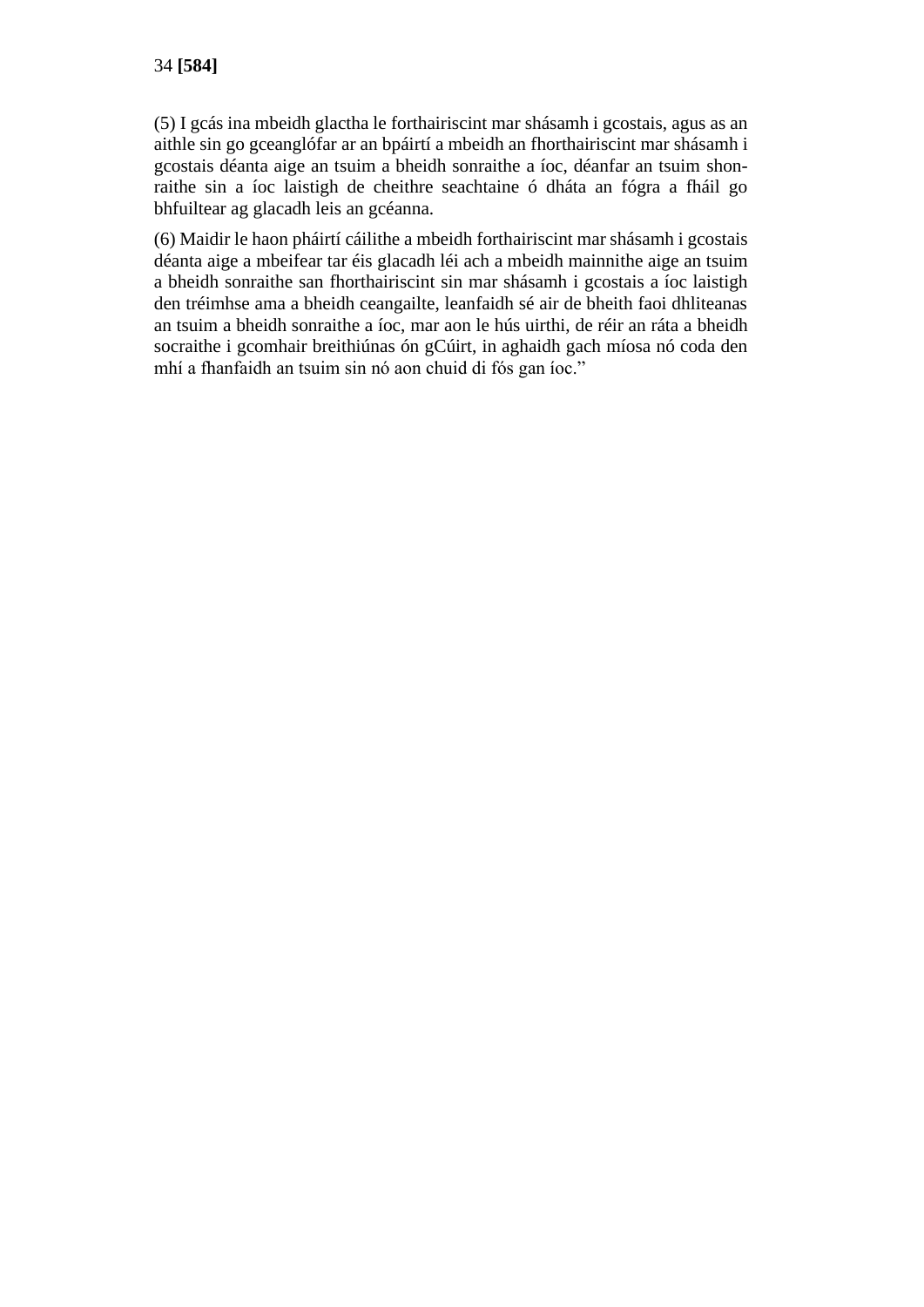#### **Sceideal 2**

Foscríbhinn D, Foirm Uimh. 3.

O. 121, r. 9

# DEIMHNIÚ GUR SEIRBHEÁLADH PRÓIS CHOIGRÍCHE.

\_\_\_\_\_\_\_\_

Deimhnímse, ......., Máistir na hArd-Chúirte in Éirinn, leis seo gurb iad seo a leanas na doiciméid atá i gceangal leis seo:—

(1) Cóip den litir iarrata chun próis a sheirbheáil a fuarthas ón gCúirt nó ón mBinse i ……………….. sa [tabhair tuairisc ar na himeachtaí]

(2) An phróis a fuarthas leis an litir iarrata sin; agus

(3) An fhianaise gur seirbheáladh an phróis ar ......., an duine a bhí ainmnithe sa litir iarrata sin, mar aon le fíorú nótaire phoiblí.

Agus deimhním an tseirbheáil sin arna cruthú amhlaidh, mar aon leis an gcruthúnas uirthi, a bheith mar is gá de réir dhlí agus chleachtas na hArd-Chúirte in Éirinn a rialálann seirbheáil próise dlíthiúla in Éirinn, agus cruthú na seirbheála sin.

Agus deimhním gurb é an costas chun an tseirbheáil sin a dhéanamh, de réir mar a deimhníodh go cuí é ag Breithneoir Costas Dlí na hArd-Chúirte in Éirinn, suim € .....

Arna dhátú

(Arna shíniú)

Séala.

Foscríbhinn E, Foirm Uimh. 4. BREITHIÚNAS DE BHUN ORDAITHE.

 $\overline{\phantom{a}}$ 

[*Ceannteideal mar atá i bhFoirm Uimh. 1*].

An 30 Samhain, 20…..

De bhun ordú ....... dar dáta ....., 20.,

lenar ordaíodh

Breithnítear an lá seo inniu go ngnóthóidh an gearánaí in aghaidh an chosantóra €..., maille le costais atá arna mbreithniú.

Breithníodh agus cinneadh na costais sin thuas ar €... mar a léirítear sa deimhniú ón mBreithneoir Costas Dlí dar dáta an ... lá de ....., 20..

 $\overline{\phantom{a}}$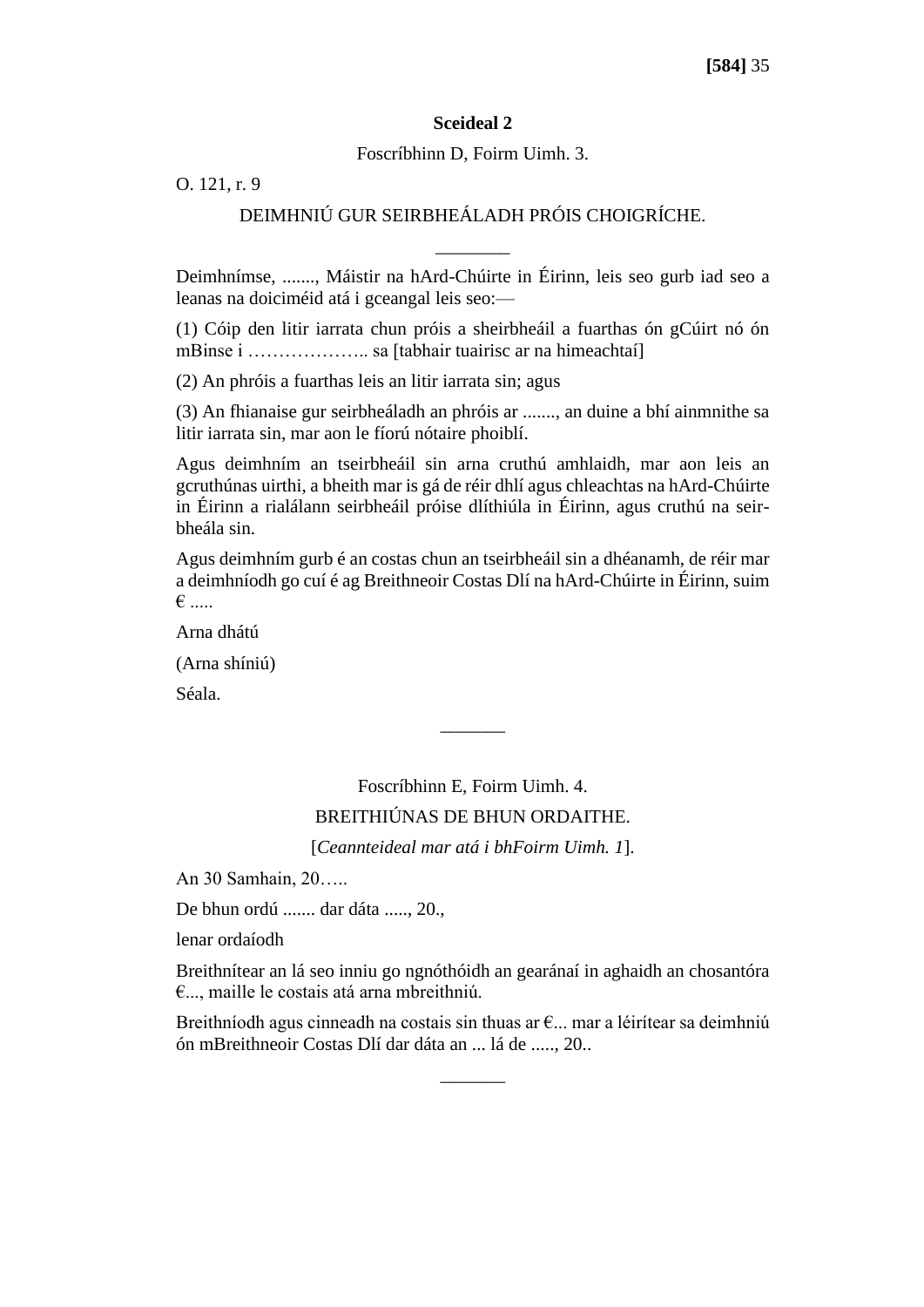# Foscríbhinn E, Foirm Uimh. 6. BREITHIÚNAS LE hAGHAIDH CHOSTAIS AN CHOSANTÓRA I gCÁS SCOIR.

[*Ceannteideal mar atá i bhFoirm Uimh. 1*].

 $\overline{\phantom{a}}$ 

An 30 Meán Fómhair, 20..

Ós rud é go bhfuil an gearánaí, le fógra i scríbhinn dar dáta an ... lá de ..... 20., tar éis scor go hiomlán den chaingean seo (nó tar éis a éileamh sa chaingean seo a tharraingt siar nó tar éis an méid dá éileamh sa chaingean seo a bhaineann le ....... a tharraingt siar nó de réir mar a bheidh), breithnítear an lá seo inniu go ngnóthóidh an cosantóir in aghaidh an ghearánaí costais arna mbreithniú.

Breithníodh agus cinneadh na costais sin thuas ar €... mar a léirítear sa deimhniú ón mBreithneoir Costas Dlí dar dáta an ... lá de .......

> $\overline{\phantom{a}}$ Foscríbhinn E, Foirm Uimh. 7.

# BREITHIÚNAS LE hAGHAIDH CHOSTAIS AN GHEARÁNAÍ TAR ÉIS ADMHÁIL I LEITH COSANTA

# $\overline{\phantom{a}}$ [*Ceannteideal mar atá i bhFoirm Uimh. 1*].

An 30 Samhain, 20..

Ós rud é gur líomhain an cosantóir ina chosaint san imeacht seo foras cosanta a tháinig ann tar éis an chaingean seo a thosú, agus go ndearna an gearánaí, an ..... lá de .... 20., admháil a sheachadadh i leith na cosanta sin, breithnítear an lá seo inniu go ngnóthóidh an gearánaí in aghaidh an chosantóra costais arna mbreithniú.

Breithníodh agus cinneadh na costais sin thuas ar €... mar a léirítear sa deimhniú ón mBreithneoir Costas Dlí, dar dáta an ... lá de ....., 20..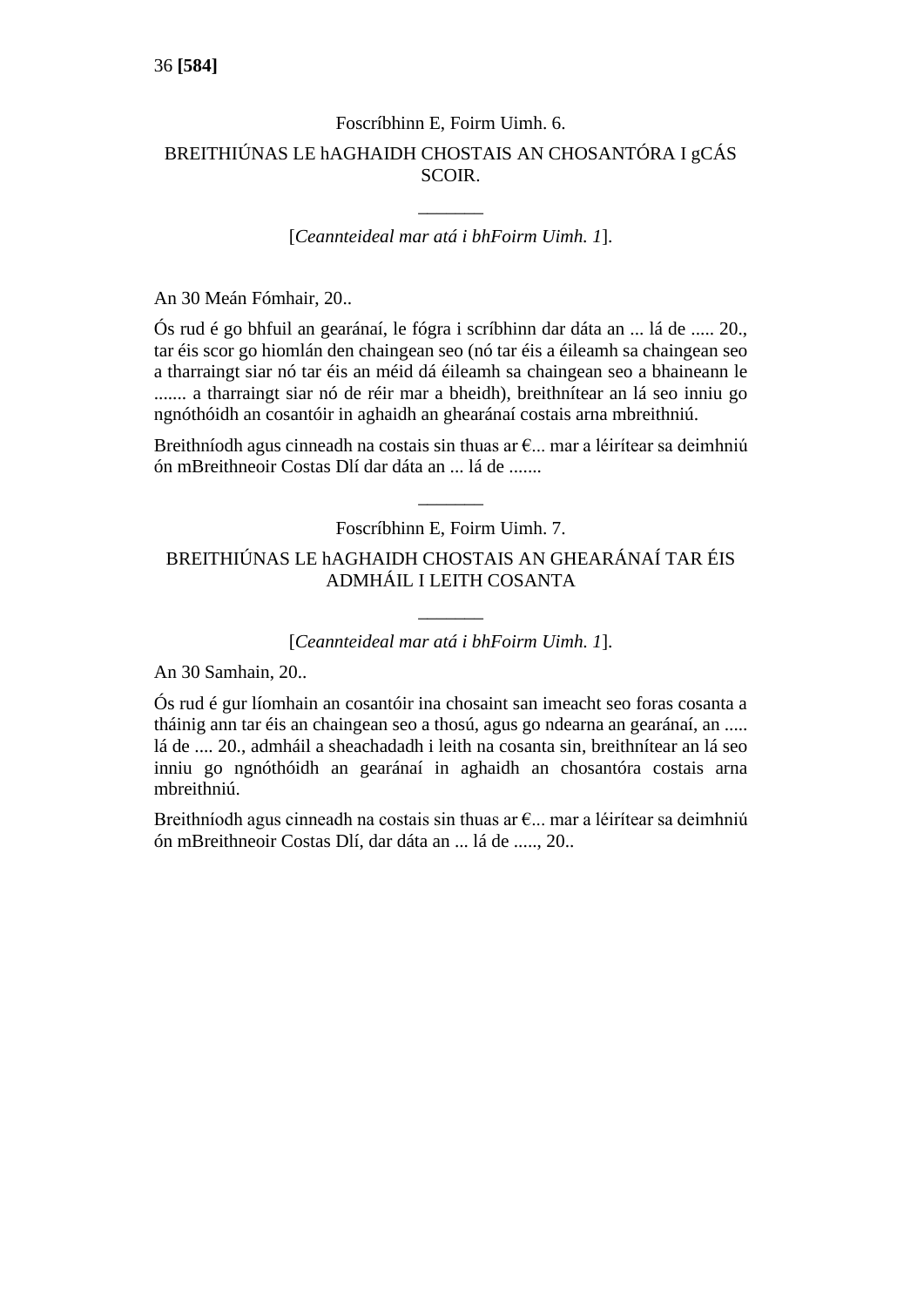#### Foscríbhinn E, Foirm Uimh. 8.

## BREITHIÚNAS LE hAGHAIDH COSTAS TAR ÉIS AIRGEAD A ÍOCADH ISTEACH SA CHÚIRT A GHLACADH.

### [*Ceannteideal mar atá i bhFoirm Uimh. 1*].

 $\overline{\phantom{a}}$ 

An 30 Samhain, 20...

Ós rud é gur íoc an cosantóir isteach sa Chúirt sa chaingean seo suim  $\epsilon_{\cdots}$  mar shásamh in éileamh an ghearánaí, agus go ndearna an gearánaí, leis an bhfógra uaidh dar dáta an ... lá de ....., 20... , an tsuim sin a ghlacadh mar shásamh ina chúis chaingne go léir, agus gur breithníodh costais an ghearánaí sa chaingean seo, agus nach ndearna an cosantóir an céanna a íoc laistigh de 48 n-uaire i ndiaidh an bhreithnithe sin, breithnítear an lá seo inniu go ngnóthóidh an gearánaí a chostais arna mbreithniú in aghaidh an chosantóra.

Breithníodh agus ceadaíodh na costais sin thuas ar  $\epsilon$ ... mar a léirítear sa deimhniú ón mBreithneoir Costas Dlí dar dáta an ... lá de ....., 20..

Foscríbhinn F, Cuid I, Foirm Uimh. 1.

 $\overline{\phantom{a}}$ 

O. 42, r. 11

LE hAGHAIDH *FIERI FACIAS.*

# $\overline{\phantom{a}}$ AN ARD-CHÚIRT.

20 Uimh.

Idir

A.B.,

Gearánaí,

agus

## C.D.,

Cosantóir.

Séalaítear ordú *fieri facia*s agus é dírithe chuig sirriam (Cláraitheoir Contae) ......... chun go dtoibheofar in aghaidh C.D. suim €... maille le hús ar an tsuim sin de réir €.... faoin gcéad sa bhliain ón .... lá de .... [agus €.... costais agus ús ar an gcéanna de réir €.... faoin gcéad sa bhliain ón dáta sin]

Ordú dar dáta

\*[Deimhniú an Bhreithneora Costas Dlí dar dáta...... ].

Deimhním go bhfuil suim €.... dlite don ghearánaí i ndiaidh gach creidmheasa agus liúntais chóir.

(Arna shíniú)

Aturnae thar ceann [páirtí a bhfuil an t-ordú le heisiúint thar a cheann.]

\*Scrios de réir mar is cuí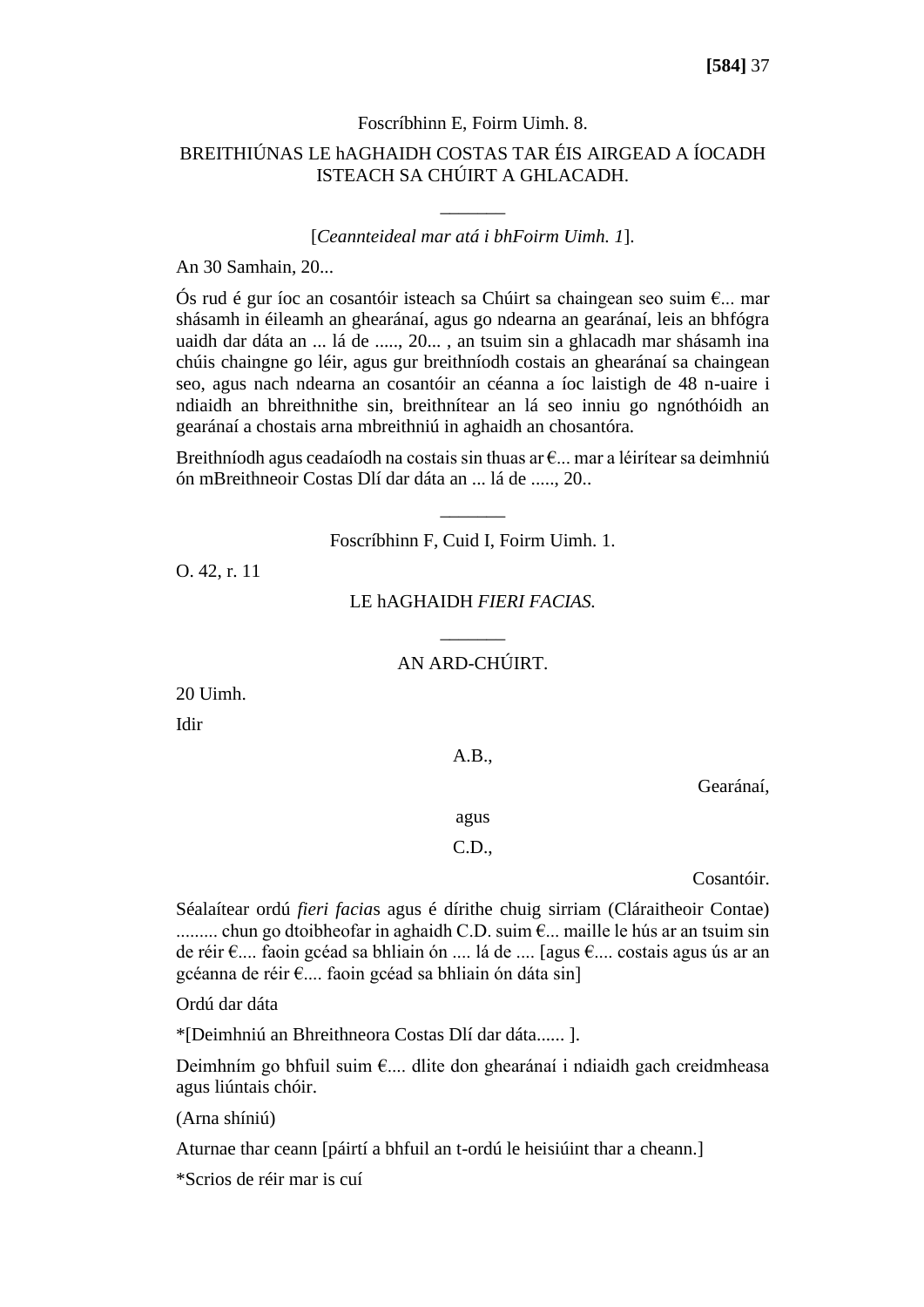Foscríbhinn F, Cuid II, Foirm Uimh. 1.

O. 42, r. 13

ORDÚ *FIERI FACIAS*.

 $\overline{\phantom{a}}$ 

## AN ARD-CHÚIRT.

20 Uimh.

Idir

### A.B.,

Gearánaí,

agus

### C.D.,

Cosantóir.

Do shirriam (Do Chláraitheoir Contae) ....... beatha agus sláinte. Cuirtear d'aithne ort leis seo a chur faoi deara go mbainfear amach ar a bhfuil d'earraí agus d'airnéisí ag C.D. i do bháillcheantar suim  $\epsilon$ ... maille le hús ar an tsuim sin, de réir €... faoin gcéad sa bhliain, ón .... lá de ..... \*ar suim airgid í sin agus ar ús é sin a ndearnadh le déanaí san Ard-Chúirt i gcaingean áirithe [*nó* i gcaingne áirithe, de réir mar a bheidh] inar gearánaí A.B. agus inar cosantóir C.D. [*nó* in ábhar áirithe atá ar feitheamh ansin dar teideal "Maidir le E.F." de réir mar a bheidh] le breithiúnas [*nó* le hordú] na Cúirte sin, dar dáta an ... lá de ..... breithniú [*nó* ordú], cibé acu é] go raibh siad le híoc ag an C.D. sin le A.B., maille le costais áirithe sa bhreithiúnas [*nó* san ordú] sin atá luaite, agus ar costais iad atá breithnithe agus cinnte ag an mBreithneoir Costas Dlí ar shuim €... mar a léirítear sa deimhniú ón mBreithneoir Costas Dlí, dar dáta an ... lá de ...... Agus cuirtear d'aithne ort a chur faoi deara thairis sin go mbainfear amach ar a bhfuil d'earraí agus d'airnéisí ag an C.D. sin i do bháillcheantar an tsuim sin €... [*costais*] maille le hús uirthi de réir €... faoin gcéad sa bhliain, ón ... lá de ..., \*agus an t-airgead agus an t-ús sin a bheith agat os comhair an hArd-Chúirte díreach tar éis a fhorghníomhaithe seo lena íoc leis an A.B. sin de bhun an bhreithiúnais [*nó* an ordaithe] sin. Agus cuirtear d'aithne ort a léiriú don Ard-Chúirt díreach tar éis an t-ordú seo a fhorghníomhú cad é an dóigh a ndearna tú forghníomhú air. Agus bíodh an t-ordú seo agat ann an uair sin.

## LE hORDÚ, etc.

Toibhigh €... agus €... i leith costas forghníomhaithe, etc., maille le hús ar € [*fiach breithiúnais*] de réir €... faoin gcéad sa bhliain ón ... lá de ....., agus maille le hús ar €... [*costais*] de réir €... faoin gcéad sa bhliain ón dáta sin go dtí go n-íocfar é; agus ina theannta sin puntáiste sirriam, táillí oifigeach, costais toibhithe, agus gach caiteachas teagmhasach dlíthiúil eile.

Is é ….. as [*áit chláraithe ghnó*], aturnae thar ceann an A.B. sin, a d'eisigh an t-ordú seo.

Is . . . an C.D. sin agus tá a áit chónaithe i ........ i do bháillcheantar.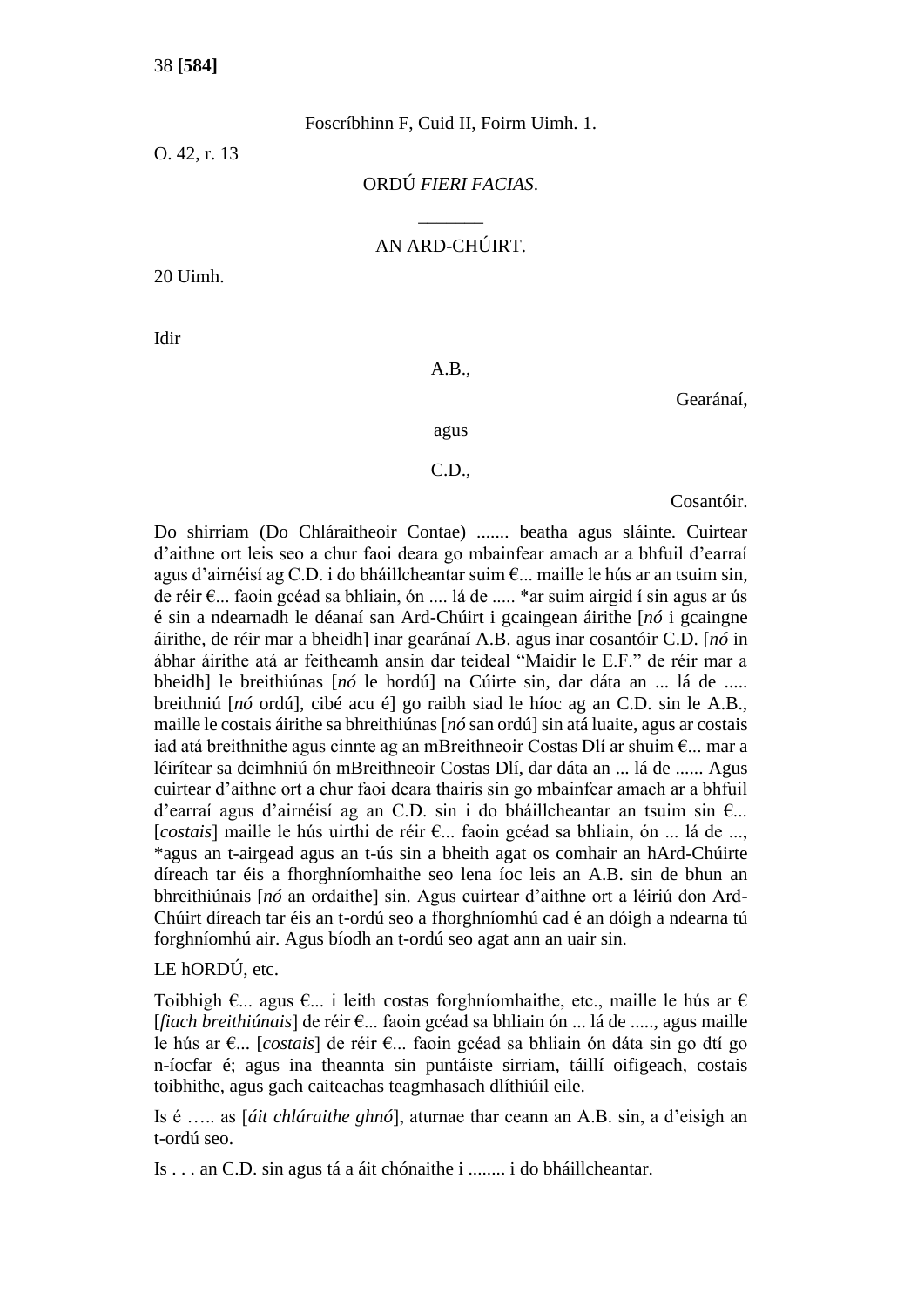# Foscríbhinn F, Cuid II, Foirm Uimh. 10. CHUN DAMÁISTÍ, COSTAIS AGUS ÚS A CHUR SAN ÁIREAMH

#### O.48 r. 2

## [*Más mian damáistí, costais agus ús a chur san áireamh i bhFoirm 8 nó 9, gabh ar aghaidh go dtí an † agus lean ar aghaidh mar seo*:]

Agus cuirtear d'aithne ort thairis sin leis seo a chur faoi deara go mbainfear amach as a bhfuil d'earraí agus d'airnéisí ag an C.D. sin i do bháillcheantar suim €... (*damáistí*). Agus thairis sin ús ar an tsuim sin de réir €... faoin gcéad sa bhliain, ón .... lá de ...., ar suim airgid í sin agus ar ús é sin ar breithníodh (*nó* ar ordaíodh) leis an mbreithiúnas (*nó* leis an ordú) dar dáta an ... lá de .... go raibh siad le híoc ag an C.D. sin le A.B., maille le costais áirithe sa bhreithiúnas (*nó*  san ordú) sin atá luaite, agus ar costais iad atá breithnithe agus ceadaithe ag an mBreithneoir Costas Dlí ar shuim €... mar a léirítear sa deimhniú, ón mBreithneoir Costas Dlí, dar dáta an ... lá de ..... Agus cuirtear d'aithne ort a chur faoi deara thairis sin go mbainfear amach ar a bhfuil d'earraí agus d'airnéis ag an C.D. sin i do bháillcheantar an tsuim sin €.... costais, maille le hús ar an tsuim sin de réir €... faoin gcéad sa bhliain ón ... lá de ... , agus bíodh an t-airgead agus an t-ús sin agat os comhair na hArd-Chúirte díreach tar éis a fhorghníomhaithe seo lena íoc leis an A.B. sin de bhun an bhreithiúnais (*nó* an ordaithe) sin.

Agus cuirtear d'aithne ort a léiriú don Ard-Chúirt, díreach tar éis an t-ordú seo a fhorghníomhú, cad é an dóigh a ndearna tú forghníomhú air, agus bíodh an t-ordú seo agat ann an uair sin.

LE hORDÚ, etc.

Is é etc. [*mar atá i bhFoirm Uimh.* 1] a d'eisigh an t-ordú seo.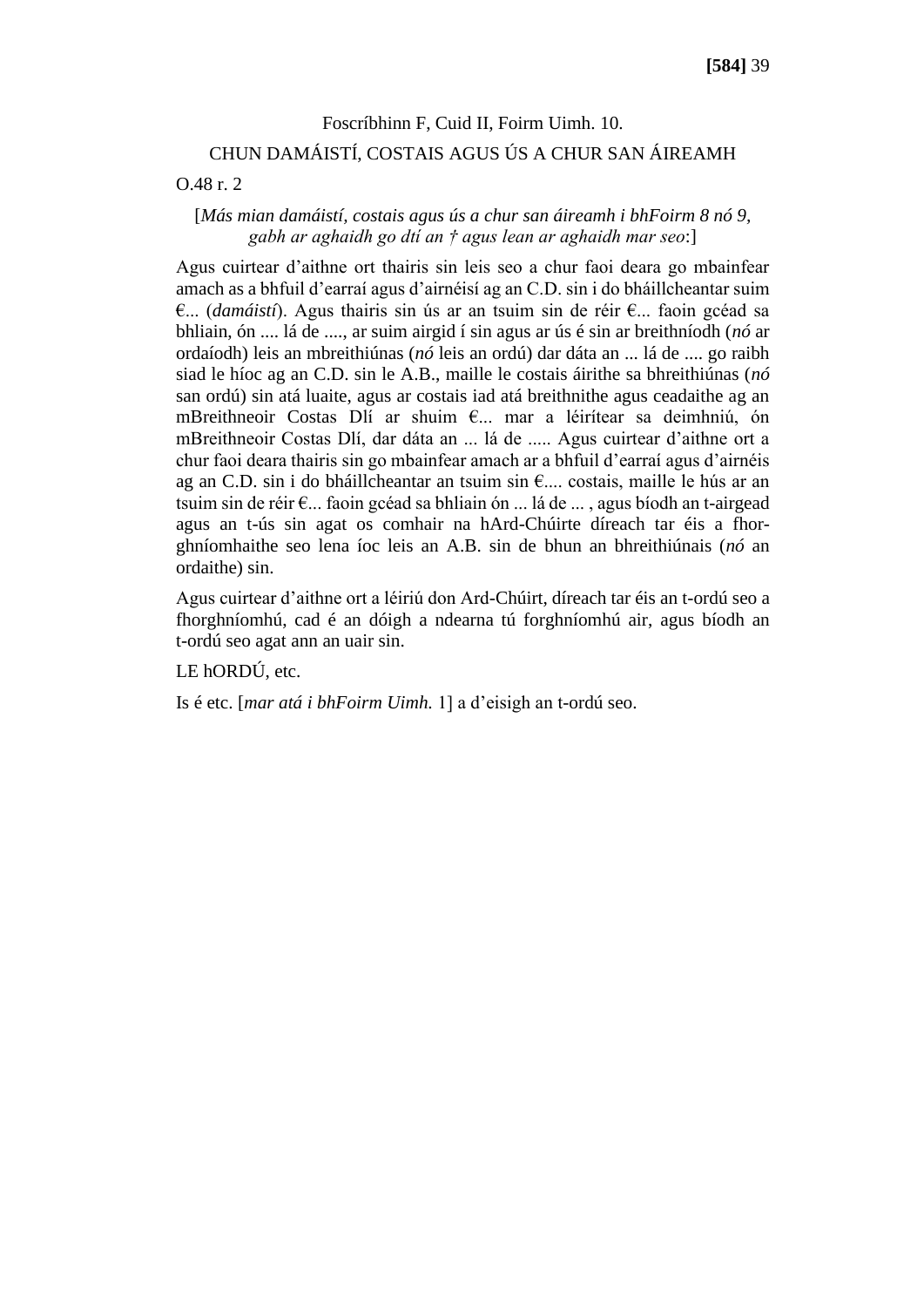## Foscríbhinn L, Foirm Uimh. 7.

O. 29, r. 7.

## BANNA CHUN COSTAIS AN BHANCHÉILE A URRÚ.

 $\overline{\phantom{a}}$ 

Bíodh a fhios ag cách ón ngníomhas seo go bhfuilimidne, *A.B*. as *etc*., *P.Q*. as *etc*., agus *R.S*. as *etc*., gafa faoi cheangal docht ag Máistir na hArd-Chúirte i suim phionósach ... euro atá le híoc le *X.Y*., aturnae thar ceann *C.B*., agus i ngeall lena híoc go hiomlán agus go hionraic go bhfuilimid dár gcur féin, ár n-oidhrí, ár seiceadóirí nó ár riarthóirí, agus gach duine dínn, faoi cheangal docht leis an ngníomhas seo i leith an iomláin.

Arna shéalú lenár séalaí.

Arna dhátú an ...... lá de ....... 20 .... .

De bhrí go bhfuil cúis áirithe ar feitheamh anois san Ard-Chúirt idir *A.B*., achainíoch, de pháirt, agus *C.B*., freagróir, den pháirt eile.

Agus de bhrí, le deimhniú faoina láimh a rinneadh sa chúis an .... lá de .... 20 ..., gur dheimhnigh an Breithneoir Costas Dlí gur leor .... euro a íoc isteach sa Chúirt faoi chomhair chostais an fhreagróra (*nó* an achainígh) sin i leith, agus as siocair, éisteacht na cúise sin [*nó ar dhóigh eile mar atá ráite i ndeimhniú an Bhreithneora Costas Dlí*], nó gur leorurrús le tabhairt in aghaidh na gcostas réamhráite banna faoi láimh agus faoi shéala an *A.B*. sin maille le beirt leorurra, i suim phionósach ... euro, agus é de choinníoll sa bhanna sin go n-íocfar an méid de chostais an *C.B*. sin a dheimhneofar a bheith dlite ón *A.B*. sin agus iníoctha aige, gan a méid a dhul thar an tsuim sin ... euro [*nó ar dhóigh eile de réir mar atá sa deimhniú*] agus fógra ... uair an chloig i dtaobh na n-urraí sin a bheith le tabhairt d'aturnae an *C.B*. sin. Anois is é coinníoll an bhanna seo: Más rud é go n-íocfaidh *A.B*. atá faoi cheangal mar a luaitear thuas, a oidhrí, a sheiceadóirí nó a riarthóirí, nó go gcuirfidh siad faoi deara go n-íocfar, go hiomlán agus go hionraic, le *X.Y*. thuasainmnithe, lena oidhrí, lena sheiceadóirí, lena riarthóirí nó lena shannaithe, suim iomlán .... nó costais dhleathacha an *C.B*. sin, an freagróir [*nó* an t-achainíoch] i leith, agus as siocair, éisteacht agus thriail na cúise seo [*nó ar dhóigh eile mar atá ráite sa deimhniú*] go feadh ... euro, ansin ar an gcoinníoll sin a chomhlíonadh beidh an banna seo ar neamhní agus gan éifeacht, ach mura gcomhlíonfar é, fanfaidh an céanna i lánfheidhm agus i lánéifeacht.

Arna shíniú, arna shéalú agus arna sheachadadh, *etc*.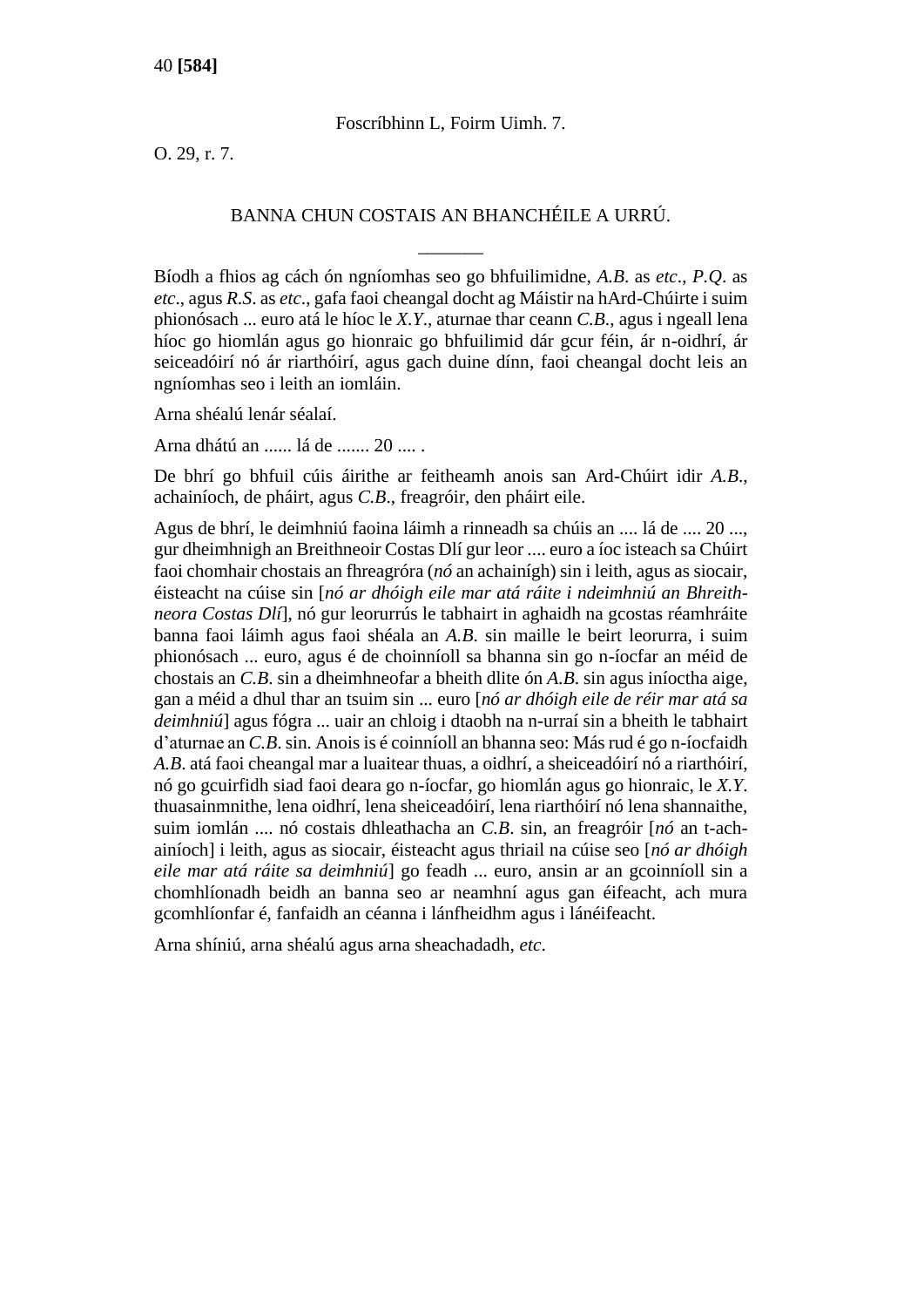## Foscríbhinn P, Foirm Uimh. 4

O. 77, r. 8

# DEIMHNIÚ AR SHUIMEANNA A CINNTÍODH.

 $\overline{\phantom{a}}$ [*Lean Foirm Uimh. 1 anuas go dtí \**]

Deimhním gur cinntíodh, faoi ordú dar dáta .... 20 .... , gurb iad na suimeanna a luaitear sa sceideal a ghabhann leis seo, arb é a méid iomlán € ... , na suimeanna is iníoctha faoin ordú sin leis na daoine faoi seach atá ainmnithe, i leith [*luaigh an cháil ina n-íoctar*].

Arna dhátú

(Arna shíniú)

Cláraitheoir nó Scrúdaitheoir nó Breithneoir Costas Dlí.

## AN SCEIDEAL

 $\overline{\phantom{a}}$ 

| Ainm     | Seoladh<br>$\left(\text{más rud é gur cinntíodh é}\right)$ | An tsuim atá le híoc |
|----------|------------------------------------------------------------|----------------------|
| $\cdots$ | $\cdots$                                                   | $\cdots$             |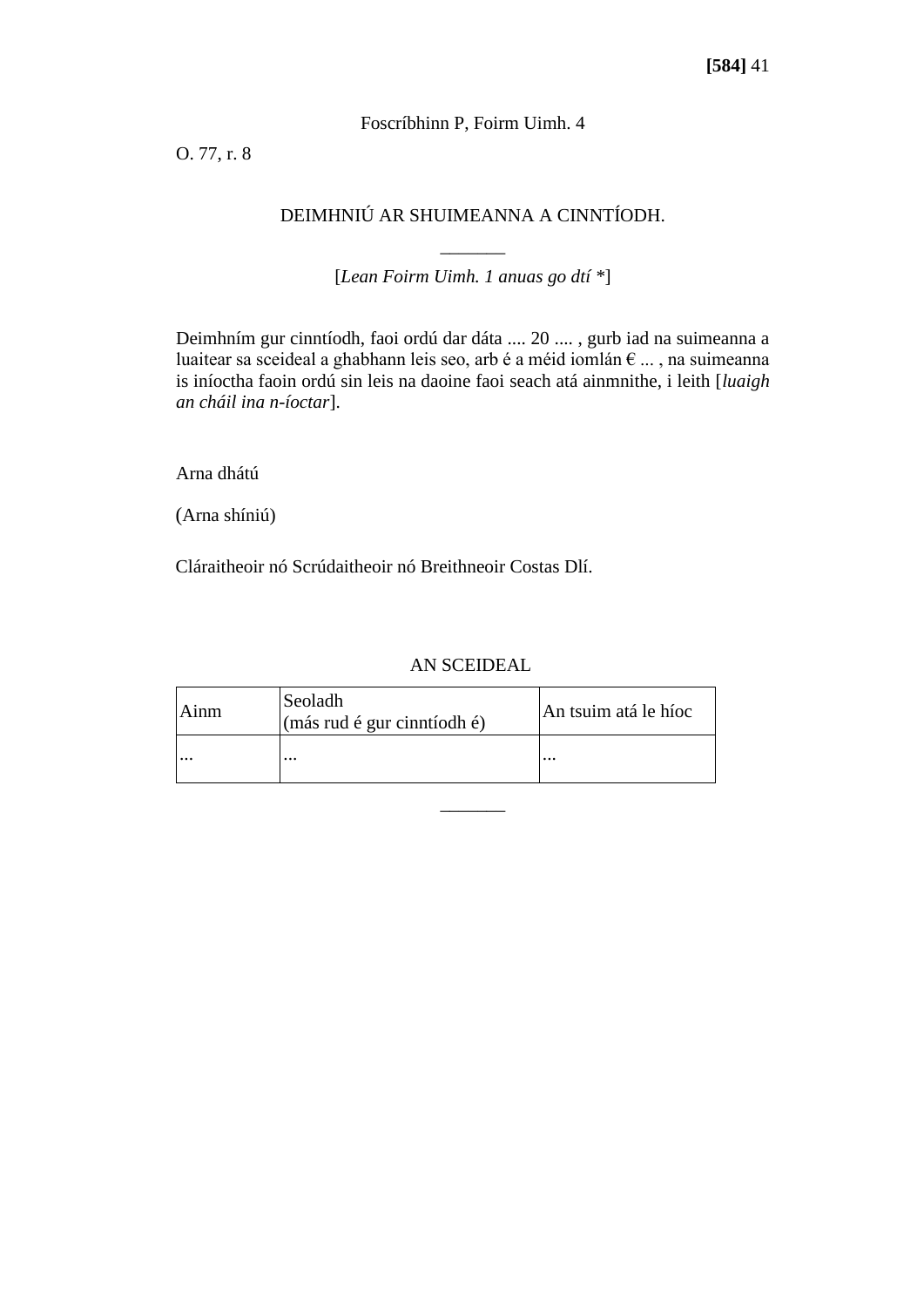Foscríbhinn P, Foirm Uimh. 5.

O. 77, r. 9

DEIMHNIÚ AR CHOSTAIS.

 $\overline{\phantom{a}}$ 

[*Lean Foirm Uimh. 1 anuas go dtí \*]*

De bhun ordú dar dáta ...... 20 .... , rinne na haturnaetha thar ceann ....... freastal orm, agus deimhním go bhfuil na costais a shonraítear sa sceideal a ghabhann leis seo, ar ordaíodh a mbreithniú leis an ordú sin, breithnithe agam ar na suimeanna faoi seach a luaitear sa sceideal, agus déanann na suimeanna sin, mar aon le costais an bhreithnithe (más ann) a shonraítear, suim ………….. san iomlán.

## Arna dhátú

(Arna shíniú) .............. Breithneoir Costas Dlí.

| Costais  | Iníoctha le         |                       | Méid na gcostas agus na<br>dtáillí breithnithe |
|----------|---------------------|-----------------------|------------------------------------------------|
|          | Ainm                | Seoladh               |                                                |
| $\cdots$ | $\cdot \cdot \cdot$ | An tIomlán $\epsilon$ |                                                |

## AN SCEIDEAL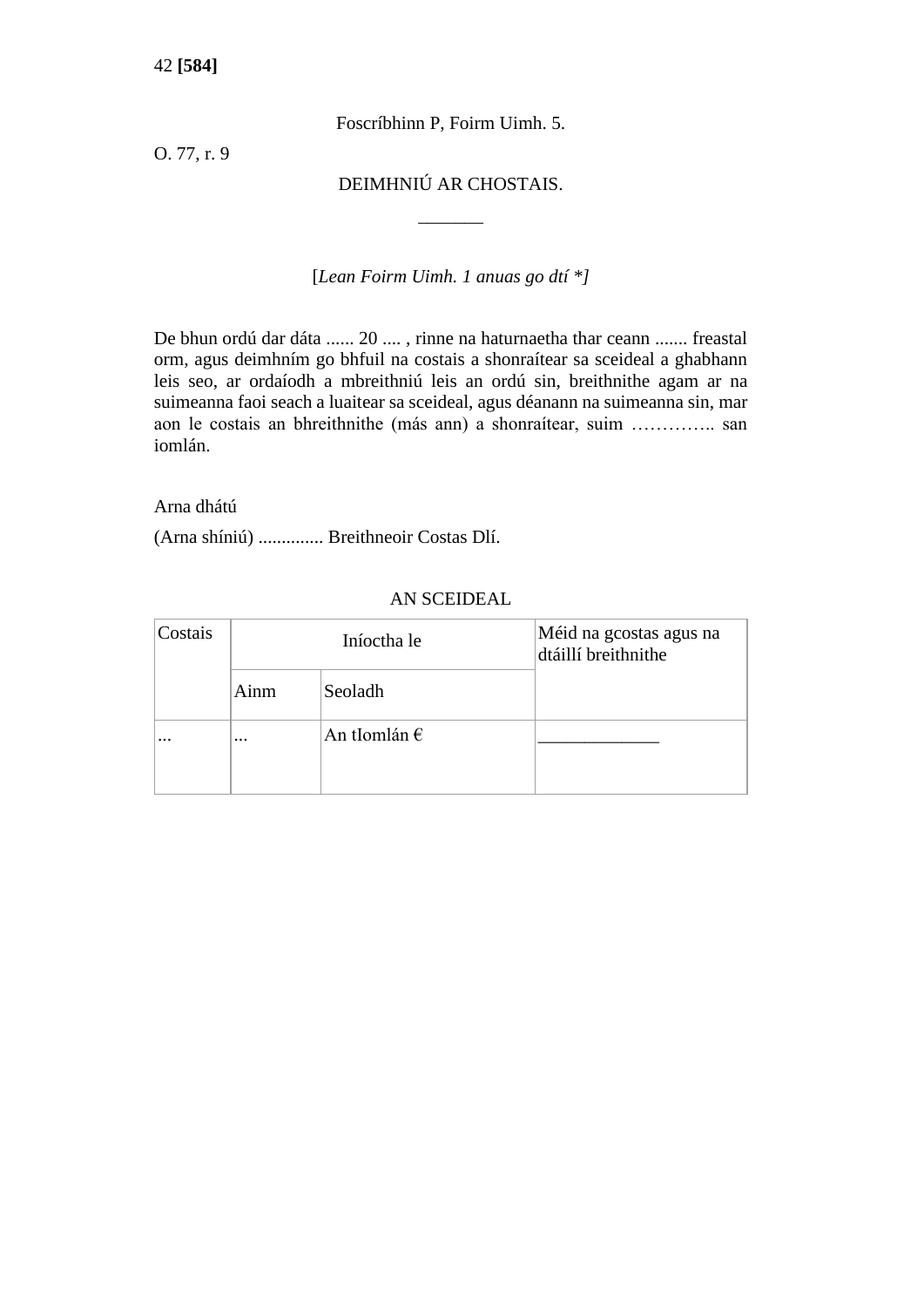# **Sceideal 3 Foscríbhinn W: Costais**

**\_\_\_\_\_\_\_\_\_\_\_\_\_**

# "SCÁLAÍ NA gCOSTAS CUID<sub>1</sub>

O. 99, rr. 12 agus 47

Ítim

Nótaí le hítimí uimhreacha 70 agus 78 go 83:

Tá sé ceaptha go gcumhdóidh na hítimí seo aon obair a dhéanamh, nach bhforáiltear di ar shlí eile, is gá nó is cuí a dhéanamh ag ullmhú do thriail, d'iomairliú socraíochta, d'éisteacht idirghabhála nó d'achomharc, nó roimh shocrú na n-ábhar faoi dhíospóid, lena n-áirítear: —

- (a) teagasc a ghlacadh chun agairt, cosaint, frithéileamh, achomharc a dhéanamh, cead achomhairc a lorg, nó cur i gcoinne iarratais ar chead achomhairc nó achomhairc, nó i leith aon phléadála, sonraí pléadála, mionnscríbhinne, réamhghnímh nó tarchuir faoi Ordú 64, riail 46;
- (b) na fíorais agus an dlí a bhreithniú;
- (c) freastal ar chliant agus comhfhreagras a dhéanamh leis;
- (d) agallamh agus comhfhreagras a dhéanamh le finnéithe agus le finnéithe ionchasacha agus cruthúnais a ghlacadh dá gcuid fianaise;
- (e) socrú a dhéanamh chun tuarascálacha nó comhairle a fháil ó shaineolaithe agus chun pleananna, grianghraif agus samhlacha a fháil;
- (f) cuardach a dhéanamh ar dhoiciméid iomchuí;
- (g) aon mhaoin nó áit ábhartha i leith na n-imeachtaí a iniúchadh;
- (h) pléadálacha, mionnscríbhinní agus doiciméid iomchuí eile a ghrinnscrúdú;
- (i) i gcás nach dtabharfar an chúis nó an t-ábhar chun trialach nó chun éisteachta, an obair a bheidh déanta i ndáil le hiomairliú socraíochta; agus
- (j) cúram agus stiúradh ginearálta na n-imeachtaí (lena n-áirítear Obair Iar-Thrialach).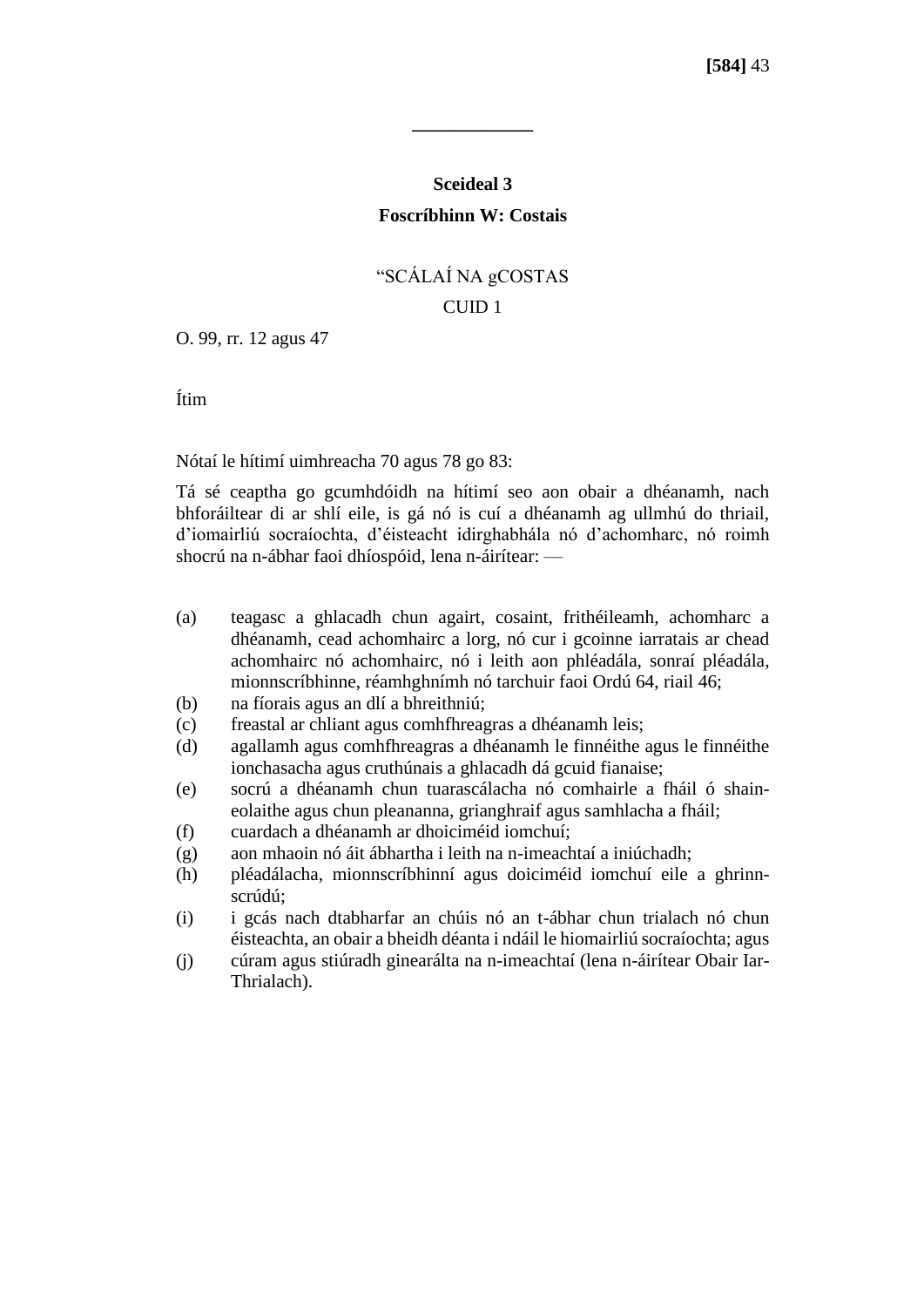|     |                                                                                                                                                          | Táille in-<br>cheadaithe:<br>mura luaitear<br>aon suim, beidh<br>méid na táille       |
|-----|----------------------------------------------------------------------------------------------------------------------------------------------------------|---------------------------------------------------------------------------------------|
|     |                                                                                                                                                          | faoi rogha an<br><b>Bhreithneora</b><br>Costas Dlí mura<br>bhforáiltear a<br>mhalairt |
|     |                                                                                                                                                          |                                                                                       |
|     | A. ROIMH THIONSCNAMH NA<br><b>nIMEACHTAÍ</b>                                                                                                             |                                                                                       |
| 1.  | Teagasc cliaint a ghlacadh sula ndéantar<br>imeachtaí a thionscnamh nó a chosaint                                                                        |                                                                                       |
| 2.  | Fógra a eisiúint faoi alt 150, an tAcht um Rialáil<br>Seirbhísí Dlí, 2015                                                                                |                                                                                       |
| 3.  | Fiosrúcháin fhíorasacha, lena n-áirítear freastal ar<br>chliant agus ar fhinnéithe agus ar fhinnéithe ion-<br>chasacha agus comhfhreagras a dhéanamh leo |                                                                                       |
| 4.  | Aon mhaoin nó áit ábhartha i leith na n-imeachtaí<br>a iniúchadh                                                                                         |                                                                                       |
| 5.  | Cuardaigh nó fiosrúcháin a dhéanamh in aon<br>oifig phoiblí iomchuí agus in áiteanna eile ar<br>shonraí nó doiciméid iomchuí nó ina gcomhair             |                                                                                       |
| 6.  | Comhfhreagras leis an mBord Measúnaithe<br>Díobhálacha Pearsanta [i gcás inarb infheidhme]                                                               |                                                                                       |
| 7.  | Tuarascáil shaineolach agus tuarascálacha eile a<br>fháil in oirchill imeachtaí                                                                          |                                                                                       |
| 8.  | Toiliú duine a fháil le gníomhú mar neaschara nó<br>mar chaomhnóir <i>ad litem</i> agus toiliú nó formheas<br>aon pháirtí leasmhair eile                 | E25                                                                                   |
|     | Tabhair do d'aire: Áirítear san ítim seo foirm an<br>toilithe nó an fhormheasta a ullmhú.                                                                |                                                                                       |
| 9.  | Toiliú a fháil chun taifid a scaoileadh<br>Tabhair do d'aire: Áirítear san ítim seo foirm                                                                | €15                                                                                   |
|     | an toilithe nó an fhormheasta a ullmhú.                                                                                                                  |                                                                                       |
| 10. | Aon fhoirm thoilithe eile a fháil<br>Tabhair do d'aire: Airítear san ítim seo foirm<br>an toilithe nó an fhormheasta a ullmhú                            | €15                                                                                   |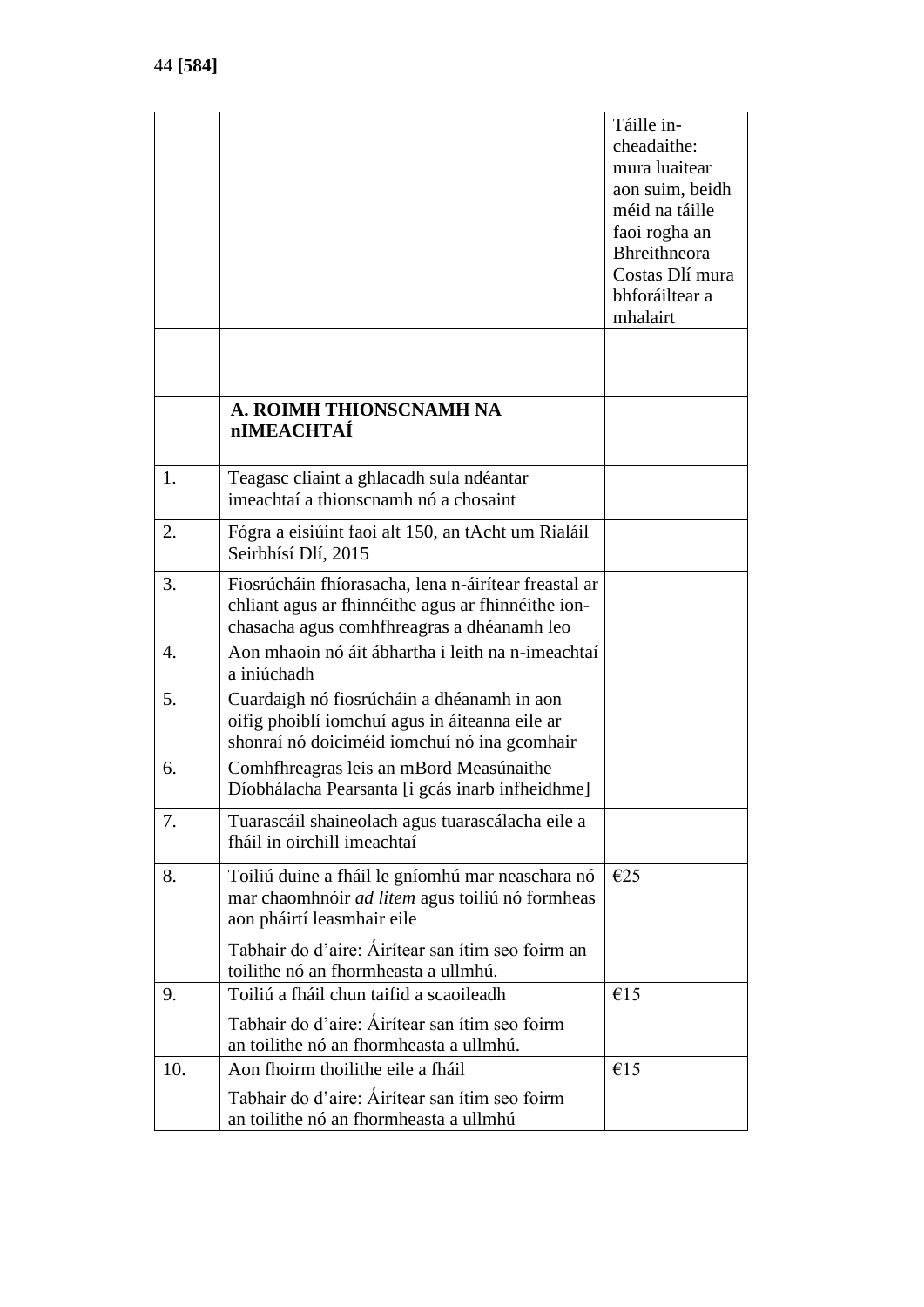| 11. | Teagasc a ullmhú agus a sheachadadh ar<br>abhcóide chun comhairle a thabhairt maidir<br>le himeachtaí a thionscnamh                                                                                                                                                                                                              |     |
|-----|----------------------------------------------------------------------------------------------------------------------------------------------------------------------------------------------------------------------------------------------------------------------------------------------------------------------------------|-----|
| 12. | Litir éilimh/litir roimh chaingean a ullmhú                                                                                                                                                                                                                                                                                      |     |
| 13. | Litir a ullmhú ina dtugtar comhairle maidir le<br>hinfhaighteacht agus soláthraithe ionchasacha<br>idirghabhála                                                                                                                                                                                                                  |     |
| 14. | Iarratas ar chead chun imeachtaí a eisiúint a<br>ullmhú agus a dhéanamh, i gcás inar gá                                                                                                                                                                                                                                          |     |
|     | <b>B. Ó THIONSCNAMH GO DÁTA NA</b><br><b>TRIALACH / SOCRAÍOCHTA</b>                                                                                                                                                                                                                                                              |     |
|     | EISIÚINT IMEACHTAÍ, PLÉADÁLACHA<br>ETC.                                                                                                                                                                                                                                                                                          |     |
| 15. | Toghairm thionscnaimh, achainí, fógra for-<br>iarratais tionscnaimh nó fógra tríú páirtí a<br>ullmhú, a eisiúint, agus a sheirbheáil ar pháirtí<br>amháin, lena n-áirítear, i gcás inarb iomchuí,<br>formhuiniú lena seirbheáil nó lena sheirbheáil<br>lasmuigh den dlínse faoi Ordú 11A (gan freastal<br>ar abhcóide a áireamh) | €75 |
| 16. | Toghairm thionscnaimh chomhthráthach a<br>eisiúint agus a sheirbheáil ar pháirtí amháin                                                                                                                                                                                                                                          |     |
|     | Nóta le hítim 15 agus 16:<br>— Déanfar tagairtí sna hítimí seo do thoghairm<br>thionscnaimh a sheirbheáil ar pháirtí amháin, i<br>ndáil le toghairm i gcaingean aimiréalachta in<br>rem, a fhorléiriú mar thagairt don toghairm a<br>sheirbheáil ar long.                                                                        |     |
| 17  | Aon mhionnscríbhinn fíoraithe a ullmhú, a<br>sheirbheáil agus, i gcás inar cuí, a chomhdú                                                                                                                                                                                                                                        | €35 |
| 18. | Athnuachan a dhéanamh ar thoghairm thionsc-<br>naimh a eisíodh, lena n-áirítear mionnscríbhinn a<br>ullmhú agus a chomhdú, freastal ar athnuachan a<br>iarraidh agus ordú a fháil                                                                                                                                                |     |
| 19. | Fógra foriarratais (seachas foriarratas tionsc-<br>naimh) a ullmhú, a eisiúint, a chomhdú agus<br>a sheirbheáil ar pháirtí amháin                                                                                                                                                                                                |     |
| 20. | Mionnscríbhinn ag tacú le fógra foriarratais<br>(seachas foriarratas tionscnaimh) a ullmhú<br>agus a chomhdú agus, i gcás inarb iomchuí,<br>a sheirbheáil ar pháirtí amháin                                                                                                                                                      |     |
| 21. | Fógra achomhairc nó cás sonraithe a ullmhú, a<br>chomhdú agus a sheirbheáil ar pháirtí amháin                                                                                                                                                                                                                                    |     |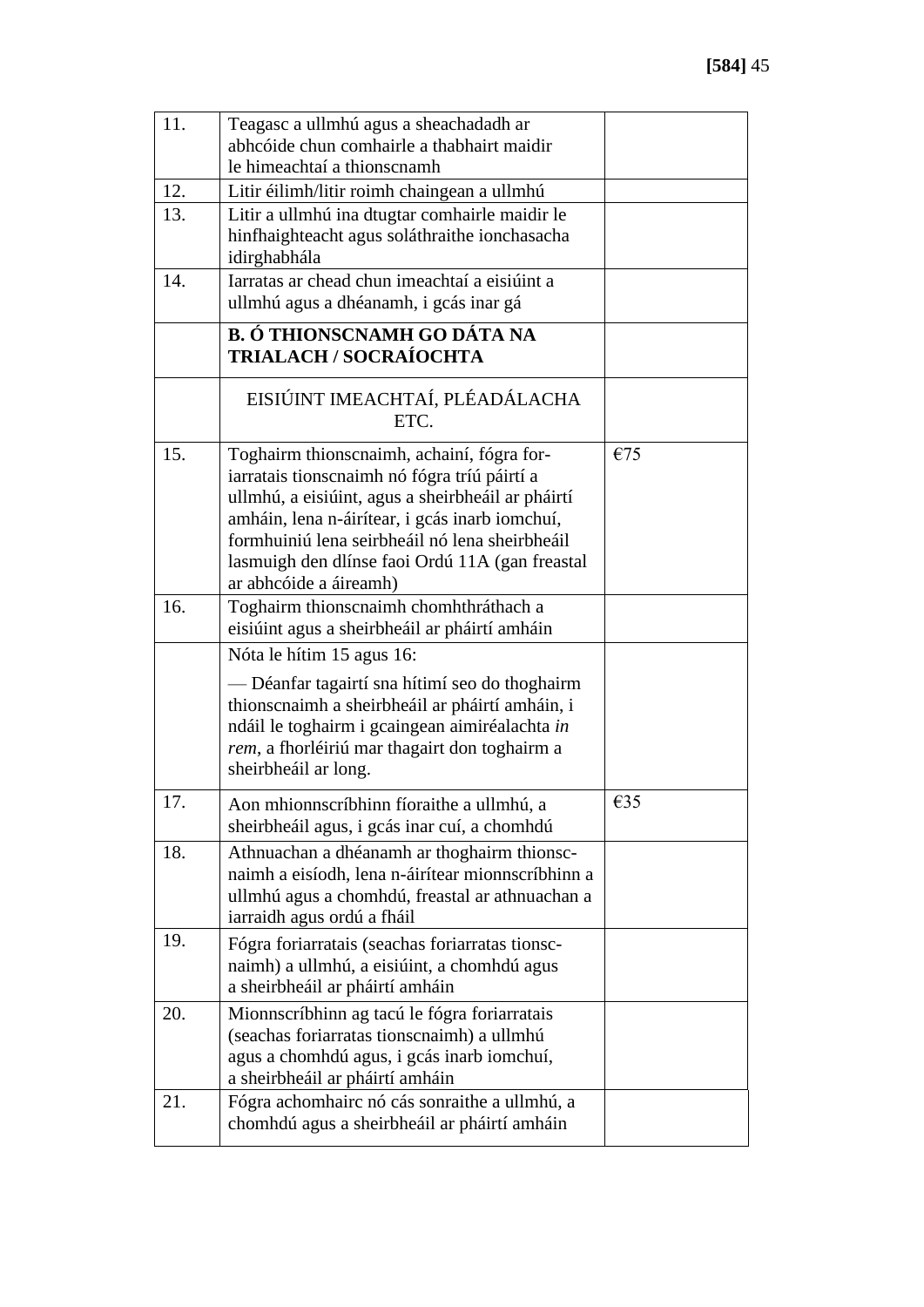| 22. | Mionnscríbhinn forais in imeachtaí le fógra<br>foriarratais tionscnaimh nó toghairm speisialta,<br>nó mionnscríbhinn fíoraithe i gcaingean<br>díobhálacha pearsanta nó i gcaingean chlú-<br>mhillte, a ullmhú agus a chomhdú agus, i gcás<br>inarb iomchuí, a sheirbheáil ar pháirtí amháin                                                          |     |
|-----|------------------------------------------------------------------------------------------------------------------------------------------------------------------------------------------------------------------------------------------------------------------------------------------------------------------------------------------------------|-----|
| 23. | Fiat an Ard-Aighne a fháil, i gcás inar gá                                                                                                                                                                                                                                                                                                           |     |
| 24. | Láithreas a thaifeadadh agus fógra a thabhairt<br>ina thaobh sin                                                                                                                                                                                                                                                                                     | €25 |
| 25. | Láithreas a thaifeadadh chun an dlínse a<br>chonspóid agus iarratas chun an dlínse a<br>chonspóid                                                                                                                                                                                                                                                    |     |
| 26. | Ráiteas éilimh a ullmhú, a chomhdú agus a<br>sheachadadh ar pháirtí amháin                                                                                                                                                                                                                                                                           | €75 |
| 27. | Breithniú a dhéanamh ar phléadáil a fhaightear<br>agus teagasc a ghlactar ina taobh (lena n-áirítear<br>aon ábhar fíorais nó tuairim shaineolach) agus<br>cosaint (agus frithéileamh), freagra ar achainí,<br>freagra, nó pléadáil eile a cheanglaítear nó a<br>cheadaítear mar fhreagra a ullmhú, a chomhdú<br>agus a sheachadadh ar pháirtí amháin |     |
| 28. | Mionnscríbhinn fíoraithe cosanta i gcaingean<br>díobhálacha pearsanta nó i gcaingean chlúmhillte<br>a ullmhú, a chomhdú agus a sheachadadh ar<br>pháirtí amháin                                                                                                                                                                                      | €35 |
| 29. | Comhairle a thabhairt maidir le haon taisceadh<br>nó tairiscint le cosaint nó comhairle a thabhairt<br>maidir le haon taisceadh airgid le pléadáil,<br>agus an taisceadh airgid sin a dhéanamh (lena<br>n-áirítear fógra a thabhairt ina thaobh sin)                                                                                                 |     |
| 30. | Iarratas chun aistriú chuig an Liosta Tráchtála nó<br>ar chásbhainistiú, i gcás inarb iomchuí, a ullmhú,<br>a chomhdú agus a sheirbheáil ar pháirtí amháin                                                                                                                                                                                           |     |
| 31. | Freagra ar iarratas chun aistriú chuig an Liosta<br>Tráchtála nó ar chásbhainistiú, i gcás inarb iom-<br>chuí, a ullmhú, a chomhdú agus a sheirbheáil ar<br>pháirtí amháin                                                                                                                                                                           |     |
| 32. | Ullmhú faoi choinne aon chomhdhála nó éist-<br>eacht chásbhainistithe, agus freastal uirthi,<br>agus an obair a dhéantar chun ordacháin chás-<br>bhainistithe a chomhlíonadh                                                                                                                                                                         |     |
| 33. | Iarraidh ar shonraí pléadála (lena n-áirítear<br>mionnscríbhinn fíoraithe i gcás inar gá) a<br>ullmhú agus a sheachadadh ar pháirtí amháin                                                                                                                                                                                                           |     |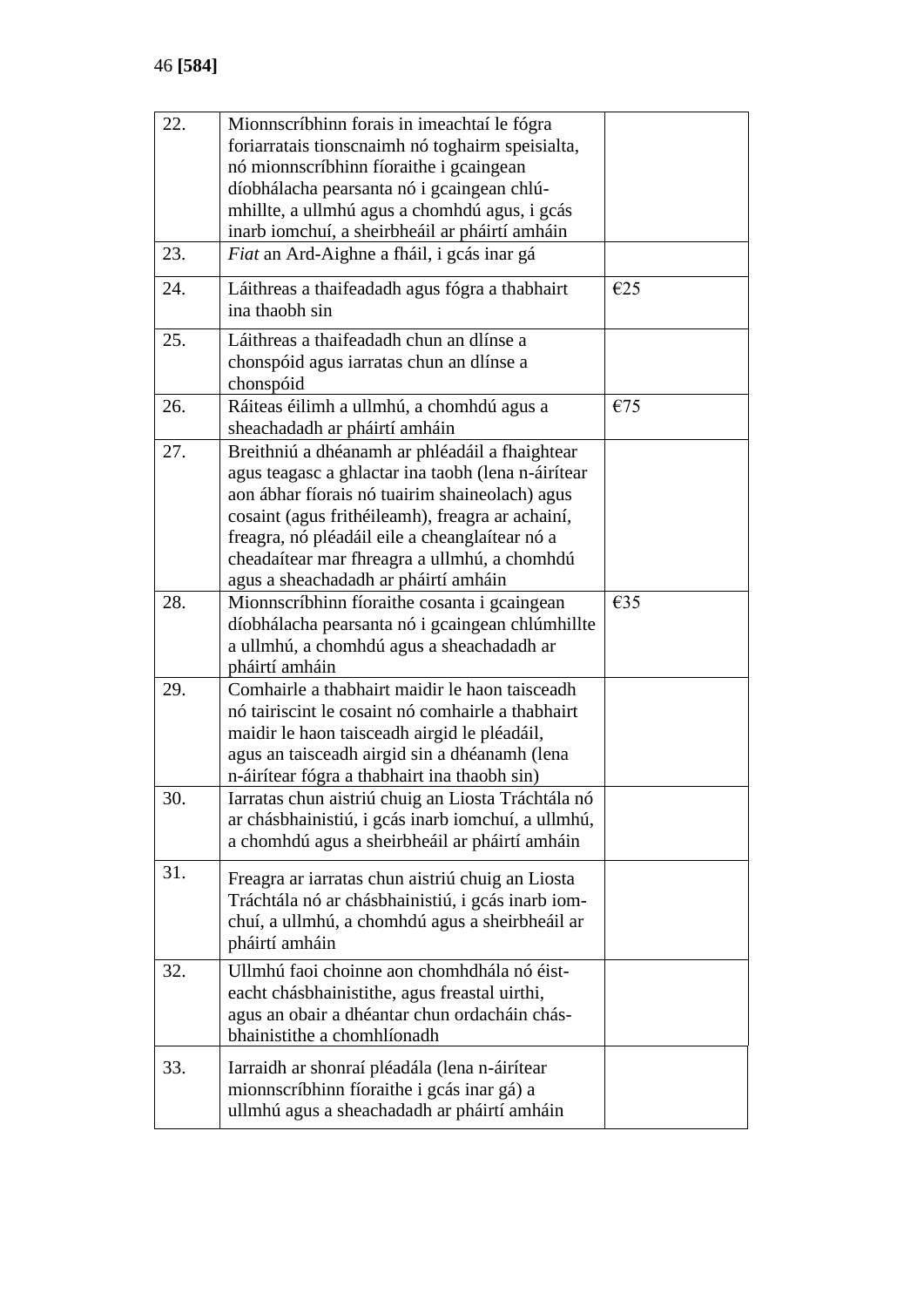| 34. | Freagraí ar iarraidh ar shonraí (lena n-áirítear<br>mionnscríbhinn fíoraithe i gcás inar gá) a ullmhú<br>agus a sheachadadh ar pháirtí amháin                                                                                                                                                        |     |
|-----|------------------------------------------------------------------------------------------------------------------------------------------------------------------------------------------------------------------------------------------------------------------------------------------------------|-----|
| 35. | Réamhghníomh, nó dearbhú dócmhainneachta,<br>a ullmhú agus a chomhdú, fógra i dtaobh an<br>chomhdaithe a ullmhú agus an fógra sin a<br>sheirbheáil ar pháirtí amháin                                                                                                                                 |     |
| 36. | Leasú ar thoghairm nó ar phléadáil a ullmhú,<br>agus an doiciméad leasaithe a sheirbheáil nó a<br>sheachadadh ar pháirtí amháin                                                                                                                                                                      |     |
| 37. | Fógra faoi thoghairm thionscnaimh nó faoi<br>dhoiciméad tionscnaimh eile a ullmhú, lena<br>sheirbheáil lasmuigh den dlínse faoi Ordú 11                                                                                                                                                              | €75 |
| 38. | Aon doiciméad a ullmhú, freastal ar aon iarratas<br>a bheith á dhéanamh, agus aon obair eile a<br>dhéanamh is gá—                                                                                                                                                                                    |     |
|     | (a) chun ordú a fháil chun seirbheáil ionadach a<br>dhéanamh ar aon doiciméad;                                                                                                                                                                                                                       |     |
|     | (b) chun ordú a fháil ag ceadú aon doiciméad a<br>sheirbheáil lasmuigh den dlínse;                                                                                                                                                                                                                   |     |
|     | (c) chun aon ordú <i>ex parte</i> eile a fháil, roimh na<br>himeachtaí nó i gcúrsa na n-imeachtaí, nach<br>bhforáiltear dó ar shlí eile faoi aon ítim eile                                                                                                                                           |     |
|     | agus an t-ordú a fháil                                                                                                                                                                                                                                                                               |     |
|     | (d) chun forghairm a fháil agus an t-ordú a fháil                                                                                                                                                                                                                                                    |     |
| 39. | Litir rabhaidh i ndáil le haon iarratas d'éagmais<br>pléadála nó chun an tréimhse ama a fhadú                                                                                                                                                                                                        | €15 |
| 40. | Teagasc a ghlacadh maidir le haon fhoriarratas ar<br>aon iarratas d'éagmais pléadála nó ar shíneadh<br>ama, an foriarratas a ullmhú agus freastal ar<br>éisteacht an fhoriarratais (mionnscríbhinn forais<br>san áireamh)                                                                            |     |
| 41. | Teagasc a ghlacadh maidir leis an bhfreagra ar<br>aon fhoriarratas ar aon iarratas d'éagmais<br>pléadála nó ar shíneadh ama, an freagra a<br>ullmhú agus freastal ar éisteacht an fhreagra<br>(mionnscríbhinn forais san áireamh)                                                                    |     |
| 42. | Teagasc a ghlacadh maidir le haon fhoriarratas ar<br>aon iarratas idirbhreitheach substainteach agus<br>mionnscríbhinn i gcomhair an iarratais, seachas<br>mainneachtain pléadála/síneadh ama nó follasú<br>(e.g. urghaire idirbhreitheach), agus an foriarratas<br>agus an mhionnscríbhinn a ullmhú |     |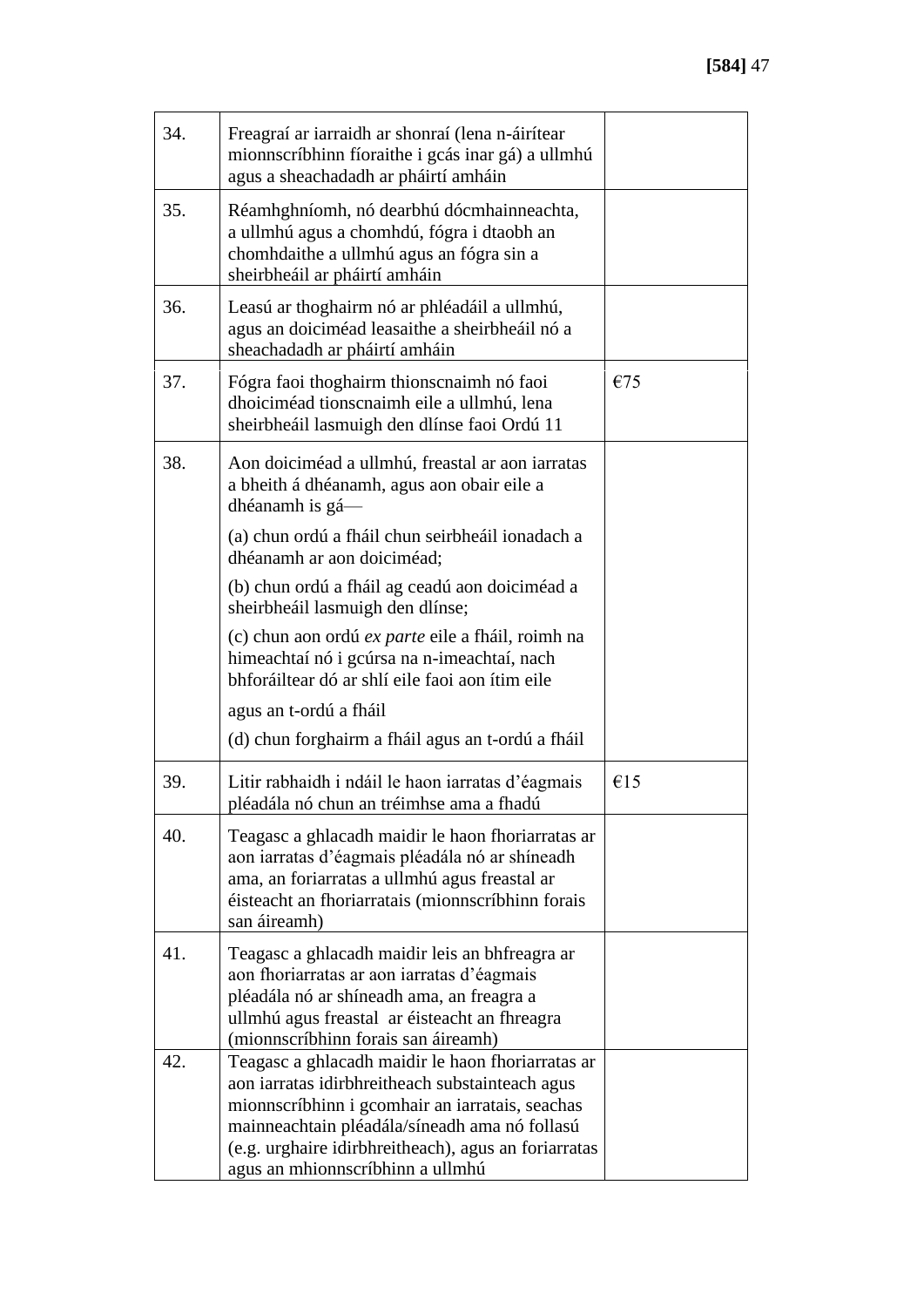| 43. | Breithniú a dhéanamh ar aon fhoriarratas agus      |  |
|-----|----------------------------------------------------|--|
|     | mionnscríbhinn a fhaightear, agus teagasc a        |  |
|     | ghlacadh maidir le haon mhionnscríbhinn shub-      |  |
|     | stainteach freagartha i gcomhair aon iarratais     |  |
|     | shubstaintigh idirbhreithigh, seachas mainn-       |  |
|     | eachtain pléadála / síneadh ama nó follasú         |  |
|     | (e.g. urghaire idirbhreitheach), agus an           |  |
|     | mhionnscríbhinn a ullmhú                           |  |
| 44. | Teagasc a ghlacadh maidir le haon mhionn-          |  |
|     | scríbhinn shubstainteach in aon imeachtaí          |  |
|     | atá le héisteacht le mionnscríbhinn, agus          |  |
|     | an mhionnscríbhinn a ullmhú                        |  |
| 45. | Breithniú a dhéanamh ar aon mhionnscríbhinn a      |  |
|     | fhaightear in aon imeachtaí atá le héisteacht le   |  |
|     | mionnscríbhinn, agus teagasc a ghlacadh maidir     |  |
|     | le haon mhionnscríbhinn shubstainteach freagar-    |  |
|     | tha, agus an mhionnscríbhinn a ullmhú              |  |
| 46. | Pléadálacha, mionnscríbhinní agus doiciméid        |  |
|     | iomchuí eile a ghrinnscrúdú                        |  |
|     |                                                    |  |
| 47. | Teagasc d'abhcóide a ullmhú i gcomhair tuairime    |  |
|     | i scríbhinn nó comhairle nó teagaisc chun aon      |  |
|     | doiciméad a shocrú                                 |  |
| 48. | Freastal ar abhcóide i gcomhchomhairle             |  |
|     | FOLLASÚ AGUS INIÚCHADH                             |  |
| 49. | Iarraidh ar fhollasú saorálach a ullmhú agus a     |  |
|     | sheachadadh ar pháirtí                             |  |
| 50. | Iarraidh ar fhollasú saorálach a ullmhú agus a     |  |
|     | sheachadadh ar neamhpháirtí                        |  |
| 51. |                                                    |  |
|     | Caomhnóirí doiciméad agus a dtaifid a shain-       |  |
|     | aithint                                            |  |
| 52. | Teagasc a ghlacadh maidir le haon fhoriarratas ar  |  |
|     | fhollasú, an freagra air a ullmhú agus freastal ar |  |
|     | éisteacht an fhreagra                              |  |
|     | Teagasc a ghlacadh maidir le haon fhoriarratas ar  |  |
| 53. | fhollasú, an freagra air a ullmhú agus freastal ar |  |
|     | éisteacht an fhreagra                              |  |
| 54. | Mionnscríbhinn doiciméad nó liosta doiciméad a     |  |
|     | ullmhú, a chomhdú agus a sheirbheáil               |  |
| 55. | Na nithe nó an ní seo a leanas a ullmhú, a         |  |
|     | chomhdú agus a sheirbheáil-                        |  |
|     | (a) agarcheisteanna i gcomhair páirtí a scrúdú,    |  |
|     | nó                                                 |  |
|     |                                                    |  |
|     | (b) mionnscríbhinn mar fhreagra ar agar-           |  |
|     | cheisteanna                                        |  |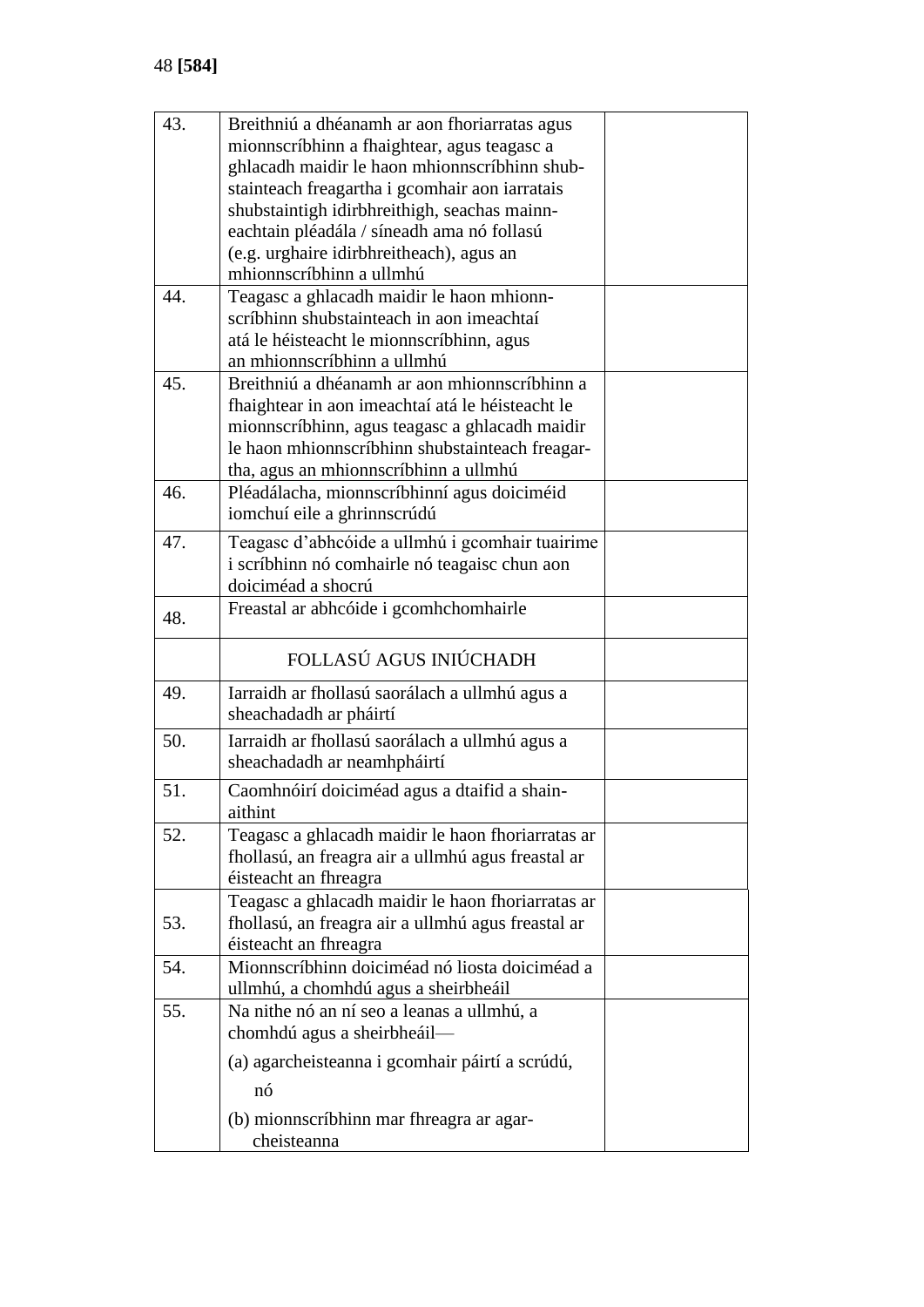| 56. | Freastal chun doiciméid sceidealta páirtí eile a<br>iniúchadh agus cóipeanna a dhéanamh díobh,<br>nó athbhreithniú a dhéanamh ar chóipeanna<br>leictreonacha díobh                                                           |     |
|-----|------------------------------------------------------------------------------------------------------------------------------------------------------------------------------------------------------------------------------|-----|
| 57. | Athbhreithniú ar dhoiciméid follasaithe (follasú<br>an pháirtí féin, an pháirtí fhreasúraigh / na<br>bpáirtithe freasúracha agus/nó aon neamhpháirtí)                                                                        |     |
|     | ULLMHÚCHÁN LE hAGHAIDH TRIALACH,<br>ETC.                                                                                                                                                                                     |     |
| 58. | Freastal ar aon fhinné agus comhfhreagras a<br>dhéanamh leis, agus cruthúnas ar fhianaise atá<br>ar fáil a ullmhú                                                                                                            |     |
| 59. | I gcás inarb iomchuí, mionteagasc a thabhairt<br>agus aon tuarascáil shaineolach nuashonraithe a<br>fháil                                                                                                                    |     |
| 60. | Ordú subpoena ad testificandum, nó fógra faoi, a<br>ullmhú agus a eisiúint d'aon líon daoine nach mó<br>ná triúr agus an céanna do gach líon breise nach<br>mó ná triúr                                                      | €15 |
| 61. | Ordú subpoena duces tecum, nó fógra faoi, a<br>ullmhú agus a eisiúint d'aon líon daoine nach mó<br>ná triúr agus an céanna do gach líon breise nach<br>mó ná triúr                                                           | €15 |
| 62. | Fógra a ullmhú agus a sheirbheáil—                                                                                                                                                                                           | €15 |
|     | (a) chun doiciméad dá dtagraítear i bpléadáil nó i<br>mionnscríbhinn a thabhairt ar aird lena iniúchadh                                                                                                                      |     |
|     | (b) chun doiciméad a thabhairt ar aird i dtriail nó<br>in éisteacht                                                                                                                                                          |     |
|     | (c) chun aon doiciméad nó fíoras a admháil                                                                                                                                                                                   |     |
| 63. | Freastal chun coinne a fháil le finné a cheistiú<br>agus ar cheistiú an fhinné os comhair aon<br>choimisinéara, aon oifigigh don chúirt nó aon<br>duine eile a bheidh ceaptha chun é a cheistiú, as<br>gach lá den cheistiú. |     |
|     | Tabhair do d'aire:—Lamhálfar, freisin, don<br>aturnae caiteachais taistil a bheidh tabhaithe<br>go réasúnach aige.                                                                                                           |     |
| 64. | An obair a dhéantar i dtaca le hidirghabháil a<br>dhéanamh maidir le himeachtaí                                                                                                                                              |     |
| 65. | Teagasc a ullmhú d'abhcóide chun comhairle a<br>thabhairt maidir le cruthúnais                                                                                                                                               |     |
| 66. | Cur síos i gcomhair trialach nó éisteachta                                                                                                                                                                                   | €75 |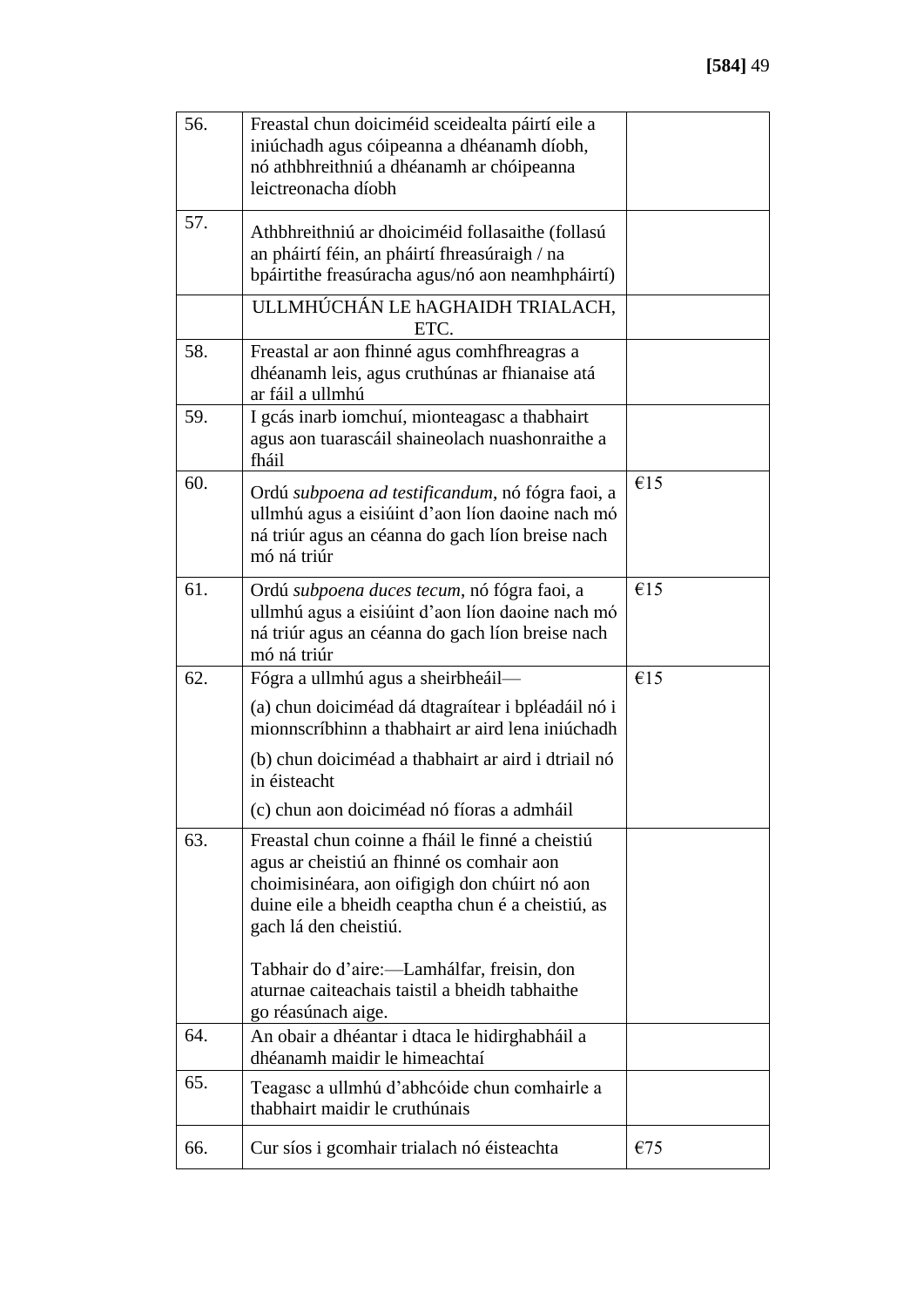| 67. | Mionteagasc trialach a ullmhú, le nótaí eolais<br>d'abhcóide agus cruthúnais ar fhianaise                                                                                                                                                                                           |     |
|-----|-------------------------------------------------------------------------------------------------------------------------------------------------------------------------------------------------------------------------------------------------------------------------------------|-----|
| 68. | An obair a dhéantar i dtaca le hiomairliú<br>socraíochta                                                                                                                                                                                                                            |     |
| 69. | Freastal ar an oifigeach cuí chun a chur in iúl<br>dó go bhfuil cúis nó ábhar a cuireadh síos i<br>gcomhair trialach nó éisteachta socraithe agus<br>go bhféadfar í nó é a liostú dá réir sin                                                                                       | €15 |
| 70. | Ullmhúchán i gcomhair aon chúis nó ábhar,<br>achainí nó foriarratas, a thriail nó a éisteacht, is<br>cuma cad é modh na trialach nó na héisteachta<br>(lena n-áirítear cuntais a thógáil nó fiosruithe a<br>dhéanamh) gan aon obair dá dtagraítear in ítimí<br>roimhe seo a áireamh |     |
|     | C. COSTAIS A THABHAÍTEAR I gCÚRSA<br>TRIALACH/SOCRAÍOCHTA AGUS<br>ANUAS GO dTÍ CINNEADH NA<br><b>nIMEACHTAÍ</b>                                                                                                                                                                     |     |
|     | TRIAIL NÓ ÉISTEACHT                                                                                                                                                                                                                                                                 |     |
| 71. | Freastal ar shuíonna chun na gcríoch seo a<br>leanas—<br>(a) triail nó éisteacht chúise, ábhair nó                                                                                                                                                                                  |     |
|     | achomhairc, as gach lá—<br>a mbeidh an chúis, an t-ábhar nó an<br>t-achomharc ar áireamh sa liosta a<br>bheidh le triail nó le héisteacht, ach<br>nach mbeidh tús curtha léi nó leis<br>(ii) triail nó éisteacht<br>(iii) éisteacht breithiúnais fhorchoimeádta                     |     |
|     | (iv) éisteacht ina dhiaidh sin ar chineál an<br>fhaoisimh agus/nó ar chostais                                                                                                                                                                                                       |     |
| 72. | Nótaí le hítim 71:                                                                                                                                                                                                                                                                  |     |
|     | (a) má tá ar an aturnae freastal ar níos mó ná<br>éisteacht nó triail amháin san am agus san áit<br>chéanna, déanfar an caiteachas a roinnt go<br>réasúnach sa chás sin;                                                                                                            |     |
|     | (b) lamhálfar, freisin, don aturnae caiteachais<br>taistil a bheidh tabhaithe go réasúnach aige;                                                                                                                                                                                    |     |
|     | (c) ní bhaineann an ítim seo leis an bhfreastal a<br>luaitear in ítim 73.                                                                                                                                                                                                           |     |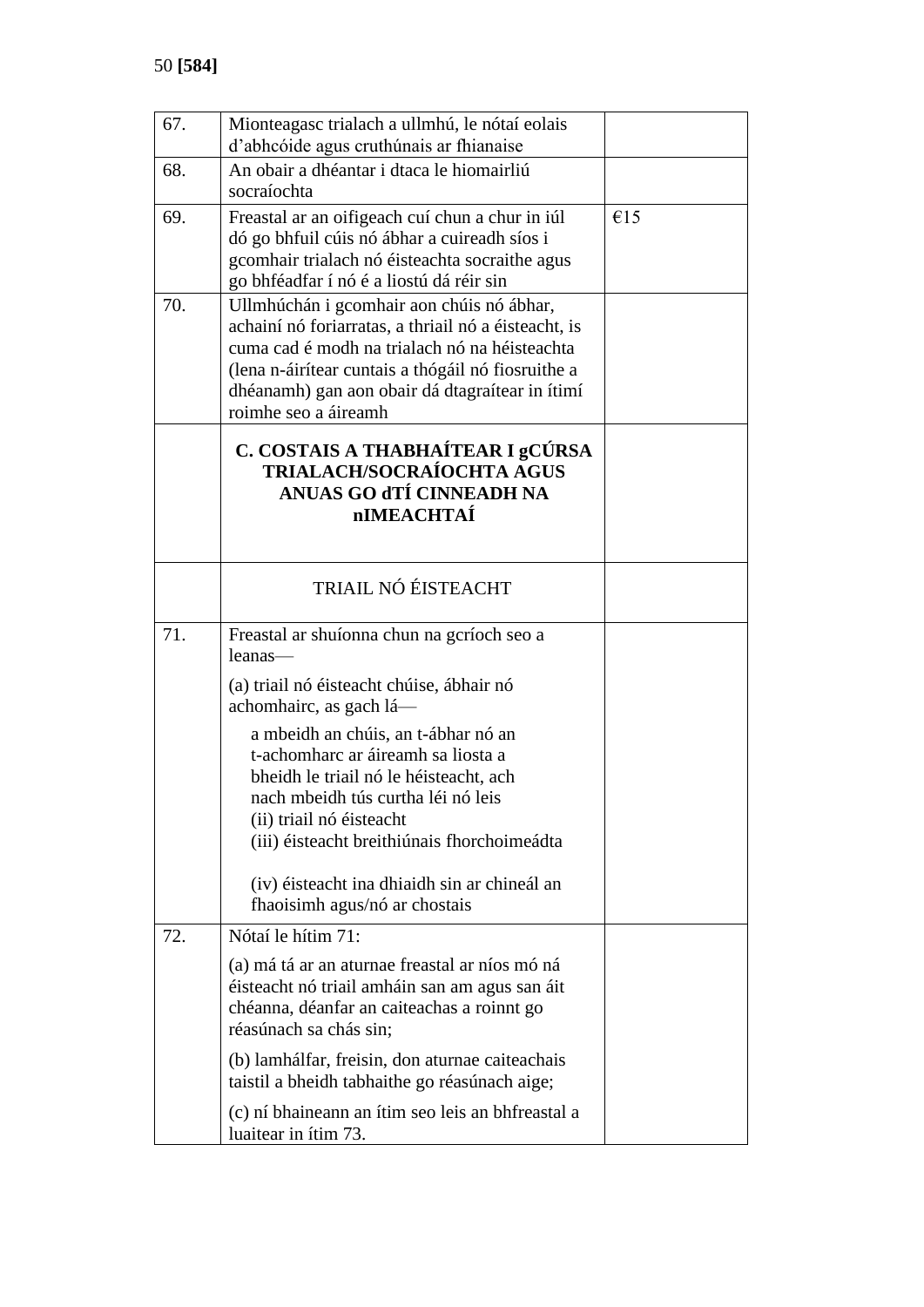| 73. | Freastal ar éisteacht toghairme achoimre nó<br>toghairme speisialta nó ar éisteacht foriarratais<br>os comhair na Cúirte, as gach lá                                     |     |
|-----|--------------------------------------------------------------------------------------------------------------------------------------------------------------------------|-----|
| 74. | Freastal os comhair an Mháistir, an Scrúd-<br>aitheora, nó Cláraitheora, nó chun a dheimhniú<br>gur foilsíodh fógrán nó go ndearnadh aon<br>seirbheáil ba ghá a dhéanamh |     |
| 75. | Páipéir a bheidh ag teastáil lena n-úsáid ag<br>Breitheamh, ag an Máistir, ag an Scrúdaitheoir<br>nó ag Cláraitheoir a ullmhú agus a sheachadadh                         |     |
|     | <b>D. COSTAIS A THABHAÍTEAR TAR ÉIS</b><br><b>NA TRIALACH</b>                                                                                                            |     |
| 76. | Freastal chun ordú nó breithiúnas a thaifeadadh<br>nó a chur ar ordú                                                                                                     | €15 |
| 77. | Freastal chun cistí a thaisceadh sa chúirt (i gcás<br>inarb infheidhme)                                                                                                  |     |
|     | <b>IARRATAS AR CHEAD</b><br>ACHOMHAIRC/ACHOMHARC                                                                                                                         |     |
| 78. | Teagasc a ghlacadh ó chliant i leith achomhairc<br>ón Ard-Chúirt chun na Cúirte Achomhairc i<br>gcoinne breithiúnais nó ordaithe idirbhreithigh<br>nó chríochnaithigh    |     |
| 79. | Teagasc a ullmhú d'abhcóide i leith achomhairc<br>ón Ard-Chúirt chun na Cúirte Achomhairc                                                                                |     |
| 80. | Teagasc a ghlacadh ó chliant i leith iarratais ar<br>chead achomhairc ón Ard-Chúirt chun na Cúirte<br>Uachtaraí in achomharc cliobóige                                   |     |
| 81. | Teagasc a ullmhú d'abhcóide i leith iarratais ar<br>chead achomhairc ón Ard-Chúirt chun na Cúirte<br>Uachtaraí in achomharc cliobóige                                    |     |
| 82. | Teagasc a ghlacadh ó chliant i leith iarratais ar<br>chead achomhairc ón gCúirt Achomhairc chun na<br>Cúirte Uachtaraí                                                   |     |
| 83. | Teagasc a ullmhú d'abhcóide i leith iarratais ar<br>chead achomhairc ón gCúirt Achomhairc chun<br>na Cúirte Uachtaraí                                                    |     |
| 84. | Fógra achomhairc a ullmhú                                                                                                                                                | €75 |
| 85. | Fógra um iarratas ar chead achomhairc a ullmhú                                                                                                                           | €75 |
| 86. | Fógra an fhreagróra a ullmhú (An Chúirt<br>Achomhairc)                                                                                                                   | €75 |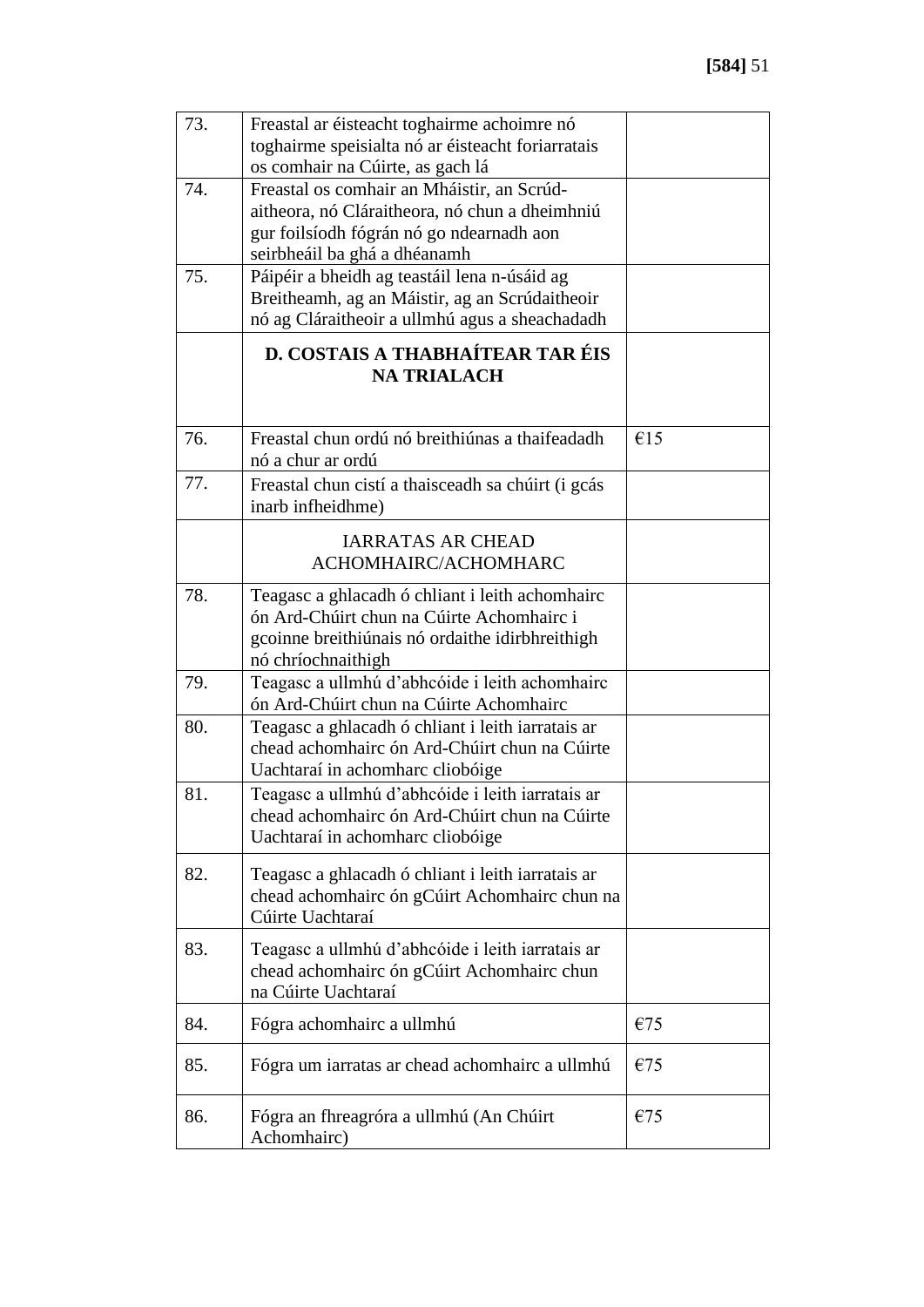| 87. | Fógra an fhreagróra a ullmhú (An Chúirt<br>Uachtarach)                                                                                                                                                                                                                                                                                                                                                                    | €75 |
|-----|---------------------------------------------------------------------------------------------------------------------------------------------------------------------------------------------------------------------------------------------------------------------------------------------------------------------------------------------------------------------------------------------------------------------------|-----|
| 88. | Sonraí costas a bheidh tabhaithe a ullmhú agus a<br>thiomsú agus ceanglais a 152 agus a 154 den Acht<br>um Rialáil Seirbhísí Dlí, 2015, a chur i gcrích                                                                                                                                                                                                                                                                   |     |
| 89. | Fógra um iarratas ar bhreithniú                                                                                                                                                                                                                                                                                                                                                                                           | €40 |
| 90. | Innéacs a ullmhú, Bille Costas a léirscríobh agus<br>páipéir a ullmhú lena mBreithniú, lena n-áirítear<br>cóipeanna réasúnacha lena seirbheáil agus lena<br>gcomhdú                                                                                                                                                                                                                                                       |     |
| 91. | Bille costas a thaisceadh agus a sheirbheáil agus<br>fógra fómhais nó breithnithe a eisiúint, a sheir-<br>bheáil agus a chomhdú                                                                                                                                                                                                                                                                                           |     |
| 92. | Freastal ar fhómhas nó ar bhreithniú, billí a<br>chomhlánú, deimhniú, agus comhlánú dheimh-<br>niú an fhómhais nó an bhreithnithe                                                                                                                                                                                                                                                                                         |     |
| 93. | Iarratas a ullmhú go mbreithneodh Breithneoir<br>Costas Dlí breith faoi alt 160(1) den Acht um<br>Rialáil Seirbhísí Dlí, 2015, nó freagra a ullmhú ar<br>agóidí, lena n-áirítear cóipeanna lena seirbheáil<br>agus lena gcomhdú; na hagóidí nó na freagraí<br>sin a sheachadadh ar pháirtí amháin agus freastal<br>ar an éisteacht nó ar an athbhreithniú ag an<br>mBreithneoir Costas Dlí - má sheastar ar na<br>hagóidí |     |
|     | FORGHNÍOMHÚ                                                                                                                                                                                                                                                                                                                                                                                                               |     |
| 94. | (a) Ordú <i>fieri facias</i> , ordú forlámhaithe nó ordú<br>ast-aithe a ullmhú agus freastal chun eisiúint<br>an ordaithe sin a fháil; aon ordú iardain chun<br>éifeacht a thabhairt dó agus aon ordú eile chun<br>breithiúnas nó ordú a chur i bhfeidhm a ullmhú<br>agus freastal chun eisiúint an ordaithe sin a fháil                                                                                                  | €15 |
|     | (b) Cóipeanna d'aon ordú den sórt sin (i gcás inar<br>gá)                                                                                                                                                                                                                                                                                                                                                                 | €10 |
| 95. | (a) Fógra a ullmhú i dtaobh ordú forghníomhaithe<br>a athnuachan                                                                                                                                                                                                                                                                                                                                                          | €15 |
|     | (b) Athnuachan ar ordú forghníomhaithe a fháil                                                                                                                                                                                                                                                                                                                                                                            | €10 |
| 96. | Chun breithiúnas, ordú, banna, lis pendens nó<br>cúirtbhanna a chlárú                                                                                                                                                                                                                                                                                                                                                     | €15 |
| 97. | Chun cúirtbhanna a dhíchur nó sásamh breith-<br>iúnais a thaifeadadh (de bhreis ar eisíoc)                                                                                                                                                                                                                                                                                                                                | €15 |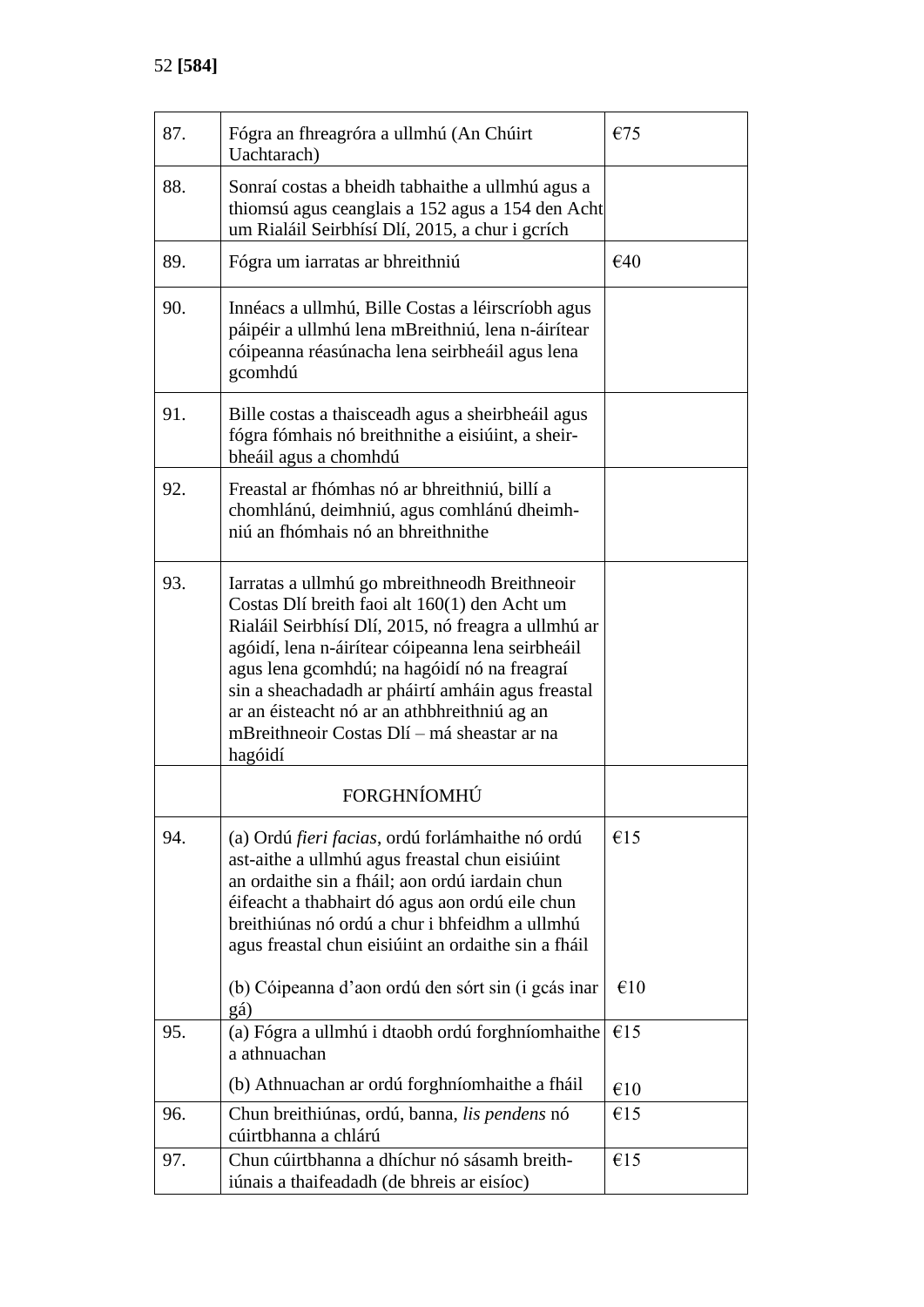| 98.  | Iarratas nó iarraidh ar dheimhniú chun cur i<br>bhfeidhm breithiúnais i mBallstát eile den AE                                                    | Fiosraigh an<br>tsuim atá le |
|------|--------------------------------------------------------------------------------------------------------------------------------------------------|------------------------------|
|      | a cheadú<br>ÁBHAIR ILGHNÉITHEACHA<br>(IS CUMA CÉN CHÉIM DE NA<br><b>hIMEACHTAÍ AG A</b><br>nGLACTAR AR LÁIMH IAD)                                | socrú                        |
|      | <b>FREASTAL</b>                                                                                                                                  |                              |
| 99.  | Gach freastal is gá agus is cuí nach bhforáiltear<br>dó nó nach gceadaítear faoi aon ítim eile                                                   |                              |
|      | Tabhair do d'aire: Lamhálfar, freisin, don aturnae<br>caiteachais taistil réasúnacha a bheidh tabhaithe<br>iarbhír                               |                              |
|      | DOICIMÉID A ULLMHÚ NACH<br>bhFORÁILTEAR DÓIBH AR SHLÍ EILE                                                                                       |                              |
| 100. | Mionnscríbhinn seirbheála nó mionnscríbhinn<br>fhoirmiúil eile a ullmhú                                                                          | €25                          |
|      | Tabhair do d'aire: Áirítear san ítim seo mionn-<br>scríbhinn a léirscríobh, freastal chun go ndéanfaí<br>í a mhionnú agus chun í a chomhdú       |                              |
| 101. | Foilseáin a bheidh ag gabháil le mionnscríbhinn<br>a ullmhú lena marcáil ag coimisinéir mionnaí                                                  | €10 an foilseán              |
| 102. | Fógrán a ullmhú don Iris Oifigiúil nó fógrán<br>nuachtáin nó fógrán eile a ullmhú a bheidh le<br>formheas ag an Scrúdaitheoir nó ag Cláraitheoir | E25                          |
|      | Tabhair do d'aire: Áirítear san ítim seo freastal<br>chun formheas a fháil, i gcás inar gá                                                       |                              |
| 103. | Cuntais, ráitis agus doiciméid eile is gá lena<br>n-úsáid sa Chúirt a ullmhú                                                                     |                              |

| 104. | Fógraí a eisítear, le hordachán ón gCúirt, ó<br>Bhreithneoir Costas Dlí nó ó Chláraitheoir a<br>ullmhú, a eisiúint, a chomhdú agus a sheirbheáil<br>ar pháirtí amháin | E25 |
|------|-----------------------------------------------------------------------------------------------------------------------------------------------------------------------|-----|
| 105. | Duillín foriarratais a ullmhú ar iarratas ex parte<br>chuig an Máistir                                                                                                | E25 |
| 106. | Cúirtbhanna a ullmhú agus a léirscríobh                                                                                                                               | E25 |
| 107. | Mír shásaimh agus mionnscríbhinn a ullmhú agus<br>a léirscríobh                                                                                                       | E25 |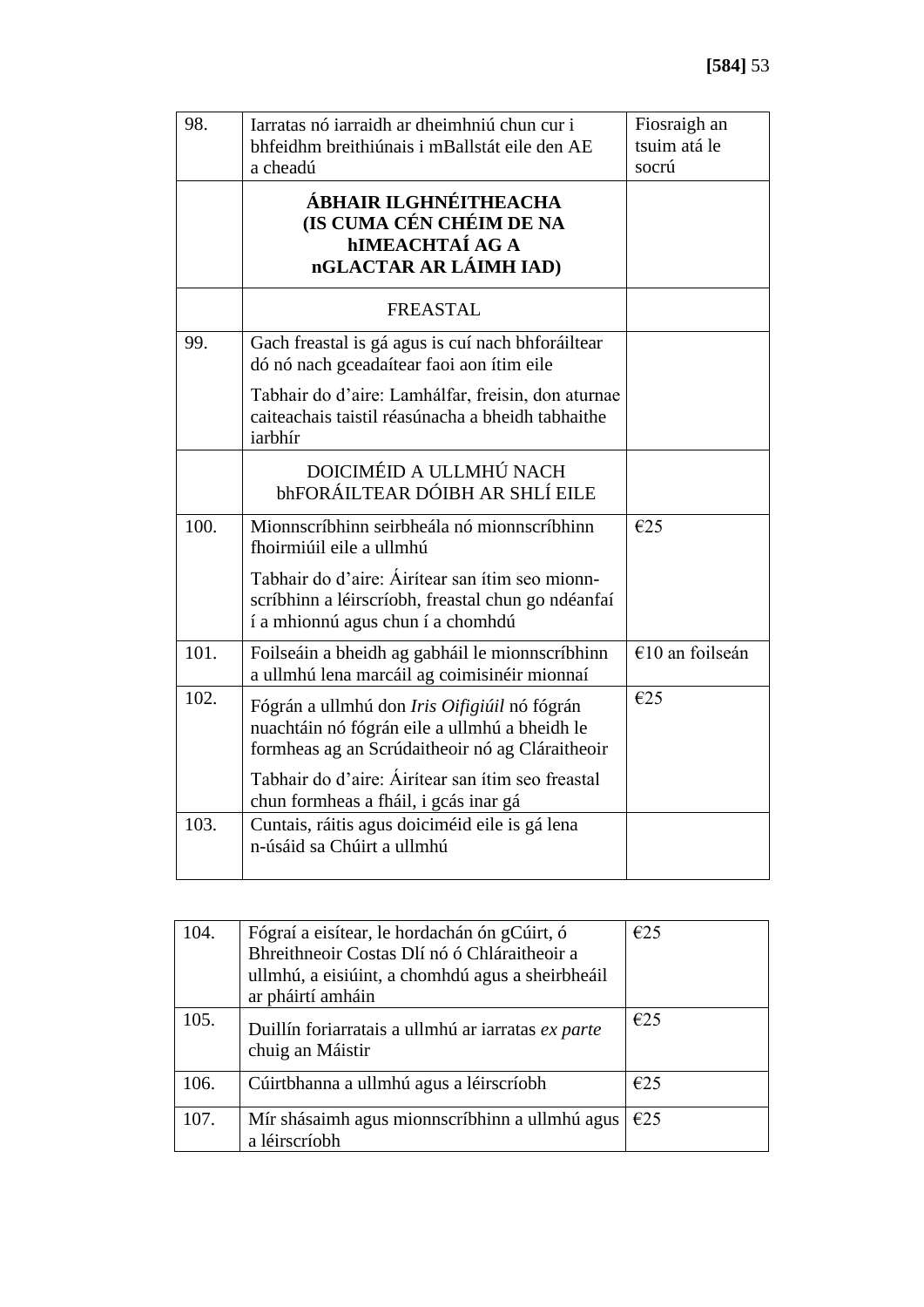| 108. | Fógra do chreidiúnaí a ullmhú nó a líonadh á<br>cheangal air a éileamh a chruthú                                                                                                     | E25     |
|------|--------------------------------------------------------------------------------------------------------------------------------------------------------------------------------------|---------|
| 109. | Aon fhógra nó doiciméad nach bhforáiltear dó<br>ar shlí eile a ullmhú                                                                                                                | E25     |
|      | <b>CÓIPEANNA</b>                                                                                                                                                                     |         |
| 110. | Cóipeanna clóite de dhoiciméid (an leathanach)                                                                                                                                       | 20 cent |
| 111. | Cóipeanna a scrúdú agus a dheimhniú, i gcás ina<br>gceanglaítear sin                                                                                                                 | €15     |
|      | SEIRBHEÁIL                                                                                                                                                                           |         |
| 112. | Seirbheáil phearsanta a dhéanamh i gcás níos mó<br>ná freastal amháin a bheith ag teastáil chun seir-<br>bheáil a dhéanamh                                                           |         |
| 113. | Toghairm, achainí, pléadáil nó fógra is gá a<br>sheirbheáil nó a sheachadadh ar níos mó ná duine<br>amháin a sheirbheáil go pearsanta laistigh den<br>dlínse                         |         |
| 114. | Toghairm, achainí, pléadáil nó fógra is gá a<br>sheirbheáil nó a sheachadadh ar níos mó ná duine<br>amháin a sheirbheáil leis an bpost cláraithe<br>laistigh den dlínse              | €15     |
| 115. | Toghairm, achainí, pléadáil (nó fógra ina taobh) a<br>sheirbheáil lasmuigh den dlínse ag baint leasa as<br>gníomhaireacht tarchuir faoi Rialachán<br>Seirbheála an AE                | €15     |
| 116. | Toghairm, achainí, pléadáil (nó fógra ina taobh)<br>a sheirbheáil lasmuigh den dlínse ag baint leasa<br>as an Údarás Lárnach faoi Rialachán Seirbheála<br>na Háige                   | E25     |
| 117. | Aon doiciméad a sheirbheáil nó a sheachadadh<br>go pearsanta, nach bhforáiltear dó nó nach<br>gceadaítear faoi aon ítim eile (a bheidh le<br>tuairisciú sa bhille costas)            |         |
| 118. | Aon doiciméad a sheirbheáil nó a sheachadadh<br>leis an bpost cláraithe, nach bhforáiltear dó nó<br>nach gceadaítear faoi aon ítim eile (a bheidh le<br>tuairisciú sa bhille costas) | €15     |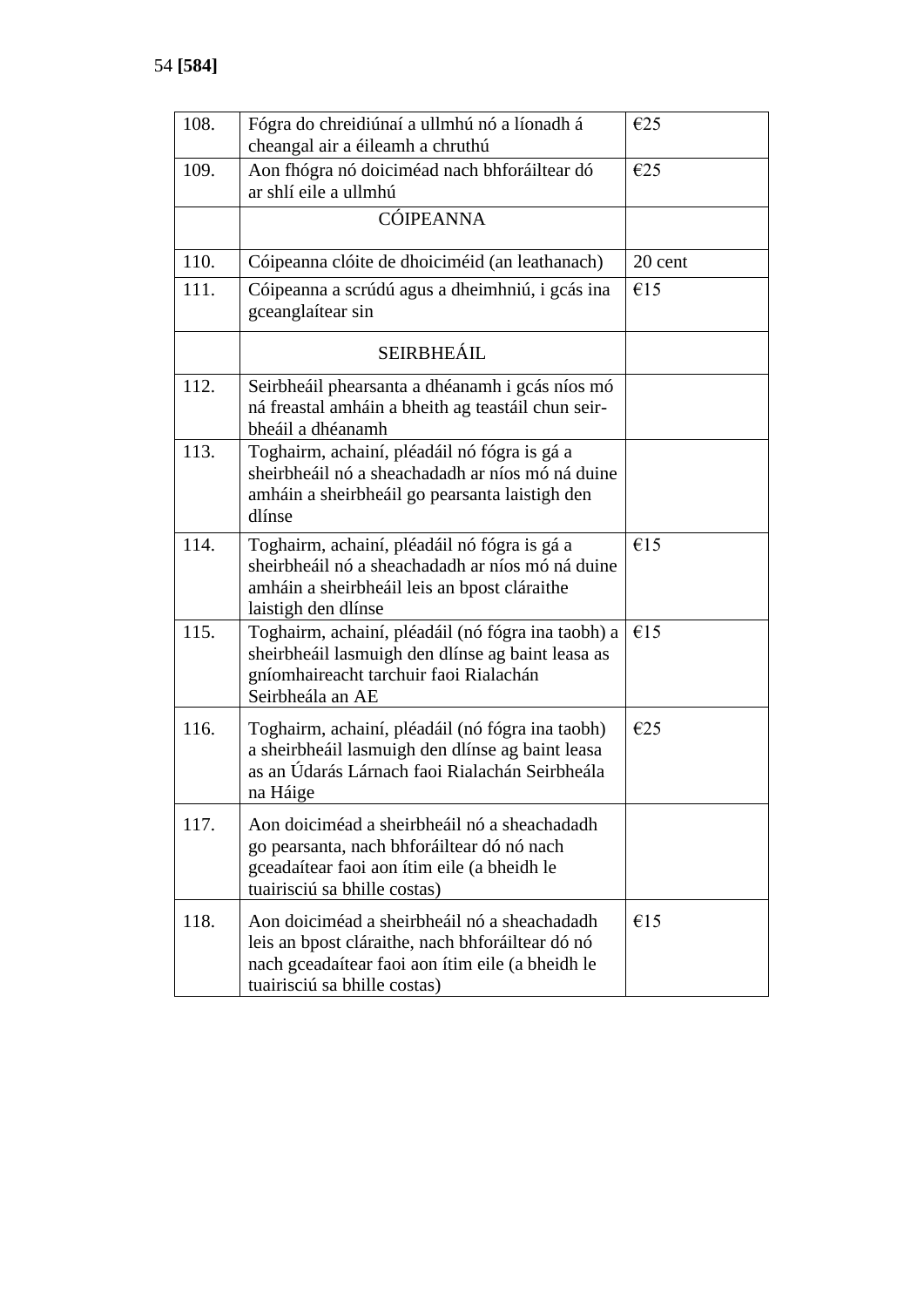# CUID II: COSTAIS BHREITHIÚNAIS DE MHAINNEACHTAIN LÁITHRIÚ.

O. 99, rr. 12, 40.

DLÍNSE NA CÚIRTE DÚICHE: Mura mó ná €15,000 méid an bhreithiúnais

— Cibé suim ba chuí do bhreithiúnas i leith méid dá shamhail sa Chúirt Dúiche.

(2) DLÍNSE NA CÚIRTE CUARDA: Más mó ná €15,000 ach nach mó ná €75,000 méid an bhreithiúnais

— Cibé suim ba chuí do bhreithiúnas i leith méid dá shamhail sa Chúirt Chuarda.

(3) DLÍNSE NA hARD-CHÚIRTE: Más mó ná €75,000 méid an bhreithiúnais

—  $E121$  mar aon le  $E12$  ar gach seirbheáil bhreise tar éis na chéad seirbheála; agus, i ngach cás, beidh an méid sin ar leith ó gach eisíoc iarbhír agus riachtanach agus de bhreis air.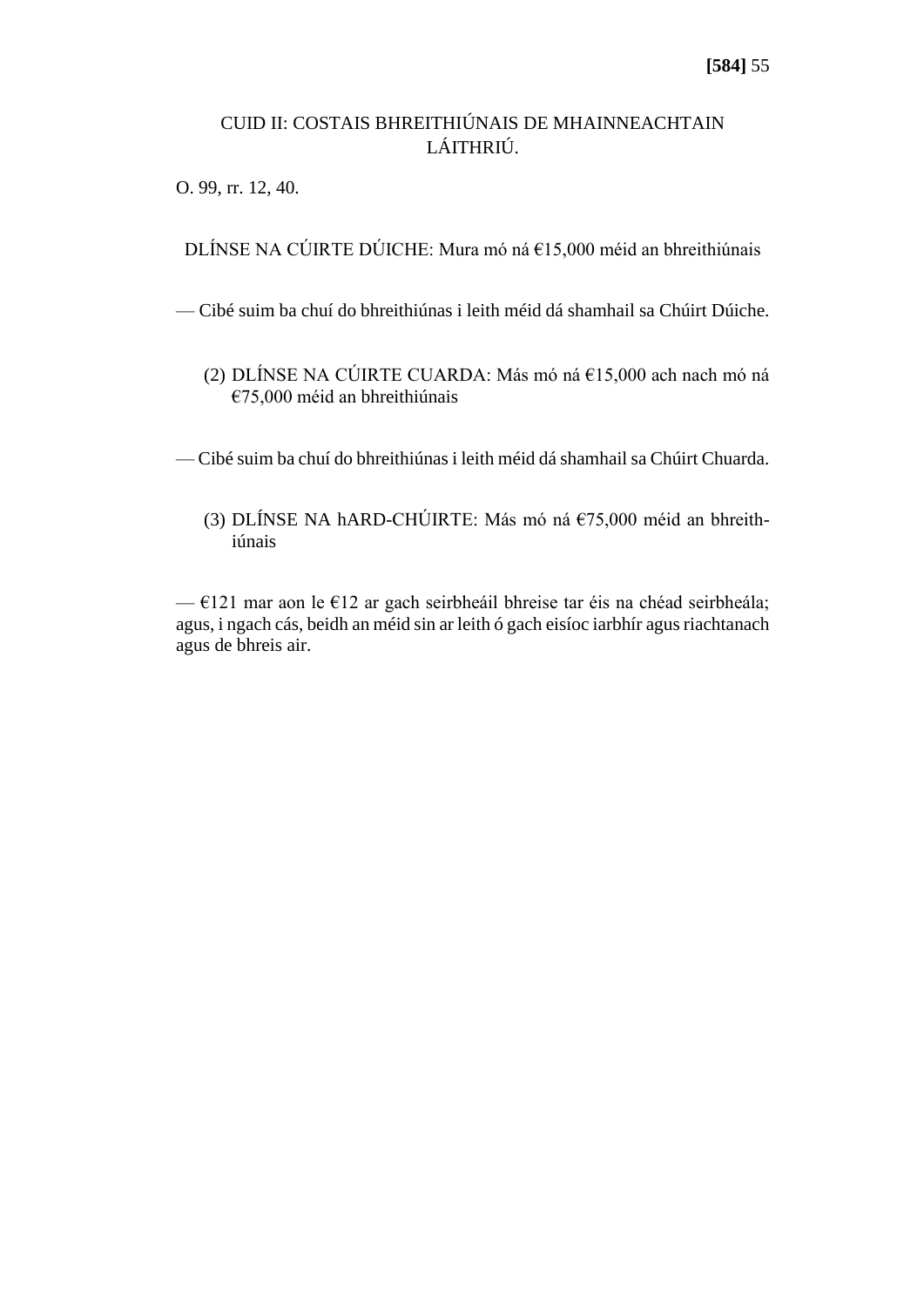# CUID III: ACHOMHAIRC ÓN gCÚIRT CHUARDA.

# O. 61, r. 12

Ítim

|     |                                                                                                                       | Táille in-<br>cheadaithe: mura<br>luaitear aon suim,<br>beidh méid na<br>táille faoi rogha an<br><b>Bhreithneora</b><br>Costas Dlí mura<br>bhforáiltear a<br>mhalairt |
|-----|-----------------------------------------------------------------------------------------------------------------------|-----------------------------------------------------------------------------------------------------------------------------------------------------------------------|
| 1.  | Teagasc i leith fógra achomhairc agus an<br>fógra a ullmhú agus a thaisceadh, lena<br>n-áirítear cóip lena seirbheáil |                                                                                                                                                                       |
| 2.  | An céanna a sheirbheáil ar aturnae i gcás<br>gan ach páirtí amháin a bheith le seirbheáil                             |                                                                                                                                                                       |
| 3.  | As gach cóip bhreise a sheirbheálfar                                                                                  |                                                                                                                                                                       |
| 4.  | Gach seirbheáil bhreise más ar aturnae a<br>sheirbheálfar an céanna                                                   |                                                                                                                                                                       |
| 5.  | Seirbheáil ar dhuine seachas aturnae                                                                                  |                                                                                                                                                                       |
| 6.  | Teagasc i leith fógra athrúcháin agus an<br>céanna a ullmhú agus a thaisceadh                                         |                                                                                                                                                                       |
| 7.  | An céanna a sheirbheáil ar aturnae i gcás<br>gan ach páirtí amháin a bheith le seirbheáil                             |                                                                                                                                                                       |
| 8.  | As gach cóip bhreise a sheirbheálfar                                                                                  |                                                                                                                                                                       |
| 9.  | Gach seirbheáil bhreise más ar aturnae a<br>sheirbheálfar an céanna                                                   |                                                                                                                                                                       |
| 10. | Seirbheáil ar dhuine seachas aturnae                                                                                  |                                                                                                                                                                       |

 $\overline{\phantom{a}}$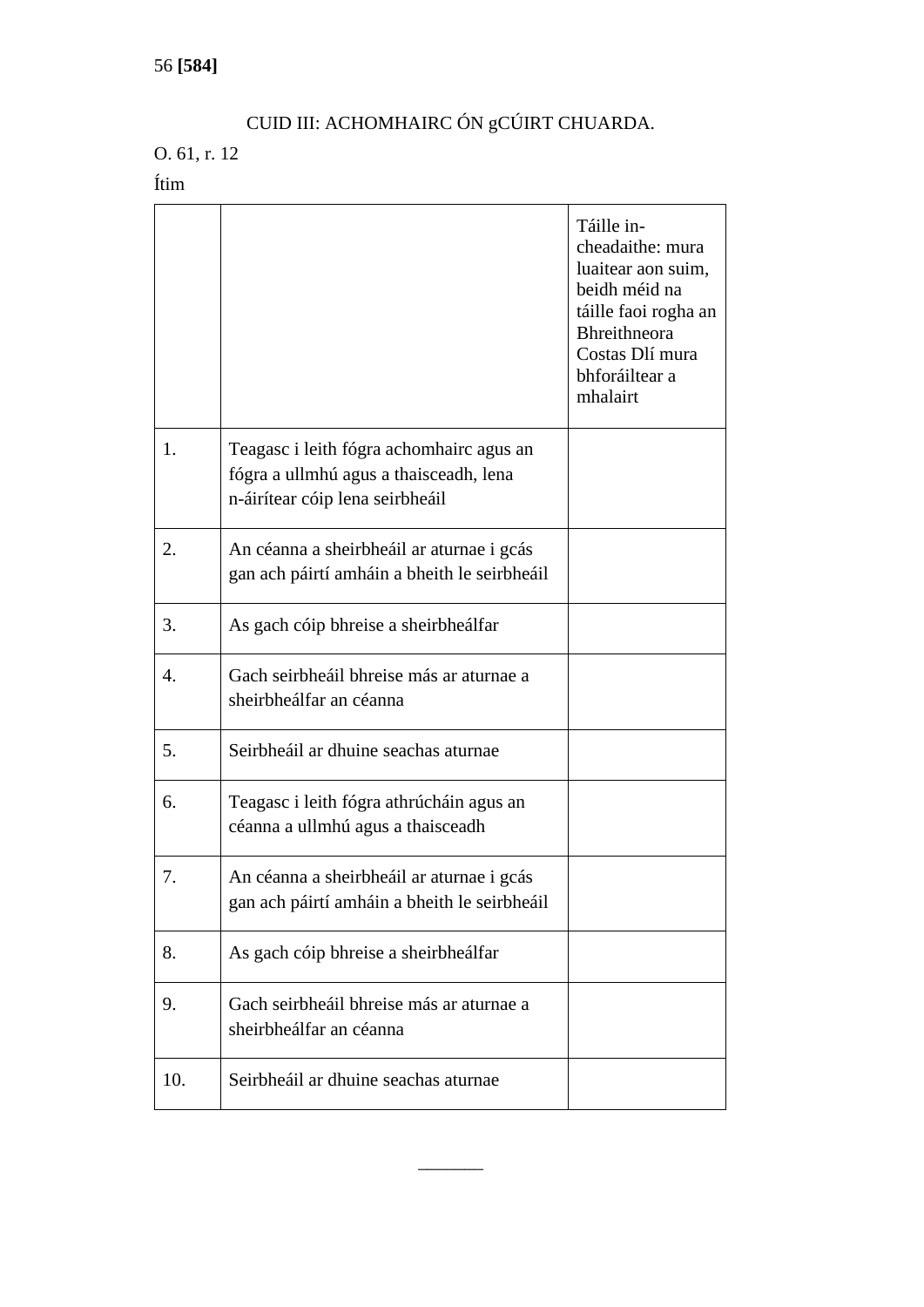| Ar mhionnscríbhinn, dearbhasc nó dearbhú a $\in$ 10<br>thógáil                                                                                                                   |                     |
|----------------------------------------------------------------------------------------------------------------------------------------------------------------------------------|---------------------|
| Ar fhoilseáin a mharcáil a mbeidh tagairt<br>déanta dóibh sa chéanna agus a mbeidh<br>ceangailte iad a mharcáil – ar gach foilseán<br>ach, ar na foilseáin go léir, gan dul thar | E2<br>$\epsilon$ 30 |
| Ar fhorghníomhú banna a fhianú                                                                                                                                                   | €10                 |

# CUID IV: TÁILLÍ IS INÍOCTHA LE COIMISINÉIRÍ MIONNAÍ.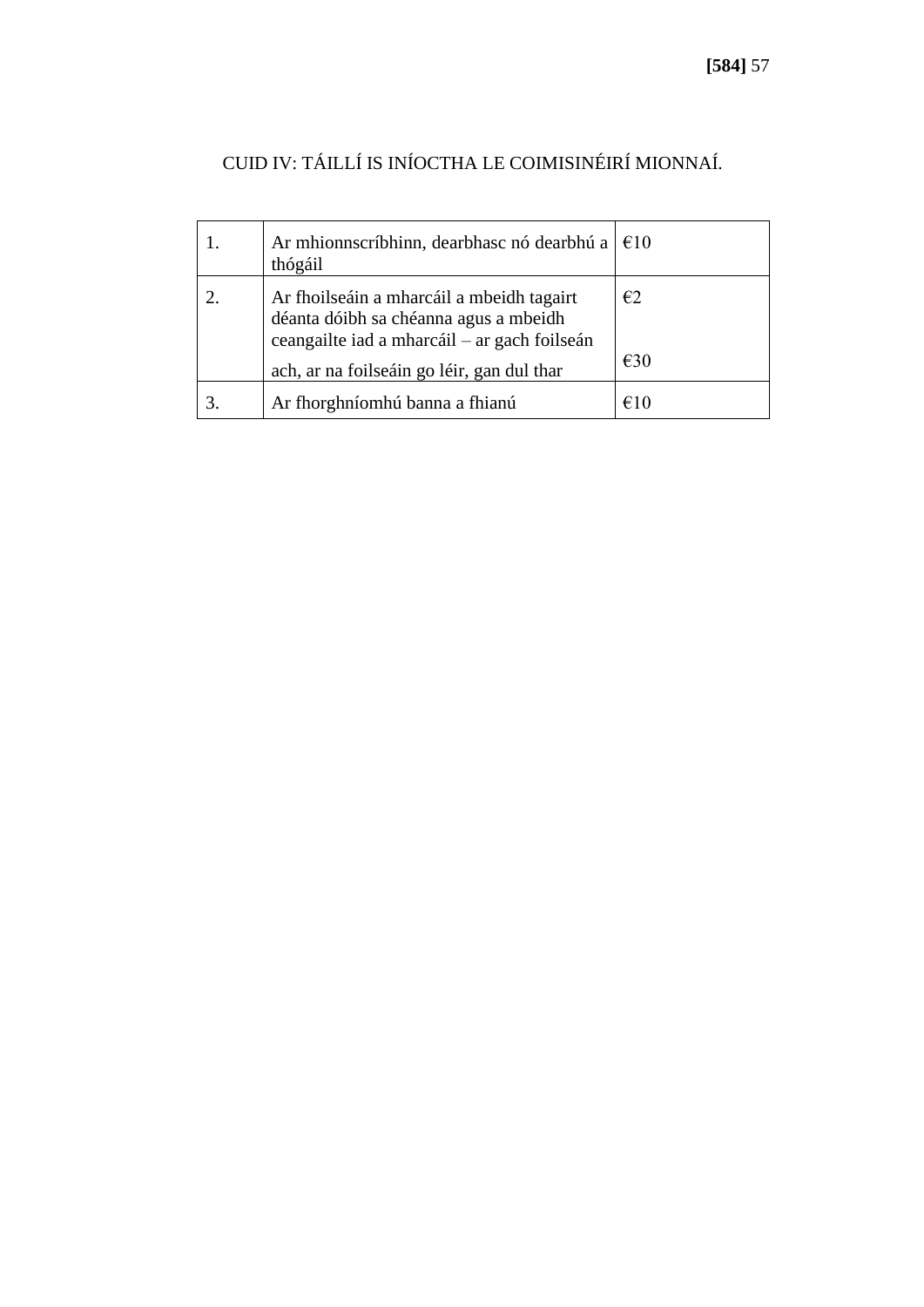# CUID V: FOIRMEACHA IN OIFIG NA mBREITHNEOIRÍ COSTAS DLÍ.

Uimh. 1

O. 99, r. 23(1)

# FÓGRA UM IARRATAS CHUN COSTAIS A BHREITHNIÚ (PÁIRTÍ AGUS PÁIRTÍ)

[*Cuir isteach teideal na caingne, na headrána nó de réir mar is cuí*]

Costais a dámhadh d'A.B. mar Ghearánaí *[nó de réir mar a bheidh]* sna himeachtaí a bhfuil an teideal thuas orthu

BÍODH SEO INA FHÓGRA \*go ndéanaimse/\*go ndéanaimidne mar

\*an duine a ndearnadh an t-ordú chun costais a íoc ina fhabhar/ina fabhar

\*an duine is ábhar don ordú chun costais a íoc

\_\_\_\_\_\_\_\_\_\_\_\_\_\_\_\_\_\_\_\_

iarratas leis seo chuig Breithneoir Costas Dlí chun \*[iomlán an bhille costas thuas] \*[na hítimí/Codanna den bhille costas thuas arna marcáil ar an mbille costas atá i gceangal leis seo] agus a fuair \*[mé] \*[m'aturnaetha] ar an …………………20... a bhreithniú

\*níorbh fhéidir teacht ar chomhaontú maidir le haon cheann de na hábhair nó na hítimí atá faoi dhíospóid sa bhille costas

<sup>\*</sup>Mar an duine a ndearnadh an t-ordú chun costais a íoc ina fhabhar/ina fabhar, deimhním go ndearna mé cóip den bhille costas a sheirbheáil ar an duine is ábhar don ordú chun costais a íoc maille le hiarraidh na costais agus na hábhair nó na hítimí sa bhille costas a chomhaontú ar an ……………………20... agus

<sup>\*</sup>ní dhearna an duine is ábhar don ordú chun costais a íoc an bille costas a dhíospóid

<sup>\*</sup>rinne an duine is ábhar don ordú chun costais a íoc an bille costas a dhíospóid agus níorbh fhéidir an díospóid a réiteach i leith \*na n-ábhar nó na n-ítimí go léir atá faoi dhíospóid \*aon ábhair nó ítime de na hábhair nó na hítimí atá faoi dhíospóid sa bhille costas.

<sup>\*</sup>Mar an duine is ábhar don ordú chun costais a íoc, deimhním go ndearna mé iarracht chun an bille costas a chomhaontú leis an duine a ndearnadh an t-ordú chun costais a íoc ina fhabhar/ina fabhar agus

<sup>\*</sup>thángthas ar chomhaontú maidir le cuid de na hábhair nó na hítimí atá faoi dhíospóid sa bhille costas, ach níor thángthas ar chomhaontú maidir leo go léir.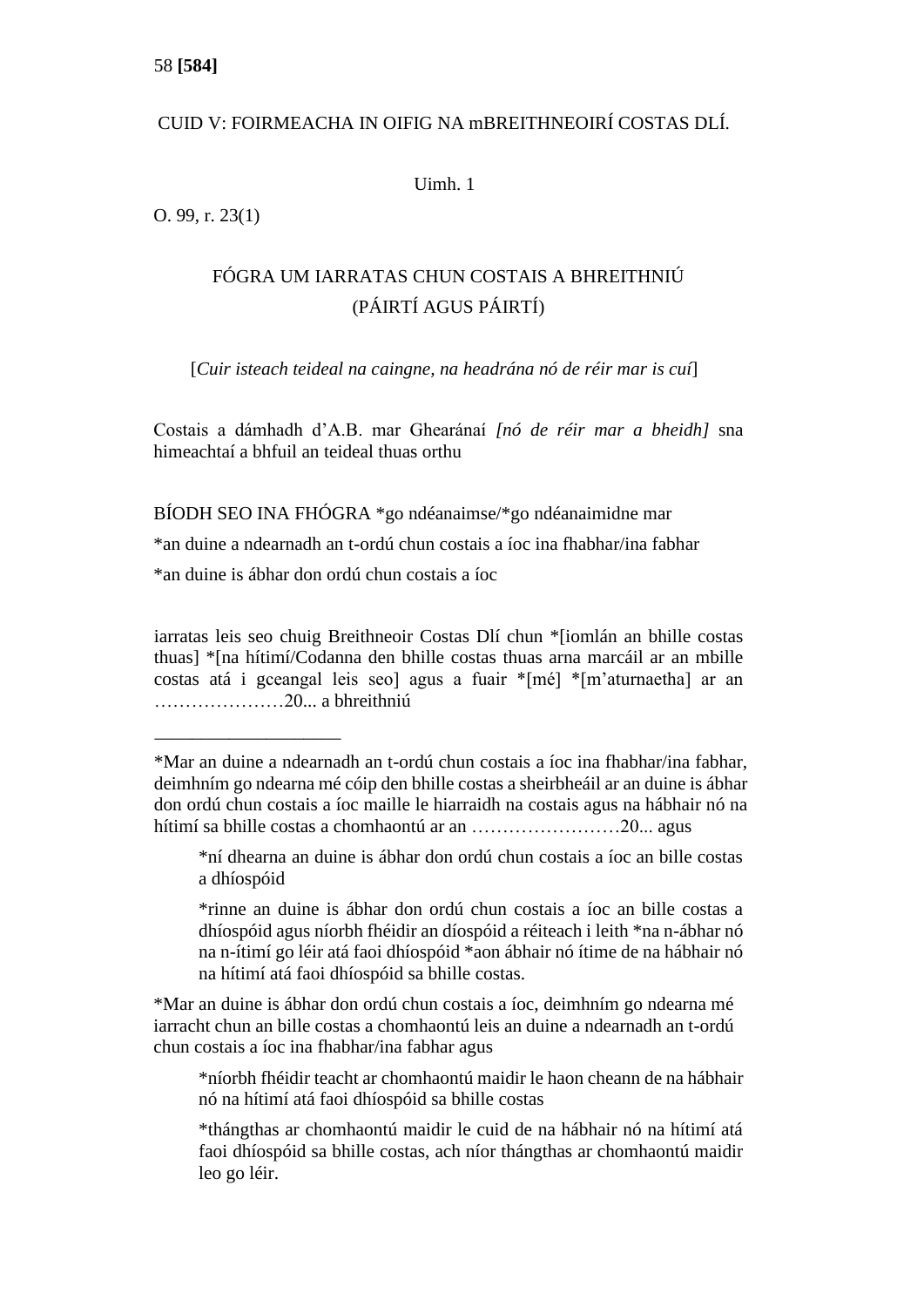Arna dhátú …………………20…….

Arna shíniú ………………………… as …………………………

Do: an Príomh-Bhreithneoir Costas Dlí Agus do …………………………

as …………………………

Seirbheáiltear leis an bhfógra iarratais seo:

(1) an bille costas san fhoirm fhorordaithe ina gcuirtear in iúl cár chomhaontaigh an freagróir aon ábhar nó ítim sa bhille costas;

(2) leabhrán innéacsaithe a bhfuil na leathanaigh uimhrithe ann agus ina bhfuil cóipeanna (a bhfuil deimhnithe iad a bheith ina gcóipeanna dílse de na cóipeanna bunaidh) de na dearbháin, na sonraisc agus/nó na hadmhálacha i leith gach eisíocaíochta atá éilithe sa bhille costas agus nach bhfuiltear tar éis í a chomhaontú, arna leagan amach sa seicheamh ina dtagraítear dóibh sa bhille costas agus crostagairtí iontu don bhille costas;

\*(3) na taifid eile seo a leanas ar a bhfuil a sheasamh/a seasamh ag an iarratasóir mar thaca leis na costais/i gcoinne na gcostas atá éilithe, eadhon: ...………………

(4) cóip dhílis den ordú/de na horduithe ón gCúirt; de dhámhachtain(í) an eadránaí/na n-eadránaithe nó d'ordú nó d'ionstraim eile lena ndearnadh na costais a dhámhachtain nó a cheadú, eadhon:…………………

\*scrios i gcás nach n-oireann

### [**Don oifig amháin**]

Is é …………………20……. an dáta fillte tosaigh atá sannta don iarratas seo.

Ní foláir an t-iarratas ar bhreithniú a sheirbheáil ionas go bhféadfaidh 14 lá glan dul in éag idir lá na seirbheála agus an dáta fillte tosaigh.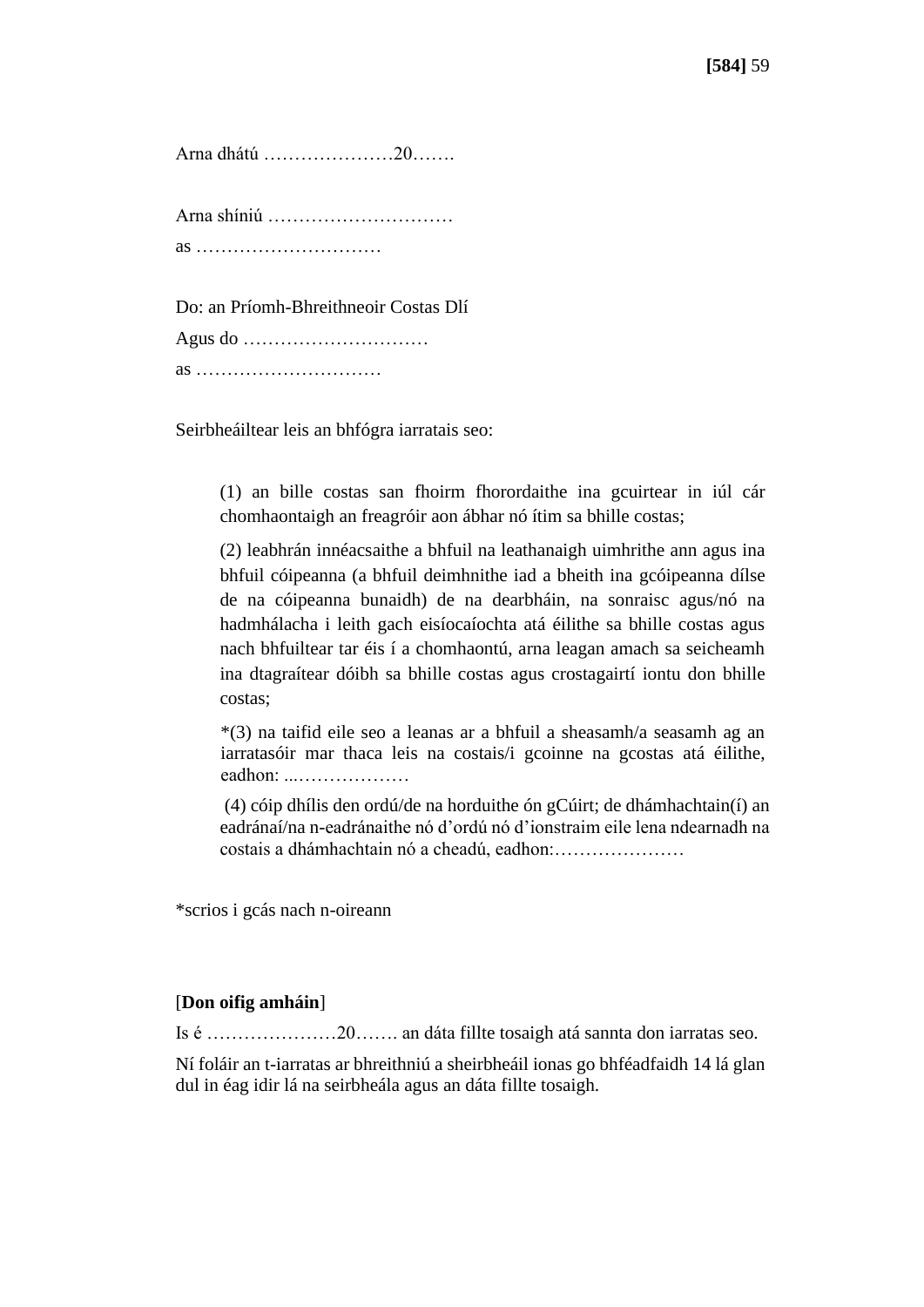### Uimh. 2

O. 99, r. 23(1)

# FÓGRA UM IARRATAS CHUN COSTAIS A BHREITHNIÚ (DLÍ-CHLEACHTÓIR AGUS CLIANT)

Costais idir A.B. as . . . . . . . . dlí-chleachtóir agus C.D. as . . . . . . . mar chliant

BÍODH SEO INA FHÓGRA \*go ndéanaimse/\*go ndéanaimidne

\*mar dhlí-chleachtóir

\*mar chliant

iarratas leis seo chuig Breithneoir Costas Dlí chun \*[iomlán an bhille costas thuas] \*[na hítimí/Codanna den bhille costas thuas arna marcáil ar an mbille costas atá i gceangal leis seo] a seoladh \*chuig an gcliant \*chugam ar an ……………… 20……... a bhreithniú.

\*Mar an cliant, deimhním

- (1) gur sheol mé ráiteas i scríbhinn chuig an dlí-chleachtóir lena mbaineann, á rá go ndearna mé gnéithe den bhille costas a dhíospóid mar a cheanglaítear le halt 153(1) den Acht um Rialáil Seirbhísí Dlí, 2015, ar an ............20...
- (2) go ndearna mé bearta réasúnacha chun an díospóid maidir leis an mbille costas a réiteach de réir alt 153(2) agus/nó 153(3) den Acht um Rialáil Seirbhísí Dlí, 2015, agus
- (3) gur thug \*mé/\*an dlí-chleachtóir an tuairim i scríbhinn a luaitear in alt 153(3) den Acht sin gur theip ar an iarracht chun an díospóid maidir leis an mbille costas a réiteach ar an ........20...

\*Mar an dlí-chleachtóir, deimhním

- (1) gur sheol an cliant ráiteas i scríbhinn chugam, á rá go ndearna \*sé/\*sí gnéithe den bhille costas a dhíospóid, a cheanglaítear le halt 153(1) den Acht um Rialáil Seirbhísí Dlí, 2015, ar an ............20...;
- (2) go ndearna mé gach beart cuí réasúnach chun féachaint leis an díospóid a réiteach ar mhodh neamhfhoirmiúil de réir alt 153(2) den Acht um Rialáil Seirbhísí Dlí, 2015;
- (3) gur thug \*mé/\*an cliant an tuairim i scríbhinn a luaitear in alt 153(3) den Acht sin, gur theip ar an iarracht chun an díospóid maidir leis an mbille costas a réiteach, ar an ........20...;
- (4) go mbaineann an díospóid leis an ítim/na hítimí seo a leanas dá dtagraítear sa bhille costas agus leis an ábhar/na hábhair seo a leanas: ……………………………………………………………………......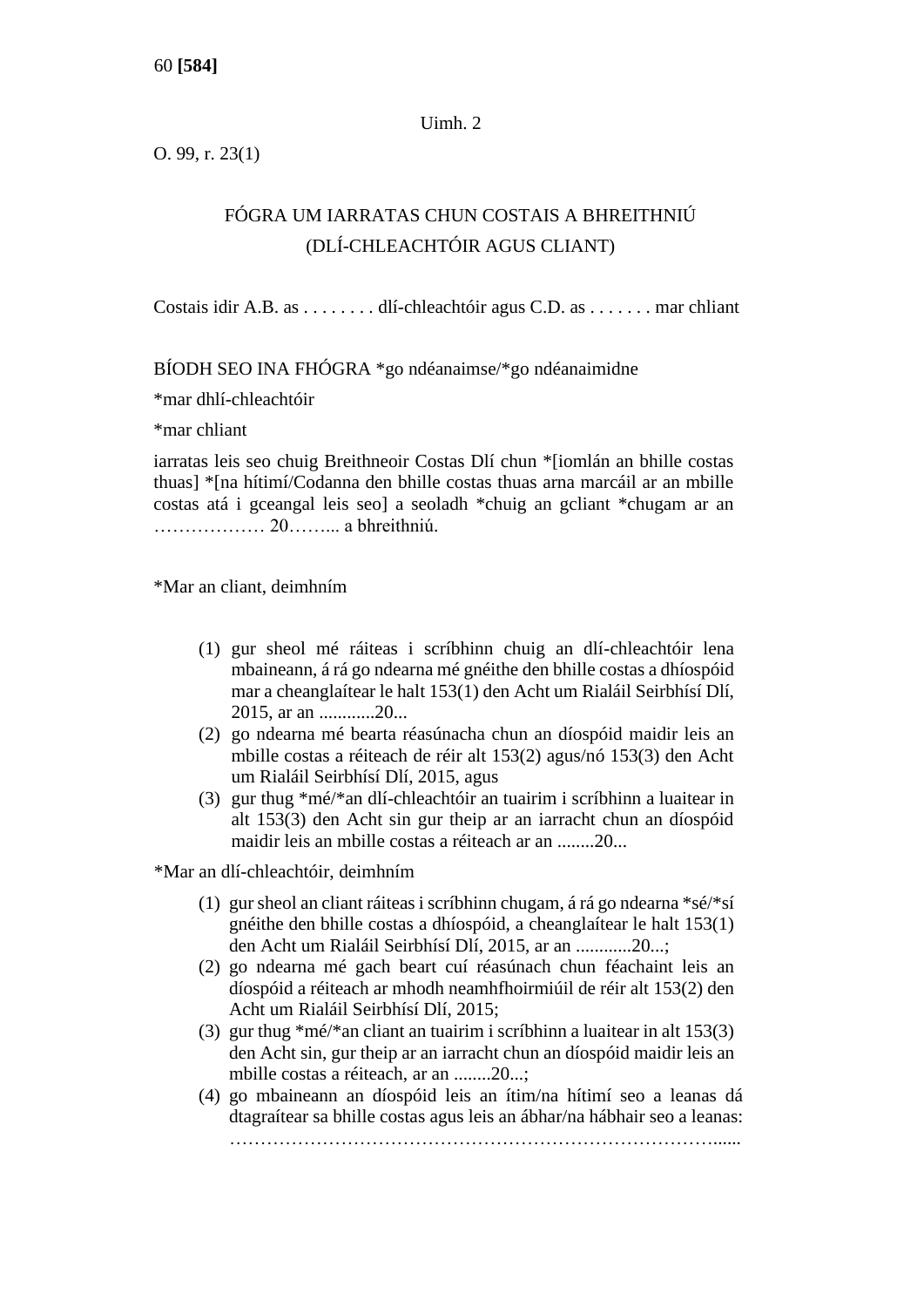\*Mar an dlí-chleachtóir, deimhním

- (1) gur sholáthair mé bille costas don chliant ar an .........20....;
- (2) nach ndearna an cliant an bille costas a dhíospóid;
- (3) go bhfuil \*iomlán an bhille costas/\*cuid den bhille costas fós gan íoc tar éis dul in éag don tréimhse a luaitear in alt 154(5)(a) den Acht um Rialáil Seirbhísí Dlí, 2015;
- (4) gur sholáthair mé éileamh go n-íocfaí \*[an t-iarmhéid neamhíoctha den bhille costas] \*[an bille costas] leis an gcliant ar an …… 20 ….. agus go bhfuil tréimhse bhreise 14 lá caite gan íocaíocht a bheith déanta.

Tá an t-iarratas seo déanta laistigh den tréimhse ama a cheadaítear le halt \*154(5)(c) \*154(7) den Acht um Rialáil Seirbhísí Dlí, 2015.

Arna dhátú …………………20……..

Arna shíniú ………………………… as ………………………….….

Do: an Príomh-Bhreithneoir Costas Dlí

Agus do …………………………… as ………………………….….

Seirbheáiltear leis an bhfógra iarratais seo:

(1) an bille costas san fhoirm fhorordaithe ina gcuirtear in iúl cár chomhaontaigh an freagróir aon ábhar nó ítim sa bhille costas;

(2) leabhrán innéacsaithe a bhfuil na leathanaigh uimhrithe ann agus ina bhfuil cóipeanna (a bhfuil deimhnithe iad a bheith ina gcóipeanna dílse de na cóipeanna bunaidh) de na dearbháin, na sonraisc agus/nó na hadmhálacha i leith gach eisíocaíochta atá éilithe sa bhille costas agus nach bhfuil comhaontaithe, arna leagan amach sa seicheamh ina dtagraítear dóibh sa bhille costas agus crostagairtí iontu don bhille costas;

\*(3) na taifid eile seo a leanas ar a bhfuil a sheasamh/a seasamh ag an iarratasóir mar thaca leis na costais/i gcoinne na gcostas atá éilithe, eadhon:…………………

\*(4) cóip dhílis de gach fógra a sholáthair an dlí-chleachtóir lena mbaineann don chliant de réir alt 150 agus/nó comhaontú faoi alt 151(1) den Acht um Rialáil Seirbhísí Dlí, 2015, eadhon: ………………………...

\*(5) cóip dhílis d'aon ráiteas i scríbhinn a seoladh faoi alt 153(1) den Acht um Rialáil Seirbhísí Dlí, 2015;

\*(6) cóip dhílis d'aon tuairim i scríbhinn a seoladh faoi alt 153(3) den Acht um Rialáil Seirbhísí Dlí, 2015;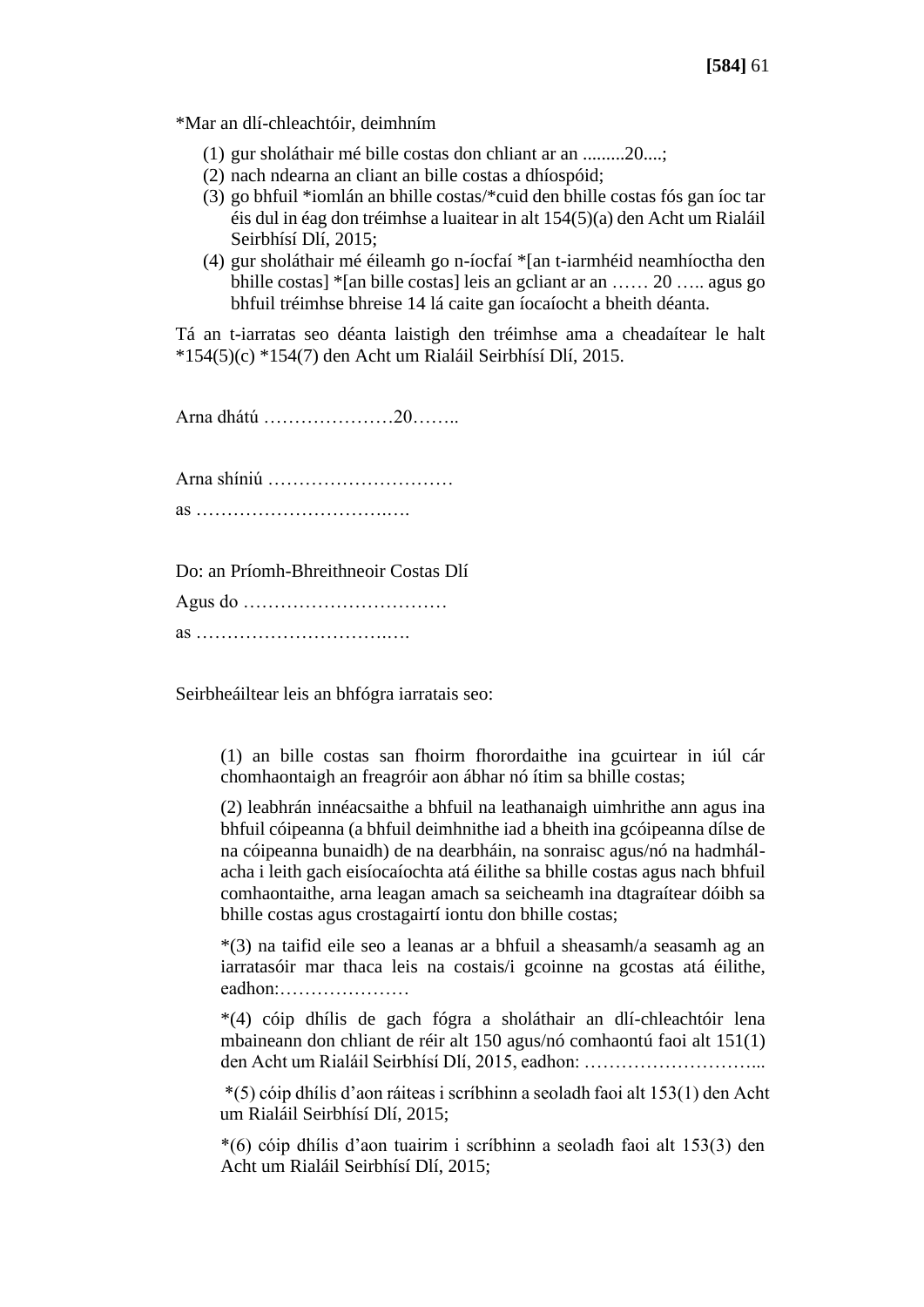\*(7) cóip dhílis d'aon éileamh ar íocaíocht.

## [**Don oifig amháin**]

Is é …………………20……. an dáta fillte tosaigh atá sannta don iarratas seo.

Ní foláir an t-iarratas ar bhreithniú a sheirbheáil ionas go bhféadfaidh 14 lá glan dul in éag idir lá na seirbheála agus an dáta fillte tosaigh.

 $\overline{\phantom{a}}$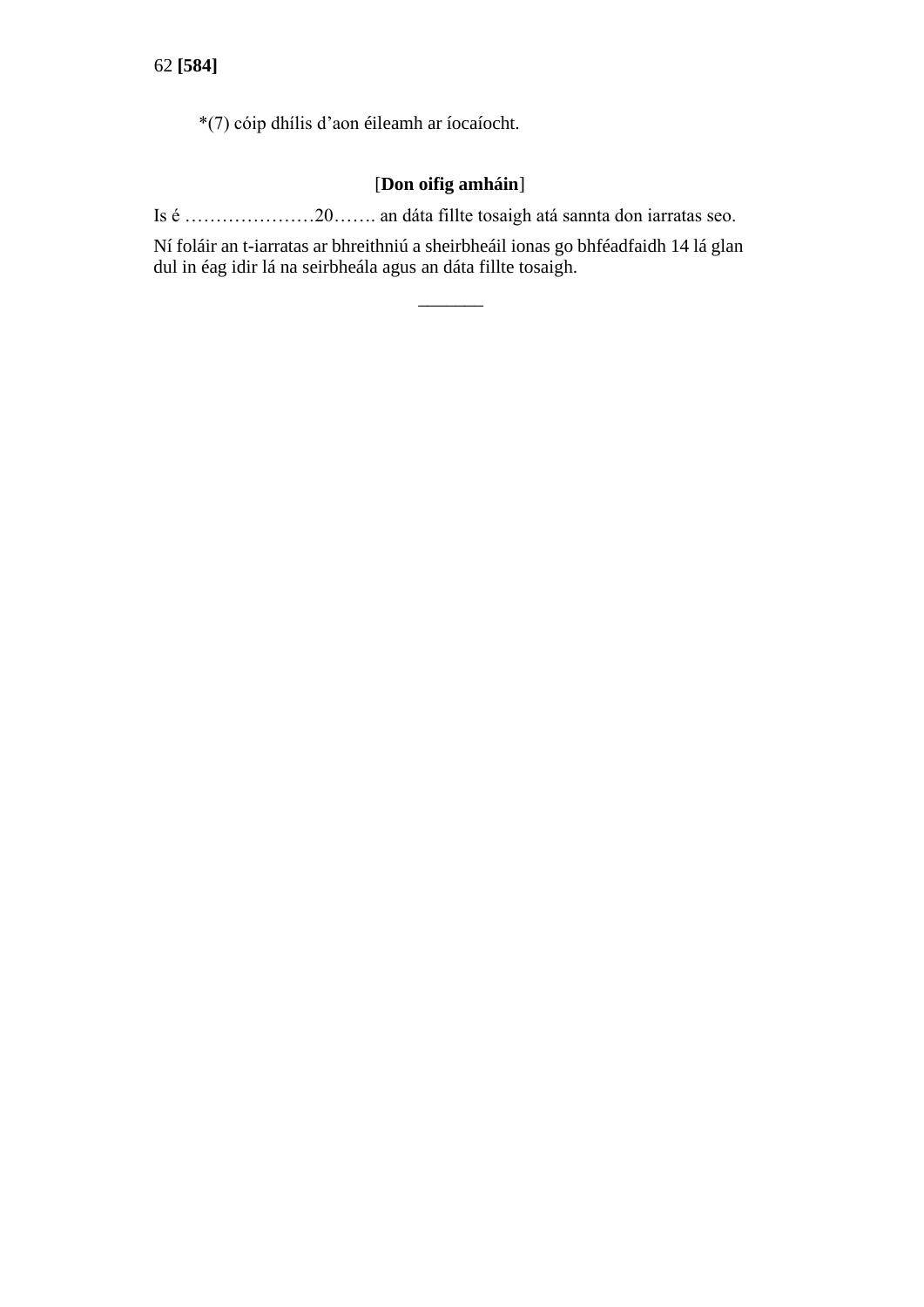## Uimh. 3

O. 99, r. 26(5)

## BILLE COSTAS LENA BHREITHNIÚ

\*Costais amhail idir dlí-chleachtóir(í) agus cliant as seirbhísí a rinne ……….., dlí-chleachtóir,

Do………………………………………………cliant,

i leith: [*tabhair gearrthuairisc ar na seirbhísí a bhfuil costais á n-éileamh ina leith. I gcás ina mbaineann na seirbhísí le himeachtaí, cuir isteach teideal na n-imeachtaí*]

\*Costais amhail idir páirtí agus páirtí a dámhadh do

……..……………………mar Ghearánaí [*nó de réir mar a bheidh*]

i gcoinne

………………………….., mar Chosantóir [*nó de réir mar a bheidh*]

sna himeachtaí dar teideal [*cuir isteach teideal na n-imeachtaí, m.sh.* 

AN ARD-CHÚIRT 20… Uimh. …..

IDIR

A.B

Gearánaí

Agus

C.D

Cosantóir

De bhun Ordaithe ón Ard-Chúirt dar dáta an ...... lá de ... 20.....]

Do ……………………[*cuir isteach ainm an duine a dhlíonn na costais a íoc*]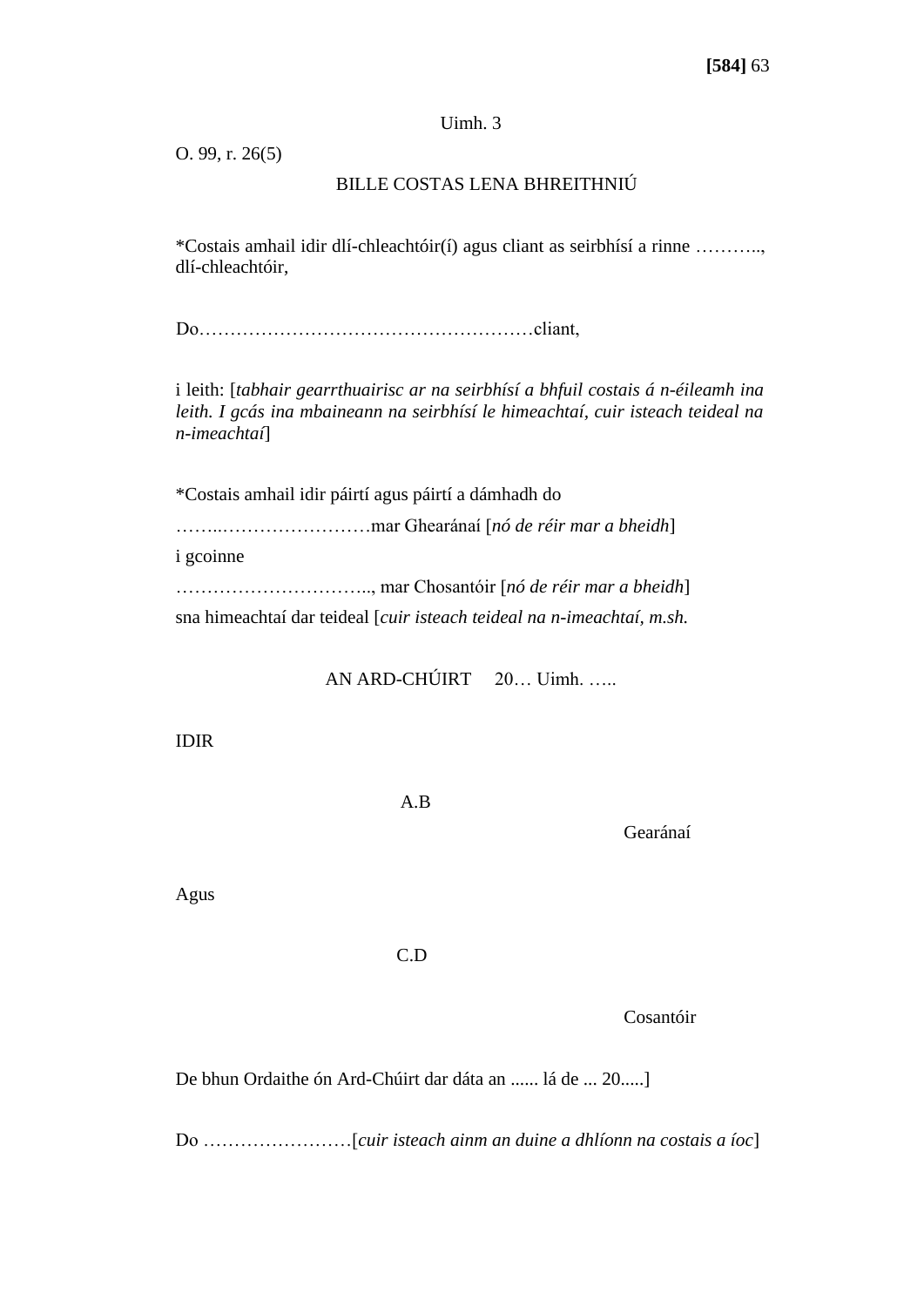Iarrann ………………………………..[*cuir isteach ainm an duine nó an dlíchleachtóra/na ndlí-chleachtóirí a bhfuil na costais á n-éileamh aige/aici/acu*] ort an bille costas seo, a bhfuil na mionsonraí a bhaineann leis leagtha amach thíos, a íoc nó a chomhaontú.

## TABHAIR DO d'AIRE, LE DO THOIL:

1. Laistigh de 21 lá tar éis an bille costas agus na doiciméid dá dtagraítear i mír 5 thíos a fháil, féadfaidh tusa, i leith aon chostas a bheidh á ndíospóid agat, an tsuim is leor leat chun na costais sin a shásamh a thaisceadh leis an gCuntasóir, ag an tSeirbhís Chúirteanna, Sráid an Fhionnuisce Thuaidh, Baile Átha Cliath 7, ag úsáid an duillín taiscthe atá i gceangal leis seo (Ceangaltán 2). Sa chás sin, ní foláir duit, díreach tar éis an taisceadh a dhéanamh, fógra san fhoirm atá i gceangal leis seo (Ceangaltán 3) a thabhairt \*dom \*do m'aturnaetha \*do mo chuntasóirí costas dlí de láimh, leis an bpost cláraithe nó le ríomhphost ag an seoladh ríomhphoist seo a leanas: …………

2. Féadfaidh tusa, má tá tú cáilithe chun déanamh amhlaidh, laistigh de 21 lá tar éis an bille a fháil, a fhorthairiscint \*dom \*do m'aturnaetha \*do mo chuntasóirí costas dlí an tsuim a íoc is leor leat chun na costais sin a shásamh, in ionad taisceadh a dhéanamh leis an gCuntasóir.

3. Féadfaidh mise glacadh leis an tsuim a bheidh taiscthe nó forthairgthe mar shásamh sna costais lena mbainfidh sí. Mura nglacaim léi, agus nach mó an tsuim ag a mbreithneofar na costais sin ná an tsuim a bheidh taiscthe nó forthairgthe, beidh mé faoi dhliteanas i leith chostais agus tháillí an mheasúnaithe.

4. Tá cóipeanna de na doiciméid seo a leanas a bhaineann leis na costais lena mbaineann ag gabháil leis an mbille seo:

- (i) nótaí táille liostaithe mionsonraithe ó Abhcóide agus finnéithe saineolacha;
- (ii) leabhrán innéacsaithe a bhfuil na leathanaigh uimhrithe ann agus ina bhfuil cóipeanna (a bhfuil deimhnithe iad a bheith ina gcóipeanna dílse de na cóipeanna bunaidh) de na dearbháin, na sonraisc agus/nó na hadmhálacha i leith aon eisíocaíochta atá éilithe sa bhille costas agus nach bhfuiltear tar éis í a chomhaontú, arna leagan amach sa seicheamh ina dtagraítear dóibh sa bhille costas agus crostagairtí iontu don bhille costas, agus
- (iii) sliocht as litreacha fostaithe an chliaint arna n-eisiúint agus arna nuashonrú ag an aturnae agus an abhcóide, faoi seach, i gcomhair an duine a ndearnadh an t-ordú chun costais a íoc ina fhabhar/ina fabhar.

Arna dhátú………….20…. (Arna shíniú) as ………………………….….. ----------------------------------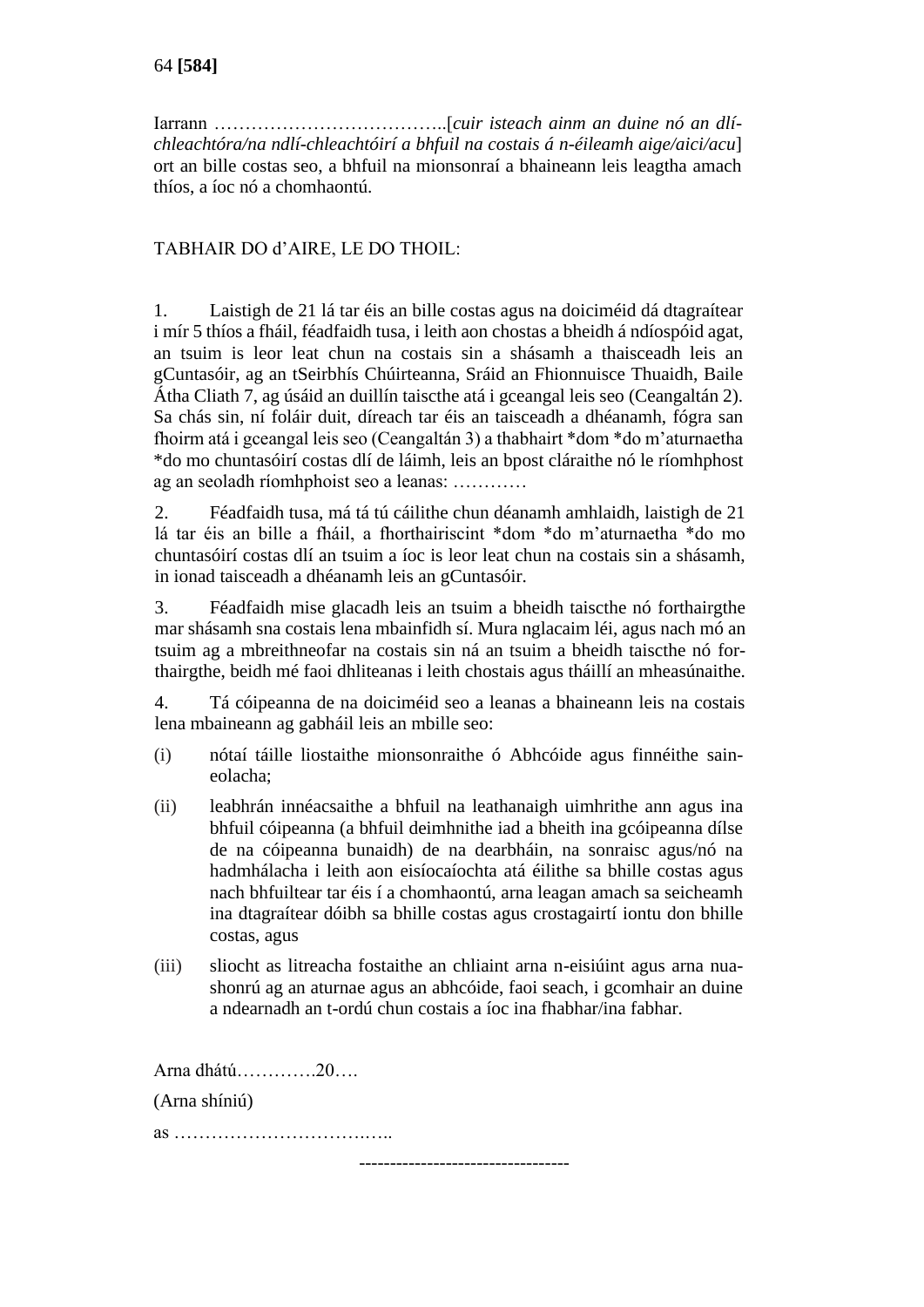## **Nótaí ar ullmhú an bhille costas**

- 1. Tá an bille roinnte ina ranna. Ní ceart ach na ranna a bhaineann leis na seirbhísí lena mbaineann na costais dlí a áireamh. Is ceart Ranna A, B, C agus D san Fhoirm seo a chur isteach i gcás inar seirbhísí i leith imeachtaí dlí na seirbhísí lena mbaineann na costais. Féadfar roinn a scriosadh i gcás nach roinn chuí í do na seirbhísí, agus sa chás sin is ceart an liostú (A, B, C, srl.) a athbhreithniú mar is gá. Is ceart roinn E a áireamh (a) i gcás nach mbaineann na seirbhísí lena mbaineann na costais le himeachtaí dlí nó (b) i gcás ina mbaineann na seirbhísí le himeachtaí dlí ach nach dtagann siad faoi réim na seirbhísí dá dtagraítear i Ranna A, B, C nó D.
- 2. Tá sé ina cheanglas, i dteannta na n-oibleagáidí sainordaitheacha maidir le hábhar an bhille costas a ullmhaítear de réir na gceanglas atá i gcodanna A, B, C, D agus E, achoimre chróineolaíoch aonair a bheith i ngach bille costas a thaisctear lena bhreithniú. Is ceart achoimre a bheith inti ar na saincheisteanna ar tugadh aghaidh orthu sa chás, forléargas cróineolaíoch ar na bearta a glacadh ar láimh, clocha míle suntasacha san ábhar agus an toradh a bhí ar aon iarratas / iarratais, achomharc nó triail eatramhach(a) nó idirbhreitheach(a) nó aon dúshláin a bhain le nós imeachta a nochtadh, mar aon leis an toradh, agus aon saincheisteanna suntasacha a tháinig chun cinn ó thionscnamh go cur i gcrích an ábhair atá faoi bhreithniú.
- 3. I gcás bille costas a thugann dlí-chleachtóir do chliant, ní gá sonraí faoin tréimhse ama a caitheadh a áireamh ach sa chás gur toisc i ríomh na gcostas dlí lena mbaineann í an tréimhse ama – féach alt 152(2)(d), an tAcht um Rialáil Seirbhísí Dlí, 2015.
- 4. I gcás ina bhfuil comhaontú déanta faoi alt 151 d'Acht 2015 ag dlíchleachtóir agus cliant an dlí-chleachtóra, tabhair do d'aire, le do thoil, go mbeidh feidhm, faoi réir 152(5) go (7) den Acht um Rialáil Seirbhísí Dlí, 2015, ag na rialacha cúirte lena bhforordaítear ábhar an bhille costas.
- 5. **Is ceart an achoimre ar sheirbhísí dlí a chomhlánú do gach roinn den bhille (eadhon A, B, C, srl.) a dtagann na seirbhísí faoina réim**. I gcás bille costas a thugann dlí-chleachtóir do chliant, is ceart go n-áireofaí san achoimre, sa roinn chuí, méid, i gcás inarb eol don dlí-chleachtóir é, aon damáistí nó airgid eile atá gnóthaithe ag an gcliant, nó iníoctha leis nó léi, agus a tháinig chun cinn ón ábhar ar soláthraíodh na seirbhísí dlí ina leith, agus méid aon chostas dlí atá gnóthaithe ag an dlí-chleachtóir lena mbaineann, nó iníoctha leis nó léi, thar ceann an chliaint, lena n-áirítear costais a gnóthaíodh ó pháirtí eile, nó árachóir thar ceann páirtí eile, san ábhar lena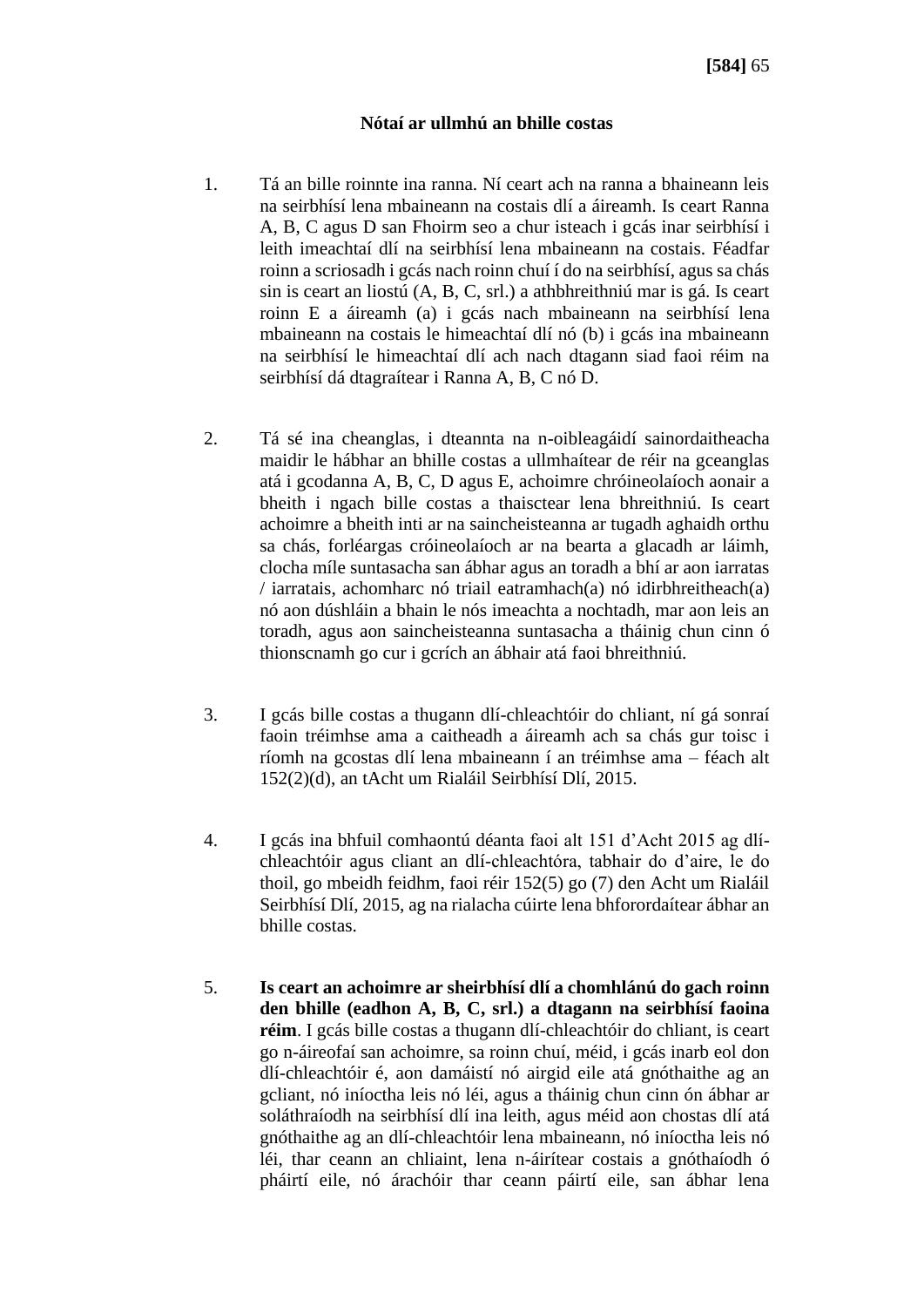mbaineann (féach alt 152(2)(e) agus (f), an tAcht um Rialáil Seirbhísí Dlí, 2015).

- 6. I gcás ina sainaithnítear ítim costas dlí, nó ina bhforordaítear méid ítime costas dlí, i scálaí na gcostas i bhFoscríbhinn W a ghabhann le Rialacha na nUaschúirteanna, is ceart an ítim sin a shainaithint ar leithligh sa roinn iomchuí den bhille costas, agus is ceart aon suim a fhorordaítear ina leith sin a áireamh faoi Cholún 4.
- 7. I gcás ina ndeachaigh obair i ranna éagsúla isteach ar a chéile nó inar tugadh fúithi go comhthreomhar, féadfaidh dátaí na gcéimeanna dul isteach ar a chéile, cé gur ceart cúram a ghlacadh chun a chinntiú nach ndéantar táille a ghearrtar i leith obair a rinneadh i gcéim amháin a dhúbláil i gceann eile.
- 8. Is ceart na hiomláin do gach roinn chuí a shuimiú in achoimre na gcostas.
- 9. I gcás costas aturnaetha, sa cholún (Ainm an Aturnae srl.), sonraigh grád (m.sh. comhpháirtí sinsir, comhpháirtí, aturnae cúnta, feidhmeannach dlí, srl.) gach aturnae nó baill eile d'fhoireann an aturnae a bhí i gceist agus a bhfuil táille á héileamh as a chuid nó a cuid oibre. I gcás inarb iomchuí don ráta atá á éileamh, is ceart an bhliain cháiliúcháin, nó líon na mblianta taithí iarcháiliúcháin, a thaispeáint.
- 10. I gcás ina bhfuil feidhm maidir leis an mbille ag treoirlínte arna n-eisiúint ag an bPríomh-Bhreithneoir Costas Dlí i dtaobh na gcostas, na dtáillí nó an chaiteachais atá inghnóthaithe as ítimí sonracha oibre nó bearta a rinneadh, is ceart na hítimí nó na bearta sin a liostú go haonarach laistigh den chuid den bhille faoina n-éiríonn siad.
- 11. I gcás inar áirithíodh níos mó ná Abhcóide nó saineolaí amháin, déan na táillí a gearradh i leith gach Abhcóide nó saineolaí a leagan amach ar leithligh laistigh den chuid den bhille lena mbaineann.
- 12. I gcás nach bhfuil táillí Aturnae, Abhcóide nó Saineolaí bunaithe ar ráta san uair an chloig, ní gá sonraí maidir leis an ráta san uair an chloig a áireamh.
- 13. Ní gá cumarsáidí le litir, ríomhphost, teileafón, srl. de chineál gnáthúil a liostú go haonarach. Féadfar léiriú a thabhairt sa chuid den bhille lena mbaineann ar líon na litreacha nó na gcumarsáidí sin a sheol nó a rinne an dlí-chleachtóir lena mbaineann (agus na páirtithe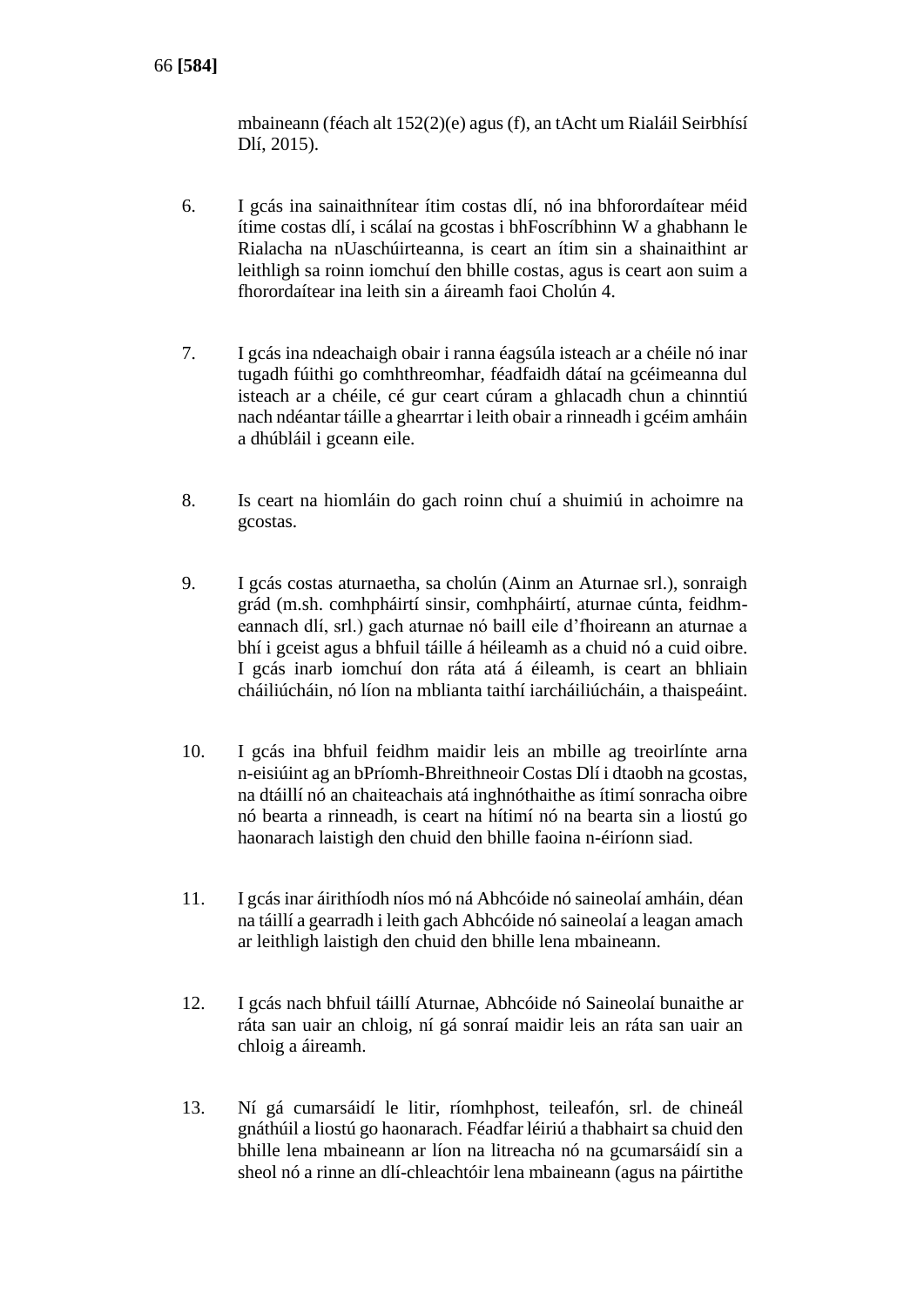nó na daoine ar cuireadh chucu iad a shainaithint go ginearálta), nó a fuair an dlí-chleachtóir.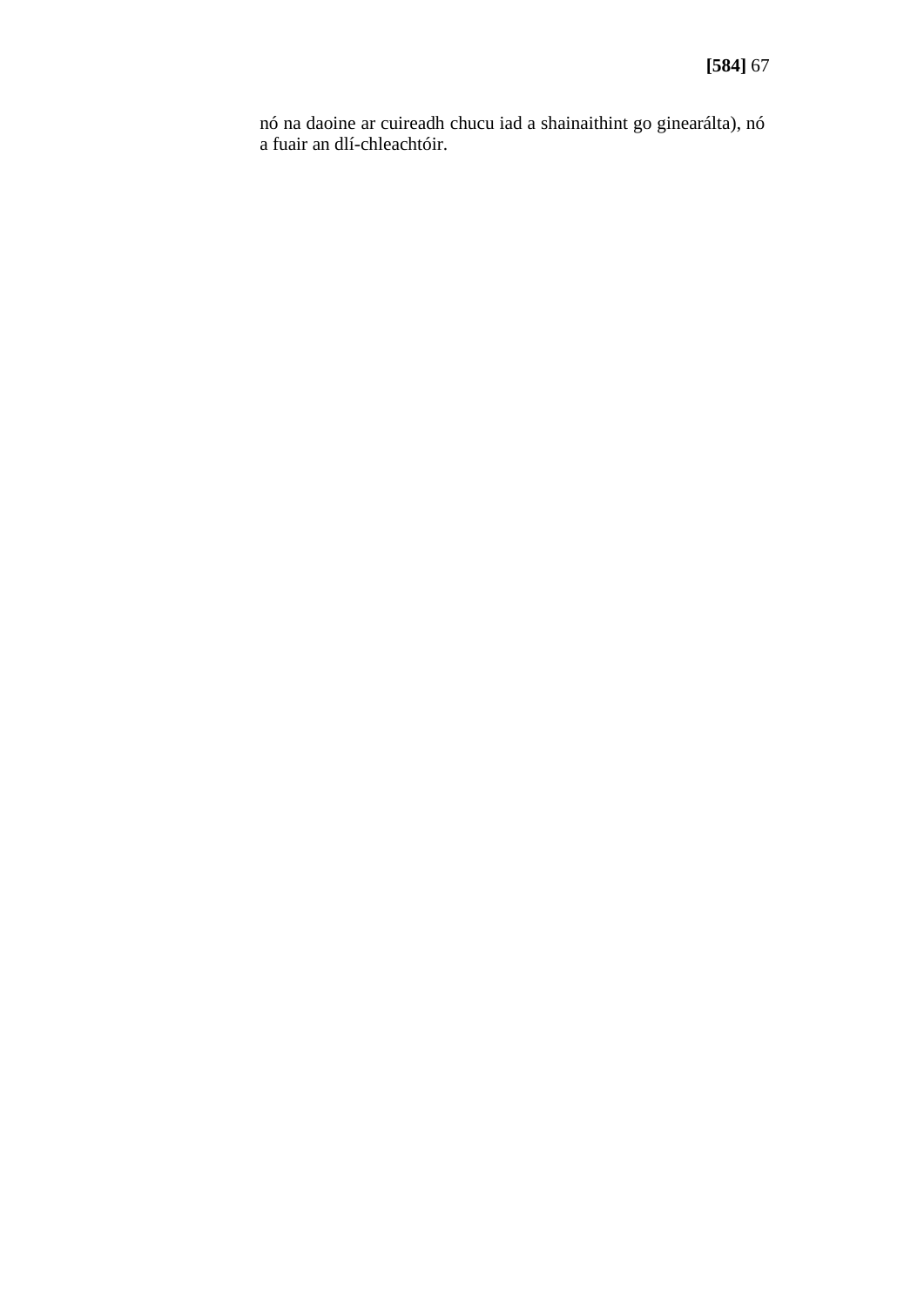| ACHOIMRE AR NA COSTAIS IOMLÁNA ATÁ Á nÉILEAMH |  |  |  |  |  |
|-----------------------------------------------|--|--|--|--|--|
|                                               |  |  |  |  |  |
| Costais Aturnaetha                            |  |  |  |  |  |
| <b>CBL</b>                                    |  |  |  |  |  |
| Táillí Abhcóidí                               |  |  |  |  |  |
| <b>CBL</b>                                    |  |  |  |  |  |
| Eisíocaíochtaí eile                           |  |  |  |  |  |
| <b>CBL</b>                                    |  |  |  |  |  |
| Costais iomlána atá á<br>n-éileamh            |  |  |  |  |  |
| Uimhir Chláraithe /                           |  |  |  |  |  |
| Uimhreacha Cláraithe CBL                      |  |  |  |  |  |
|                                               |  |  |  |  |  |

| Don Bhreithneoir Costas Dlí amháin |                                                                     |  |  |  |  |
|------------------------------------|---------------------------------------------------------------------|--|--|--|--|
|                                    | ACHOIMRE AR NA COSTAIS IOMLÁNA ATÁ Á gCEADÚ SA<br><b>BHREITHNIÚ</b> |  |  |  |  |
| Costais Aturnaetha                 |                                                                     |  |  |  |  |
| <b>CBL</b>                         |                                                                     |  |  |  |  |
| Táillí Abhcóidí                    |                                                                     |  |  |  |  |
| <b>CBL</b>                         |                                                                     |  |  |  |  |
| Eisíocaíochtaí eile                |                                                                     |  |  |  |  |
| <b>CBL</b>                         |                                                                     |  |  |  |  |
| Costais iomlána atá á<br>gceadú    |                                                                     |  |  |  |  |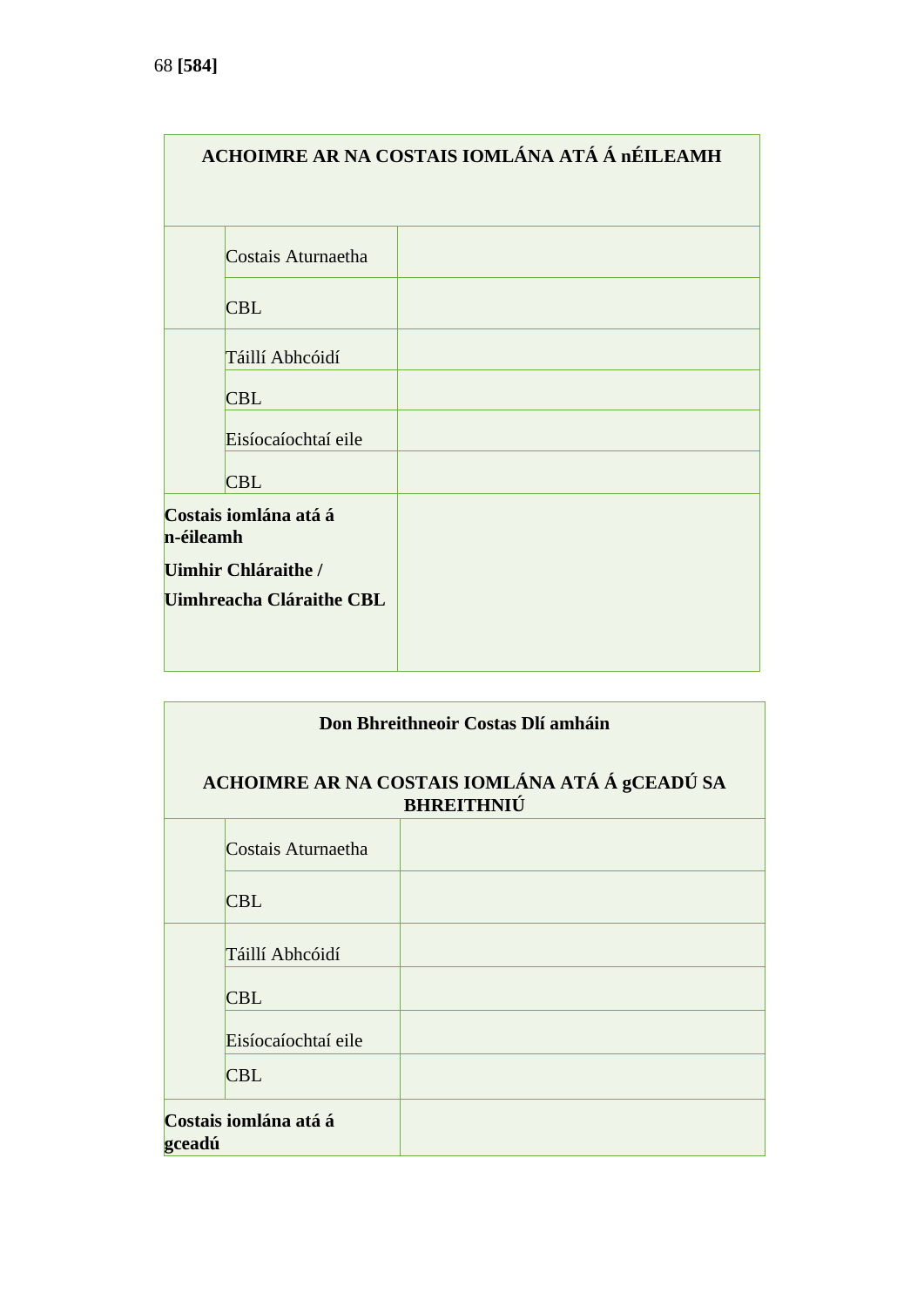# **A. COSTAIS A TABHAÍODH ROIMH THIONSCNAMH NA nIMEACHTAÍ**

# **ACHOIMRE AR SHEIRBHÍSÍ SA ROINN SEO DEN BHILLE A bhFUIL COSTAIS Á nÉILEAMH INA LEITH**

*[Leag amach achoimre chomair ar na seirbhísí a bhfuil costais á n-éileamh ina leith faoi roinn A. Cineál na dteagasc a fuarthas, na fiosrúcháin agus na himscrúduithe sonracha a glacadh ar láimh. Cineál na bhfíoras agus an dlí a imscrúdaíodh agus aon saineolaithe nó abhcóidí a áirithíodh agus aon fhinnéithe a cuireadh faoi agallamh. Is ceart aithris fhada ar ábhar comhfhreagrais, tuarascálacha nó doiciméad eile a sheachaint san achoimre.]*

| Colún 1                       | Colún <sub>2</sub>                                                           | Colún <sub>3</sub>                                                                                                                 | Colún 4                                                                                | Colún 5                                                                                                                                                           |
|-------------------------------|------------------------------------------------------------------------------|------------------------------------------------------------------------------------------------------------------------------------|----------------------------------------------------------------------------------------|-------------------------------------------------------------------------------------------------------------------------------------------------------------------|
|                               | <b>COSTAIS ATURNAETHA</b>                                                    |                                                                                                                                    |                                                                                        |                                                                                                                                                                   |
| <b>Uimhir</b><br>na<br>hítime | $\mathbf{D}$ áta $(i)$ a<br>ndearnadh<br>obair air /<br>orthu nó<br>eatarthu | <b>Tuairisc mhion-</b><br>sonraithe ar an obair<br>a rinneadh agus a<br>bhfuil costais á<br>n-éileamh ina leith                    | An<br>méid<br>atá á<br>éileamh<br>ag an<br>bpáirtí<br>atá i<br>dteideal<br>costas<br>€ | Don<br><b>Bhreithneoir</b><br><b>Costas Dlí</b><br>amháin<br>Nótaí/<br>An méid atá<br>á dhícheadú<br>(más ann) i<br>leith an<br>mhéid a<br>éilítear i<br>gcolún 4 |
| A.1.1                         |                                                                              |                                                                                                                                    |                                                                                        |                                                                                                                                                                   |
| A.1.2<br>srl.                 |                                                                              |                                                                                                                                    |                                                                                        |                                                                                                                                                                   |
| An<br>tIomlán                 |                                                                              |                                                                                                                                    |                                                                                        |                                                                                                                                                                   |
|                               |                                                                              | Rátaí in aghaidh na huaire an chloig do dhaoine a bhfuil ráta in aghaidh<br>na huaire an chloig á ghearradh nó á éileamh ina leith |                                                                                        |                                                                                                                                                                   |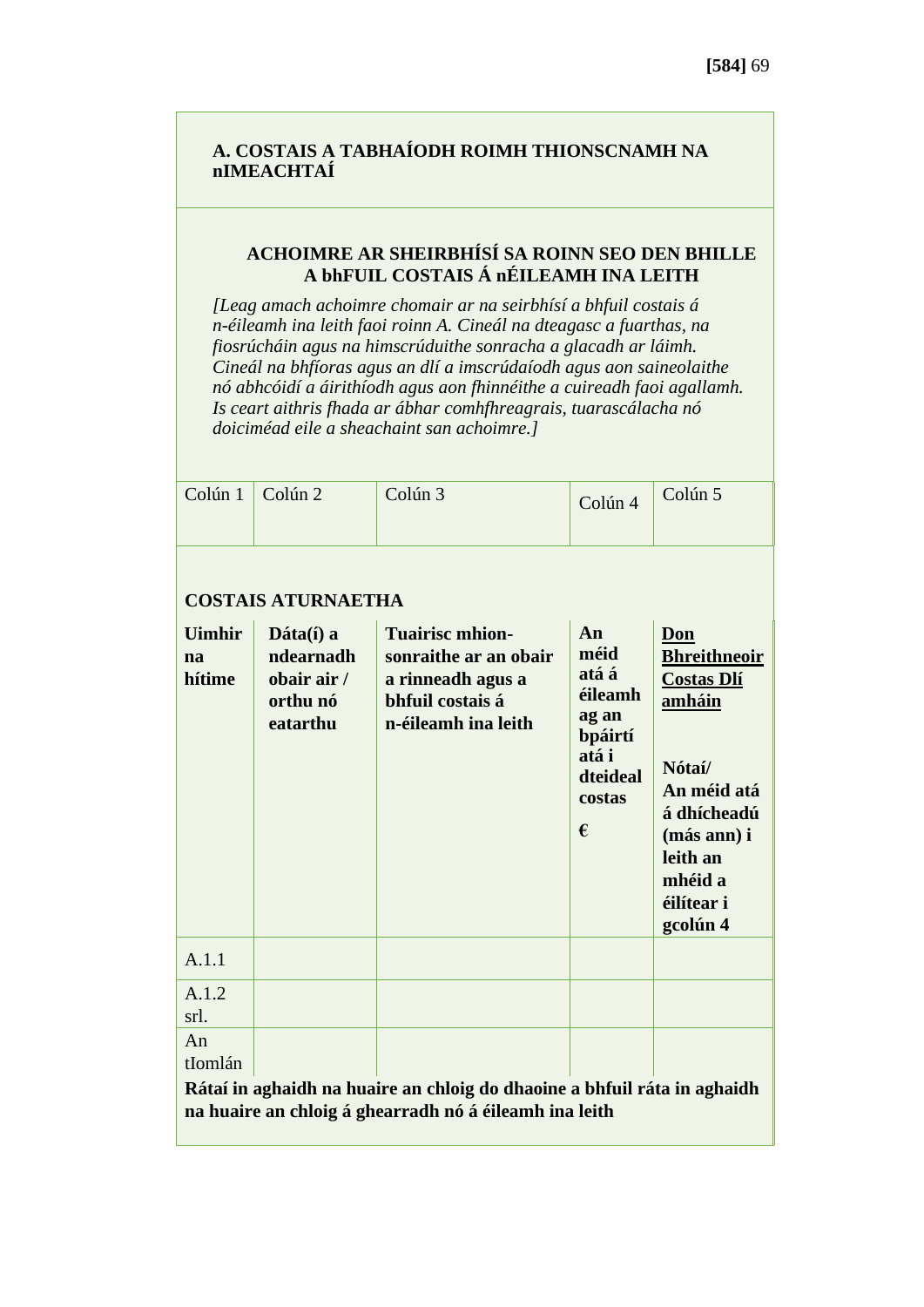| <b>Aturnaetha</b><br>[cuir sraith(eanna)<br>bhreise/breise<br>isteach i gcomhair                          | gach duine agus/nó<br>ráta lena mbaineann]                                            | <b>Ainm</b> | An tréimhse ama a<br>Ráta in<br>Grád<br>chaith an duine sin<br>aghaidh<br>na huaire<br>(faoi threoir taifead<br>an chloig<br>ama a coimeádadh,<br>$(\epsilon)$<br>taifid ama, meas-<br>na dátaí a bhfuil an<br>ráta seo á éileamh<br>eatarthu |  | nó murar coimeádadh<br>tachán ar an tréimhse<br>ama a caitheadh) agus |                                                                          |                                                                                                                                                                                       |
|-----------------------------------------------------------------------------------------------------------|---------------------------------------------------------------------------------------|-------------|-----------------------------------------------------------------------------------------------------------------------------------------------------------------------------------------------------------------------------------------------|--|-----------------------------------------------------------------------|--------------------------------------------------------------------------|---------------------------------------------------------------------------------------------------------------------------------------------------------------------------------------|
| <b>Baill foirne eile</b>                                                                                  |                                                                                       |             |                                                                                                                                                                                                                                               |  |                                                                       |                                                                          |                                                                                                                                                                                       |
| [cuir sraith(eanna)<br>bhreise/breise<br>isteach i gcomhair<br>gach duine agus/nó<br>ráta lena mbaineann] |                                                                                       |             |                                                                                                                                                                                                                                               |  |                                                                       |                                                                          |                                                                                                                                                                                       |
|                                                                                                           | <b>TÁILLÍ ABHCÓIDE</b>                                                                |             |                                                                                                                                                                                                                                               |  |                                                                       |                                                                          |                                                                                                                                                                                       |
| <b>Uimhir</b><br>na<br>hítime                                                                             | Dáta(í) a<br>ndearnadh<br>obair air /<br>orthu nó a<br>ndearnadh<br>obair<br>eatarthu |             | <b>Tuairisc mhion-</b><br>sonraithe ar an<br>obair a rinneadh<br>agus a bhfuil costais<br>á n-éileamh ina leith                                                                                                                               |  | €                                                                     | An méid atá<br>á éileamh ag<br>an bpáirtí<br>atá i<br>dteideal<br>costas | Don<br><b>Bhreith-</b><br>neoir<br><b>Costas</b><br>Dlí<br>amháin<br>Nótaí/<br>An méid<br>atá á dhí-<br>cheadú<br>(más ann)<br><i>i</i> leith an<br>mhéid a<br>éilítear i<br>gcolún 4 |
| A.2.1                                                                                                     |                                                                                       |             |                                                                                                                                                                                                                                               |  |                                                                       |                                                                          |                                                                                                                                                                                       |
| A.2.2<br>srl.                                                                                             |                                                                                       |             |                                                                                                                                                                                                                                               |  |                                                                       |                                                                          |                                                                                                                                                                                       |
| An<br>tIomlán                                                                                             |                                                                                       |             |                                                                                                                                                                                                                                               |  |                                                                       |                                                                          |                                                                                                                                                                                       |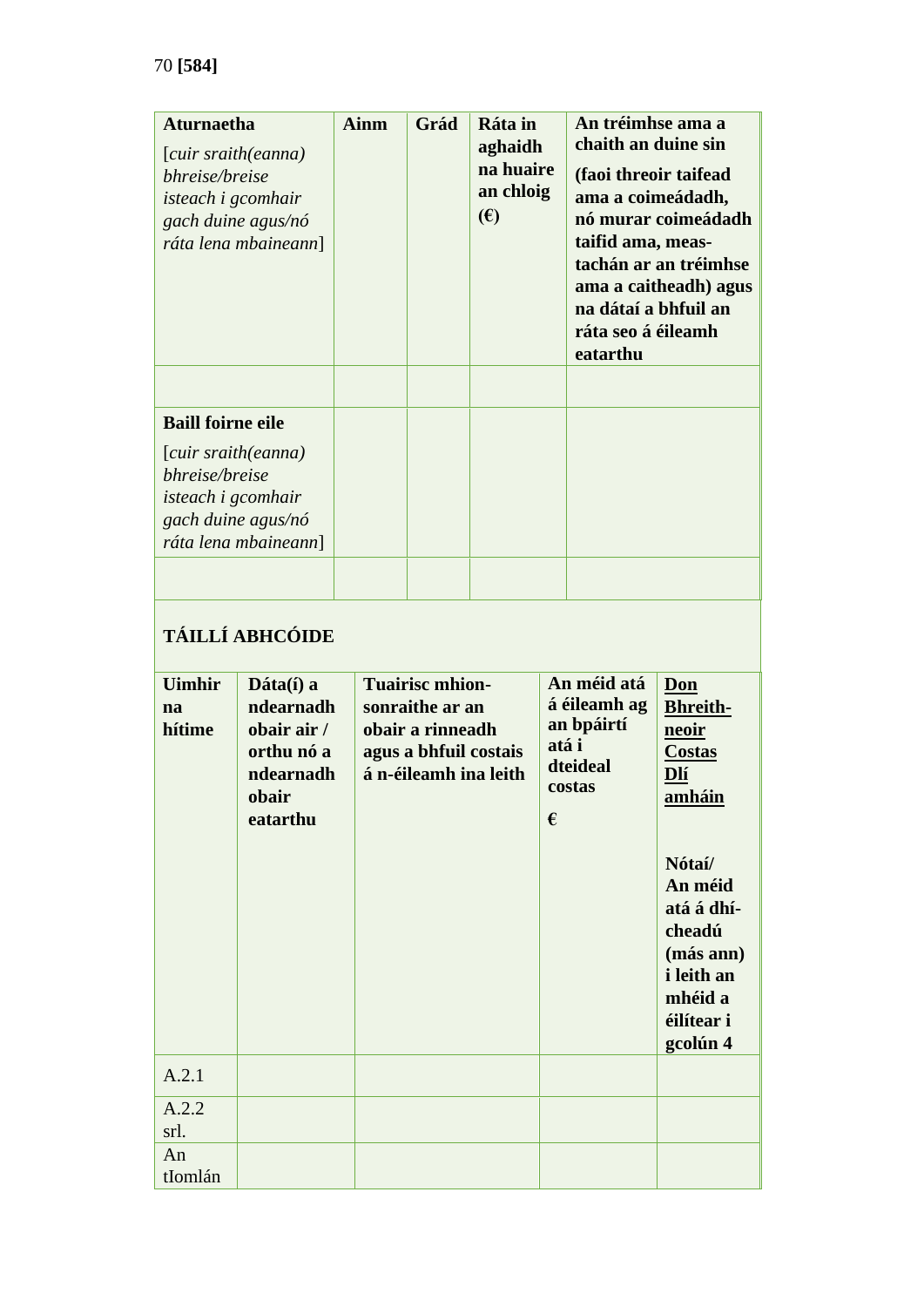|                                                                                                                            | na huaire an chloig á ghearradh nó á éileamh ina leith                       |                                                                                                                        |  |                          |                                                                                                                                                                                                                                                                                                |                                                                                                                                                              |  |
|----------------------------------------------------------------------------------------------------------------------------|------------------------------------------------------------------------------|------------------------------------------------------------------------------------------------------------------------|--|--------------------------|------------------------------------------------------------------------------------------------------------------------------------------------------------------------------------------------------------------------------------------------------------------------------------------------|--------------------------------------------------------------------------------------------------------------------------------------------------------------|--|
| <b>Abhcóide</b><br>[cuir sraith(eanna)<br>bhreise/breise isteach i<br>gcomhair gach duine<br>agus/nó ráta lena<br>mbainen] |                                                                              | <b>Ainm</b>                                                                                                            |  | na<br>an<br>$(\epsilon)$ | An tréimhse ama a<br>Ráta in<br>chaith an duine sin<br>aghaidh<br>(faoi threoir<br>huaire<br>taifead ama a<br>coimeádadh, nó<br>chloig<br>murar coimeád-<br>adh taifid ama,<br>meastachán ar an<br>tréimhse ama a<br>caitheadh) agus na<br>dátaí a bhfuil an<br>ráta seo á éileamh<br>eatarthu |                                                                                                                                                              |  |
|                                                                                                                            |                                                                              |                                                                                                                        |  |                          |                                                                                                                                                                                                                                                                                                |                                                                                                                                                              |  |
|                                                                                                                            | TÁILLÍ SAINEOLAITHE                                                          |                                                                                                                        |  |                          |                                                                                                                                                                                                                                                                                                |                                                                                                                                                              |  |
| <b>Uimhir</b><br>na<br>hítime                                                                                              | $\mathbf{D}$ áta $(i)$ a<br>ndearnadh<br>obair air /<br>orthu nó<br>eatarthu | <b>Tuairisc mhion-</b><br>sonraithe ar an obair a<br>rinneadh agus a bhfuil<br>costais á n-éileamh ina<br><b>leith</b> |  | An<br>méid<br>atá i<br>€ | atá á<br>éileamh<br>ag an<br>bpáirtí<br>dteideal<br>costas                                                                                                                                                                                                                                     | Don<br><b>Bhreith-</b><br>neoir Costas<br>Dlí amháin<br>Nótaí/<br>An méid atá<br>á dhícheadú<br>(más ann) i<br>leith an<br>mhéid a<br>éilítear i<br>gcolún 4 |  |
| A.3.1                                                                                                                      |                                                                              |                                                                                                                        |  |                          |                                                                                                                                                                                                                                                                                                |                                                                                                                                                              |  |
| A.3.2<br>srl.                                                                                                              |                                                                              |                                                                                                                        |  |                          |                                                                                                                                                                                                                                                                                                |                                                                                                                                                              |  |

**Rátaí in aghaidh na huaire an chloig do dhaoine a bhfuil ráta in aghaidh na huaire an chloig á ghearradh nó á éileamh ina leith**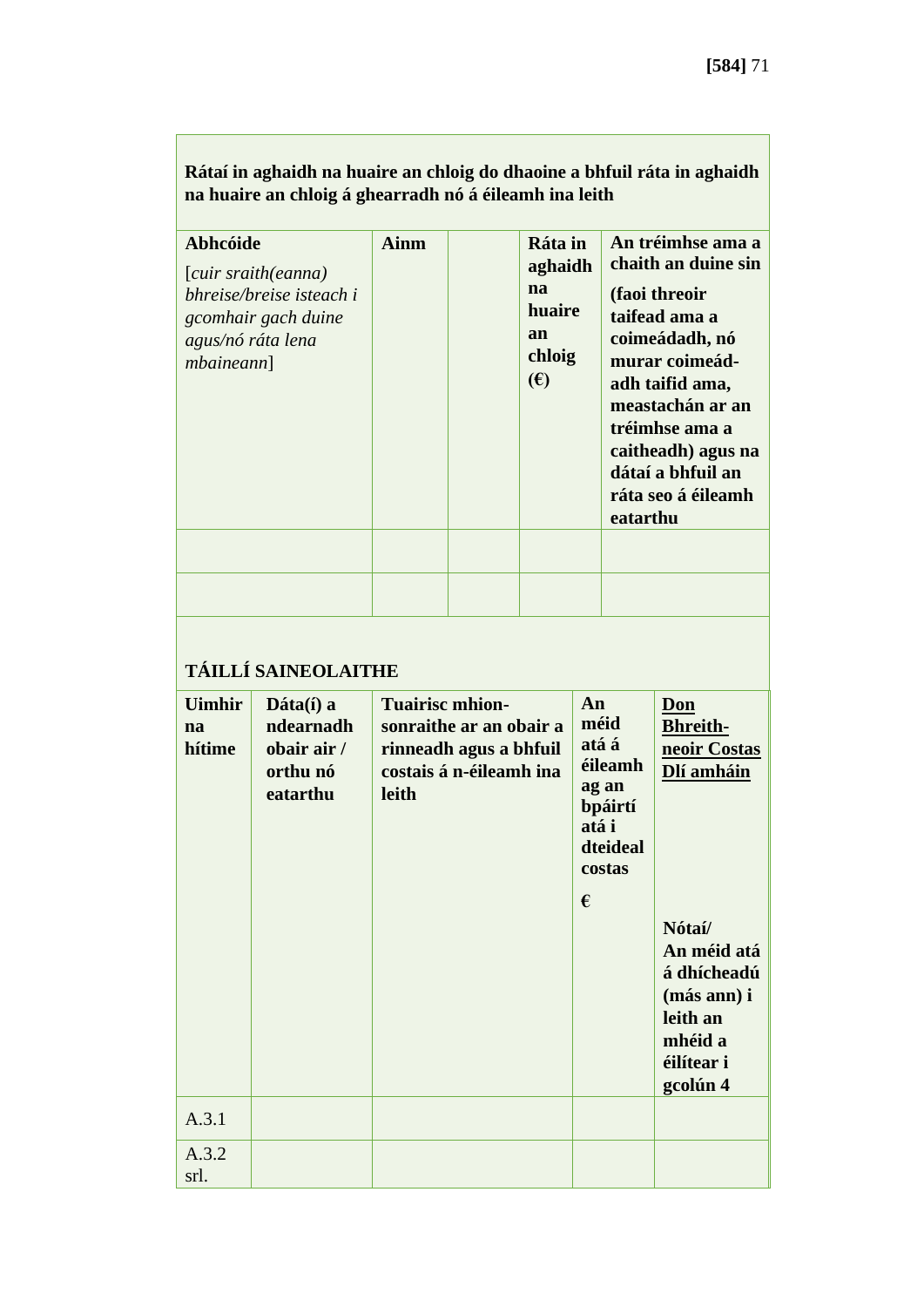| An                       |                                                                          |                 |                            |                      |       |                     |                                    |
|--------------------------|--------------------------------------------------------------------------|-----------------|----------------------------|----------------------|-------|---------------------|------------------------------------|
| tIomlán                  |                                                                          |                 |                            |                      |       |                     |                                    |
|                          | Rátaí in aghaidh na huaire an chloig do dhaoine a bhfuil ráta in aghaidh |                 |                            |                      |       |                     |                                    |
|                          | na huaire an chloig á ghearradh nó á éileamh ina leith                   |                 |                            |                      |       |                     |                                    |
| <b>Saineolaithe</b>      |                                                                          | <b>Ainm</b>     |                            | Ráta in              |       |                     | An tréimhse ama a                  |
| [cuir sraith(eanna)      |                                                                          |                 |                            | aghaidh              |       | chaith an duine sin |                                    |
| bhreise/breise isteach i |                                                                          |                 |                            | na                   |       | (faoi threoir       |                                    |
| gcomhair gach duine      |                                                                          |                 |                            | huaire               |       |                     | taifead ama a                      |
| agus/nó ráta lena        |                                                                          |                 |                            | an                   |       |                     | coimeádadh, nó                     |
| mbainen]                 |                                                                          |                 |                            | chloig               |       |                     | murar coimeád-                     |
|                          |                                                                          |                 |                            | (E)                  |       |                     | adh taifid ama,                    |
|                          |                                                                          |                 |                            |                      |       |                     | meastachán ar an<br>tréimhse ama a |
|                          |                                                                          |                 |                            |                      |       |                     | caitheadh) agus na                 |
|                          |                                                                          |                 |                            |                      |       |                     | dátaí a bhfuil an                  |
|                          |                                                                          |                 |                            |                      |       |                     | ráta seo á éileamh                 |
|                          |                                                                          |                 |                            |                      |       | eatarthu            |                                    |
|                          |                                                                          |                 |                            |                      |       |                     |                                    |
| <b>CAITEACHAIS</b>       |                                                                          |                 |                            |                      |       |                     |                                    |
|                          |                                                                          |                 |                            |                      |       |                     |                                    |
| <b>Uimhir</b>            | Dáta(í) ar                                                               | <b>Tuairisc</b> | An méid<br>Cibé acu<br>Don |                      |       |                     |                                    |
| na                       | tabhaíodh                                                                | ar an           |                            | atá á<br>atá sé faoi |       |                     | <b>Bhreith-</b>                    |
| hítime                   | caiteachas                                                               | gcaiteach-      | dhliteanas                 |                      |       | éileamh             | neoir Costas                       |
|                          | air / orthu                                                              | as atá á        |                            | <b>CBL</b> agus      | ag an | bpáirtí             | Dlí amháin                         |
|                          | nó                                                                       | éileamh         | an ráta                    |                      | atá i |                     |                                    |
|                          | eatarthu                                                                 |                 |                            |                      |       | dteideal            |                                    |
|                          |                                                                          |                 |                            |                      |       | costas              |                                    |
|                          |                                                                          |                 |                            |                      | €     |                     |                                    |
|                          |                                                                          |                 |                            |                      |       |                     | Nótaí/                             |
|                          |                                                                          |                 |                            |                      |       |                     | An méid atá                        |
|                          |                                                                          |                 |                            |                      |       |                     | á dhícheadú                        |
|                          |                                                                          |                 |                            |                      |       |                     | (más ann) i                        |
|                          |                                                                          |                 |                            |                      |       |                     | leith an                           |
|                          |                                                                          |                 |                            |                      |       |                     | mhéid a                            |
|                          |                                                                          |                 |                            |                      |       |                     | éilítear i                         |
|                          |                                                                          |                 |                            |                      |       |                     | gcolún 5                           |
| A.4.1                    |                                                                          |                 |                            |                      |       |                     |                                    |
| A.4.2                    |                                                                          |                 |                            |                      |       |                     |                                    |
| srl.                     |                                                                          |                 |                            |                      |       |                     |                                    |
|                          |                                                                          |                 |                            |                      |       |                     |                                    |
| An                       |                                                                          |                 |                            |                      |       |                     |                                    |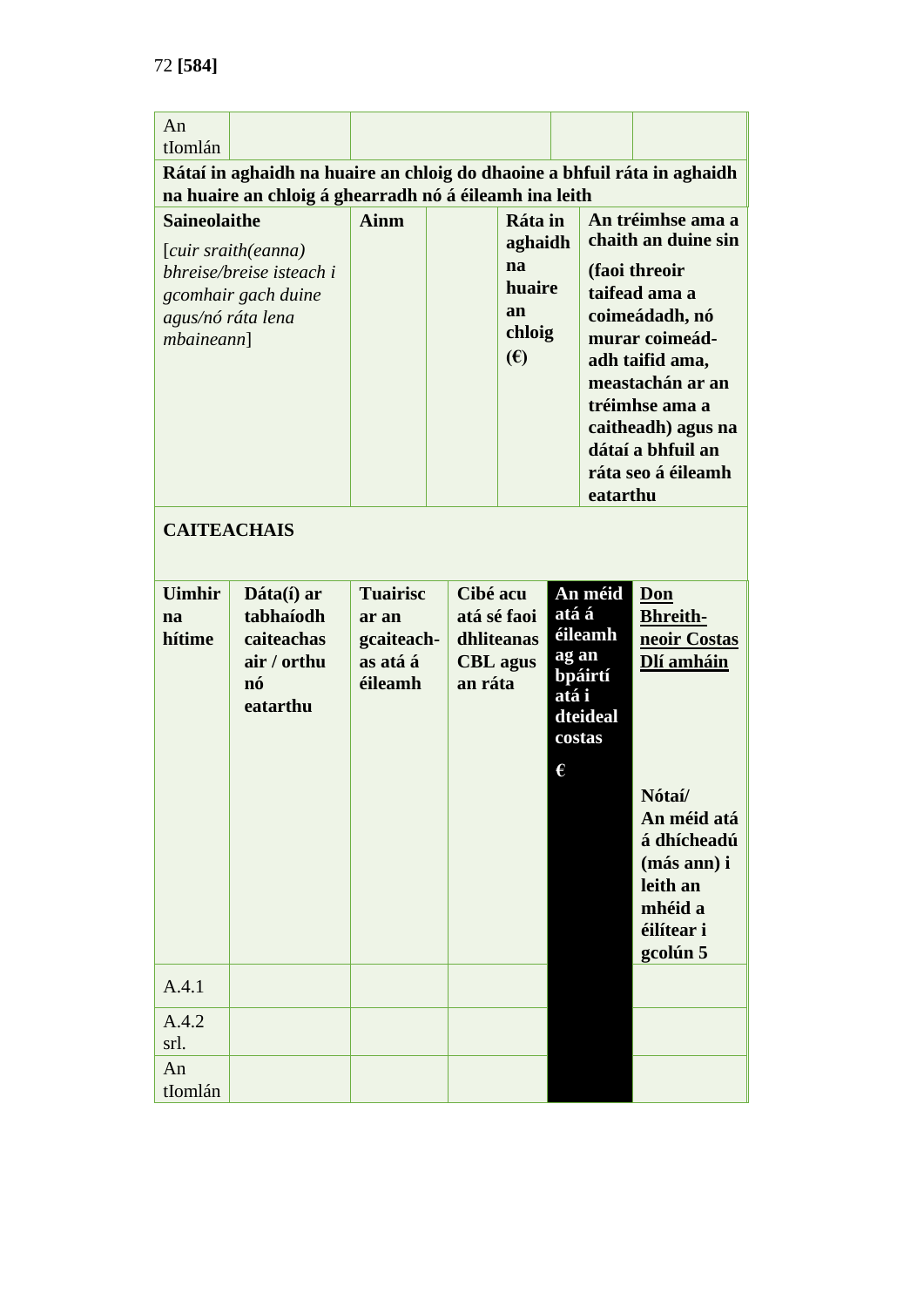#### **B. COSTAIS Ó THIONSCNAMH GO DÁTA NA TRIALACH / SOCRAÍOCHTA**

#### **ACHOIMRE AR SHEIRBHÍSÍ SA ROINN SEO DEN BHILLE A bhFUIL COSTAIS Á nÉILEAMH INA LEITH**

*[Leag amach achoimre chomair ar na seirbhísí a bhfuil costais á n-éileamh ina leith faoi roinn B. I gcás ina mbaineann na seirbhísí le himeachtaí, leag amach an faoiseamh/na faoisimh a éilíodh sna himeachtaí agus cineál na cosanta, na hábhair fíorais agus dlí a pléadáladh, agus na saincheisteanna fíorais agus dlí a bhí faoi dhíospóid, cúrsa na n-imeachtaí agus an toradh sa triail nó sa tsocraíocht. Is ceart aithris fhada ar ábhar pléadálacha, fianaise, comhfhreagrais nó doiciméad eile a sheachaint san achoimre.]*

| Colún 1                       | Colún <sub>2</sub>                                                           | Colún <sub>3</sub>                                                                                                 |  | Colún 4                                                                             | Colún 5                                                                                                                                                           |  |  |  |  |  |
|-------------------------------|------------------------------------------------------------------------------|--------------------------------------------------------------------------------------------------------------------|--|-------------------------------------------------------------------------------------|-------------------------------------------------------------------------------------------------------------------------------------------------------------------|--|--|--|--|--|
|                               | <b>COSTAIS ATURNAETHA</b>                                                    |                                                                                                                    |  |                                                                                     |                                                                                                                                                                   |  |  |  |  |  |
| <b>Uimhir</b><br>na<br>hítime | $\mathbf{D}$ áta $(i)$ a<br>ndearnadh<br>obair air /<br>orthu nó<br>eatarthu | <b>Tuairisc mhion-</b><br>sonraithe ar an<br>obair a rinneadh<br>agus a bhfuil<br>costais á n-éileamh<br>ina leith |  | An méid<br>atá á<br>éileamh<br>ag an<br>bpáirtí<br>atá i<br>dteideal<br>costas<br>€ | Don<br><b>Bhreithneoir</b><br><b>Costas Dlí</b><br>amháin<br>Nótaí/<br>An méid atá<br>á dhícheadú<br>(más ann) i<br>leith an<br>mhéid a<br>éilítear i<br>gcolún 4 |  |  |  |  |  |
| <b>B.1.1</b>                  |                                                                              |                                                                                                                    |  |                                                                                     |                                                                                                                                                                   |  |  |  |  |  |
| <b>B.1.2</b><br>srl.          |                                                                              |                                                                                                                    |  |                                                                                     |                                                                                                                                                                   |  |  |  |  |  |
| An<br>tIomlán                 |                                                                              |                                                                                                                    |  |                                                                                     |                                                                                                                                                                   |  |  |  |  |  |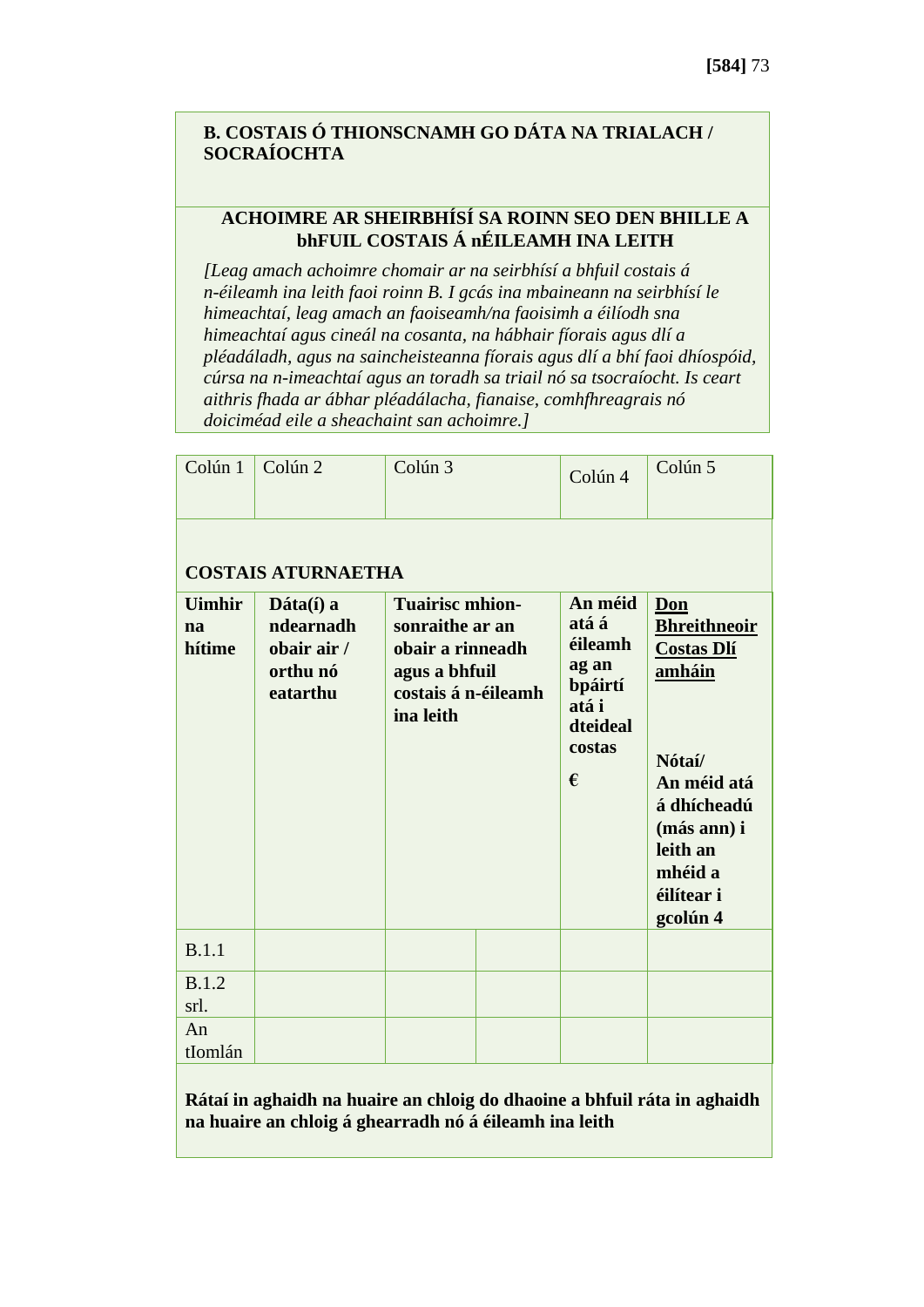| <b>Aturnaetha</b><br>(cuir sraith(eanna)<br>bhreise/breise isteach i<br>gcomhair gach duine<br>agus/nó ráta lena<br><i>mbaineann</i> ] | Ainm | Grád | Ráta in<br>aghaidh<br>na<br>huaire<br>an<br>chloig<br>(E) | An tréimhse ama a<br>chaith an duine sin<br>(faoi threoir<br>taifead ama a<br>coimeádadh, nó<br>murar coimeádadh<br>taifid ama, meas-<br>tachán ar an<br>tréimhse ama a<br>caitheadh) agus na<br>dátaí a bhfuil an<br>ráta seo á éileamh<br>eatarthu |
|----------------------------------------------------------------------------------------------------------------------------------------|------|------|-----------------------------------------------------------|------------------------------------------------------------------------------------------------------------------------------------------------------------------------------------------------------------------------------------------------------|
|----------------------------------------------------------------------------------------------------------------------------------------|------|------|-----------------------------------------------------------|------------------------------------------------------------------------------------------------------------------------------------------------------------------------------------------------------------------------------------------------------|

| <b>Baill foirne eile</b>                |                                                                        |                                                                                                                    |  |  |                                                                                     |                                                                                                                                                 |
|-----------------------------------------|------------------------------------------------------------------------|--------------------------------------------------------------------------------------------------------------------|--|--|-------------------------------------------------------------------------------------|-------------------------------------------------------------------------------------------------------------------------------------------------|
| agus/nó ráta lena<br><i>mbaineann</i> ] | [cuir sraith(eanna)<br>bhreise/breise isteach i<br>gcomhair gach duine |                                                                                                                    |  |  |                                                                                     |                                                                                                                                                 |
|                                         | <b>TÁILLÍ ABHCÓIDE</b>                                                 |                                                                                                                    |  |  |                                                                                     |                                                                                                                                                 |
| <b>Uimhir</b><br>na<br>hítime           | Dáta(í) a<br>ndearnadh<br>obair air /<br>orthu nó<br>eatarthu          | <b>Tuairisc mhion-</b><br>sonraithe ar an<br>obair a rinneadh<br>agus a bhfuil<br>costais á n-éileamh<br>ina leith |  |  | An méid<br>atá á<br>éileamh<br>ag an<br>bpáirtí<br>atá i<br>dteideal<br>costas<br>€ | Don Bhreith-<br>neoir Costas<br>Dlí amháin<br>Nótaí/<br>An méid atá á<br>dhícheadú<br>(más ann) i<br>leith an mhéid<br>a éilítear i<br>gcolún 4 |
| B.2.1                                   |                                                                        |                                                                                                                    |  |  |                                                                                     |                                                                                                                                                 |
| <b>B.2.2</b><br>srl.                    |                                                                        |                                                                                                                    |  |  |                                                                                     |                                                                                                                                                 |
| An<br>tIomlán                           |                                                                        |                                                                                                                    |  |  |                                                                                     |                                                                                                                                                 |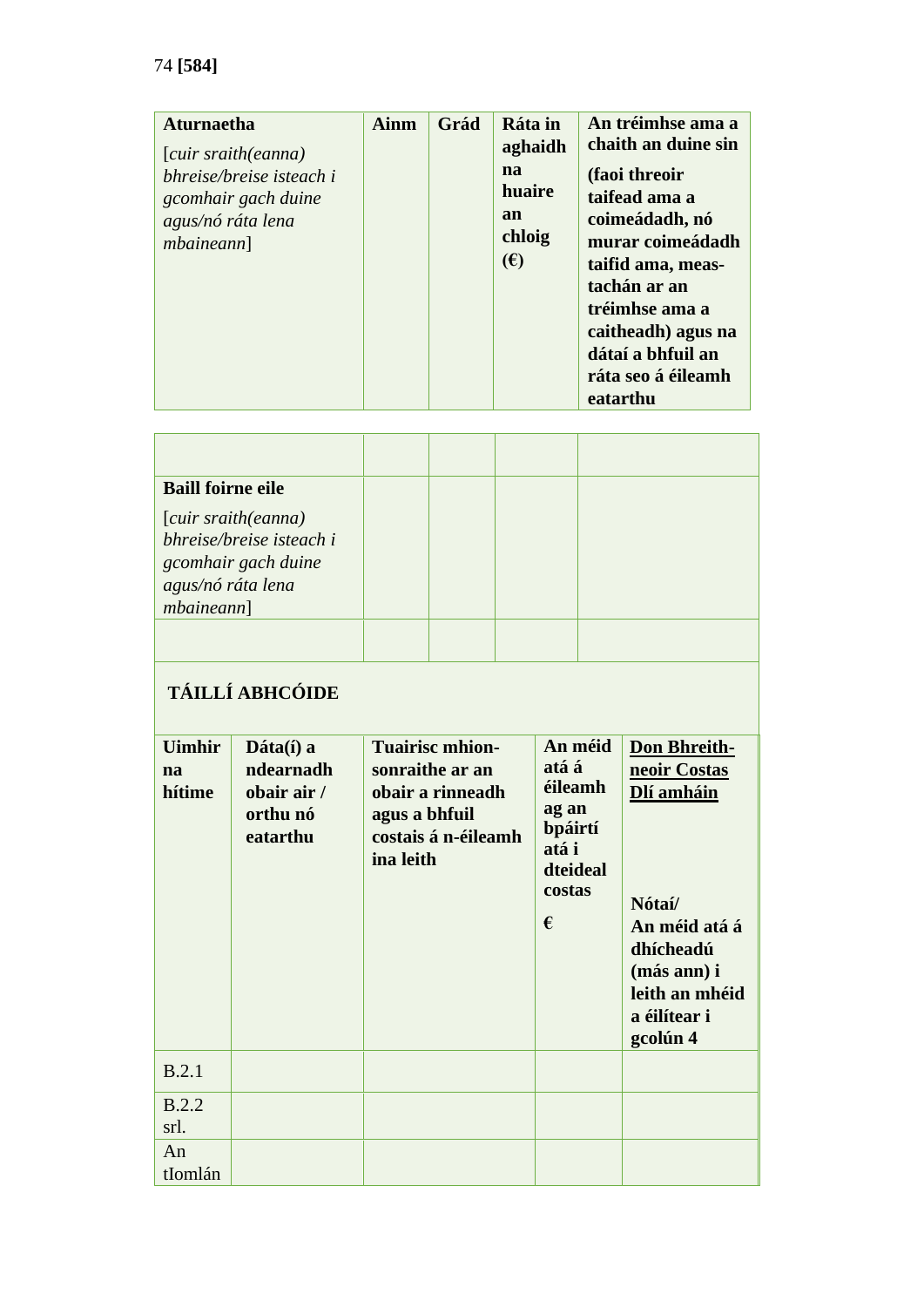| <b>Abhcóide</b><br>(cuir sraith(eanna)<br>bhreise/breise isteach i<br>gcomhair gach duine<br>agus/nó ráta lena<br><i>mbaineann</i> ] | <b>Ainm</b> | Ráta in<br>aghaidh<br>na<br>huaire<br>an<br>chloig | An tréimhse ama a<br>chaith an duine sin<br>(faoi threoir taifead<br>ama a coimeádadh,<br>nó murar coimeád-<br>adh taifid ama, |
|--------------------------------------------------------------------------------------------------------------------------------------|-------------|----------------------------------------------------|--------------------------------------------------------------------------------------------------------------------------------|
|                                                                                                                                      |             | $(\epsilon)$                                       | meastachán ar an<br>tréimhse ama a<br>caitheadh) agus na<br>dátaí a bhfuil an<br>ráta seo á éileamh<br>eatarthu                |

| TÁILLÍ SAINEOLAITHE           |                                                                              |                                                                                                                 |                                                                                |                                                                                                      |  |  |  |  |
|-------------------------------|------------------------------------------------------------------------------|-----------------------------------------------------------------------------------------------------------------|--------------------------------------------------------------------------------|------------------------------------------------------------------------------------------------------|--|--|--|--|
| <b>Uimhir</b><br>na<br>hítime | $\mathbf{D}$ áta $(i)$ a<br>ndearnadh<br>obair air /<br>orthu nó<br>eatarthu | <b>Tuairisc mhion-</b><br>sonraithe ar an obair a<br>rinneadh agus a bhfuil<br>costais á n-éileamh ina<br>leith | An méid<br>atá á<br>éileamh<br>ag an<br>bpáirtí<br>atá i<br>dteideal<br>costas | <b>Don Bhreith-</b><br>neoir Costas<br>Dlí amháin                                                    |  |  |  |  |
|                               |                                                                              |                                                                                                                 | €                                                                              | Nótaí/<br>An méid atá<br>á dhícheadú<br>(más ann) i<br>leith an<br>mhéid a<br>éilítear i<br>gcolún 4 |  |  |  |  |
| B.3.1                         |                                                                              |                                                                                                                 |                                                                                |                                                                                                      |  |  |  |  |
| <b>B.3.2</b><br>srl.          |                                                                              |                                                                                                                 |                                                                                |                                                                                                      |  |  |  |  |
| An<br>tIomlán                 |                                                                              |                                                                                                                 |                                                                                |                                                                                                      |  |  |  |  |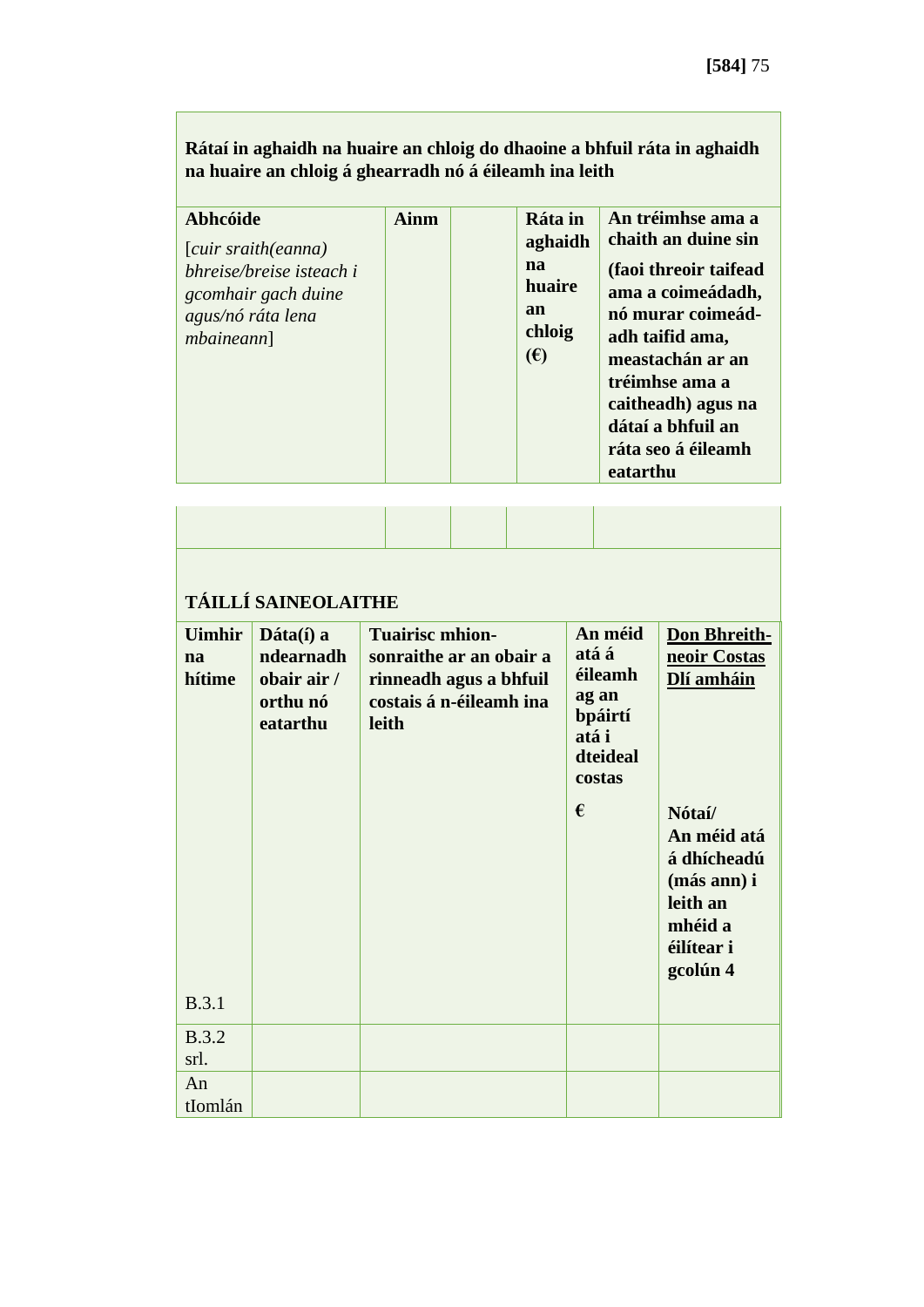| <b>Saineolaithe</b><br>[cuir sraith(eanna)<br>bhreise/breise isteach i<br>gcomhair gach duine<br>agus/nó ráta lena<br><i>mbaineann</i> ] |                                                                        | <b>Ainm</b>                                                 |                        | Ráta in<br>aghaidh<br>na<br>huaire<br>an<br>chloig<br>(E) |                                        | An tréimhse ama a<br>chaith an duine sin<br>(faoi threoir taifead<br>ama a coimeádadh,<br>nó murar coimeád-<br>adh taifid ama,<br>meastachán ar an<br>tréimhse ama a<br>caitheadh) agus na<br>dátaí a bhfuil an ráta<br>seo á éileamh<br>eatarthu |                                                                                                                                                           |
|------------------------------------------------------------------------------------------------------------------------------------------|------------------------------------------------------------------------|-------------------------------------------------------------|------------------------|-----------------------------------------------------------|----------------------------------------|---------------------------------------------------------------------------------------------------------------------------------------------------------------------------------------------------------------------------------------------------|-----------------------------------------------------------------------------------------------------------------------------------------------------------|
|                                                                                                                                          | <b>CAITEACHAIS</b>                                                     |                                                             |                        |                                                           |                                        |                                                                                                                                                                                                                                                   |                                                                                                                                                           |
|                                                                                                                                          |                                                                        |                                                             |                        |                                                           |                                        |                                                                                                                                                                                                                                                   |                                                                                                                                                           |
| <b>Uimhir</b><br>na<br>hítime                                                                                                            | Dáta(í) ar<br>tabhaíodh<br>caiteachas<br>air / orthu<br>nó<br>eatarthu | <b>Tuairisc</b><br>ar an<br>gcaiteachas<br>atá á<br>éileamh | atá sé<br>faoi<br>ráta | Cibé acu<br>dhlitean-<br>as CBL<br>agus an                | atá á<br>ag an<br>atá i<br>costas<br>€ | An méid<br>éileamh<br>bpáirtí<br>dteideal                                                                                                                                                                                                         | <b>Don Bhreith-</b><br>neoir Costas<br>Dlí amháin<br>Nótaí/<br>An méid atá<br>á dhícheadú<br>(más ann) i<br>leith an<br>mhéid a<br>éilítear i<br>gcolún 5 |
| B.4.1                                                                                                                                    |                                                                        |                                                             |                        |                                                           |                                        |                                                                                                                                                                                                                                                   |                                                                                                                                                           |
| <b>B</b> 4.2<br>srl.                                                                                                                     |                                                                        |                                                             |                        |                                                           |                                        |                                                                                                                                                                                                                                                   |                                                                                                                                                           |
| An<br>tIomlán                                                                                                                            |                                                                        |                                                             |                        |                                                           |                                        |                                                                                                                                                                                                                                                   |                                                                                                                                                           |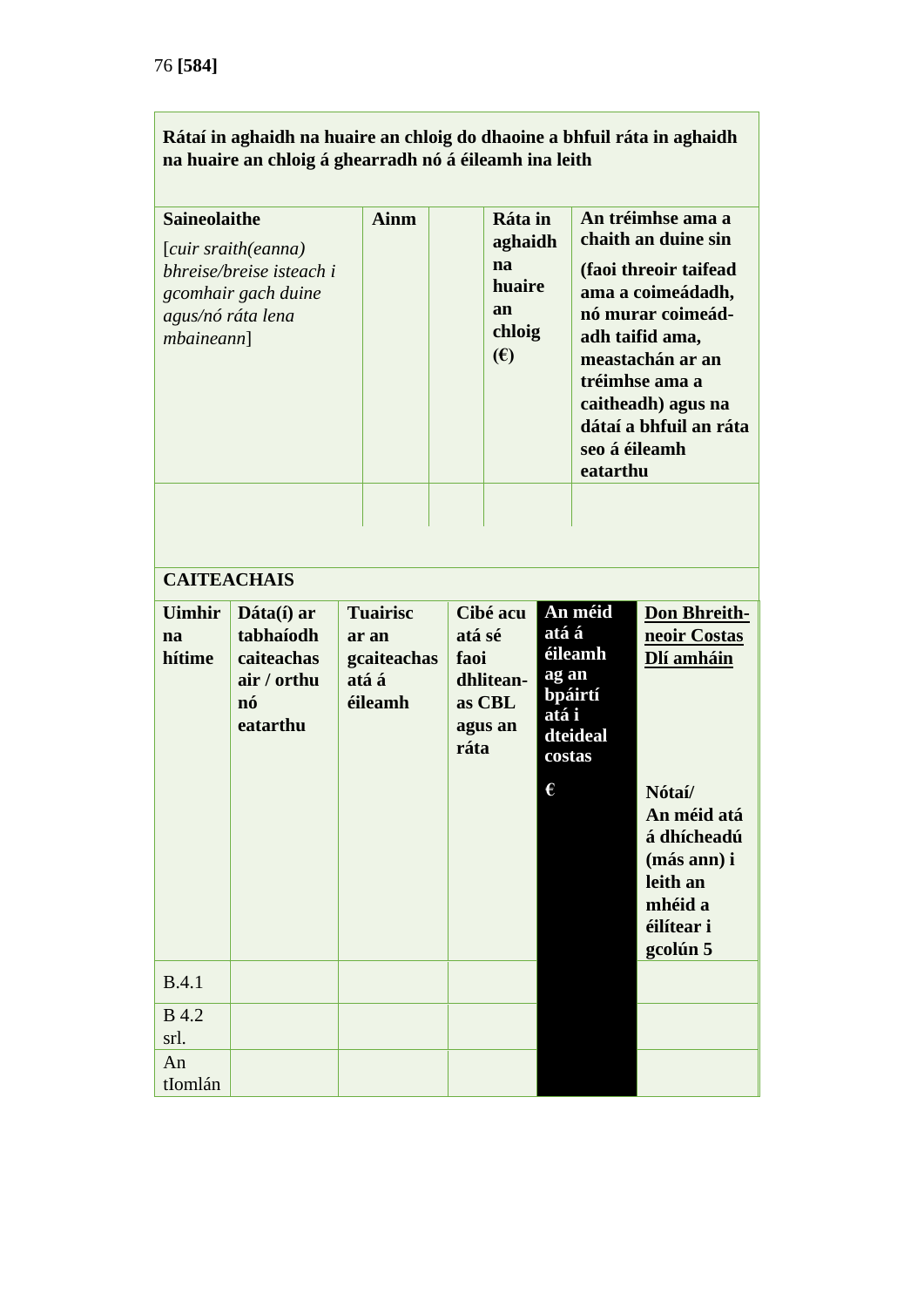### **C. COSTAIS A TABHAÍODH I gCÚRSA NA TRIALACH / SOCRAÍOCHTA AGUS ANUAS GO dTÍ CINNEADH NA nIMEACHTAÍ**

#### **ACHOIMRE AR SHEIRBHÍSÍ SA ROINN SEO DEN BHILLE A bhFUIL COSTAIS Á nÉILEAMH INA LEITH**

*[Leag amach achoimre chomair ar na seirbhísí a bhfuil costais á n-éileamh ina leith faoi roinn C. I gcás ina ngabhann ullmhú don triail nó don éisteacht leis an obair, leag amach an obair a rinneadh ag tabhairt mionteagasc d'abhcóidí, ag cur finnéithe faoi agallamh, i gcás nach bhfuil sé sin taifeadta in áit eile, ag socrú comhairliúcháin réamhthrialach, freastal agus ag sceidealú finnéithe, ag cur an mionteagasc don abhcóide i dtoll a chéile, doiciméid a bhí le húsáid ag an triail agus le linn na trialach agus, i gcás gan an t-ábhar a thabhairt chun trialach, obair a rinneadh i dtaca le hiomairliú socraíochta agus í a chur i ngníomh mar a ceanglaíodh.]*

|  | $Colún 1$ $Colún 2$ | Colún 3 | $\left  \text{Colún 4} \right $ $\left  \text{Colún 5} \right $ |  |
|--|---------------------|---------|-----------------------------------------------------------------|--|
|--|---------------------|---------|-----------------------------------------------------------------|--|

| <b>COSTAIS ATURNAETHA</b>     |                                                                              |                                                                                                                    |                                                                                        |                                                                                                                                                 |  |  |  |  |
|-------------------------------|------------------------------------------------------------------------------|--------------------------------------------------------------------------------------------------------------------|----------------------------------------------------------------------------------------|-------------------------------------------------------------------------------------------------------------------------------------------------|--|--|--|--|
| <b>Uimhir</b><br>na<br>hítime | $\mathbf{D}$ áta $(i)$ a<br>ndearnadh<br>obair air /<br>orthu nó<br>eatarthu | <b>Tuairisc mhion-</b><br>sonraithe ar an<br>obair a rinneadh<br>agus a bhfuil<br>costais á n-éileamh<br>ina leith | An<br>méid<br>atá á<br>éileamh<br>ag an<br>bpáirtí<br>atá i<br>dteideal<br>costas<br>€ | Don Bhreith-<br>neoir Costas<br>Dlí amháin<br>Nótaí/<br>An méid atá á<br>dhícheadú<br>(más ann) i<br>leith an mhéid<br>a éilítear i<br>gcolún 4 |  |  |  |  |
| C.1.1                         |                                                                              |                                                                                                                    |                                                                                        |                                                                                                                                                 |  |  |  |  |
| C.1.2<br>srl.                 |                                                                              |                                                                                                                    |                                                                                        |                                                                                                                                                 |  |  |  |  |
| An<br>tIomlán                 |                                                                              |                                                                                                                    |                                                                                        |                                                                                                                                                 |  |  |  |  |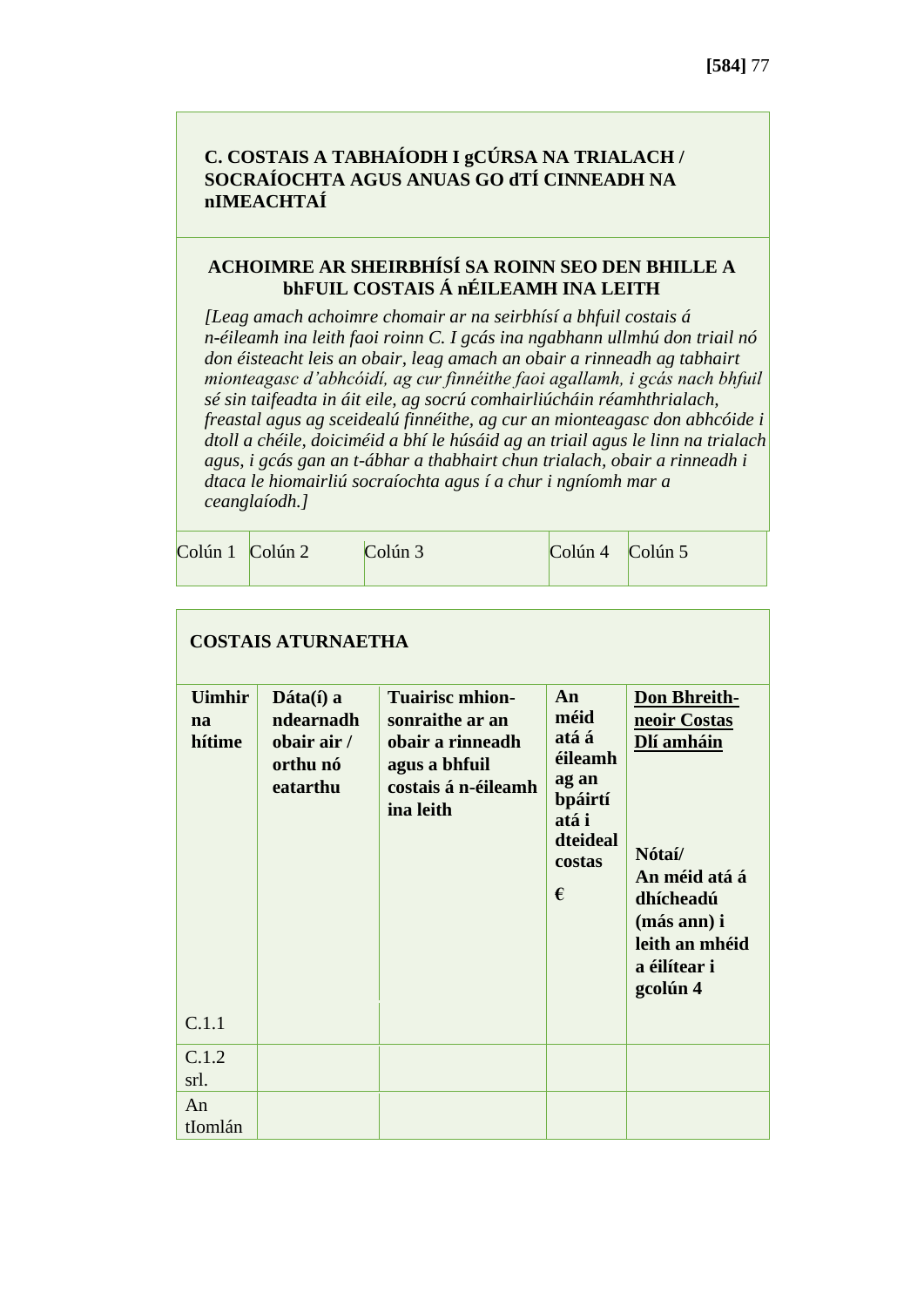| <b>Aturnaetha</b><br>[cuir sraith(eanna)<br>bhreise/breise<br>isteach i gcomhair<br>gach duine agus/nó<br>ráta lena<br><i>mbaineann</i> ] | <b>Ainm</b> | Grád | Ráta in<br>aghaidh na<br>huaire an<br>chloig<br>$(\epsilon)$ | An tréimhse<br>ama a chaith<br>an duine sin<br>(faoi threoir<br>taifead ama a<br>coimeádadh, nó<br>murar<br>coimeádadh<br>taifid ama,<br>meastachán ar<br>an tréimhse<br>ama a<br>caitheadh) agus<br>na dátaí a<br>bhfuil an ráta<br>seo á éileamh<br>eatarthu |
|-------------------------------------------------------------------------------------------------------------------------------------------|-------------|------|--------------------------------------------------------------|----------------------------------------------------------------------------------------------------------------------------------------------------------------------------------------------------------------------------------------------------------------|
| <b>Baill foirne eile</b>                                                                                                                  |             |      |                                                              |                                                                                                                                                                                                                                                                |
| [cuir sraith(eanna)<br>bhreise/breise<br>isteach i gcomhair<br>gach duine agus/nó<br>ráta lena<br><i>mbaineann</i> ]                      |             |      |                                                              |                                                                                                                                                                                                                                                                |

| <b>TÁILLÍ ABHCÓIDE</b> |                                                                                         |                                                                                                                             |                                                                                  |                                                      |  |  |  |  |
|------------------------|-----------------------------------------------------------------------------------------|-----------------------------------------------------------------------------------------------------------------------------|----------------------------------------------------------------------------------|------------------------------------------------------|--|--|--|--|
| Uimhir na<br>hítime    | $\mathbf{Dáta}(\hat{\mathbf{i}})$ a<br>ndearnadh<br>obair air /<br>orthu nó<br>eatarthu | <b>Tuairisc</b><br>mhion-<br>sonraithe ar<br>an obair a<br>rinneadh<br>agus a bhfuil<br>costais á<br>n-éileamh<br>ina leith | An méid<br>atá á<br>éileamh ag<br>an bpáirtí<br>atá i<br>dteideal<br>costas<br>€ | Don<br><b>Bhreith-</b><br>neoir Costas<br>Dlí amháin |  |  |  |  |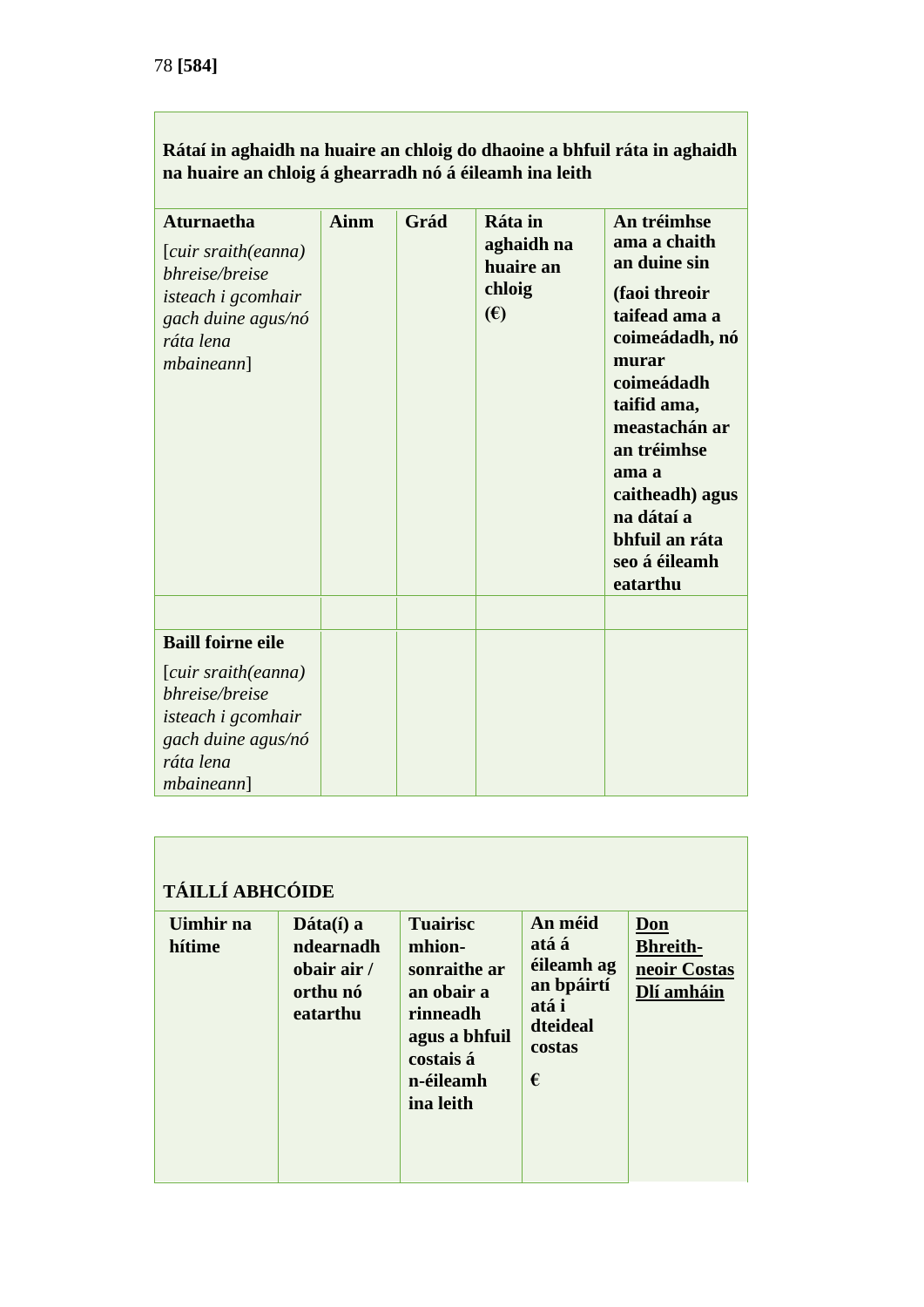|            |  | Nótaí/<br>An méid atá<br>á dhícheadú<br>(más ann) i<br>leith an<br>mhéid a<br>éilítear i<br>gcolún 4 |
|------------|--|------------------------------------------------------------------------------------------------------|
| C.2.1      |  |                                                                                                      |
| C.2.2 srl. |  |                                                                                                      |
| An tIomlán |  |                                                                                                      |

| Abhcóide<br>(cuir sraith(eanna)<br>bhreise/breise isteach<br><i>i</i> gcomhair gach<br>duine agus/nó ráta<br>lena mbaineann] | Ainm | Ráta in<br>aghaidh na<br>huaire an<br>chloig<br>(E) | An tréimhse<br>ama a chaith<br>an duine sin<br>(faoi threoir<br>taifead ama a<br>coimeádadh,<br>nó murar<br>coimeádadh<br>taifid ama,<br>meastachán ar<br>an tréimhse<br>ama a<br>caitheadh)<br>agus na dátaí a<br>bhfuil an ráta<br>seo á éileamh<br>eatarthu |
|------------------------------------------------------------------------------------------------------------------------------|------|-----------------------------------------------------|----------------------------------------------------------------------------------------------------------------------------------------------------------------------------------------------------------------------------------------------------------------|
|------------------------------------------------------------------------------------------------------------------------------|------|-----------------------------------------------------|----------------------------------------------------------------------------------------------------------------------------------------------------------------------------------------------------------------------------------------------------------------|

| <b>TÁILLÍ SAINEOLAITHE</b> |                                                                              |                                                                                                                       |                                                                                  |                                                                       |  |  |
|----------------------------|------------------------------------------------------------------------------|-----------------------------------------------------------------------------------------------------------------------|----------------------------------------------------------------------------------|-----------------------------------------------------------------------|--|--|
| Uimhir na<br>hítime        | $\mathbf{D}$ áta $(i)$ a<br>ndearnadh<br>obair air /<br>orthu nó<br>eatarthu | <b>Tuairisc mhion-</b><br>sonraithe ar an<br>obair a rinneadh<br>agus a bhfuil<br>costais á<br>n-éileamh ina<br>leith | An méid<br>atá á<br>éileamh ag<br>an bpáirtí<br>atá i<br>dteideal<br>costas<br>€ | <u>Don</u><br><b>Bhreith-</b><br>neoir<br><b>Costas Dlí</b><br>amháin |  |  |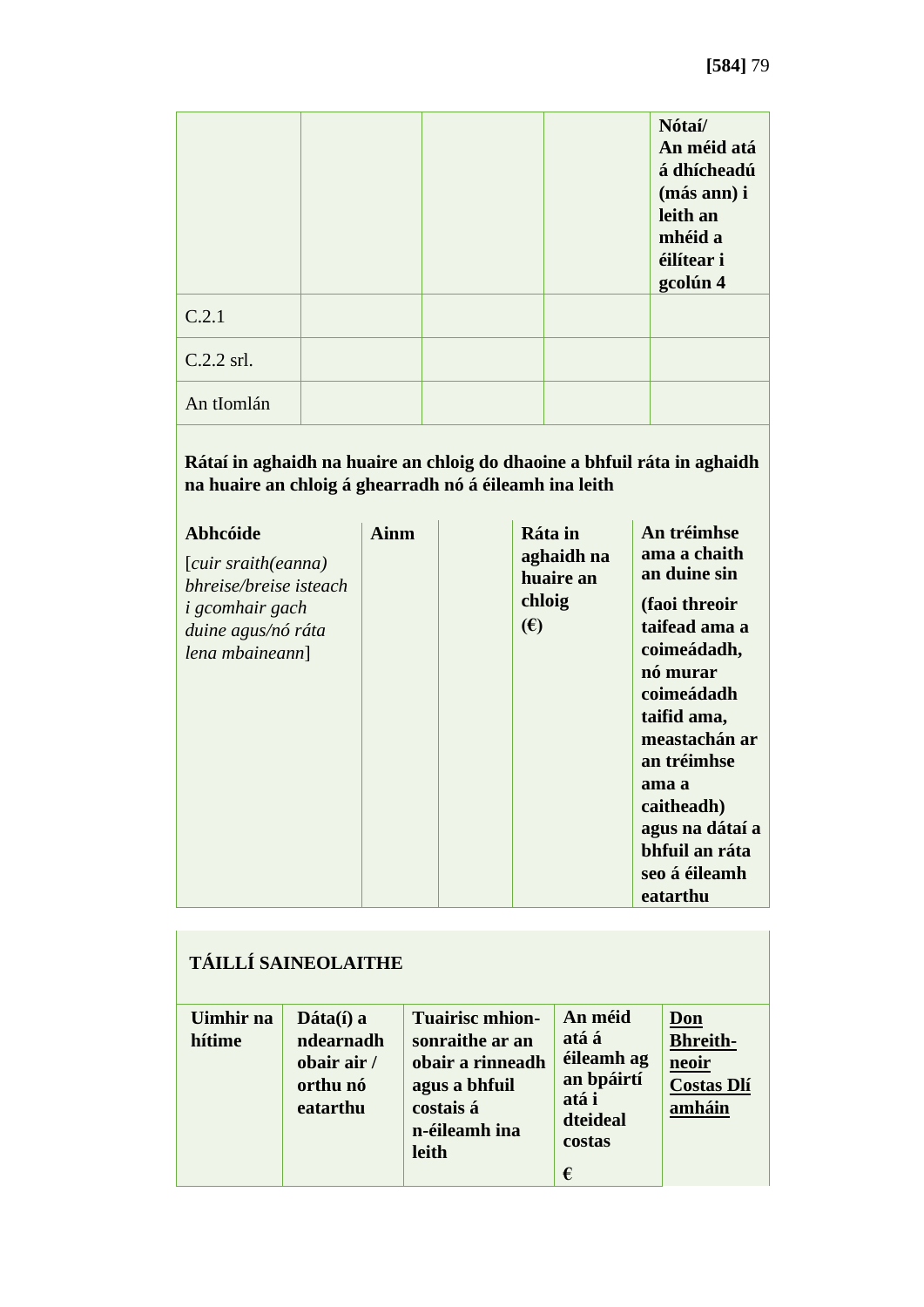|            |                                                                          | Nótaí/<br>An méid<br>atá á dhí-<br>cheadú<br>(más ann)<br><i>i</i> leith an<br>mhéid a<br>éilítear i<br>gcolún 4 |
|------------|--------------------------------------------------------------------------|------------------------------------------------------------------------------------------------------------------|
| C.3.1      |                                                                          |                                                                                                                  |
| C.3.2 srl. |                                                                          |                                                                                                                  |
| An tIomlán |                                                                          |                                                                                                                  |
|            | Rátaí in aghaidh na huaire an chloig do dhaoine a bhfuil ráta in aghaidh |                                                                                                                  |

**na huaire an chloig á ghearradh nó á éileamh ina leith**

| <b>Saineolaithe</b><br><b>Ainm</b><br>[cur]<br>na<br>sraith(eanna)<br>bhreise/breise<br>an<br><i>isteach i</i><br>gcomhair gach<br>(E)<br>duine agus/nó<br>ráta lena<br>mbainen] |                                                                       | Ráta in<br>aghaidh<br>huaire<br>chloig | An tréimhse ama a<br>chaith an duine sin<br>(faoi threoir taifead<br>murar coimeádadh<br>caitheadh) agus na | ama a coimeádadh, nó<br>taifid ama, meastachán<br>ar an tréimhse ama a<br>dátaí a bhfuil an ráta<br>seo á éileamh eatarthu |                                                                                            |                                                           |
|----------------------------------------------------------------------------------------------------------------------------------------------------------------------------------|-----------------------------------------------------------------------|----------------------------------------|-------------------------------------------------------------------------------------------------------------|----------------------------------------------------------------------------------------------------------------------------|--------------------------------------------------------------------------------------------|-----------------------------------------------------------|
| <b>CAITEACHAIS</b><br><b>Uimhir</b><br>na<br>hítime                                                                                                                              | Dáta(í) ar<br>tabhaíodh<br>caiteachas<br>air/<br>orthu nó<br>eatarthu |                                        | <b>Tuairisc</b><br>ar an<br>gcaiteach-<br>as atá á<br>éileamh                                               | Cibé acu<br>atá sé<br>faoi<br>dhlit-<br>eanas<br><b>CBL</b><br>agus an<br>ráta                                             | An méid<br>atá á<br><u>éileamh</u><br>ag an<br>bpáirtí<br>atá i<br>dteideal<br>costas<br>€ | Don<br><b>Bhreithneoir</b><br><b>Costas Dlí</b><br>amháin |

and the contract of the contract of

ı

the contract of the contract of the contract of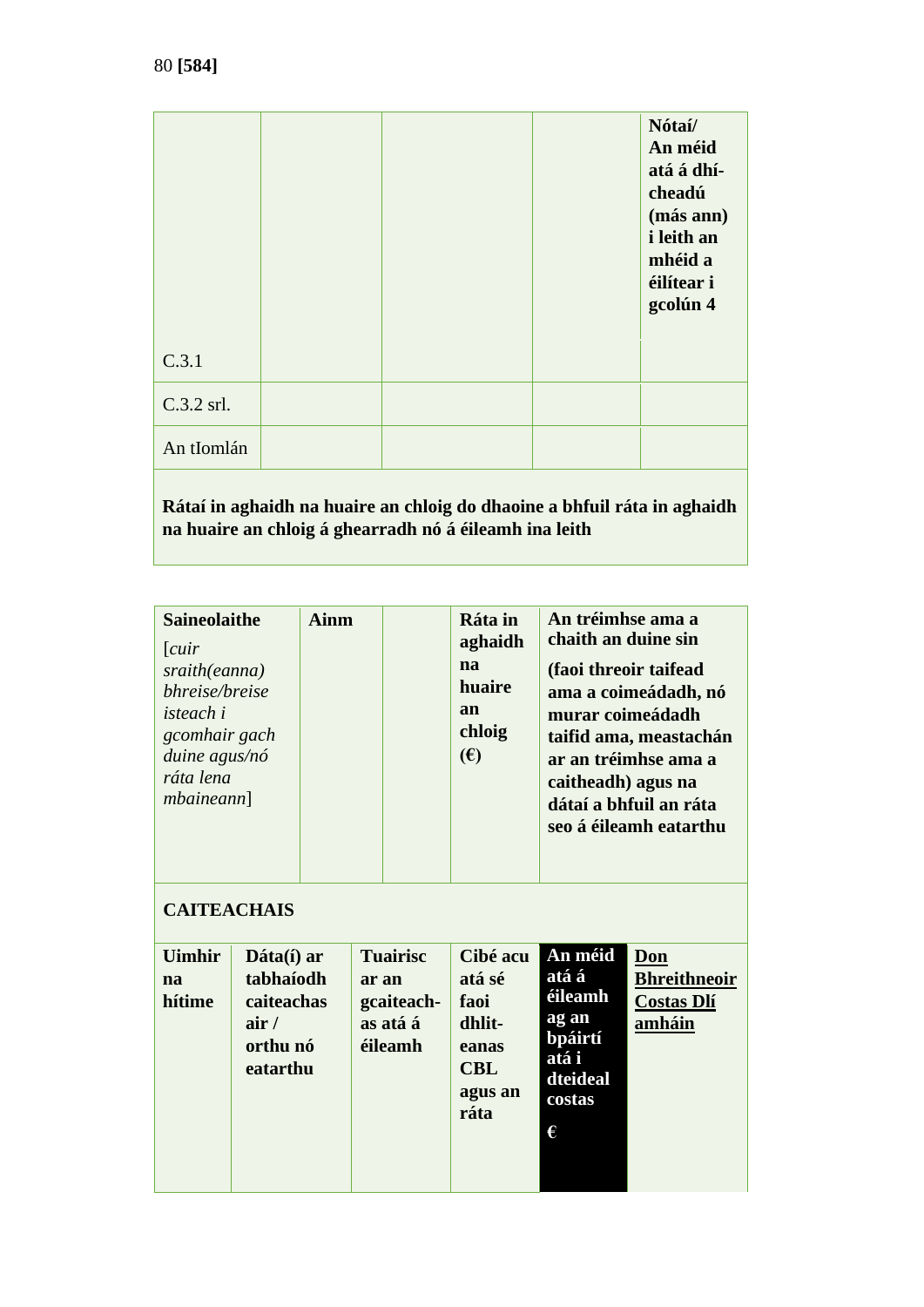|               |  |  | Nótaí/<br>An méid atá<br>á dhícheadú<br>(más ann) i<br>leith an<br>mhéid a<br>éilítear i<br>gcolún 5 |
|---------------|--|--|------------------------------------------------------------------------------------------------------|
| C.4.1         |  |  |                                                                                                      |
| C.4.2<br>srl. |  |  |                                                                                                      |
| An<br>tIomlán |  |  |                                                                                                      |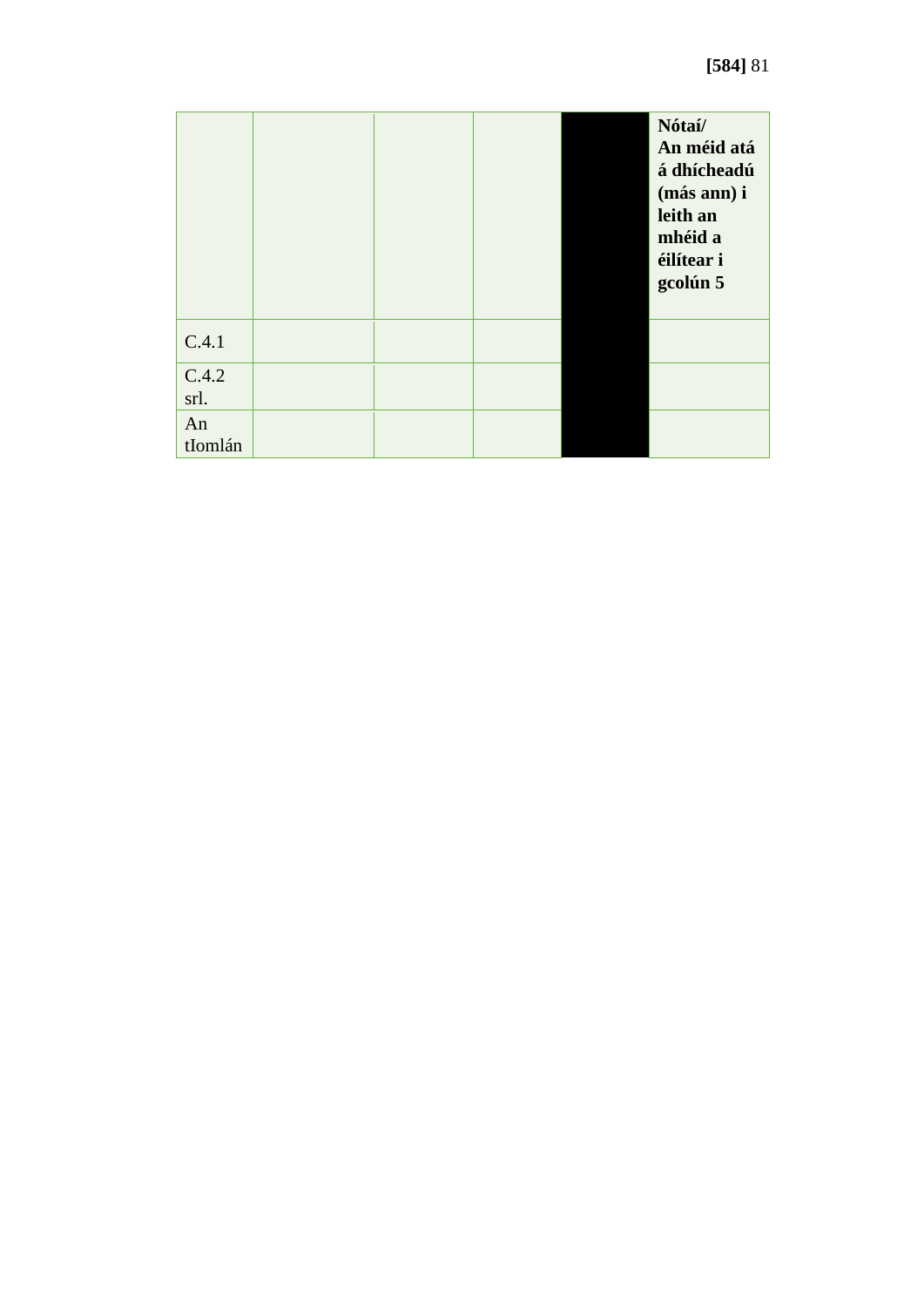## **D. COSTAIS A TABHAÍODH TAR ÉIS NA TRIALACH**

#### **ACHOIMRE AR SHEIRBHÍSÍ SA ROINN SEO DEN BHILLE A bhFUIL COSTAIS Á nÉILEAMH INA LEITH**

*[I gcás inar gá, an tOrdú ón gCúirt a thógáil, agus/nó socrú a dhéanamh maidir le cur i ngníomh na socraíochta, déileáil leis na hábhair atá gan a bheith curtha i gcrích, ar nós damáistí speisialta agus eile a urscaoileadh, táillí agus caiteachais saineolaithe agus finnéithe a íoc, costais pháirtí agus pháirtí a iomairliú agus cuntas a thabhairt ina leith, má bhaineann sin le hábhar, agus freastal ar ábhair atá gan a bheith curtha i gcrích.]*

| Colún 1<br>Colún 2<br>Colún <sub>3</sub><br>Colún 5<br>Colún 4<br><b>COSTAIS ATURNAETHA</b><br>An méid atá<br>Dáta(í) a<br><b>Tuairisc mhion-</b><br><b>Uimhir</b><br>Don<br>á éileamh ag<br>ndearnadh<br>sonraithe ar an<br><b>Bhreithneoir</b><br>na<br>an bpáirtí<br>hítime<br>obair air /<br>obair a rinneadh<br><b>Costas Dlí</b><br>atá i<br>amháin<br>orthu nó<br>agus a bhfuil costais<br>dteideal<br>á n-éileamh ina<br>eatarthu<br>costas<br>leith<br>€<br>Nótaí/<br>An méid atá<br>á dhícheadú<br>(más ann) i<br>leith an<br>mhéid a<br>éilítear i<br>gcolún 4 |  |  |  |
|---------------------------------------------------------------------------------------------------------------------------------------------------------------------------------------------------------------------------------------------------------------------------------------------------------------------------------------------------------------------------------------------------------------------------------------------------------------------------------------------------------------------------------------------------------------------------|--|--|--|
|                                                                                                                                                                                                                                                                                                                                                                                                                                                                                                                                                                           |  |  |  |
|                                                                                                                                                                                                                                                                                                                                                                                                                                                                                                                                                                           |  |  |  |
|                                                                                                                                                                                                                                                                                                                                                                                                                                                                                                                                                                           |  |  |  |

| D.1.1         |  |  |
|---------------|--|--|
| D.1.2<br>srl. |  |  |
| An<br>tIomlán |  |  |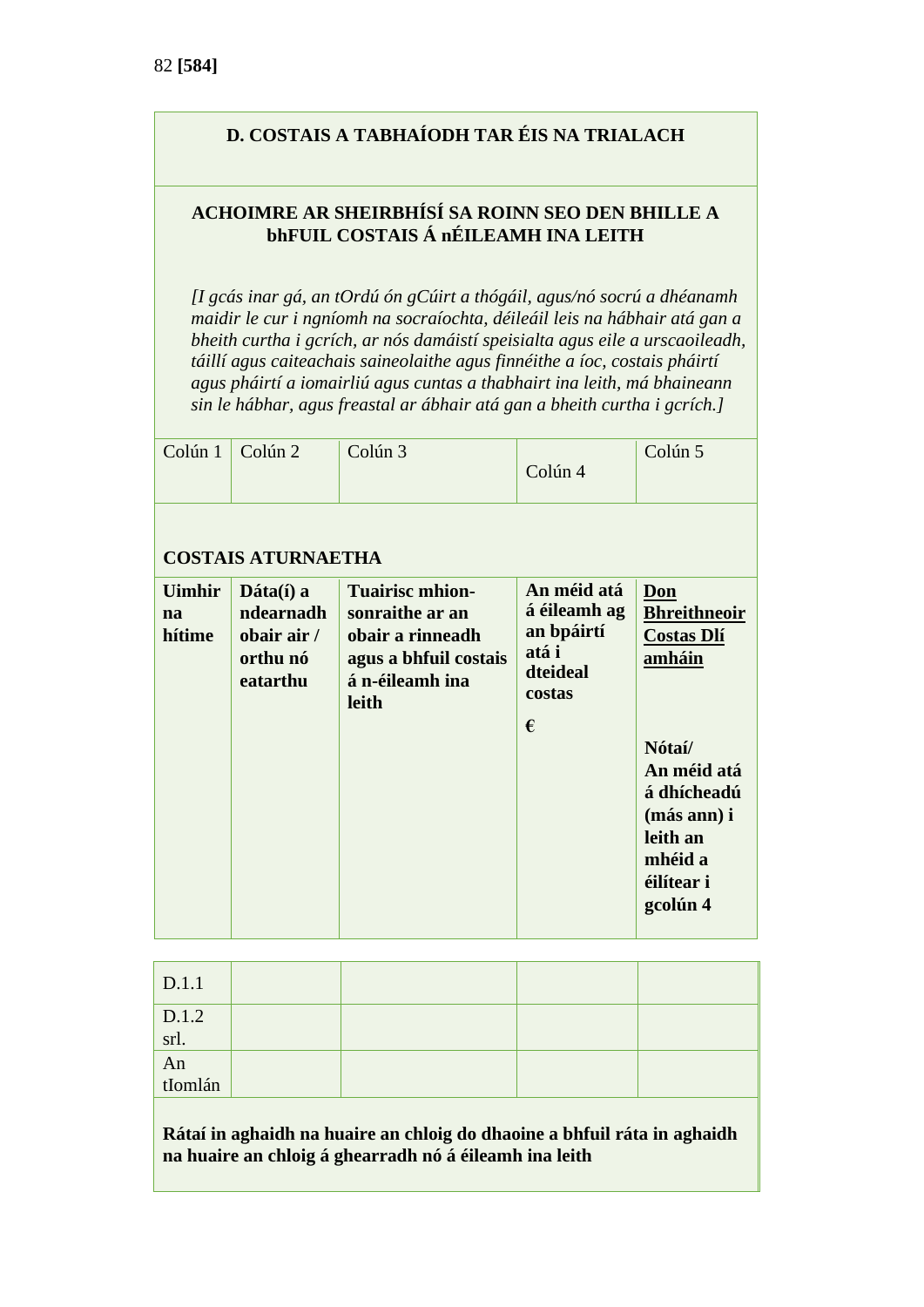| <b>Aturnaetha</b><br>[cuir sraith(eanna)<br>bhreise/breise isteach i<br>gcomhair gach duine<br>agus/nó ráta lena<br><i>mbaineann</i> ] | <b>Ainm</b> | Grád | Ráta in<br>aghaidh na<br>huaire an<br>chloig<br>$(\epsilon)$ | An tréimhse<br>ama a chaith<br>an duine sin<br>(faoi threoir<br>taifead ama<br>a<br>coimeádadh,<br>nó murar<br>coimeádadh<br>taifid ama,<br>meastachán<br>ar an<br>tréimhse<br>ama a<br>caitheadh)<br>agus na<br>dátaí a<br>bhfuil an<br>ráta seo á<br>éileamh<br>eatarthu |
|----------------------------------------------------------------------------------------------------------------------------------------|-------------|------|--------------------------------------------------------------|----------------------------------------------------------------------------------------------------------------------------------------------------------------------------------------------------------------------------------------------------------------------------|
| <b>Baill foirne eile</b>                                                                                                               |             |      |                                                              |                                                                                                                                                                                                                                                                            |
| [cuir sraith(eanna)<br>bhreise/breise isteach i<br>gcomhair gach duine<br>agus/nó ráta lena<br><i>mbaineann</i> ]                      |             |      |                                                              |                                                                                                                                                                                                                                                                            |

# **TÁILLÍ ABHCÓIDE**

| <b>Uimhir</b><br>na<br>hítime | $\mathbf{D}$ áta $(i)$ a<br>ndearnadh<br>obair air /<br>orthu nó<br>eatarthu | <b>Tuairisc mhion-</b><br>sonraithe ar an<br>obair a rinneadh<br>agus a bhfuil<br>costais á n-éileamh<br>ina leith | An méid atá<br>á éileamh ag<br>an bpáirtí<br>atá i dteideal<br>costas<br>€ | <b>Don Bhreith-</b><br>neoir Costas<br>Dlí amháin<br>Nótaí/<br>An méid atá<br>á dhícheadú<br>(más ann) i<br>leith an<br>mhéid a<br>éilítear i<br>gcolún 4 |
|-------------------------------|------------------------------------------------------------------------------|--------------------------------------------------------------------------------------------------------------------|----------------------------------------------------------------------------|-----------------------------------------------------------------------------------------------------------------------------------------------------------|
|-------------------------------|------------------------------------------------------------------------------|--------------------------------------------------------------------------------------------------------------------|----------------------------------------------------------------------------|-----------------------------------------------------------------------------------------------------------------------------------------------------------|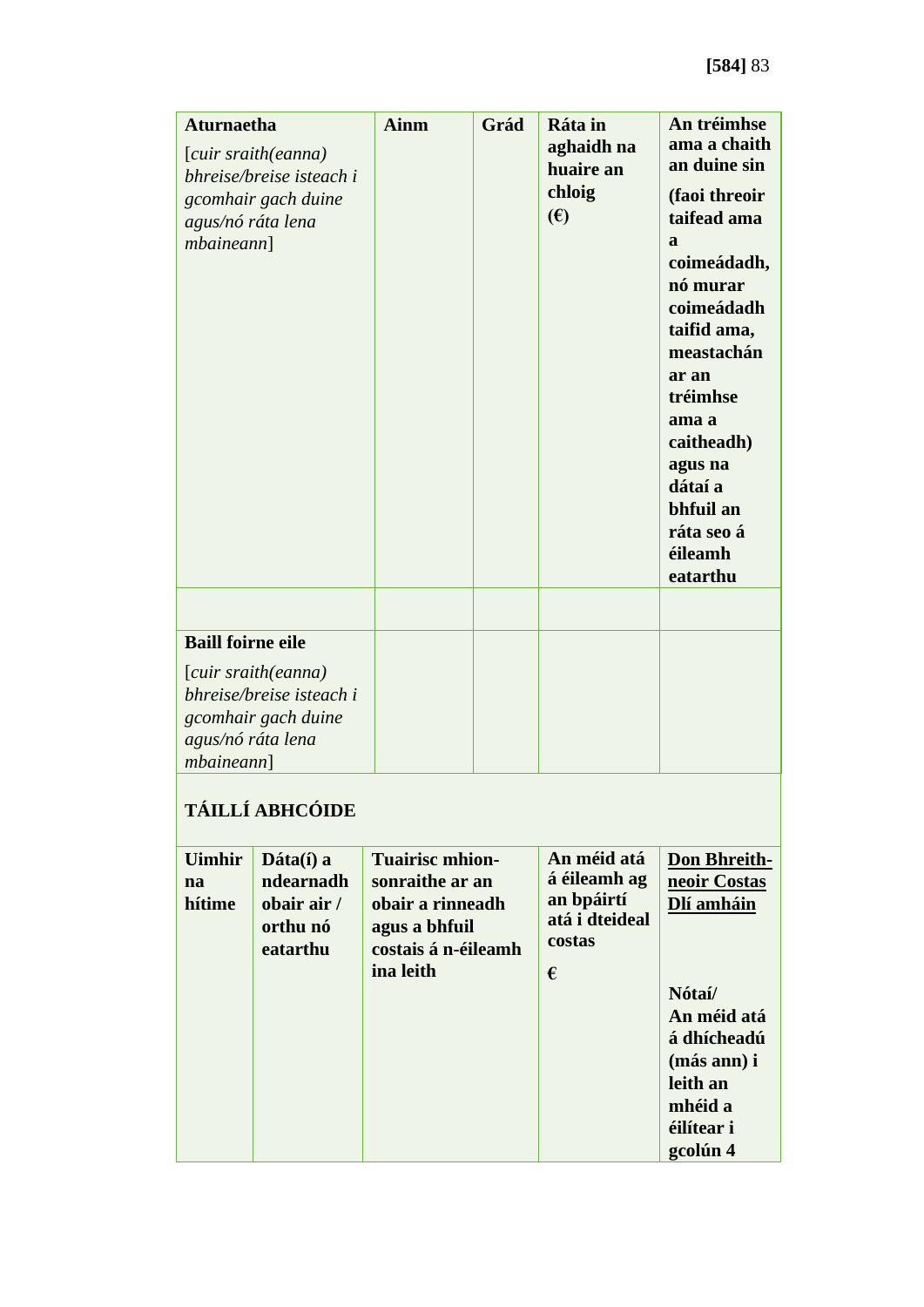| D.2.1           |  |  |
|-----------------|--|--|
| $D.2.2$<br>srl. |  |  |
| An<br>tIomlán   |  |  |

| Abhcóide<br>[cur]<br>sraith(eanna)<br>bhreise/breise<br><i>isteach i</i><br>gcomhair gach<br>duine agus/nó<br>ráta lena<br><i>mbaineann</i> ] | <b>Ainm</b> | Ráta in<br>aghaidh<br>na<br>huaire<br>an<br>chloig<br>(E) | An tréimhse ama a<br>chaith an duine sin<br>(faoi threoir taifead<br>ama a coimeádadh,<br>nó murar coimeád-<br>adh taifid ama,<br>meastachán ar an<br>tréimhse ama a<br>caitheadh) agus na<br>dátaí a bhfuil an<br>ráta seo á éileamh<br>eatarthu |
|-----------------------------------------------------------------------------------------------------------------------------------------------|-------------|-----------------------------------------------------------|---------------------------------------------------------------------------------------------------------------------------------------------------------------------------------------------------------------------------------------------------|
|                                                                                                                                               |             |                                                           |                                                                                                                                                                                                                                                   |

# **TÁILLÍ SAINEOLAITHE**

| <b>Uimhir</b><br>na<br>hítime | $\mathbf{D}$ áta $(i)$ a<br>ndearnadh<br>obair air /<br>orthu nó<br>eatarthu | <b>Tuairisc</b><br>mhionsonraithe<br>ar an obair a<br>rinneadh agus<br>a bhfuil costais<br>á n-éileamh ina<br>leith | An<br>méid<br>atá á<br>éileamh<br>ag an<br>bpáirtí<br>atá i<br>dteideal<br>costas<br>€ | <b>Don Bhreithneoir</b><br><b>Costas Dlí amháin</b>                                         |
|-------------------------------|------------------------------------------------------------------------------|---------------------------------------------------------------------------------------------------------------------|----------------------------------------------------------------------------------------|---------------------------------------------------------------------------------------------|
|                               |                                                                              |                                                                                                                     |                                                                                        | Nótaí/<br>An méid atá á<br>dhícheadú (más ann)<br>i leith an mhéid a<br>éilítear i gcolún 4 |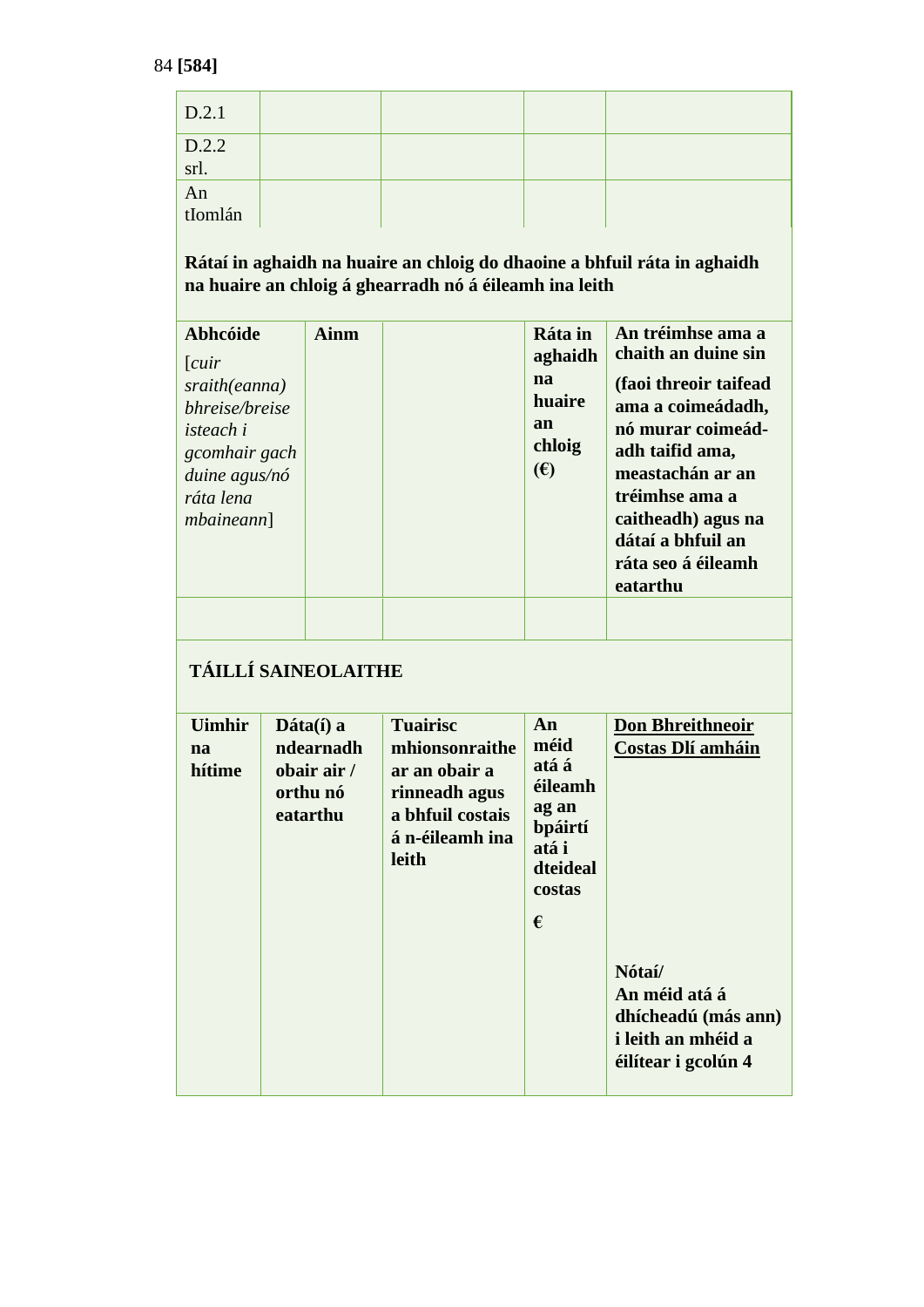| D.3.1                                                             |  |  |
|-------------------------------------------------------------------|--|--|
| $\begin{array}{ c c }\nD.3.2 \\ \hline\n\text{srl.}\n\end{array}$ |  |  |
| An<br>tIomlán                                                     |  |  |

| an ráta seo á | <b>Saineolaithe</b><br>[cuir sraith(eanna)<br>bhreise/breise<br><i>isteach i gcomhair</i><br>gach duine agus/nó<br>ráta lena mbaineann] | Ainm | Grád | Ráta in<br>aghaidh<br>na huaire<br>an chloig<br>$(\epsilon)$ | An tréimhse ama<br>a chaith an duine<br>sin<br>(faoi threoir<br>taifead ama a<br>coimeádadh, nó<br>murar coimeád-<br>adh taifid ama,<br>meastachán ar an<br>tréimhse ama a<br>caitheadh) agus<br>na dátaí a bhfuil<br>éileamh eatarthu |
|---------------|-----------------------------------------------------------------------------------------------------------------------------------------|------|------|--------------------------------------------------------------|----------------------------------------------------------------------------------------------------------------------------------------------------------------------------------------------------------------------------------------|
|---------------|-----------------------------------------------------------------------------------------------------------------------------------------|------|------|--------------------------------------------------------------|----------------------------------------------------------------------------------------------------------------------------------------------------------------------------------------------------------------------------------------|

### **CAITEACHAIS**

| <b>Uimhir</b><br>na<br>hítime | Dáta(í) ar<br>tabhaíodh<br>caiteachas<br>air / orthu<br>nó<br>eatarthu | <b>Tuairisc</b><br>ar an<br>gcaiteachas<br>atá á<br>éileamh | Cibé acu<br>atá sé<br>faoi<br>dhlitean-<br>as CBL<br>agus an<br>ráta | An méid<br>atá á<br>éileamh ag<br>an bpáirtí<br>atá i<br>dteideal<br>costas<br>€ | Don<br><b>Bhreithneoir</b><br><b>Costas Dlí</b><br>amháin                                  |
|-------------------------------|------------------------------------------------------------------------|-------------------------------------------------------------|----------------------------------------------------------------------|----------------------------------------------------------------------------------|--------------------------------------------------------------------------------------------|
|                               |                                                                        |                                                             |                                                                      |                                                                                  | An méid atá á<br>dhícheadú<br>(más ann) i<br>leith an<br>mhéid a<br>éilítear i<br>gcolún 5 |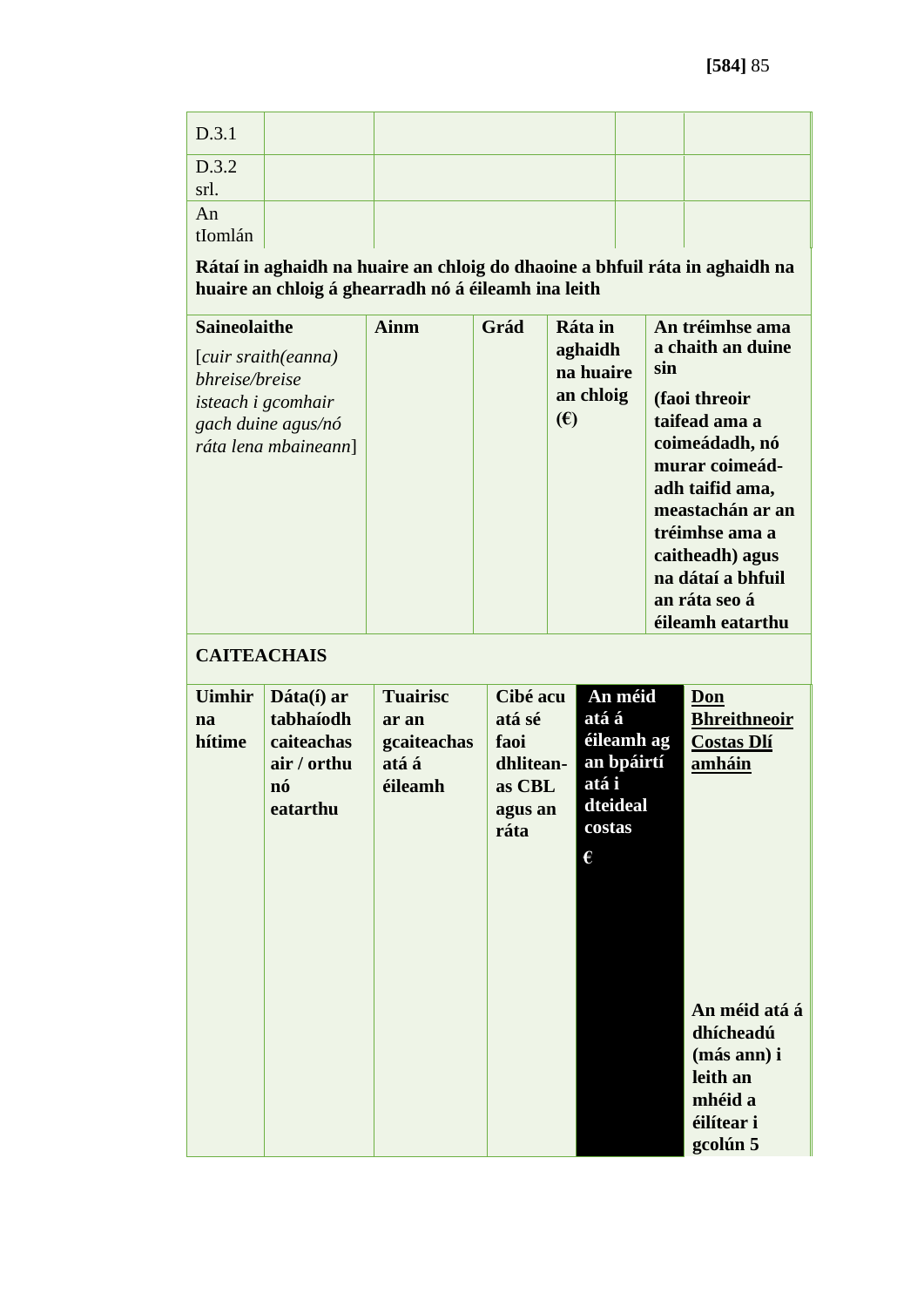| D.4.1                                                                    |  |  |  |
|--------------------------------------------------------------------------|--|--|--|
| $\left  \begin{array}{c} \text{D.4.2} \\ \text{srl} \end{array} \right $ |  |  |  |
| An<br>tIomlán                                                            |  |  |  |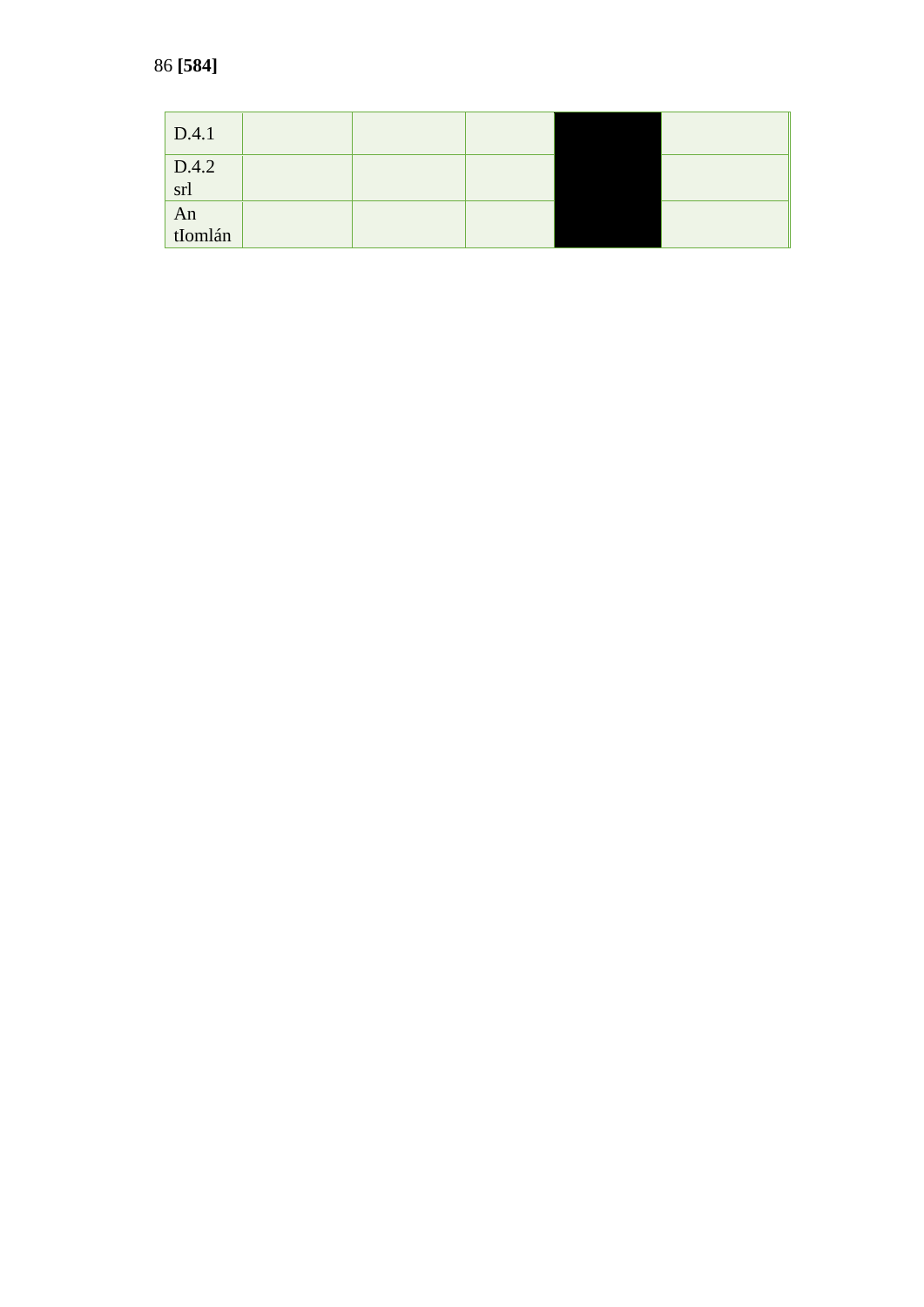## **E. (FÉACH NÓTA 1 SNA NÓTAÍ AR ULLMHÚ AN BHILLE COSTAS)**

#### **ACHOIMRE AR SHEIRBHÍSÍ SA ROINN SEO DEN BHILLE A bhFUIL COSTAIS Á nÉILEAMH INA LEITH**

*[Leag amach achoimre chomair ar na seirbhísí a glacadh ar láimh, i gcás nach féidir, ar shlí eile, socrú réasúnach a dhéanamh maidir leo i gcuid A, B, C nó D. I gcás ina mbaineann na seirbhísí le himeachtaí, leag amach an faoiseamh/na faoisimh a éilíodh sna himeachtaí agus cineál na cosanta, na hábhair fíorais agus dlí a pléadáladh, agus na saincheisteanna fíorais agus dlí a bhí faoi dhíospóid, cúrsa na n-imeachtaí agus an toradh sa triail nó sa tsocraíocht. Is ceart aithris fhada ar ábhar pléadálacha, fianaise, comhfhreagrais nó doiciméad eile a sheachaint san achoimre.]*

| Colún 1                       | Colún <sub>2</sub>                                            | Colún <sub>3</sub>                                                                                                    | Colún 4                                                                          | Colún 5                                                                                                                                                                            |  |  |  |  |
|-------------------------------|---------------------------------------------------------------|-----------------------------------------------------------------------------------------------------------------------|----------------------------------------------------------------------------------|------------------------------------------------------------------------------------------------------------------------------------------------------------------------------------|--|--|--|--|
| <b>COSTAIS ATURNAETHA</b>     |                                                               |                                                                                                                       |                                                                                  |                                                                                                                                                                                    |  |  |  |  |
| <b>Uimhir</b><br>na<br>hítime | Dáta(í) a<br>ndearnadh<br>obair air /<br>orthu nó<br>eatarthu | <b>Tuairisc mhion-</b><br>sonraithe ar an<br>obair a rinneadh<br>agus a bhfuil<br>costais á<br>n-éileamh ina<br>leith | An méid<br>atá á<br>éileamh ag<br>an bpáirtí<br>atá i<br>dteideal<br>costas<br>€ | Don<br><b>Bhreith-</b><br>neoir<br><b>Costas Dlí</b><br>amháin<br>Nótaí/<br>An méid<br>atá á dhí-<br>cheadú<br>(más ann)<br><i>i</i> leith an<br>mhéid a<br>éilítear i<br>gcolún 4 |  |  |  |  |
| E.1.1                         |                                                               |                                                                                                                       |                                                                                  |                                                                                                                                                                                    |  |  |  |  |
| E.1.2<br>srl.                 |                                                               |                                                                                                                       |                                                                                  |                                                                                                                                                                                    |  |  |  |  |
| An<br>tIomlán                 |                                                               |                                                                                                                       |                                                                                  |                                                                                                                                                                                    |  |  |  |  |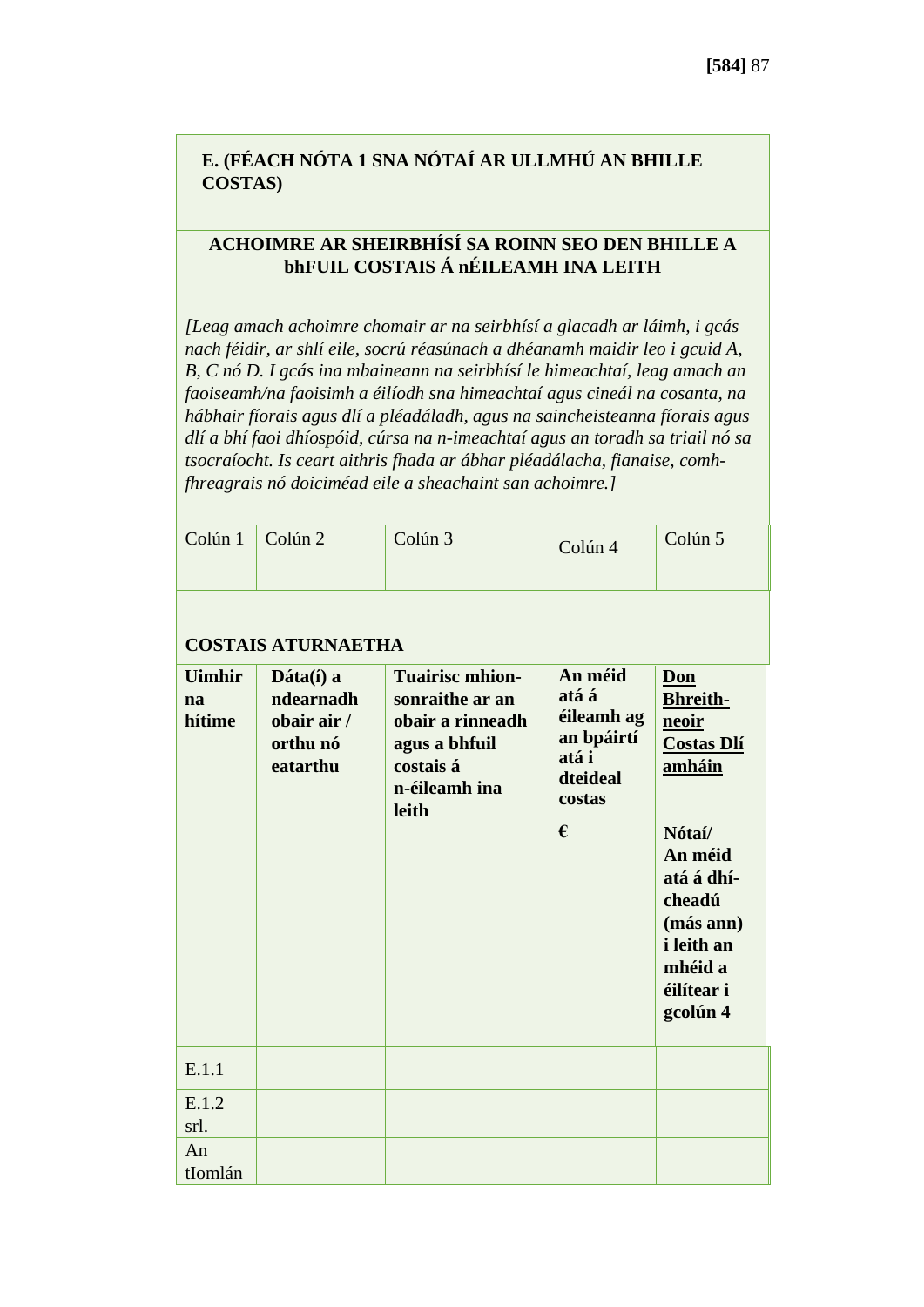Ē

| <b>Aturnaetha</b><br>bhreise/breise<br>isteach i gcomhair<br>ráta lena<br>mbainen]             | [cuir sraith(eanna)<br>gach duine agus/nó                     | <b>Ainm</b>  | Grád                                                                                                         | Ráta in<br>aghaidh<br>na huaire<br>an chloig<br>(E)                                 | An tréimhse<br>ama a chaith<br>an duine sin<br>(faoi threoir<br>taifead ama a<br>coimeádadh, nó<br>murar<br>coimeádadh<br>taifid ama,<br>meastachán ar<br>an tréimhse<br>ama a caith-<br>eadh) agus na<br>dátaí a bhfuil<br>an ráta seo á<br>éileamh<br>eatarthu |  |
|------------------------------------------------------------------------------------------------|---------------------------------------------------------------|--------------|--------------------------------------------------------------------------------------------------------------|-------------------------------------------------------------------------------------|------------------------------------------------------------------------------------------------------------------------------------------------------------------------------------------------------------------------------------------------------------------|--|
|                                                                                                |                                                               |              |                                                                                                              |                                                                                     |                                                                                                                                                                                                                                                                  |  |
| <b>Baill foirne eile</b>                                                                       |                                                               |              |                                                                                                              |                                                                                     |                                                                                                                                                                                                                                                                  |  |
| [cuir sraith(eanna)<br>bhreise/breise<br>isteach i gcomhair<br>ráta lena<br><i>mbaineann</i> ] | gach duine agus/nó                                            |              |                                                                                                              |                                                                                     |                                                                                                                                                                                                                                                                  |  |
|                                                                                                |                                                               |              |                                                                                                              |                                                                                     |                                                                                                                                                                                                                                                                  |  |
| TÁILLÍ ABHCÓIDE                                                                                |                                                               |              |                                                                                                              |                                                                                     |                                                                                                                                                                                                                                                                  |  |
| <b>Uimhir</b><br>na<br>hítime                                                                  | Dáta(í) a<br>ndearnadh<br>obair air /<br>orthu nó<br>eatarthu | <b>leith</b> | <b>Tuairisc mhion-</b><br>sonraithe ar an<br>obair a rinneadh<br>agus a bhfuil<br>costais á<br>n-éileamh ina | An méid<br>atá á<br>éileamh<br>ag an<br>bpáirtí<br>atá i<br>dteideal<br>costas<br>€ | <b>Don Bhreith-</b><br>neoir Costas<br>Dlí amháin                                                                                                                                                                                                                |  |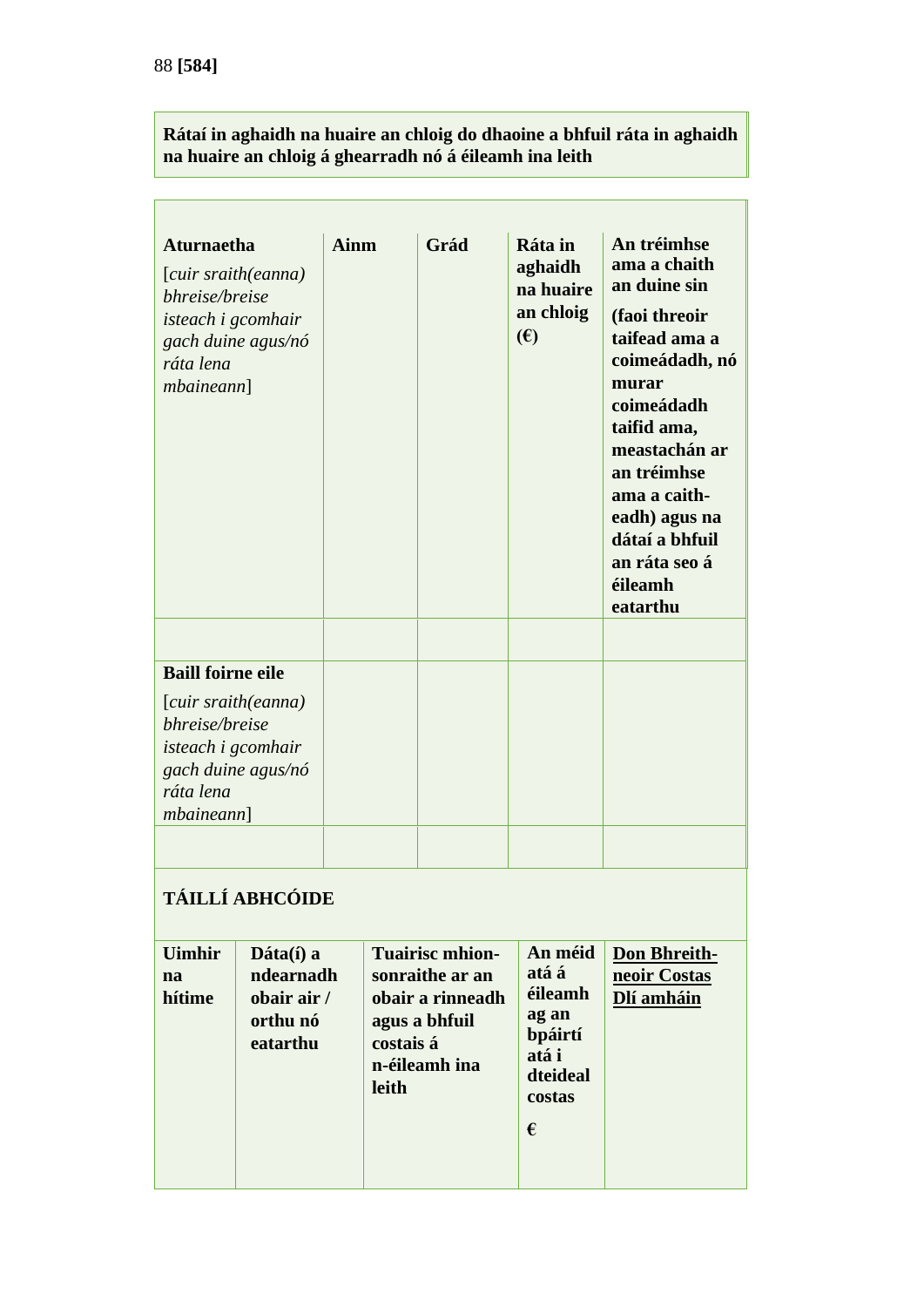|                                                                          |  |  |  | Nótaí/<br>An méid atá á<br>dhícheadú<br>(más ann) i<br>leith an mhéid<br>a éilítear i<br>gcolún 4 |  |
|--------------------------------------------------------------------------|--|--|--|---------------------------------------------------------------------------------------------------|--|
| E.2.1                                                                    |  |  |  |                                                                                                   |  |
| E.2.2                                                                    |  |  |  |                                                                                                   |  |
| srl.                                                                     |  |  |  |                                                                                                   |  |
| An                                                                       |  |  |  |                                                                                                   |  |
| tIomlán                                                                  |  |  |  |                                                                                                   |  |
| Rátaí in aghaidh na huaire an chloig do dhaoine a bhfuil ráta in aghaidh |  |  |  |                                                                                                   |  |
| na huaire an chloig á ghearradh nó á éileamh ina leith                   |  |  |  |                                                                                                   |  |

| Abhcóide<br>[cuir sraith(eanna)<br>bhreise/breise<br><i>isteach i gcomhair</i><br>gach duine agus/nó<br>ráta lena<br><i>mbaineann</i> ] | Ainm | Ráta in<br>aghaidh<br>na huaire<br>an chloig<br>$(\epsilon)$ | An tréimhse ama a<br>chaith an duine sin<br>(faoi threoir taifead<br>ama a coimeádadh, nó<br>murar coimeádadh<br>taifid ama, meas-<br>tachán ar an tréimhse<br>ama a caitheadh) agus<br>na dátaí a bhfuil an<br>ráta seo á éileamh<br>eatarthu |
|-----------------------------------------------------------------------------------------------------------------------------------------|------|--------------------------------------------------------------|------------------------------------------------------------------------------------------------------------------------------------------------------------------------------------------------------------------------------------------------|
|                                                                                                                                         |      |                                                              |                                                                                                                                                                                                                                                |

## **TÁILLÍ SAINEOLAITHE**

| <b>Uimhir</b><br>na<br>hítime | $\mathbf{Dáta}(\hat{\mathbf{i}})$ a<br>ndearnadh<br>obair air /<br>orthu nó<br>eatarthu | <b>Tuairisc mhion-</b><br>sonraithe ar an obair a<br>rinneadh agus a bhfuil<br>costais á n-éileamh ina<br>leith | An méid<br>atá á<br>éileamh<br>ag an<br>bpáirtí<br>atá i<br>dteideal<br>costas<br>€ | Don<br><b>Bhreith-</b><br>neoir<br><b>Costas Dlí</b><br>amháin |
|-------------------------------|-----------------------------------------------------------------------------------------|-----------------------------------------------------------------------------------------------------------------|-------------------------------------------------------------------------------------|----------------------------------------------------------------|
|-------------------------------|-----------------------------------------------------------------------------------------|-----------------------------------------------------------------------------------------------------------------|-------------------------------------------------------------------------------------|----------------------------------------------------------------|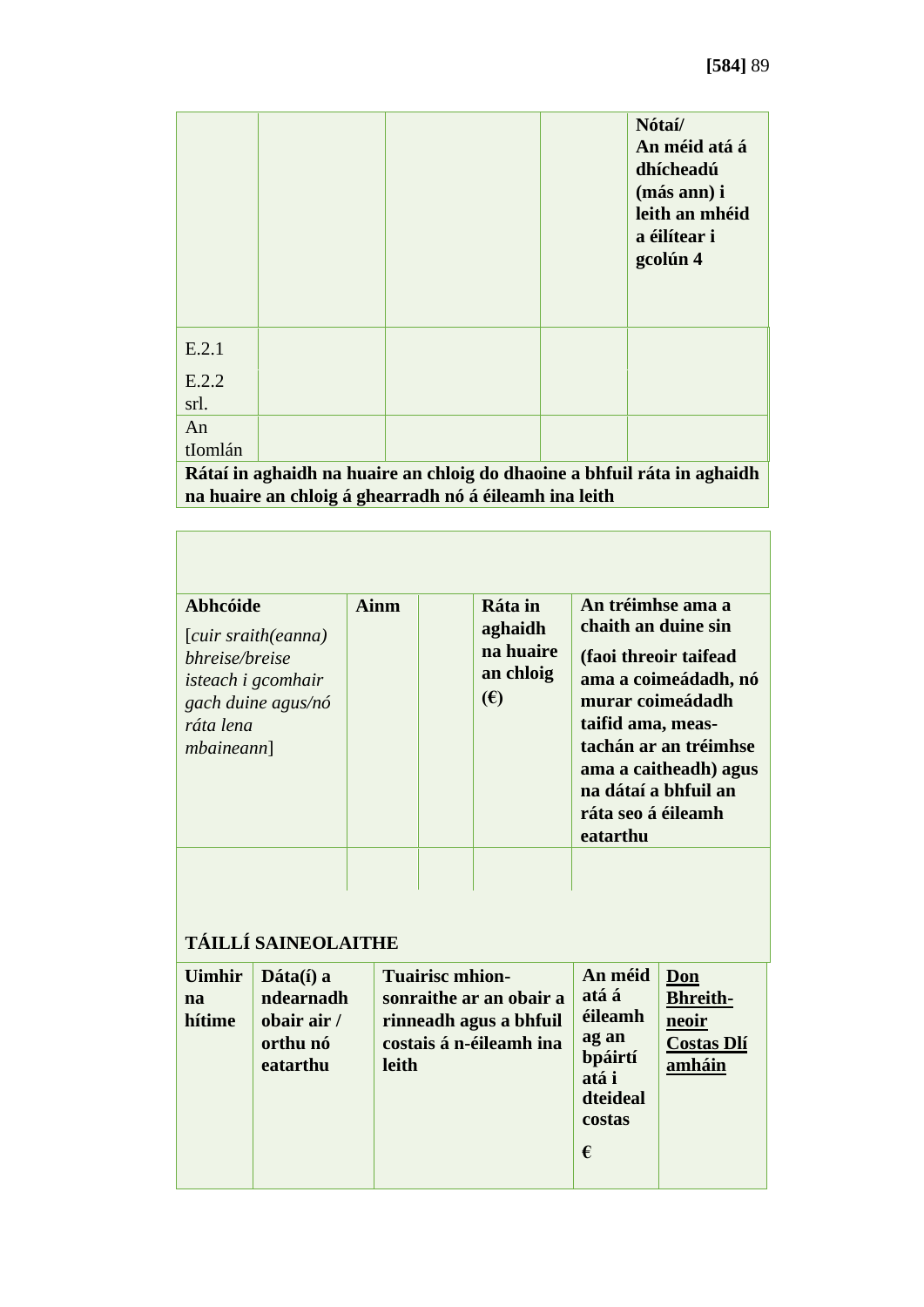|               |  | Nótaí/<br>An méid<br>atá á<br>dhícheadú<br>(más ann) i<br>leith an<br>mhéid a<br>éilítear i<br>gcolún 4 |
|---------------|--|---------------------------------------------------------------------------------------------------------|
| E.3.1         |  |                                                                                                         |
| E.3.2<br>srl. |  |                                                                                                         |
| An<br>tIomlán |  |                                                                                                         |

| <b>Saineolaithe</b><br>[cuir sraith(eanna)<br>bhreise/breise<br><i>isteach i gcomhair</i><br>gach duine agus/nó<br>ráta lena<br><i>mbaineann</i> ] | Ainm | Ráta in<br>aghaidh<br>na huaire<br>an chloig<br>$(\epsilon)$ | An tréimhse ama a<br>chaith an duine sin<br>(faoi threoir taifead<br>ama a coimeádadh, nó<br>murar coimeádadh<br>taifid ama, meas-<br>tachán ar an tréimhse<br>ama a caitheadh) agus<br>na dátaí a bhfuil an<br>ráta seo á éileamh<br>eatarthu |
|----------------------------------------------------------------------------------------------------------------------------------------------------|------|--------------------------------------------------------------|------------------------------------------------------------------------------------------------------------------------------------------------------------------------------------------------------------------------------------------------|
|                                                                                                                                                    |      |                                                              |                                                                                                                                                                                                                                                |

| <b>CAITEACHAIS</b>            |                                                                     |                                                               |                                                                                |                                                                                     |                                                                |  |  |
|-------------------------------|---------------------------------------------------------------------|---------------------------------------------------------------|--------------------------------------------------------------------------------|-------------------------------------------------------------------------------------|----------------------------------------------------------------|--|--|
| <b>Uimhir</b><br>na<br>hítime | Dáta(í) ar<br>tabhaíodh<br>caiteachas<br>air / orthu<br>nó eatarthu | <b>Tuairisc</b><br>ar an<br>gcaiteach-<br>as atá á<br>éileamh | Cibé acu<br>atá sé<br>faoi<br>dhlit-<br>eanas<br><b>CBL</b><br>agus an<br>ráta | An méid<br>atá á<br>éileamh<br>ag an<br>bpáirtí<br>atá i<br>dteideal<br>costas<br>€ | Don<br><b>Bhreith-</b><br>neoir<br><b>Costas Dlí</b><br>amháin |  |  |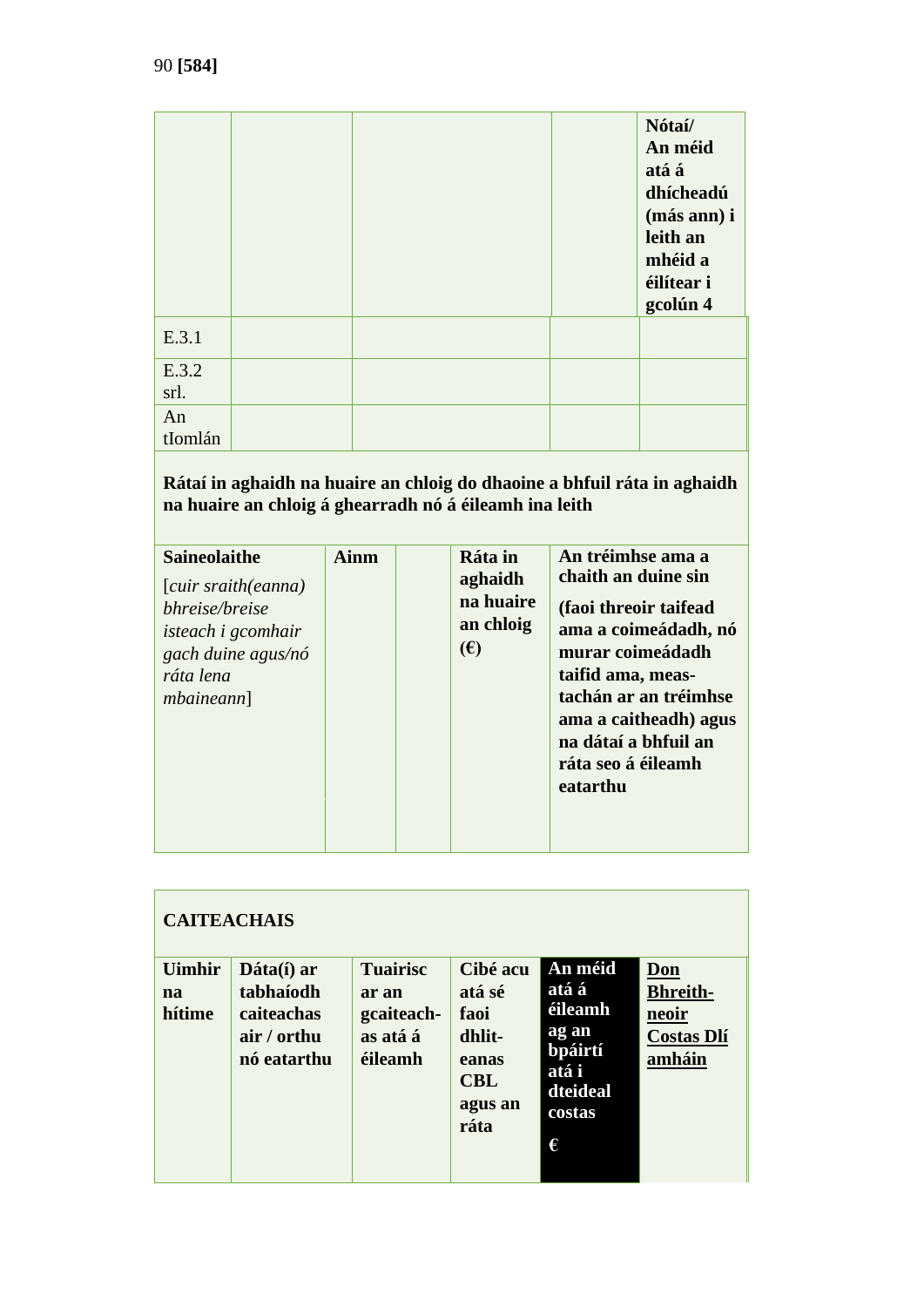|               |  |  | An méid<br>atá á<br>dhícheadú<br>(más ann)<br>i leith an<br>mhéid a<br>éilítear i<br>gcolún 5 |
|---------------|--|--|-----------------------------------------------------------------------------------------------|
| E.4.1         |  |  |                                                                                               |
| E.4.2<br>srl  |  |  |                                                                                               |
| An<br>tIomlán |  |  |                                                                                               |

\_\_\_\_\_\_\_\_\_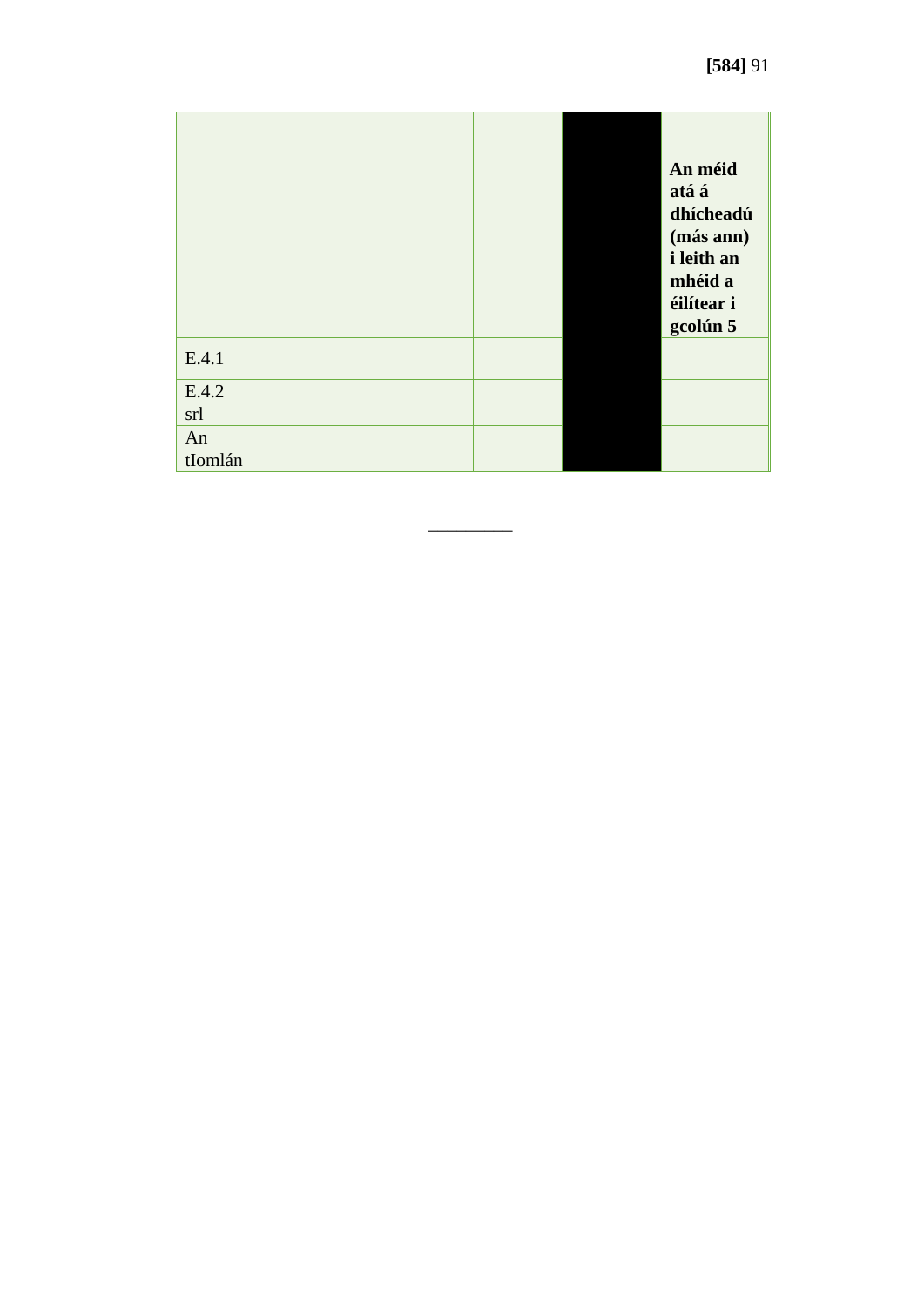#### Uimh. 4

#### O. 99, r. 37

## FÓGRA UM IARRATAS CHUN BREITH(EANNA) A BHREITHNIÚ AGUS AR CHINNEADH FAOI ALT 160(1) DEN ACHT UM RIALÁIL SEIRBHÍSÍ DLÍ, 2015

[Cuir isteach teideal na caingne, na headrána nó de réir mar is cuí]

\*Costais a dámhadh d'A.B. mar Ghearánaí *[nó de réir mar a bheidh]* sna himeachtaí a bhfuil an teideal thuas orthu

\*Costais idir A.B. as . . . . . . . dlí-chleachtóir agus C.D. as . . . . . . . mar chliant

BÍODH SEO INA FHÓGRA \*go ndéanaimse/\*go ndéanaimidne mar

\*an duine a ndearnadh an t-ordú chun costais a íoc ina fhabhar/ina fabhar

\*an duine is ábhar don ordú chun costais a íoc

\*an cliant lena mbaineann

\*an dlí-chleachtóir lena mbaineann

iarratas leis seo chuig an mBreithneoir Costas Dlí .......................

chun an bhreith/na breitheanna seo a leanas a chuimsítear \*i gcinneadh \*i dtuarascáil ón mBreithneoir Costas Dlí a tugadh ar an … lá de ……….. 20…. a bhreithniú agus ar chinneadh ina leith sin faoi alt 160(1) den Acht um Rialáil Seirbhísí Dlí, 2015 -

[*Leag amach go seicheamhach agus go haicearrach comair na hábhair nó na hítimí, nó na codanna díobh, lena mbaineann gach agóid, agus na forais do gach agóid díobh sin agus na fáthanna atá leo. m.sh.*

*1. Breith gan táille shuim €….. a dhaingniú i leith ……. (ítim [cuir isteach tagairt d'uimhir na hítime agus don roinn ina bhfuil sí] sa bhille costas)*

*Forais don agóid seo:*

*2. Breith chun suim eile a chinneadh a bheidh le muirearú i suim €….. i leith ……. (ítim [cuir isteach tagairt d'uimhir na hítime agus don roinn ina bhfuil sí] sa bhille costas)*

*Forais don agóid seo: etc.*]

Arna dhátú …………………20……. Arna shíniú ………………………… as ………………………….…. Do: An Breithneoir Costas Dlí ............. Oifig na mBreithneoirí Costas Dlí Agus do ………………………… as ………………………….…. \*scrios i gcás nach n-oireann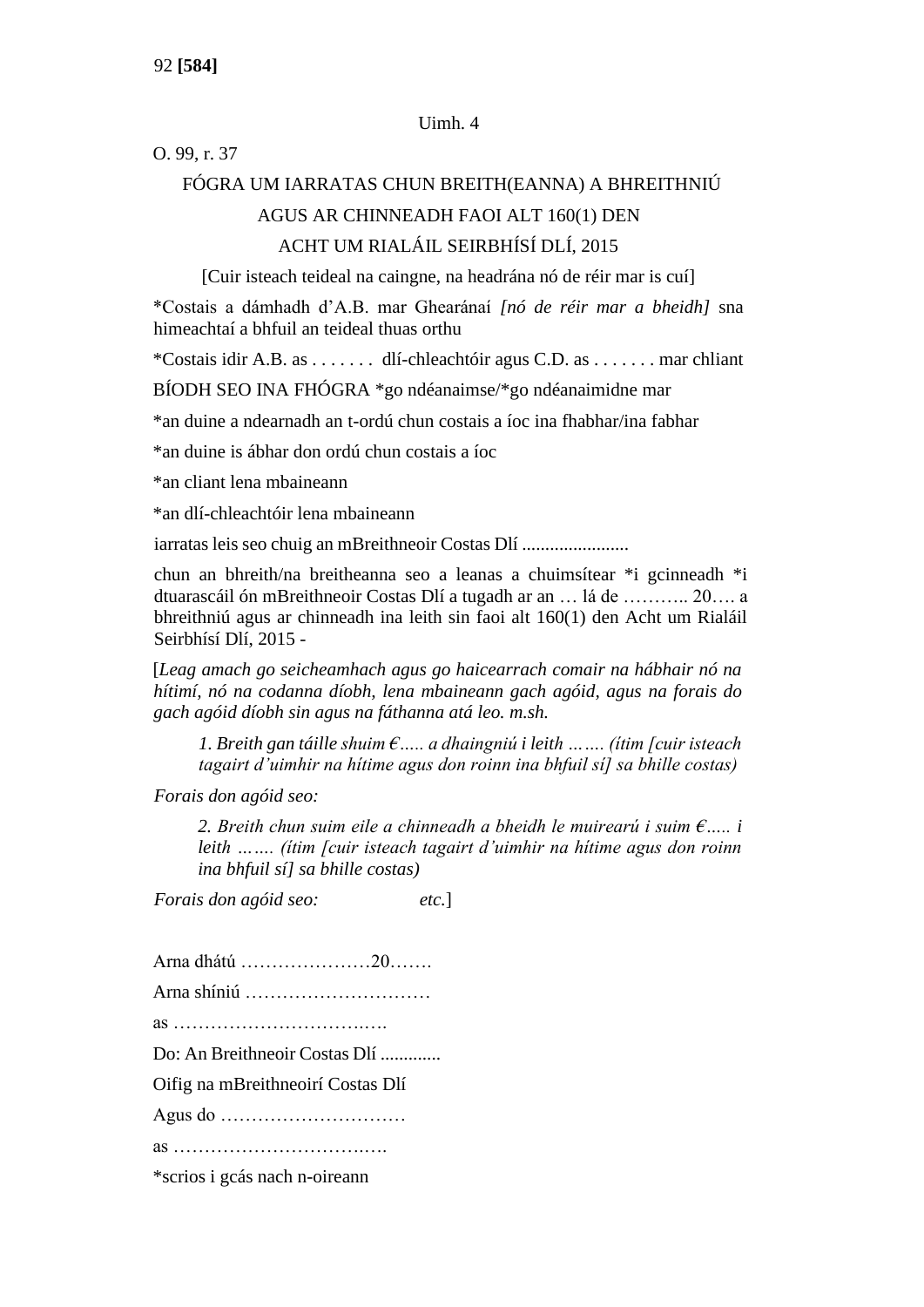#### [**Don oifig amháin**]

Is é …………………20……. an dáta fillte tosaigh atá sannta don iarratas seo.

Ní foláir an t-iarratas ar bhreithniú a sheirbheáil ionas go bhféadfaidh 14 lá glan dul in éag idir lá na seirbheála agus an dáta fillte tosaigh.

 $\overline{\phantom{a}}$  ,  $\overline{\phantom{a}}$  ,  $\overline{\phantom{a}}$  ,  $\overline{\phantom{a}}$  ,  $\overline{\phantom{a}}$  ,  $\overline{\phantom{a}}$  ,  $\overline{\phantom{a}}$  ,  $\overline{\phantom{a}}$  ,  $\overline{\phantom{a}}$  ,  $\overline{\phantom{a}}$  ,  $\overline{\phantom{a}}$  ,  $\overline{\phantom{a}}$  ,  $\overline{\phantom{a}}$  ,  $\overline{\phantom{a}}$  ,  $\overline{\phantom{a}}$  ,  $\overline{\phantom{a}}$ 

#### Uimh. 5

O. 99, r. 57(3), (4)

#### FÓGRA FAOI THAISCEADH MAR SHÁSAMH AR CHOSTAIS

 $\overline{\phantom{a}}$ [*Teideal na caingne nó an ábhair*].

Bíodh seo ina fhógra gur íoc an [*cosantóir, gearánaí, cliant, nó de réir mar a bheidh*] na suimeanna seo a leanas isteach sa Chúirt, eadhon:

(i) i leith [ainm] Aturnaetha, suim (agus Cáin Bhreisluacha san áireamh, i gcás ina n-oireann)  $\epsilon$ ….

(ii) i leith *A.B.*, Abhcóide, suim (agus Cáin Bhreisluacha san áireamh, i gcás ina n-oireann)  $\epsilon$ ….

i leith *C.D.*, Abhcóide, suim (agus Cáin Bhreisluacha san áireamh, i gcás ina n-oireann)  $\underline{\epsilon} \dots \underline{\epsilon} \dots$ (iii) i leith gach eisíocaíochta agus eisíoca (seachas i leith táillí dlíchleachtóirí), suim  $\epsilon_{\dots}$ 

is ionann agus suim  $\epsilon$ ... ar fad,

agus go ndeir sé/sí gur leor an tsuim sin chun an t-éileamh ar chostais [*ón ngearánaí, ón gcosantóir, ón dlí-chleachtóir, nó de réir mar bheidh*] a shásamh.

Arna dhátú

(Arna shíniú)

Do [*an páirtí atá i dteideal costas nó an dlí-chleachtóir lena mbaineann, de réir mar a bheidh*].

 $\overline{\phantom{a}}$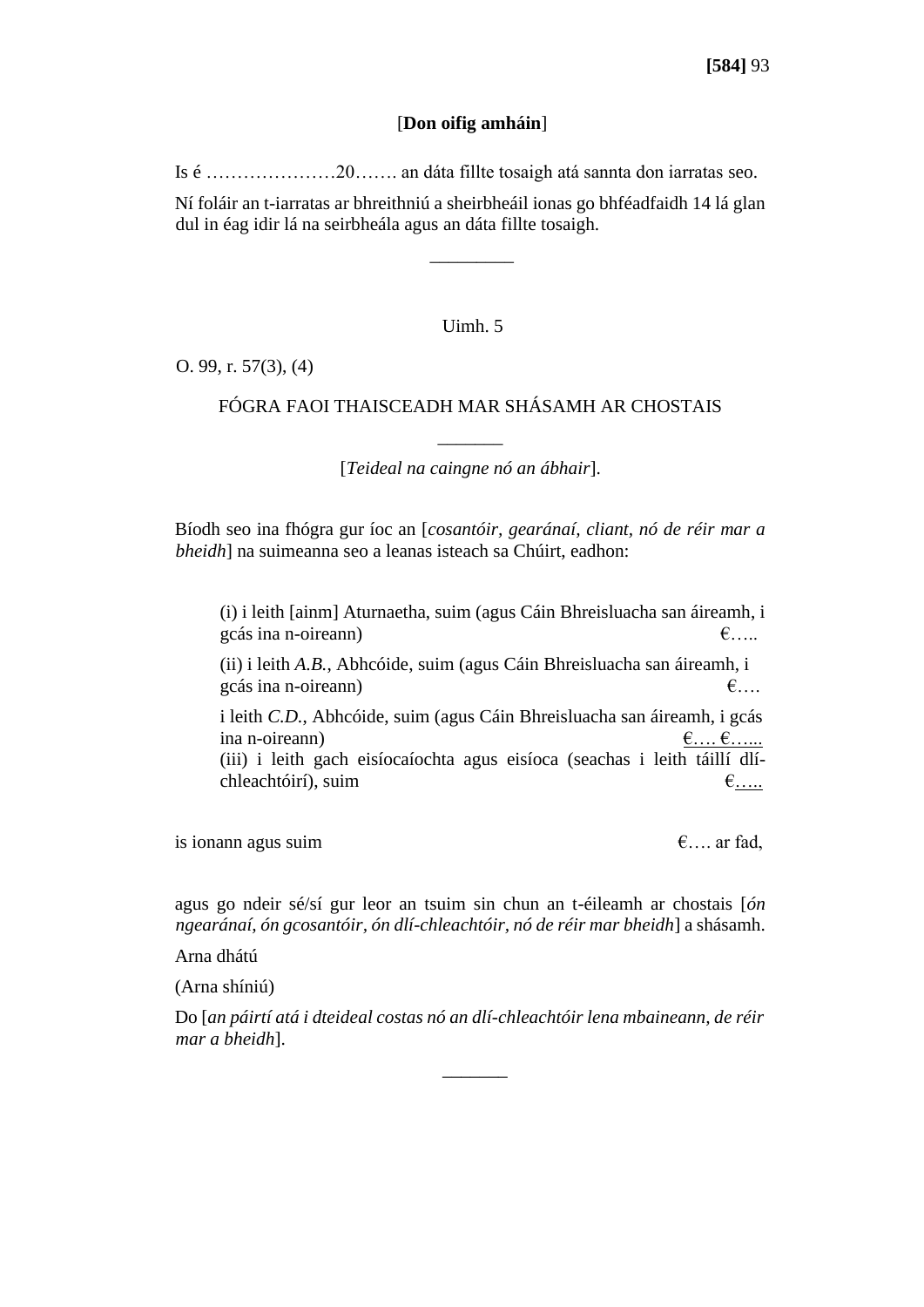Uimh. 6

O. 99, r. 58(1)

#### SUIM A ÍOCADH ISTEACH SA CHÚIRT, MAR SHÁSAMH AR CHOSTAIS, A GHLACADH.

 $\overline{\phantom{a}}$ [*Teideal na caingne nó an ábhair*].

Bíodh seo ina fhógra go nglacann an [*gearánaí, cosantóir, dlí-chleachtóir, nó de réir mar a bheidh*] suim € .... a d'íoc tú isteach sa Chúirt mar shásamh ar an éileamh ar chostais a bhfuil sí íoctha isteach ina leith.

Arna dhátú

(Arna shíniú)

Do [*an páirtí atá ag íoc nó an cliant lena mbaineann, de réir mar a bheidh*].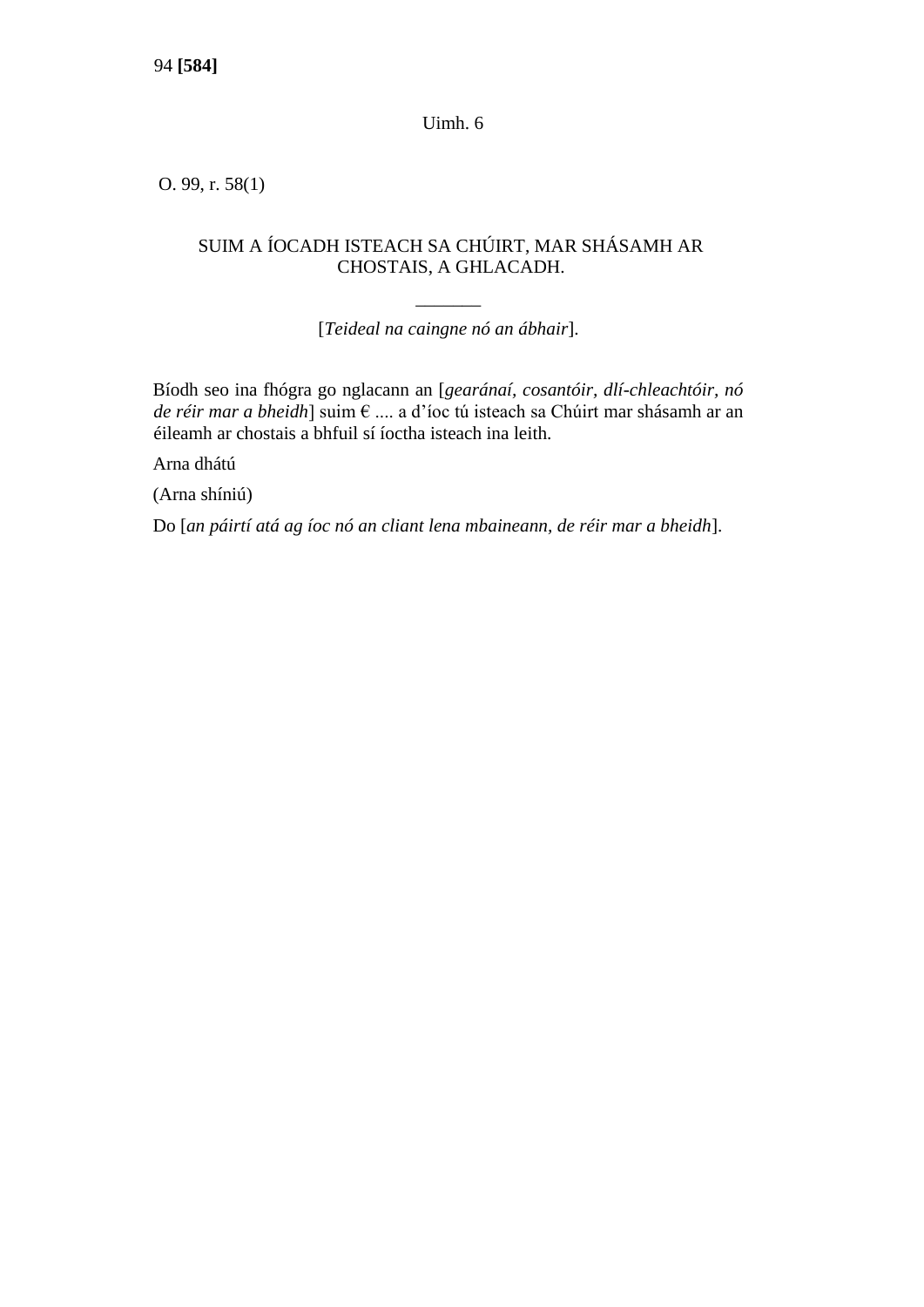#### NÓTA MÍNIÚCHÁIN

#### (*Ní cuid den Ionstraim an nóta seo ná ní ceart a mheas gur míniú dlíthiúil uirthi é*)

Déantar socrú leis na Rialacha nua seo maidir leis an aistriú ón gcóras fómhais go dtí an córas nua breithnithe costas dlí. Más rud é, ar dháta thosach feidhme an Achta, go mbeidh ábhar tarchurtha lena fhómhas, agus go mbeidh éisteacht seolta ar an ábhar, leanfaidh an t-ábhar mar fhómhas. Más rud é, áfach, go mbeidh ábhar tarchurtha lena fhómhas ach nach mbeidh éisteacht seolta go fóill, déileálfar leis an iarratas mar iarratas chun costais dlí a bhreithniú arna dhéanamh faoi alt 154 den Acht um Rialáil Seirbhísí Dlí, 2015.

Déantar socrú leis na Rialacha nua, freisin, maidir le córas taiscthe agus forthairisceana i leith costas díospóidithe agus chun ceadú a sholáthar i bhfoirm dliteanais i leith chostais an bhreithnithe i gcás ina mbeidh taisceadh nó forthairiscint déanta is ionann agus méid na gcostas, nó is mó ná méid na gcostas, a chinntear a bheith le híoc.